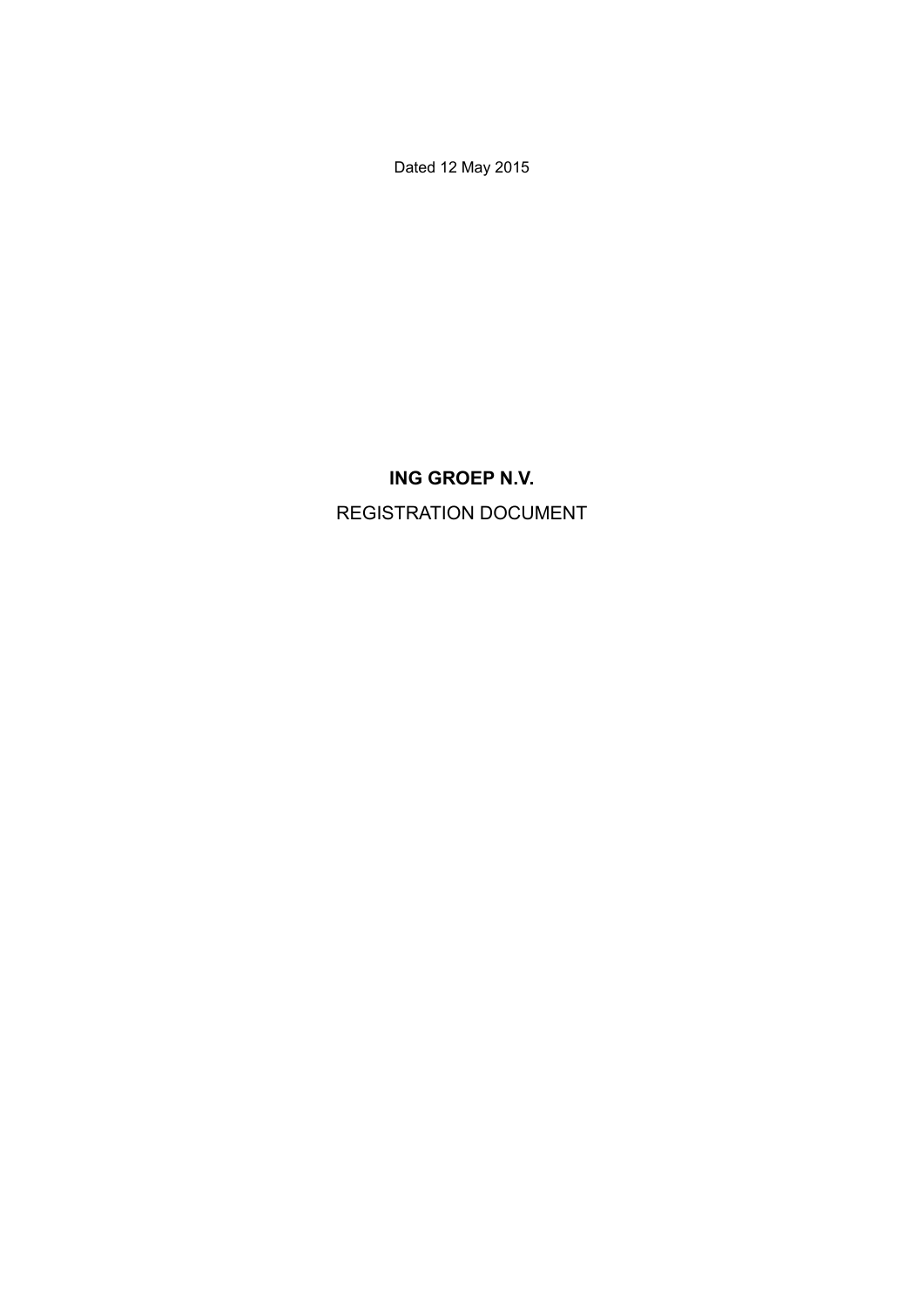# **Table of Contents**

| Page |
|------|
|      |
|      |
|      |
|      |
|      |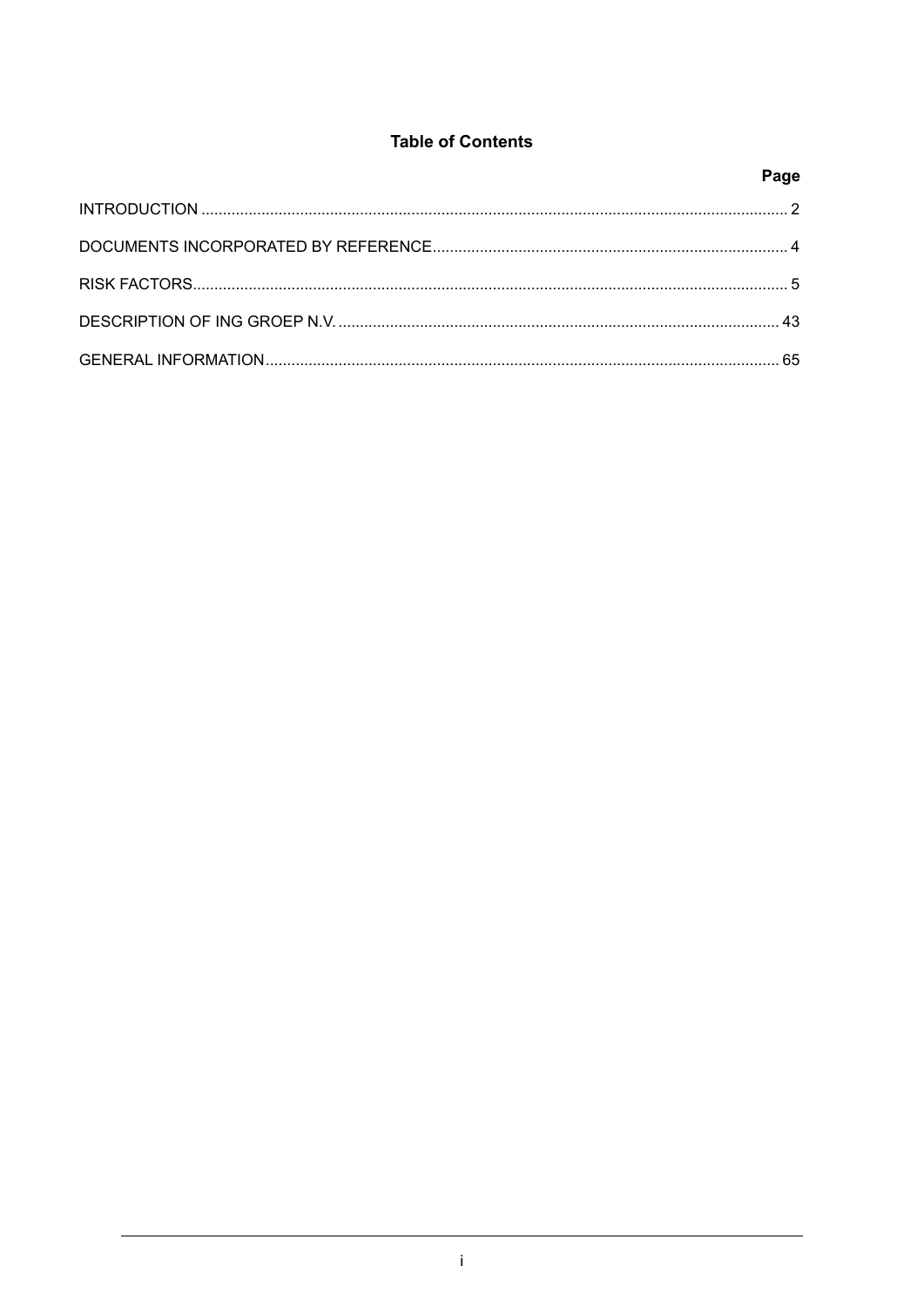# **INTRODUCTION**

This document constitutes a registration document ("Registration Document") for the purposes of Article 5 of Directive 2003/71/EC, as amended, to the extent that such amendments have been implemented in the relevant member state ("Member State") of the European Economic Area (the "EEA"), (the "Prospectus Directive") and has been prepared for the purpose of giving information with respect to ING Groep N.V. (the "Issuer") which, according to the particular nature of the Issuer and the securities which it may offer to the public within a Member State of the EEA or apply to have admitted to trading on a regulated market situated or operating within such a Member State, is necessary to enable investors to make an informed assessment of the assets and liabilities, financial position, profit and losses and prospects of the Issuer.

The Issuer accepts responsibility for the information contained in this Registration Document. To the best of the knowledge of the Issuer (which has taken all reasonable care to ensure that such is the case) the information contained in this Registration Document is in accordance with the facts and does not omit anything likely to affect the import of such information.

This Registration Document was approved by the Netherlands Authority for the Financial Markets (the "AFM") for the purposes of the Prospectus Directive on 12 May 2015.

No person has been authorised to give any information or to make any representation not contained in or not consistent with this Registration Document and, if given or made, such information or representation must not be relied upon as having been authorised by the Issuer.

This Registration Document should not be considered as a recommendation by the Issuer that any recipient of this Registration Document should purchase any securities of the Issuer. Each investor contemplating purchasing any securities of the Issuer should make its own independent investigation of the financial condition and affairs, and its own appraisal of the creditworthiness, of the Issuer. This Registration Document does not constitute an offer or invitation by or on behalf of the Issuer to any person to subscribe for or to purchase any securities of the Issuer.

The delivery of this Registration Document shall not in any circumstances imply that the information contained herein concerning the Issuer is correct at any time subsequent to the date hereof. Investors should carefully review and evaluate, *inter alia*, the most recent financial disclosure of the Issuer from time to time incorporated by reference herein when deciding whether or not to purchase any securities of the Issuer.

The distribution of this Registration Document and the offer or sale of any securities of the Issuer may be restricted by law in certain jurisdictions. Persons into whose possession this Registration Document or any securities of the Issuer come must inform themselves about, and observe, any such restrictions.

Any securities to be issued by the Issuer in connection with this Registration Document have not been and will not be registered under the United States Securities Act of 1933, as amended (the "Securities Act") or with any securities regulatory authority of any state or other jurisdiction of the United States ("U.S."). Accordingly, any such securities may not be offered, sold, pledged or otherwise transferred within the U.S. or to or for the account or benefit of U.S. persons except in accordance with Regulation S under the Securities Act or pursuant to an exemption from the registration requirements of the Securities Act and any applicable state securities laws.

Any securities to be issued by the Issuer in connection with this Registration Document have not been approved or disapproved by the U.S. Securities and Exchange Commission ("SEC"), any state securities commission in the U.S. or any other U.S. regulatory authority, nor have any of the foregoing authorities passed upon or endorsed the merits of the offering of any such securities or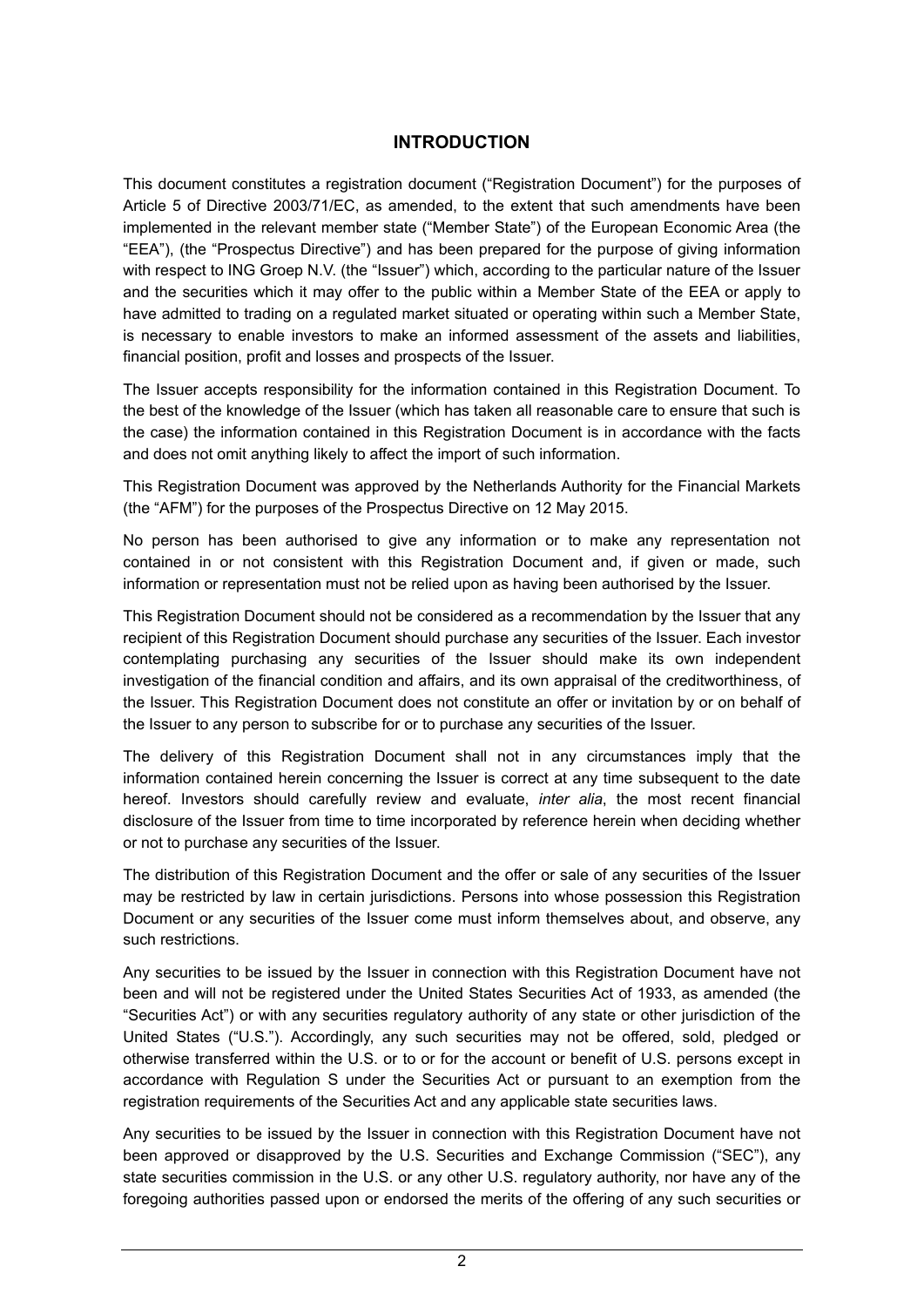the accuracy or the adequacy of this Registration Document. Any representation to the contrary is a criminal offence in the U.S.

**TO NEW HAMPSHIRE RESIDENTS: NEITHER THE FACT THAT A REGISTRATION STATEMENT OR AN APPLICATION FOR A LICENSE HAS BEEN FILED UNDER CHAPTER 421-B OF THE NEW HAMPSHIRE REVISED STATUTES ANNOTATED ("RSA") WITH THE STATE OF NEW HAMPSHIRE NOR THE FACT THAT A SECURITY IS EFFECTIVELY REGISTERED OR A PERSON IS LICENSED IN THE STATE OF NEW HAMPSHIRE CONSTITUTES A FINDING BY THE SECRETARY OF STATE OF NEW HAMPSHIRE THAT ANY DOCUMENT FILED UNDER RSA 421-B IS TRUE, COMPLETE AND NOT MISLEADING. NEITHER ANY SUCH FACT NOR THE FACT THAT AN EXEMPTION OR EXCEPTION IS AVAILABLE FOR A SECURITY OR A TRANSACTION MEANS THAT THE SECRETARY OF STATE HAS PASSED IN ANY WAY UPON THE MERITS OR QUALIFICATIONS OF, OR RECOMMENDED OR GIVEN APPROVAL TO, ANY PERSON, SECURITY OR TRANSACTION. IT IS UNLAWFUL TO MAKE, OR CAUSE TO BE MADE, TO ANY PROSPECTIVE PURCHASER, CUSTOMER OR CLIENT ANY REPRESENTATION INCONSISTENT WITH THE PROVISIONS OF THIS PARAGRAPH.**

This Registration Document includes or incorporates by reference "forward-looking statements" within the meaning of Section 27A of the Securities Act and Section 21E of the United States Securities Exchange Act of 1934, as amended (the "Exchange Act"). All statements other than statements of historical fact included or incorporated by reference in this Registration Document, including, without limitation, those regarding the Issuer's financial position, business strategy, plans and objectives of management for future operations, are forward-looking statements. Such forward-looking statements involve known and unknown risks, uncertainties and other factors which may cause the actual results, performance or achievements of the Issuer, or industry results, to be materially different from any future results, performance or achievements expressed or implied by such forward-looking statements. Such forward-looking statements are based on numerous assumptions regarding the Issuer's present and future business strategies and the environment in which the Issuer will operate in the future. These forward-looking statements speak only as of the date of this Registration Document or as of such earlier date at which such statements are expressed to be given. The Issuer expressly disclaims any obligation or undertaking to release publicly any updates or revisions to any forward-looking statement contained herein to reflect any change in the Issuer's expectations with regard thereto or any change in events, conditions or circumstances on which any such statement is based.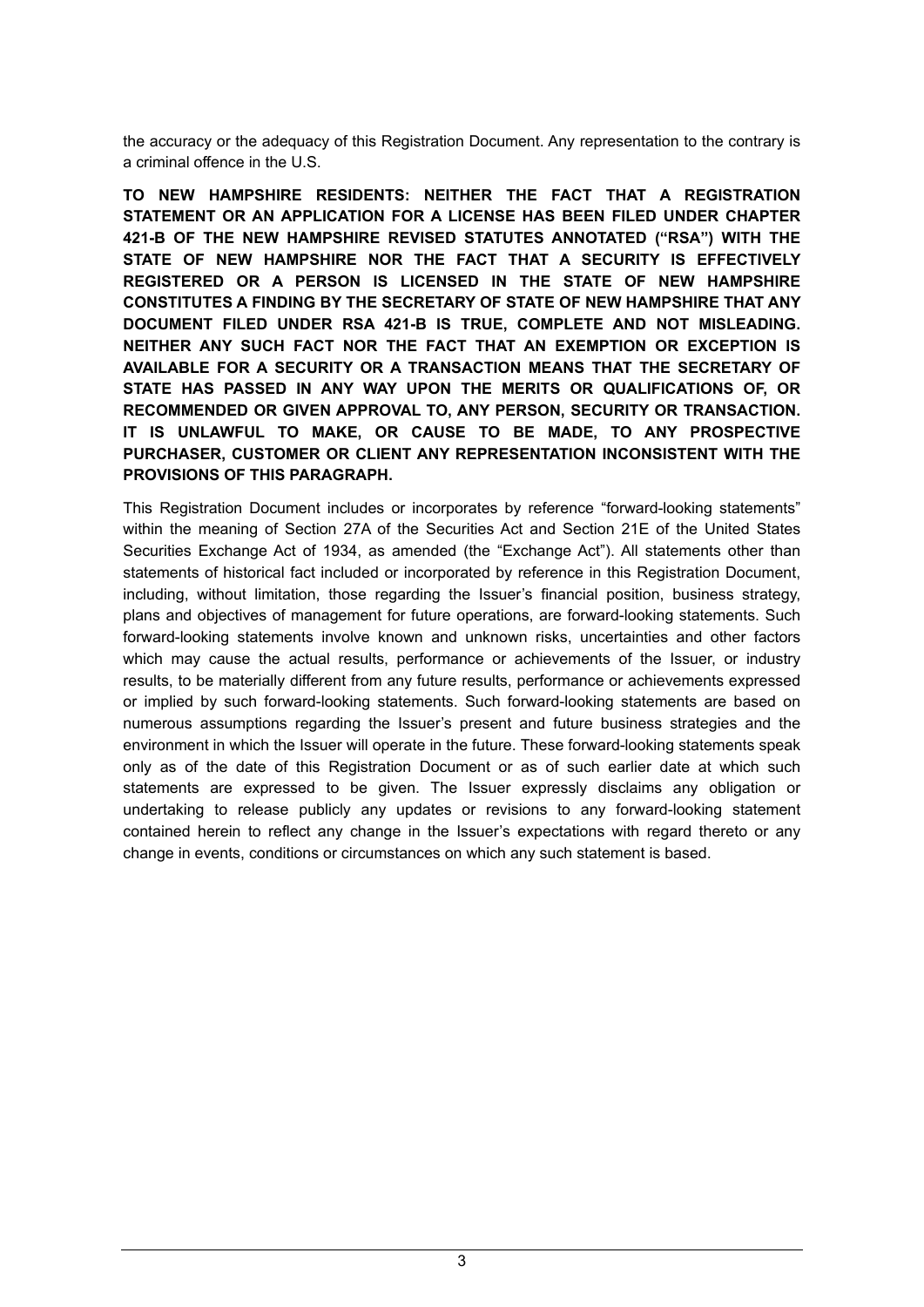# **DOCUMENTS INCORPORATED BY REFERENCE**

The following documents, which have previously been published or are published simultaneously with this Registration Document and have been approved by the AFM or filed with it, shall be deemed to be incorporated in, and to form part of, this Registration Document; this Registration Document should be read and construed in conjunction with such documents:

- (a) the Articles of Association (*statuten*) of the Issuer;
- (b) the publicly available annual reports of the Issuer in respect of the years ended 31 December 2013 and 2014, including, among other things, the audited consolidated financial statements and auditors' reports in respect of such years;
- (c) the press release published by ING Group on 17 February 2015 entitled "ING sells 52 million shares in NN Group N.V. ("NN Group") for total proceeds of EUR 1.2 billion";
- (d) the press release entitled "ING 1Q15 underlying net result EUR 1,187 million", as published by the Issuer on 7 May 2015 (the "Q1 Press Release"). The Q1 Press Release contains, among other things, the consolidated unaudited interim results of the Issuer as at, and for the three-month period ended, 31 March 2015; and
- (e) the ING Group Condensed Consolidated Interim Financial Information for the period ended 31 March 2015, as published by the Issuer on 7 May 2015 (the "Q1 Condensed Consolidated Interim Financial Information"). The Q1 Condensed Consolidated Interim Financial Information contains, among other things, condensed consolidated unaudited interim financial information relating to the consolidated unaudited interim results of the Issuer as at, and for the three-month period ended, 31 March 2015.

Any statement contained in a document which is deemed to be incorporated by reference into this Registration Document shall be deemed to be modified or superseded for the purpose of this Registration Document to the extent that a statement contained herein modifies or supersedes such earlier statement (whether expressly, by implication or otherwise).

Any information or other documents themselves incorporated by reference, either expressly or implicitly, in the documents incorporated by reference in this Registration Document shall not form part of this Registration Document, except where such information or other documents are specifically incorporated by reference into this Registration Document.

The Issuer will provide, without charge, to each person to whom a copy of this Registration Document has been delivered in accordance with applicable law, upon the oral or written request of such person, a copy of any or all of the documents which are incorporated herein by reference. Requests for such documents should be directed to the Issuer, c/o ING Bank N.V. at Foppingadreef 7, 1102 BD Amsterdam, The Netherlands. In addition, this Registration Document and any document which is incorporated herein by reference will be made available on the website of ING (www.ing.com/Investor-relations/Fixed-income-information.htm).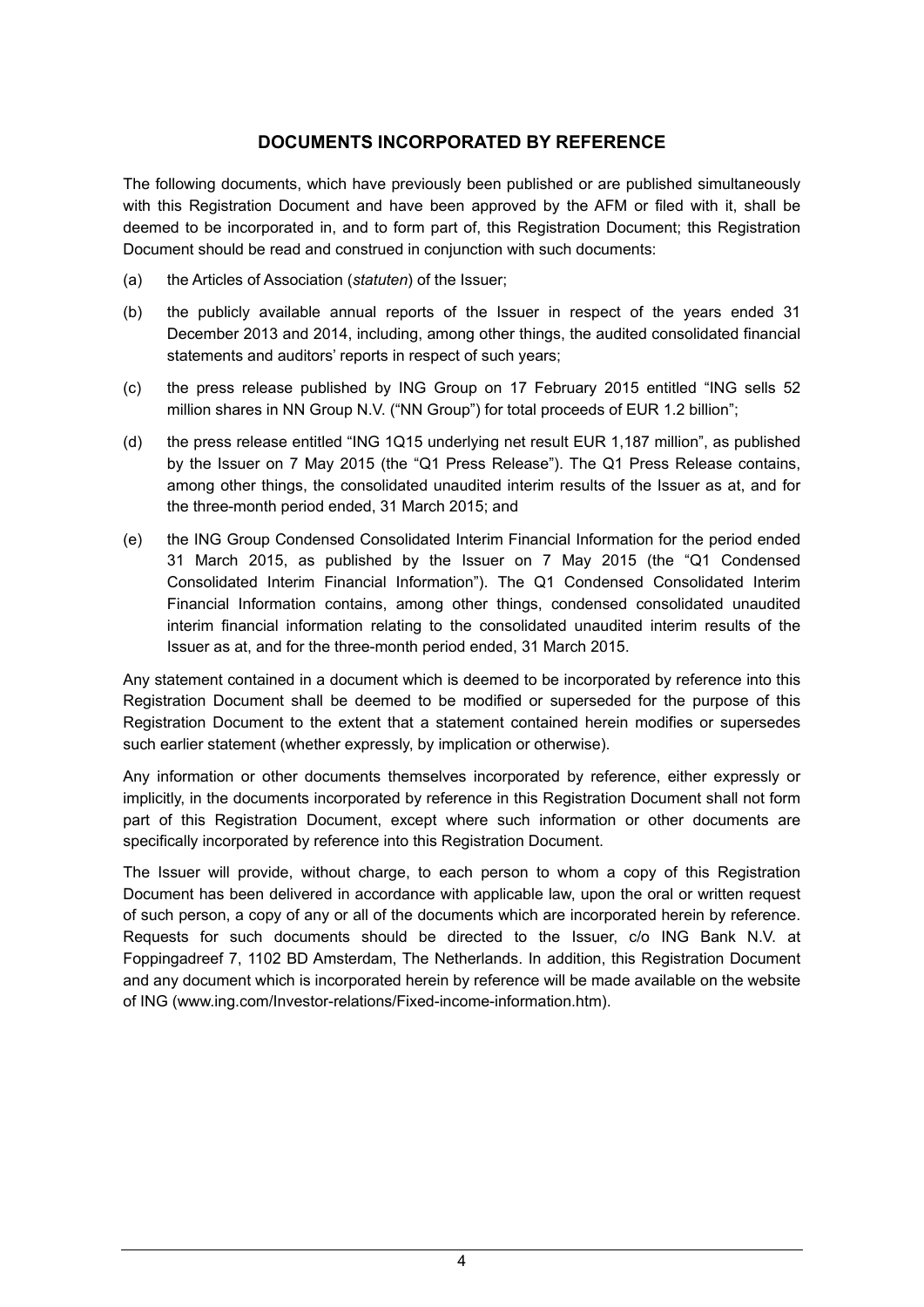# **RISK FACTORS**

Set out below are certain risk factors which could affect the future financial performance of the Issuer and its subsidiaries ("ING" or the "Group") and thereby potentially affect the Issuer's ability to fulfil its obligations in respect of securities issued or guaranteed by it. The factors discussed below should not be regarded as a complete and comprehensive statement of all potential risks and uncertainties ING's businesses face. The Issuer has described only those risks relating to its operations of which it is aware and that it considers to be material. There may be additional risks that the Issuer currently considers not to be material or of which it is not currently aware and any of these risks could have the effects set forth above. Investors should note that they bear the Issuer's solvency risk. The term Issuer, for the purpose of this section (but not others), also refers, where the context so permits, to any group company of the Issuer. *In the following risk factors, where the Issuer discusses risks related to its insurance business, it refers to NN Group's insurance and investment management activities. As further described under Note 57 'Other events' to the consolidated financial statements of the Issuer for the year ended 31 December 2014 as included on pages 240 – 242 of the Issuer's annual report, the Issuer still holds a significant stake in NN Group and has, among others, the right to nominate three members to its Supervisory Board. While the Issuer's investment in NN Group is currently classified as 'held for sale' on its balance sheet and NN Group's activities are reflected as 'discontinued operations' in its profit and loss account, developments in the business and results of NN Group will continue to impact ING's results of operations and changes in the value of its stake in NN Group will affect its shareholders' equity. Accordingly, references to its insurance business in the risks described below should be read in light of the foregoing.*

### **RISKS RELATED TO FINANCIAL CONDITIONS, MARKET ENVIRONMENT AND GENERAL ECONOMIC TRENDS**

*Because the Issuer is a financial services company conducting business on a global basis, its revenues and earnings are affected by the volatility and strength of the economic, business, liquidity, funding and capital markets environments specific to the geographic regions in which it conducts business. The on-going turbulence and volatility of such factors have adversely affected, and may continue to adversely affect, the profitability, solvency and liquidity of the Issuer's insurance, banking and asset management business.* 

Factors such as interest rates, securities prices, credit spreads, liquidity spreads, exchange rates, consumer spending, changes in client behaviour, business investment, real estate values, private equity valuations, government spending, inflation or deflation, the volatility and strength of the capital markets, political events and trends, and terrorism all impact the business and economic environment and, ultimately, the Issuer's solvency, liquidity and the amount and profitability of business the Issuer conducts in a specific geographic region. In an economic downturn characterised by higher unemployment, lower family income, lower corporate earnings, higher corporate and private debt defaults, lower business investments and lower consumer spending, the demand for banking and insurance products is usually adversely affected and the Issuer's reserves and provisions typically would increase, resulting in overall lower earnings. Securities prices, real estate values and private equity valuations may also be adversely impacted, and any such losses would be realised through profit and loss and shareholders' equity. Some insurance products contain minimum return or accumulation guarantees. If returns do not meet or exceed the guarantee levels the Issuer may need to set up additional provisions to fund these future guaranteed benefits. In addition, the Issuer may experience an elevated incidence of claims and lapses or surrenders of policies. The Issuer's policyholders may choose to defer paying insurance premiums or stop paying insurance premiums altogether. Similarly, a downturn in the equity markets causes a reduction in commission income the Issuer earns from managing portfolios for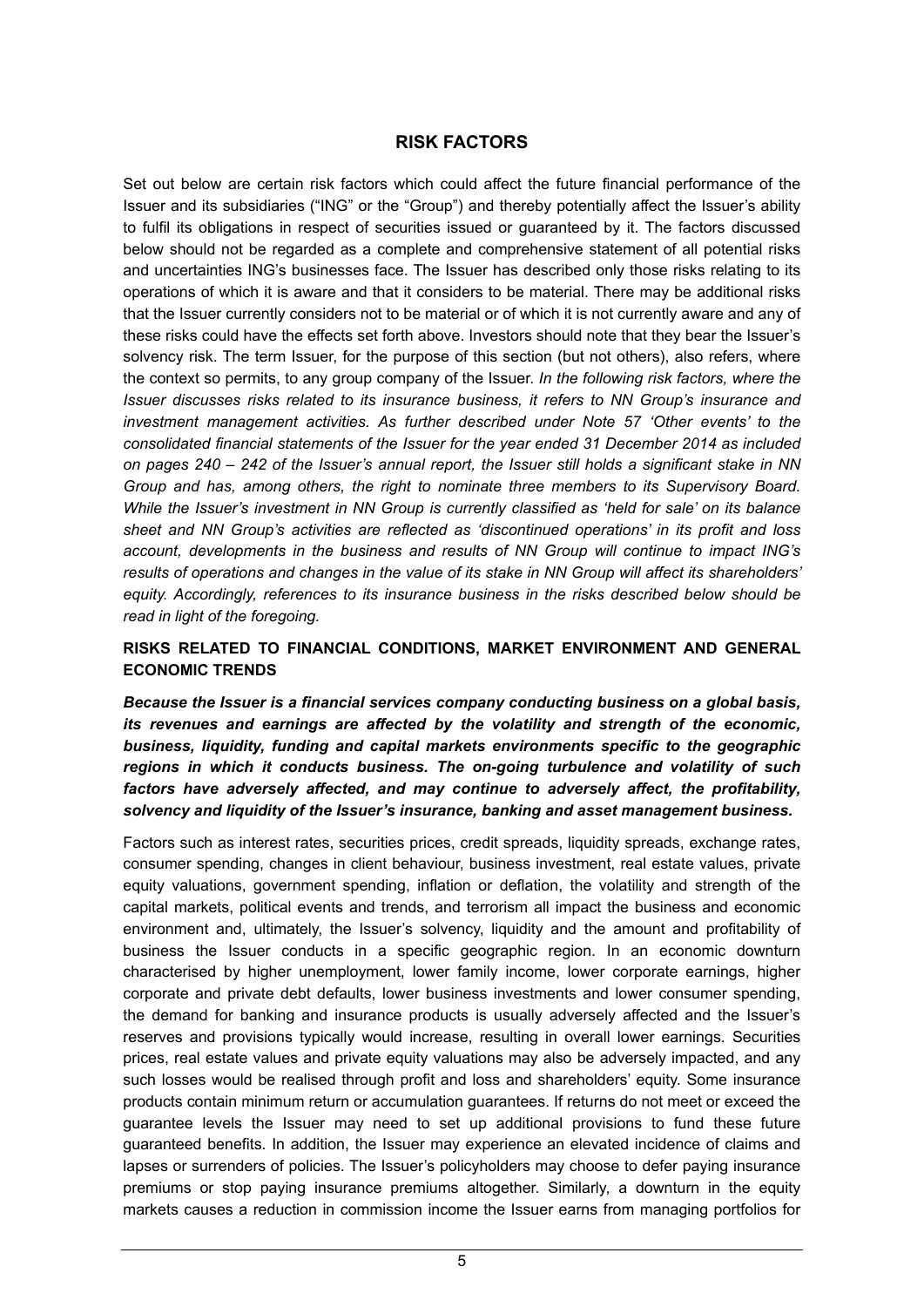third parties, income generated from its own proprietary portfolios, asset-based fee income on certain insurance products, and its capital base. The Issuer also offers a number of insurance and financial products that expose it to risks associated with fluctuations in interest rates, securities prices, corporate and private default rates, the value of real estate assets, exchange rates and credit spreads. See also "Interest rate volatility and other interest rate changes may adversely affect the Issuer's profitability", "Continued risk of resurgence of turbulence and on-going volatility in the financial markets and the economy generally have adversely affected, and may continue to adversely affect, the Issuer and its business, financial condition and results of operations", and "Market conditions observed over the past few years may increase the risk of loans being impaired. The Issuer is exposed to declining property values on the collateral supporting residential and commercial real estate lending" below.

In case one or more of the factors mentioned above adversely affects the profitability of the Issuer's business this might also result, among other things, in the following:

- changes in the treatment of deferred acquisition costs ("DAC");
- reserve inadequacies, which could ultimately be realised through profit and loss and shareholders' equity;
- the write-down of tax assets impacting net results and/or equity;
- impairment expenses related to goodwill and other intangible assets, impacting net result;
- movements in risk-weighted assets for the determination of required capital;
- changes in credit valuation adjustments and debt valuation adjustments; and/or
- additional costs related to maintenance of higher liquidity buffers and/or collateral placements.

Shareholders' equity and the Issuer's net result may be significantly impacted by turmoil and volatility in the worldwide financial markets. Negative developments in financial markets and/or economies may have a material adverse impact on shareholders' equity and net result in future periods, including as a result of the potential consequences listed above. The condition of global and local financial markets and economic conditions generally may further have a direct effect on the regulatory solvency position of NN Group under Solvency II or the Theoretical Solvency Criterion in The Netherlands. See "Continued risk of resurgence of turbulence and on-going volatility in the financial markets and the economy generally have adversely affected, and may continue to adversely affect, the Issuer and its business, financial condition and results of operations" and "The Issuer operates in highly regulated industries. Changes in laws and/or regulations governing financial services or financial institutions or the application of such laws and/or regulations governing its business may reduce its profitability" below.

### *Adverse capital and credit market conditions may impact the Issuer's ability to access liquidity and capital, as well as the cost of liquidity, credit and capital.*

The capital and credit markets have continued to experience substantial volatility and disruption over the past few years. Adverse capital and credit market conditions may affect the availability and cost of borrowed funds, thereby impacting the Issuer's ability to support and/or grow its businesses.

The Issuer needs liquidity to pay its operating expenses, insurance claims and interest on its debt and dividends on its capital stock, maintain its securities lending activities, and replace certain maturing liabilities. Without sufficient liquidity, the Issuer will be forced to curtail its operations and its business will suffer. The principal sources of the Issuer's funding include a variety of short- and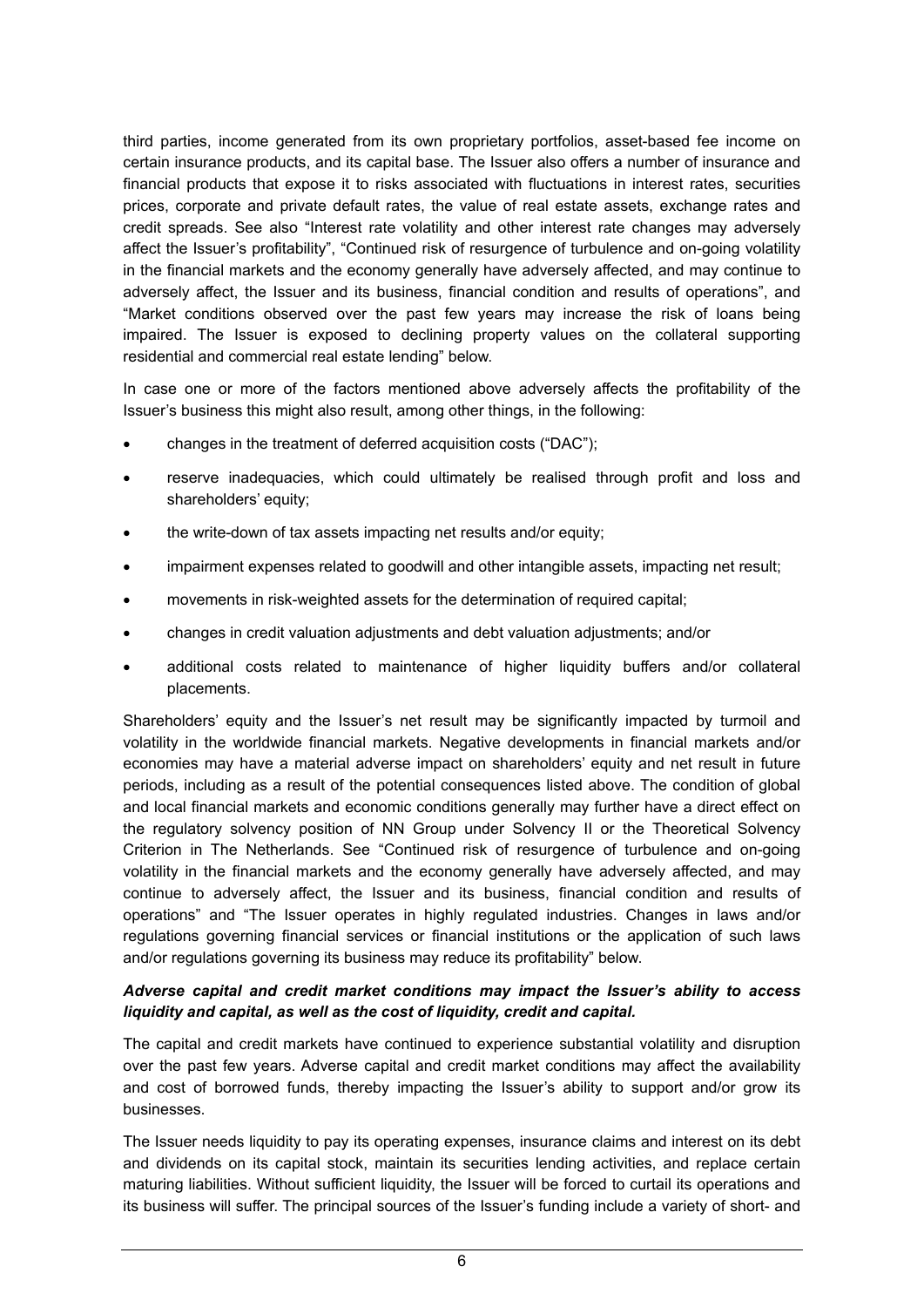long-term instruments, including deposit fund, repurchase agreements, commercial paper, medium- and long-term debt, subordinated debt securities, capital securities and shareholders' equity.

In the event that the Issuer's current resources do not satisfy its needs, the Issuer may need to seek additional financing. The availability of additional financing will depend on a variety of factors such as market conditions, the general availability of credit, the volume of trading activities, the overall availability of credit to the financial services industry, the Issuer's credit ratings and credit capacity, as well as the possibility that customers or lenders could develop a negative perception of its long- or short-term financial prospects. Similarly, the Issuer's access to funds may be limited if regulatory authorities or rating agencies take negative actions against it. If the Issuer's internal sources of liquidity prove to be insufficient, there is a risk that it may not be able to successfully obtain additional financing on favourable terms, or at all. Any actions the Issuer might take to access financing may, in turn, cause rating agencies to re-evaluate its ratings.

Disruptions, uncertainty or volatility in the capital and credit markets, including in relation to the ongoing European sovereign debt crisis, may also limit the Issuer's access to capital. Such market conditions may limit the Issuer's ability to raise additional capital to support business growth, or to counter-balance the consequences of losses or increased regulatory capital and rating agency capital requirements, which in turn could force the Issuer to (i) delay raising capital, (ii) reduce, cancel or postpone payment of dividends on its shares, (iii) reduce, cancel or postpone interest payments on other securities, (iv) issue capital of different types or under different terms than the Issuer would otherwise, or (v) incur a higher cost of capital than in a more stable market environment. Any of the foregoing would have the potential to decrease both the Issuer's profitability and its financial flexibility. The Issuer's results of operations, financial condition, cash flows, regulatory capital and rating agency capital position could be materially adversely affected by disruptions in the financial markets.

In the course of 2008 and 2009, governments around the world, including the Dutch government, implemented unprecedented measures to provide assistance to financial institutions, in certain cases requiring (indirect) influence on or changes to governance and remuneration practices. In certain cases, governments nationalised companies or parts thereof. The measures adopted in The Netherlands include both emergency funding and capital reinforcement, and a Dutch Credit Guarantee Scheme. The liquidity and capital reinforcement measures expired on 10 October 2009, and the Credit Guarantee Scheme of The Netherlands expired on 31 December 2010. The Issuer's participation in certain of these measures has resulted in certain material restrictions on it, including those required by the European Commission ("EC") as part of the Issuer's Restructuring Plan (see "Risks Related to the Restructuring Plan – The implementation of the Restructuring Plan and the divestments in connection with the Restructuring Plan will alter and have already significantly altered the size and structure of the Issuer and involve significant costs and uncertainties that could materially impact the Issuer"). The Restructuring Plan, as well as any potential future transactions with the Dutch State or any other government, if any, or actions by such government regarding the Issuer could adversely impact the position or rights of bondholders, customers or creditors and the Issuer's results, operations, solvency, liquidity and governance.

The Issuer is subject to the jurisdiction of a variety of banking and insurance (in the case of NN Group) regulatory bodies, some of which have proposed regulatory changes in recent years that, if implemented, would hinder its ability to manage its liquidity in a centralised manner. Furthermore, regulatory liquidity requirements in certain jurisdictions in which the Issuer operates are generally becoming more stringent, including those forming part of the "Basel III" requirements discussed further below under "The Issuer operates in highly regulated industries. Changes in laws and/or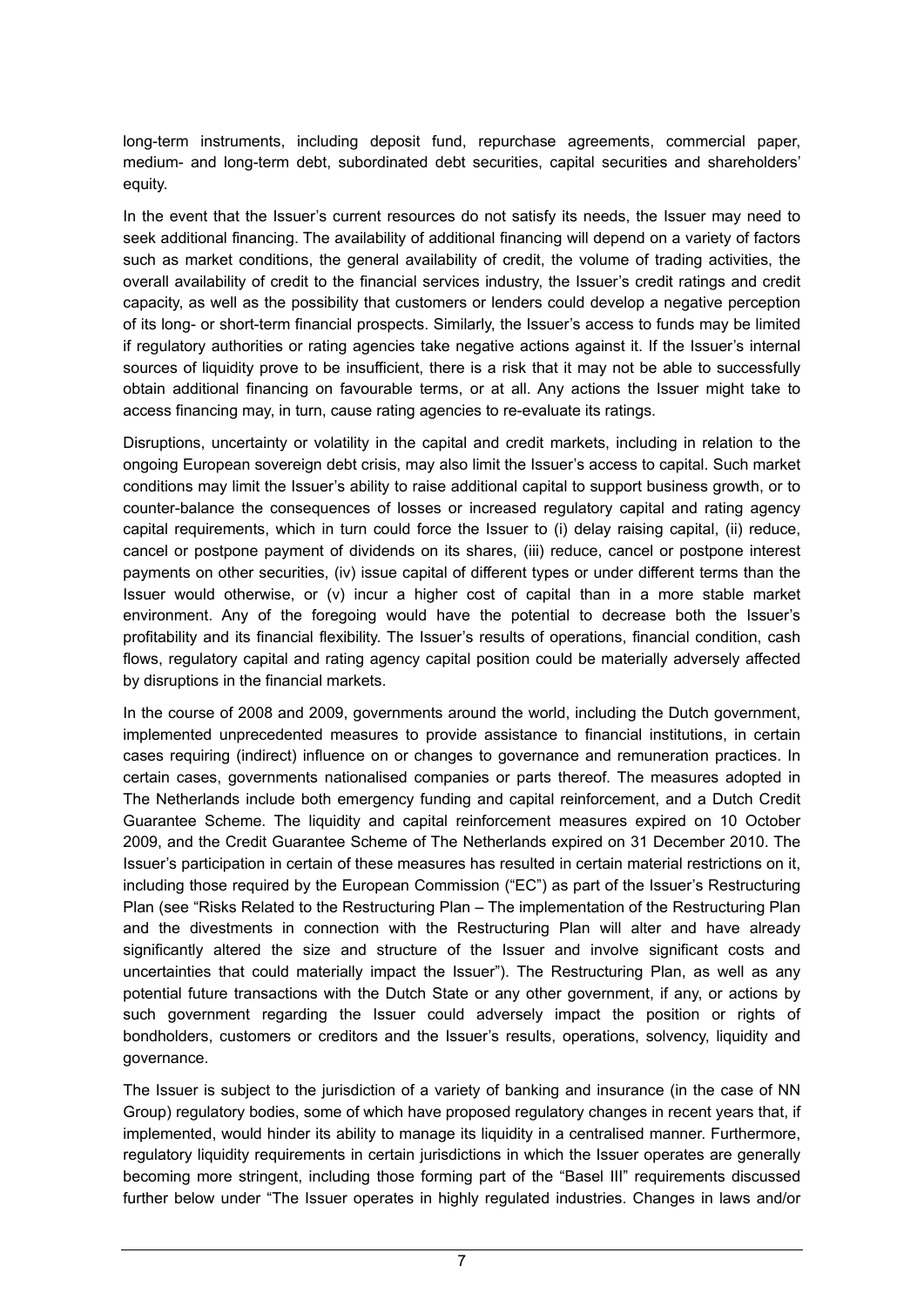regulations governing financial services or financial institutions or the application of such laws and/or regulations governing its business may reduce its profitability", undermining the Issuer's efforts to maintain centralised management of its liquidity. These developments may cause trapped pools of liquidity and capital, resulting in inefficiencies in the cost of managing the Issuer's liquidity and solvency, and hinder its efforts to integrate its balance sheet, which is an essential element of ING's Restructuring Plan.

### *The default of a major market participant could disrupt the markets.*

Within the financial services industry, the severe distress or default of any one institution (including sovereigns) could lead to defaults by, or the severe distress of, other market participants. Such distress of, or default by, an influential financial institution could disrupt securities markets or clearance and settlement systems and lead to a chain of defaults by other financial institutions because the commercial and financial soundness of many financial institutions may be closely related as a result of credit, trading, clearing or other relationships. Even the perceived lack of creditworthiness of a sovereign or financial institution (or a default by any such entity) may lead to market-wide liquidity problems and losses or defaults by the Issuer or by other institutions. This risk is sometimes referred to as "systemic risk" and may adversely affect financial intermediaries, such as clearing agencies, clearing houses, banks, securities firms and exchanges with whom the Issuer interacts on a daily basis and financial instruments of sovereigns in which the Issuer invests. Systemic risk could have a material adverse effect on the Issuer's ability to raise new funding and on the Issuer's business, financial condition, results of operations, liquidity, solvency position and/or prospects. In addition, such distress or failure could impact future product sales as a potential result of reduced confidence in the financial services industry.

### *The Issuer may incur losses as a result of unforeseen and/or catastrophic events, which are inherently unpredictable, and the actual claim amount in the life and non-life insurance and reinsurance businesses may exceed its established reserves or the Issuer may*  experience an abrupt interruption of activities, each of which could result in lower net *result and have an adverse effect on its financial condition and results of operations.*

In its life and non-life insurance and reinsurance businesses, the Issuer is subject to losses from natural and man-made catastrophic events. Such events include, without limitation, weather and other natural catastrophes such as hurricanes, floods, earthquakes and epidemics that may be more severe or difficult to predict as a result of variable climate conditions, as well as events such as man-made disasters and core infrastructure failures such as acts of terrorism, military actions, power grid and telephone/Internet infrastructure failures and political and social unrest. The frequency and severity of such events, and the losses associated with them, are inherently unpredictable and cannot always be adequately reserved for. The occurrence of such events could create economic and financial disruptions and lead to operational difficulties that could impair the Issuer's ability to manage its business and may adversely affect its assets under management ("AUM"), results of operations and financial condition. Claims resulting from catastrophic events could also materially harm the financial condition of the Issuer's reinsurers, which would increase the probability of default on reinsurance recoveries. The Issuer's ability to write new business could also be adversely affected.

In addition, the Issuer is subject to actuarial and underwriting risks such as mortality, longevity, morbidity, and adverse claims development which result from the pricing and acceptance of insurance contracts. In accordance with industry practices, modelling of natural catastrophes is performed and risk mitigation measures are taken. In case claims occur, reserves are established based on estimates using actuarial projection techniques. The process of estimating is based on information available at the time the reserves are originally established and includes updates when more information becomes available. Although the Issuer continually reviews the adequacy of the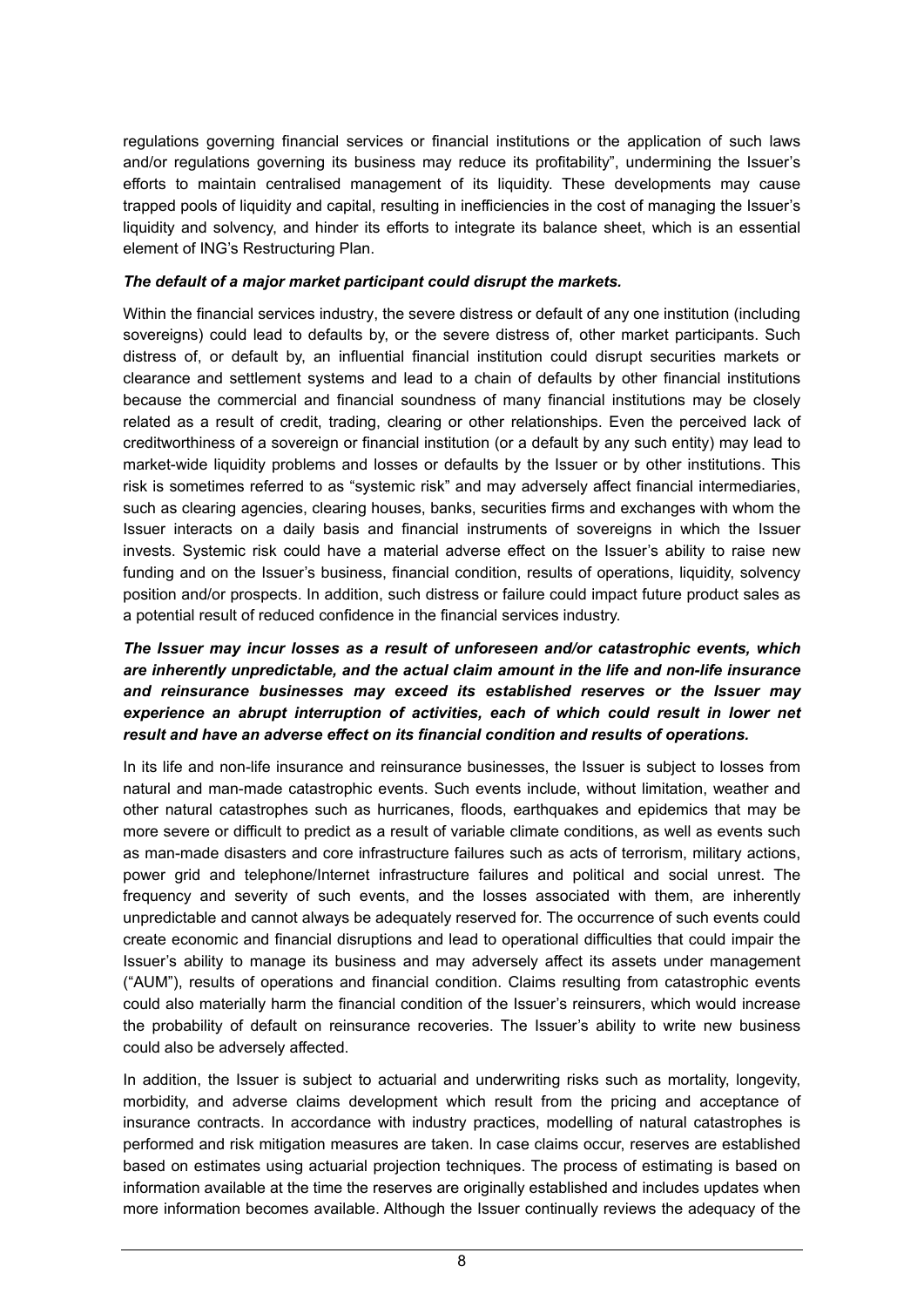established claim reserves, there can be no assurance that its actual claim amount will not exceed its estimated claim reserves. If actual claim amounts exceed the estimated claim reserves, the Issuer's earnings may be reduced and its financial condition and net result may be adversely affected.

There can be no assurance that the Issuer's business continuation and crisis management plan or insurance coverage would be effective in mitigating any negative effects on operations or profitability in the event of a disaster, nor can the Issuer provide assurance that the business continuation and crisis management plans of the independent distributors and outside vendors on whom it relies for certain services and products would be effective in mitigating any negative effects on the provision of such services and products in the event of a disaster.

See also "Risks Related to the Issuer's Business, Operations, and Regulatory Environment — Operational risks, such as systems disruptions or failures, breaches of security, cyber attacks, human error, changes in operational practices or inadequate controls, may adversely impact the Issuer's business, results of operations and reputation" for more information on other operations risks the Issuer faces.

### *The Issuer operates in highly regulated industries. Changes in laws and/or regulations governing financial services or financial institutions or the application of such laws and/or regulations governing its business may reduce its profitability.*

The Issuer is subject to detailed banking, insurance, asset management and other financial services laws and government regulation in the jurisdictions in which it conducts business. Regulatory agencies have broad administrative power over many aspects of its business, which may include liquidity, capital adequacy, permitted investments, ethical issues, money laundering, anti-terrorism measures, privacy, record keeping, product and sale suitability, marketing and sales practices remuneration policies, and the Issuer's own internal governance practices. Also, bank regulators and other supervisory authorities in the European Union ("EU"), the U.S. and elsewhere continue to scrutinise payment processing and other transactions and activities of the financial services industry through laws and regulations governing such matters as money laundering, prohibited transactions with countries subject to sanctions, and bribery or other anti-corruption measures.

In light of current conditions in the global financial markets and the global economy, regulators around the world have for some time increased their focus on the regulation of the financial services industry. Most of the principal markets where the Issuer conducts its business have adopted, or are currently in the implementation phase of, major legislative and/or regulatory initiatives in response to the financial crisis. Governmental and regulatory authorities in The Netherlands, Germany, Belgium, the United Kingdom, the EU, the U.S. and elsewhere have implemented, or are in the process of implementing, measures to increase regulatory control in their respective financial markets and financial services sectors, including, among others, in the areas of prudential rules, liquidity and capital requirements, executive compensation, crisis and contingency management, bank levies and financial reporting. Additionally, governmental and regulatory authorities in The Netherlands, in the EU, as well as in a multitude of jurisdictions where the Issuer conducts its business continue to consider new mechanisms to limit the occurrence and/or severity of future economic crises (including proposals to restrict the size of financial institutions operating in their jurisdictions and/or the scope of operations of such institutions).

Furthermore, the Issuer is subject to different tax regulations in each of the jurisdictions where it conducts business. Changes in tax laws could increase the Issuer's taxes and its effective tax rates. Legislative changes could materially impact its tax receivables and liabilities as well as deferred tax assets and deferred tax liabilities, which could have a material adverse effect on its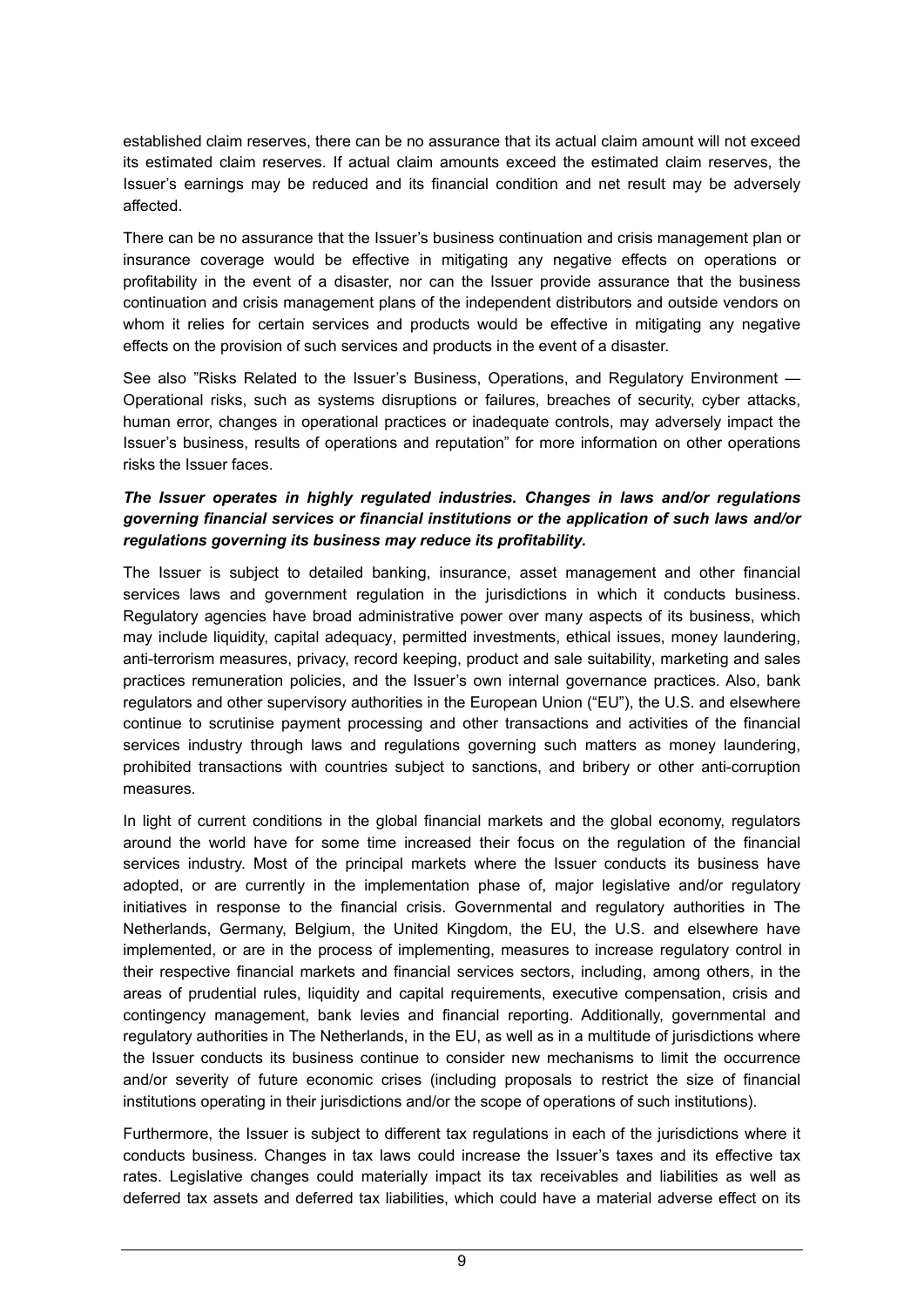business, results of operations and financial condition. One such change relates to the current debate in the U.S. over corporate tax reform for multinational corporations and corporate tax rates. Changes in tax laws could also make certain ING products less attractive, which could have adverse consequences for the Issuer's businesses and results.

In addition, the International Accounting Standards Board ("IASB") has issued and proposed certain amendments to several International Financial Reporting Standards ("IFRS") standards during the course of 2012 and 2013, which changes include a package of amendments to the accounting requirements for financial instruments announced in November 2013. These amendments introduced a new hedge accounting model addressing the so-called "own credit" issue that was already included in IFRS 9 Financial Instruments. As of July 2014, IFRS 9 replaced IAS 39, the accounting standard heavily criticised in the wake of the financial crisis, for annual periods beginning on or after 1 January 2018, with early adoption permitted. Such changes could also have a material impact on the Issuer's reported results and financial condition, as well as on how it manages its business, internal controls and disclosure.

Compliance with applicable laws and regulations is time-consuming and personnel-intensive, and changes in laws and regulations may materially increase the cost of compliance and other expenses of doing business. The Issuer expects the scope and extent of regulation in the jurisdictions in which it conducts its business, as well as regulatory oversight and supervision, to generally continue to increase. However, the Issuer cannot predict whether or when future legislative or regulatory actions may be taken, or what impact, if any, actions taken to date or in the future could have on its business, results of operations and financial condition. Regulation is becoming increasingly more extensive and complex and the industries in which the Issuer operates are increasingly coming under the scrutiny of regulators, and affected companies, including ING, are required to meet the demands, which often necessitate additional resources. These regulations can limit the Issuer's activities, among others, through stricter net capital, customer protection and market conduct requirements and restrictions on businesses in which it can operate or invest.

Despite the Issuer's efforts to maintain effective compliance procedures and to comply with applicable laws and regulations, there are a number of risks in areas where applicable regulations may be unclear, subject to multiple interpretations or are under development, or where regulations may conflict with one another, or where regulators revise their previous guidance or courts overturn previous rulings, which could result in the Issuer's failure to meet applicable standards. Regulators and other authorities have the power to bring administrative or judicial proceedings against the Issuer, which could result, among other things, in suspension or revocation of the Issuer's licences, cease and desist orders, fines, civil penalties, criminal penalties or other disciplinary action, which could materially harm its results of operations and financial condition. If the Issuer fails to address, or appears to fail to address, any of these matters appropriately, its reputation could be harmed and it could be subject to additional legal risk, which could, in turn, increase the size and number of claims and damages brought against it or subject it to enforcement actions, fines and penalties.

### *Basel III and CRD IV*

In December 2010, the Basel Committee on Banking Supervision ("Basel Committee") announced higher global minimum capital standards for banks and introduced a new global liquidity standard and a new leverage ratio. The Basel Committee's package of reforms, collectively referred to as the "Basel III" rules, among other requirements, have increased the amount of common equity required to be held by subject banking institutions, will prescribe the amount of liquid assets and the long-term funding a subject banking institution must hold at any given moment, and will limit leverage. Banks will be required to hold a "capital conservation buffer" to withstand future periods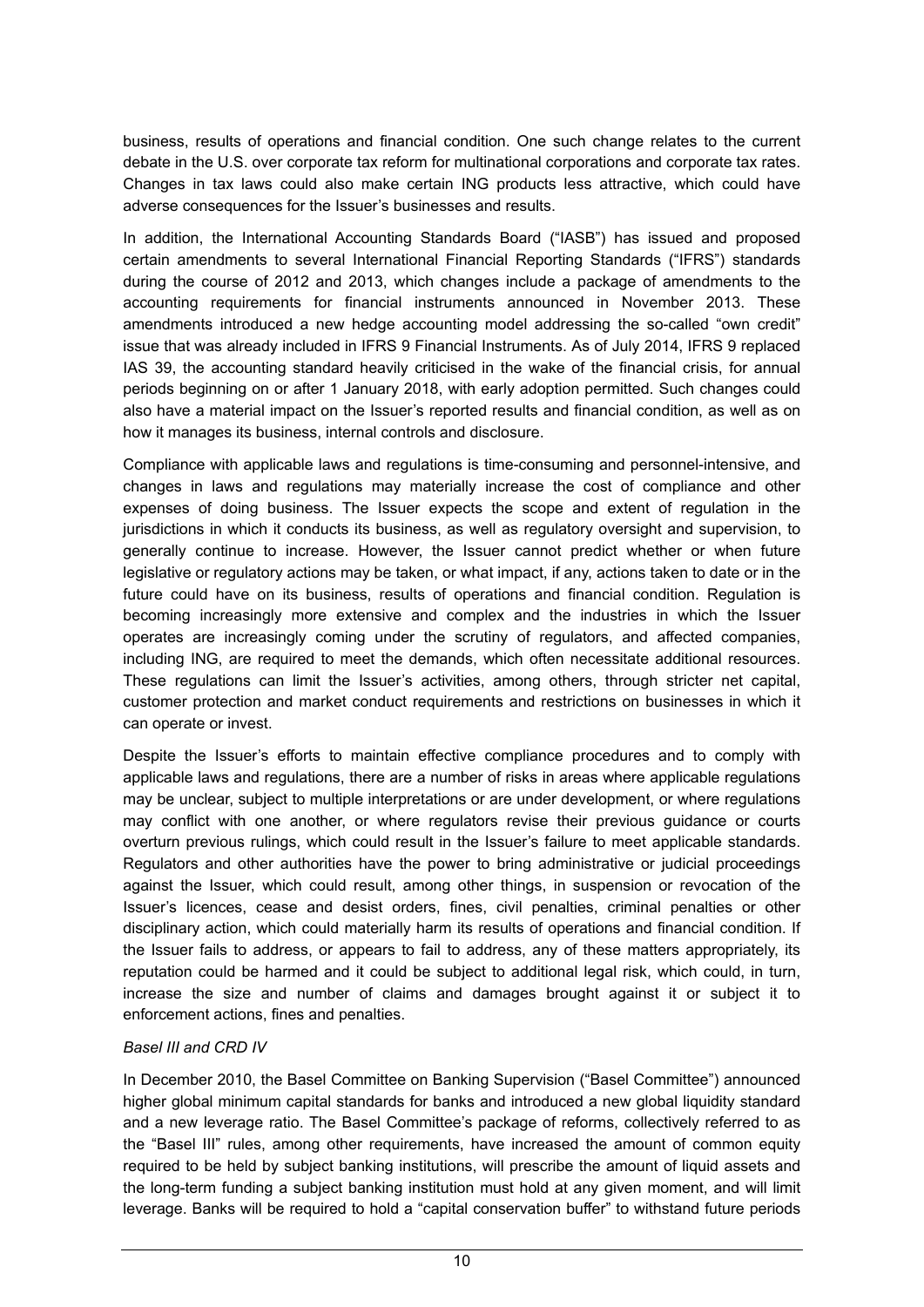of stress such that the total Tier 1 common equity ratio, when fully phased in on 1 January 2019, will rise to 7%. Basel III also introduced a "countercyclical buffer" as an extension of the capital conservation buffer, which would allow national regulators to require banks to hold more capital during periods of high credit growth (to strengthen capital reserves and moderate the debt markets). Further, Basel III has strengthened the definition of capital such that it will have the effect of disqualifying many hybrid securities, including those issued by the Issuer, from inclusion in regulatory capital, as well as the higher capital requirements for trading, derivative and securitisation activities as part of a number of reforms to the Basel II framework. In addition, the Basel Committee and the Financial Stability Board ("FSB") published measures in October 2011 that will have the effect of requiring higher loss absorbency capacity, liquidity surcharges, exposure limits and special resolution regimes for, and instituting more intensive and effective supervision of, "systemically important financial institutions" ("SIFIs") and so-called "Global" SIFIs ("G-SIFIs"), in addition to the Basel III requirements otherwise applicable to most financial institutions. The implementation of these measures began in 2012, and full implementation is targeted for 2019. The Issuer was designated by the Basel Committee and the FSB as one of the global systemically important banks ("G-SIBs"), forming part of the G-SIFIs, in 2011, 2012, 2013 and 2014, and by the Dutch Central Bank (*De Nederlandsche Bank N.V.*, "DNB") and the Dutch Ministry of Finance as a domestic SIFI in November 2011. The Basel III proposals and their potential impact are monitored via semi-annual monitoring exercises in which the Issuer participates. As a result of such monitoring exercises and ongoing discussions within the regulatory environment revisions have been made to the original Basel III proposals such as the revised Liquidity Coverage Ratio in January 2013 and the revised Net Stable Funding Ratio and Leverage Ratio in January 2014. It remains to be seen whether further amendments to the 2010 framework and standards will be made by the Basel Committee in the coming years.

For European banks, the Basel III requirements were implemented through the so-called Capital Requirements Regulation ("CRD IV Regulation") and Capital Requirements Directive IV ("CRD IV Directive" and together with the CRD IV Regulation, "CRD IV"), which were adopted by the EC in June 2013 following approval by the European Parliament in April 2013. The CRD IV Regulation entered into force on 28 June 2013 and the CRD IV Directive on 17 July 2013, and all banks and investment firms in the EU (as opposed to the scope of the Basel III requirements, which apply to "internationally active banks") are required to apply the new rules from 1 January 2014 in phases, with full implementation by 1 January 2019. While the full impact of these rules, and any additional requirements for SIFIs or G-SIFIs if and as applicable to the Issuer, will depend on how the CRD IV Directive will be transposed into national laws in each Member State, including the extent to which national regulators and supervisors can set more stringent limits and additional capital requirements or surcharges, as well as on the economic and financial environment at the time of implementation and beyond, the Issuer expects these rules to have a material impact on ING's operations and financial condition and they may require the Issuer to hold additional capital which may have as a result that the Issuer has to seek additional capital.

#### *Solvency II*

The EU is adopting a full scale revision of the solvency framework and prudential regime applicable to insurance and reinsurance companies known as "Solvency II". The EC is currently in the process of preparing implementing technical standards.

The framework for Solvency II is set out in the Solvency II Directive, which was adopted by the European Council on 10 November 2009 (Directive 2009/138/EC). The Solvency II Directive is scheduled to come into force on 1 January 2016.

On 19 January 2011, the EC presented a draft of a directive to amend the Solvency II Directive, the Omnibus II directive. On 13 November 2013, the EU Council and the European Parliament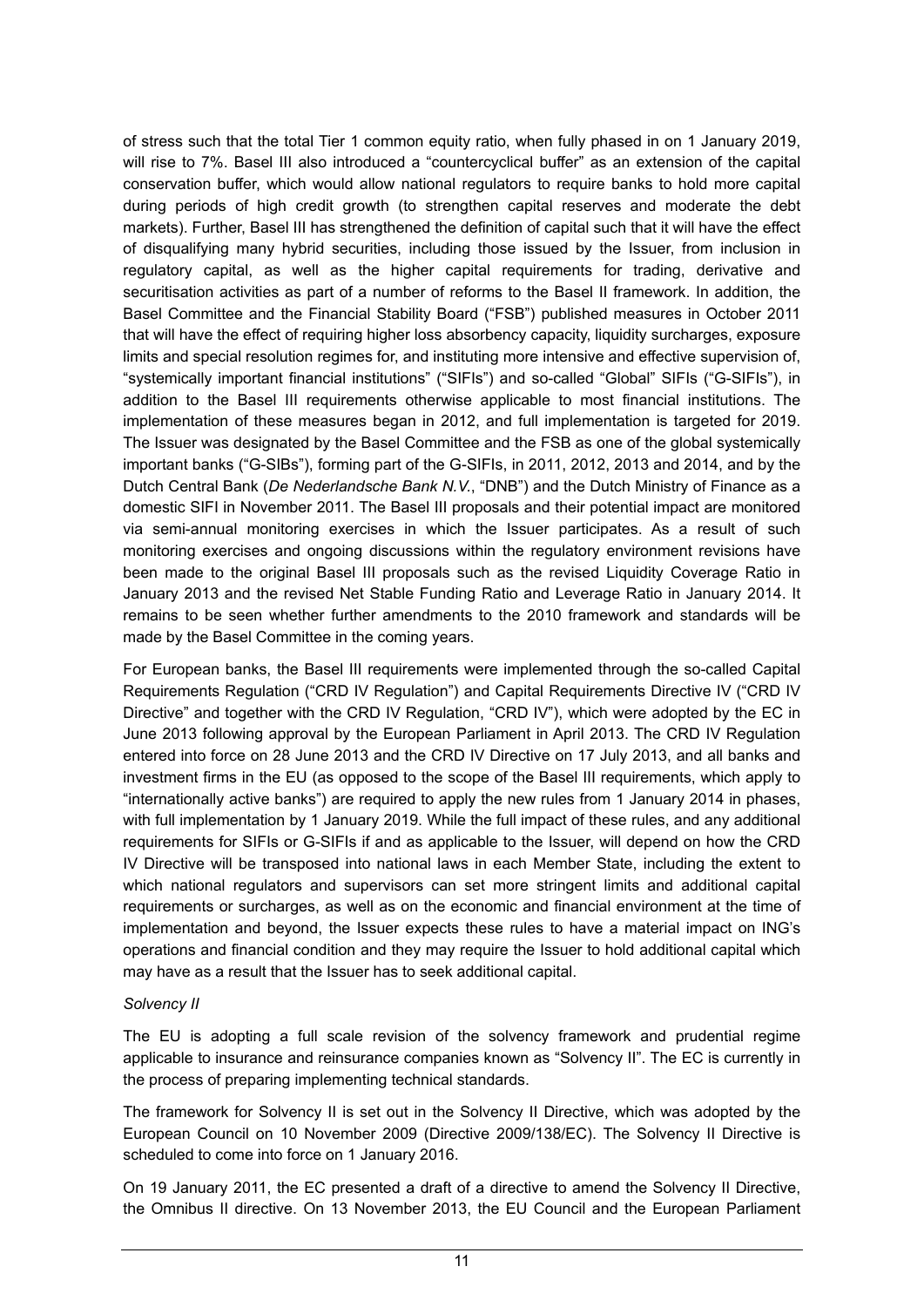achieved a provisional political agreement on the Omnibus II Directive. This agreement was confirmed by the European Parliament on 12 March 2014 and was approved by the European Council on 14 April 2014.

Solvency II is aimed at creating a new solvency framework in which the financial requirements that apply to an insurance, reinsurance company and insurance group better reflect such company's specific risk profile. Solvency II will introduce economic risk-based solvency requirements across all Member States for the first time. While Solvency I includes a relatively simple solvency formula based on technical provisions and insurance premiums, Solvency II introduces a new "total balance sheet" type regime where insurers' material risks and their interactions are considered. In addition to these quantitative requirements (Pillar 1), Solvency II also sets requirements for governance, risk management and effective supervision (Pillar 2), and disclosure and transparency requirements (Pillar 3).

Under Pillar 1 of Solvency II, insurers are required to hold own funds equal to or in excess of a solvency capital requirement ("SCR"). Solvency II will categorise own funds into three tiers with differing qualifications as eligible available regulatory capital. Under Solvency II, own funds will use IFRS balance sheet items where these are at fair value and replace other balance sheet items using market consistent valuations. The determination of the technical provisions and the discount rate to be applied in determining the technical provisions is still under debate and the outcome of discussions regarding these matters is uncertain as key parameters will only be established in the implementing technical standards. However, it is certain that the determination of the technical provisions and the discount rate to be applied will have a material impact on the amount of own funds and the volatility of the level of own funds. The SCR is a risk-based capital requirement which will be determined using either the standard formula (set out in level 2 implementing measures), or, where approved by the relevant supervisory authority, an internal model. The internal model can be used in combination with, or as an alternative to, the standard formula as a basis for the calculation of an insurer's SCR. In The Netherlands, such a model (which would include an internal model of NN Group) must be approved by DNB.

With the approval of the Omnibus II Directive, the definitive text of the framework directive is available. On 10 October 2014, the EC adopted a Delegated Act containing implementing rules for Solvency II. This Delegated Act entered into force on 17 January 2015. However, it is not certain what the final form of the implementing technical standards will contain. Given previous changes to the effective date of Solvency II and the possibility of further changes to the regime. Accordingly, the future effect of Solvency II on NN Group's business, solvency margins and capital requirements is uncertain.

While the aim of Solvency II is to introduce a harmonised, risk-based approach to solvency capital, there is a risk of differences in interpretation and a risk of a failure by financial services regulators to align Solvency II approaches across Europe, resulting in an unequal competitive landscape. This risk may be exacerbated by discretionary powers afforded to financial services regulators in Member States.

Should NN Group not be able to adequately comply with the Solvency II requirements in relation to capital, risk management, documentation and reporting processes, this could have a material adverse effect on its business, solvency, results of operations and financial condition.

### *EU Insurance Guarantee Scheme*

Certain jurisdictions in which NN Group's insurance subsidiaries operate require that life insurers doing business within the jurisdiction participate in guarantee associations, which raise funds to pay contractual benefits owed pursuant to insurance policies issued by impaired, insolvent or failed insurers. The occurrence of such a guarantee event may give rise to an obligation on the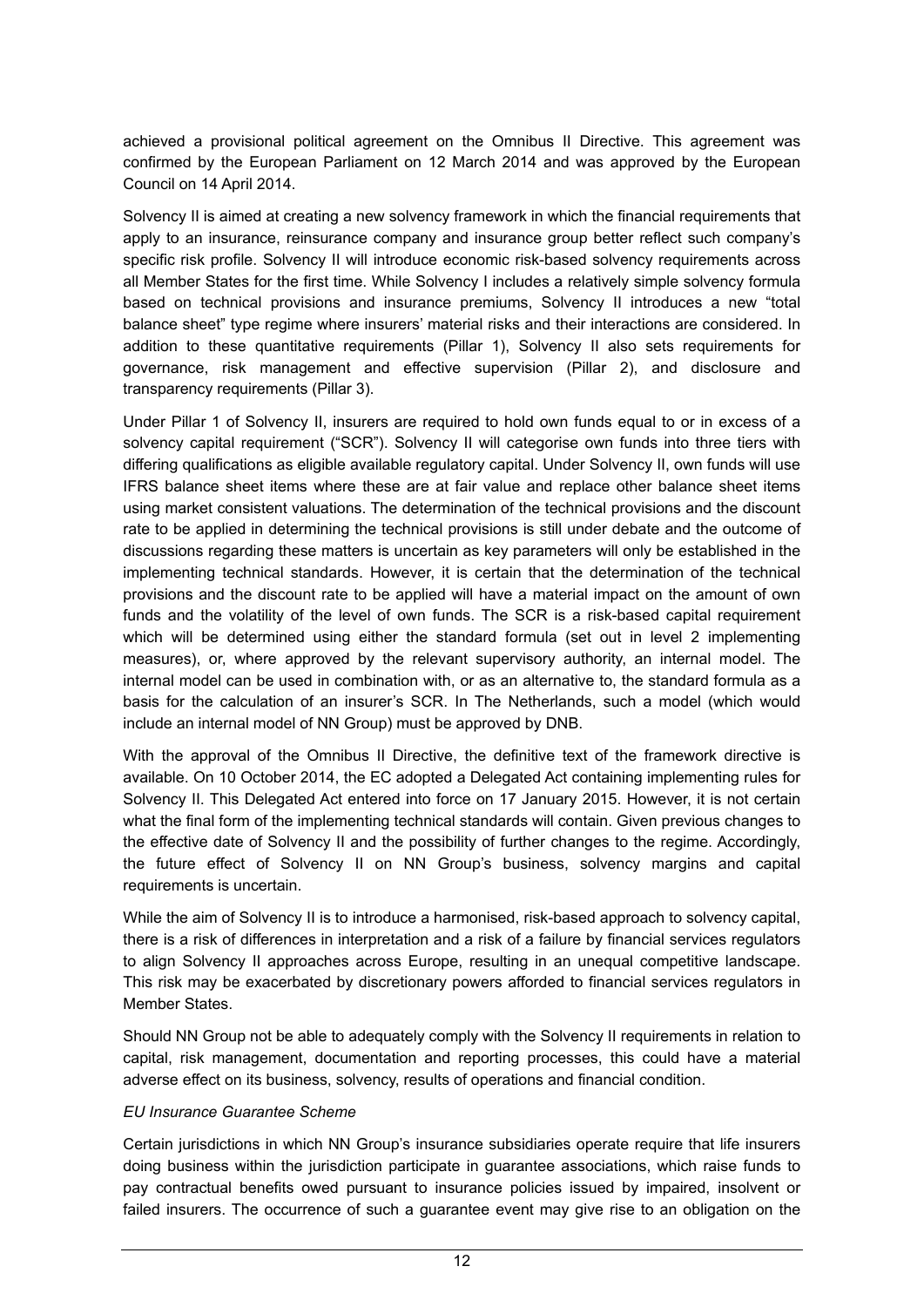relevant insurance subsidiary to pay significant amounts under the guarantee. Insurance guarantee schemes may also oblige insurers to make annual payments to the guarantee association. An insurance guarantee scheme has been in place in Japan since 1999, and NN Group is obliged to make annual contributions to the guarantee scheme. The EC has been discussing EU-wide insurance guarantee schemes for several years and intends to introduce an EU directive on insurance guarantee schemes. No proposals for this directive have yet been published. Any introduction of insurance guarantee schemes to which NN Group is subject may impact the Issuer's results of operations.

#### *Single Supervisory Mechanism*

In November 2014, the European Central Bank ("ECB") assumed responsibility for a significant part of the prudential supervision of banks in the Eurozone, including ING Bank, following a yearlong preparatory phase which included an in-depth comprehensive assessment of the resilience and balance sheets of the biggest banks in the Eurozone. ING Bank was among the seven Dutch institutions covered by the assessment (out of 130 institutions overall). While the ECB has assumed the supervisory tasks conferred on it by the Single Supervisory Mechanism ("SSM") Regulation, the DNB will still continue to play a significant role in the supervision of the Issuer and ING Bank. The SSM has created a new system of financial supervision for countries within the Eurozone, with the possibility of non-Eurozone Member States participating by means of close cooperation. With the SSM only having been in place since November 2014, it is difficult at this stage to identify what exact impact the SSM will have on ING Bank and the Issuer. The SSM may have a significant impact on the way ING's banking operations are supervised in Europe.

### *Dodd-Frank Act*

On 21 July 2010, the Dodd-Frank Wall Street Reform and Consumer Protection Act ("Dodd-Frank" or the "Dodd-Frank Act") was signed into law in the U.S. The Dodd-Frank Act effects comprehensive changes to the regulation of financial services in the U.S. and has implications for non-U.S. financial institutions with a U.S. presence or that transact with U.S. counterparties, such as ING. Dodd-Frank directs existing and newly created government agencies and bodies to perform studies and promulgate a multitude of regulations implementing the law, many of which are in place. Due to the extended period over which regulations are being implemented, the Issuer cannot predict with certainty how Dodd-Frank and such regulations will affect the financial markets generally and impact the Issuer's business, credit or financial strength ratings, results of operations, cash flows or financial condition or liquidity. Key aspects of Dodd-Frank that the Issuer has identified to date as possibly having an impact on the Issuer include the aspects set out below.

Title VII of Dodd-Frank creates a new framework for regulation of the over-the-counter derivatives markets and certain market participants which could affect various activities of the Issuer and its subsidiaries. ING Capital Markets LLC, a wholly-owned indirect subsidiary of ING Bank N.V., has registered with the U.S. Commodity Futures Trading Commission ("CFTC") as a swap dealer. New margin and capital requirements for market participants that will be contained in final regulations to be adopted by the SEC, the CTFC and the U.S. Prudential Regulators, could substantially increase the cost of hedging and related operations, affect the profitability of the Issuer's products or their attractiveness to its customers, or cause the Issuer to alter its hedging strategy or change the composition of risks that it does not hedge. Other regulatory requirements, including business conduct rules imposed on swap dealers, will also increase the costs of operating derivatives businesses, which could increase the costs of hedging and other activities and could cause certain dealers to limit or cease their business activities. In addition, new position limits requirements for market participants that may be contained in final regulations to be adopted by the CFTC could limit the scope of hedging activity that is permitted for commercial end users, as well as the trading activity of speculators, limiting their ability to utilise certain of the Issuer's products, and could also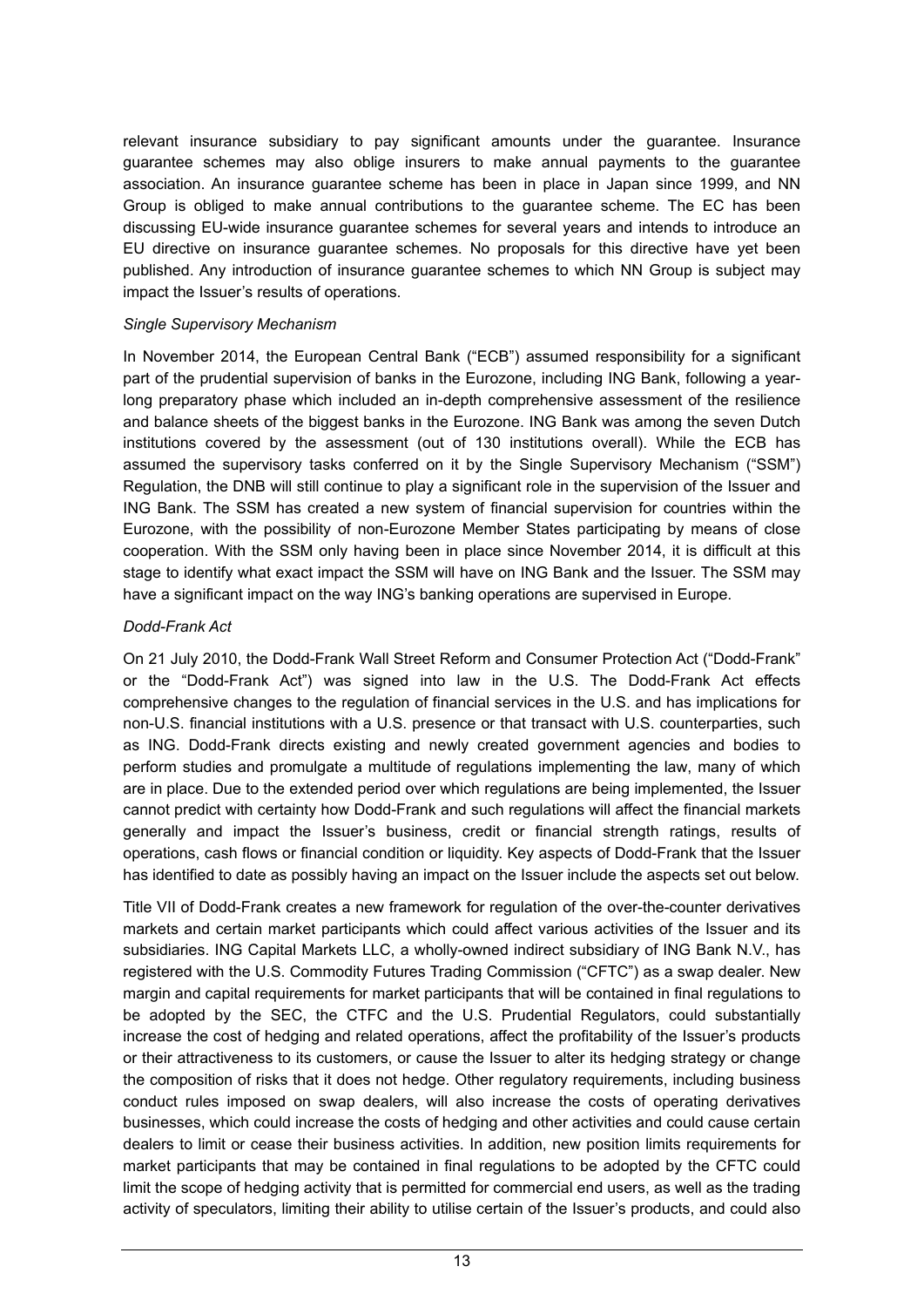limit the scope of the Issuer's ability to provide derivatives products for its non-end user customers. The imposition of position limits, and other regulatory restrictions and requirements, could also result in reduced market liquidity, which could in turn increase market volatility and the risks and costs of hedging and other trading activities.

Pursuant to requirements of the Dodd-Frank Act, the SEC and CFTC are currently considering whether "stable value" contracts should be regulated as "swap" derivative contracts. In the event that stable value contracts become subject to such regulation, certain aspects of the Issuer's business could be adversely impacted, including issuance of stable value contracts and management of assets pursuant to stable value mandates.

Dodd-Frank established the Federal Insurance Office ("FIO") within the U.S. Department of the Treasury ("Treasury Department") to be headed by a director appointed by the Secretary of the Treasury Department. While not having a general supervisory or regulatory authority over the business of insurance, the director of this office would perform various functions with respect to insurance, including participating in the FSOC's decisions regarding insurers (potentially including the Issuer and its subsidiaries), to be designated for stricter regulation by the Board of Governors of the Federal System ("Federal Reserve"). The FIO may recommend enhanced regulations to states.

Dodd-Frank also established the Consumer Financial Protection Bureau ("CFPB") as an independent agency within the Federal Reserve to regulate consumer financial products and services offered primarily for personal, family or household purposes. The CFPB has significant authority to implement and enforce federal consumer financial laws, including the new protections established under Dodd-Frank, as well as the authority to identify and prohibit unfair and deceptive and abusive acts and practices. In addition, the CFPB has broad supervisory, examination and enforcement authority over certain consumer products, such as mortgage lending. Insurance products and services are not within the CFPB's general jurisdiction, and broker-dealers and investment advisers are not subject to the CFPB's jurisdiction when acting in their registered capacity.

On 10 December 2013, various federal agencies approved a final rule implementing Section 619 of Dodd-Frank, commonly referred to as the "Volcker Rule" and which places limitations and restrictions on the ability of U.S. FDIC insured depository institutions and non-U.S. banks with branches or agencies in the U.S. that become subject to the U.S. Bank Holding Company Act, as well as their affiliates, to engage in certain proprietary trading or sponsor and invest in private equity and hedge funds. As a general matter, such organisations have until July 2017 to comply with the prohibition on certain fund activities and until July 2015 to comply with the proprietary trading prohibitions. In the event that the Issuer or one of its affiliates becomes subject to the Volcker Rule, the Issuer's investment activities could be so restricted. It is expected that the Issuer will experience significant additional compliance and operational costs and may be prohibited from engaging in certain activities it currently conducts if the Volcker Rule becomes applicable to it and its affiliates.

For instance, the Issuer's wholly owned subsidiary, ING Bank, may from time to time consider whether to establish a branch office in the U.S. If ING Bank were to establish a U.S. branch, it would be subject to supervision and regulation by the Federal Reserve under various laws and various restrictions on its activities under those laws, including the Bank Holding Company Act of 1956, as amended, and the International Banking Act of 1978, and, as a consequence, such supervision and regulation, including such restrictions on activities, could materially impact the Issuer's operations. These would include, among others, the Volcker Rule and heightened supervisory requirements and prudential standards.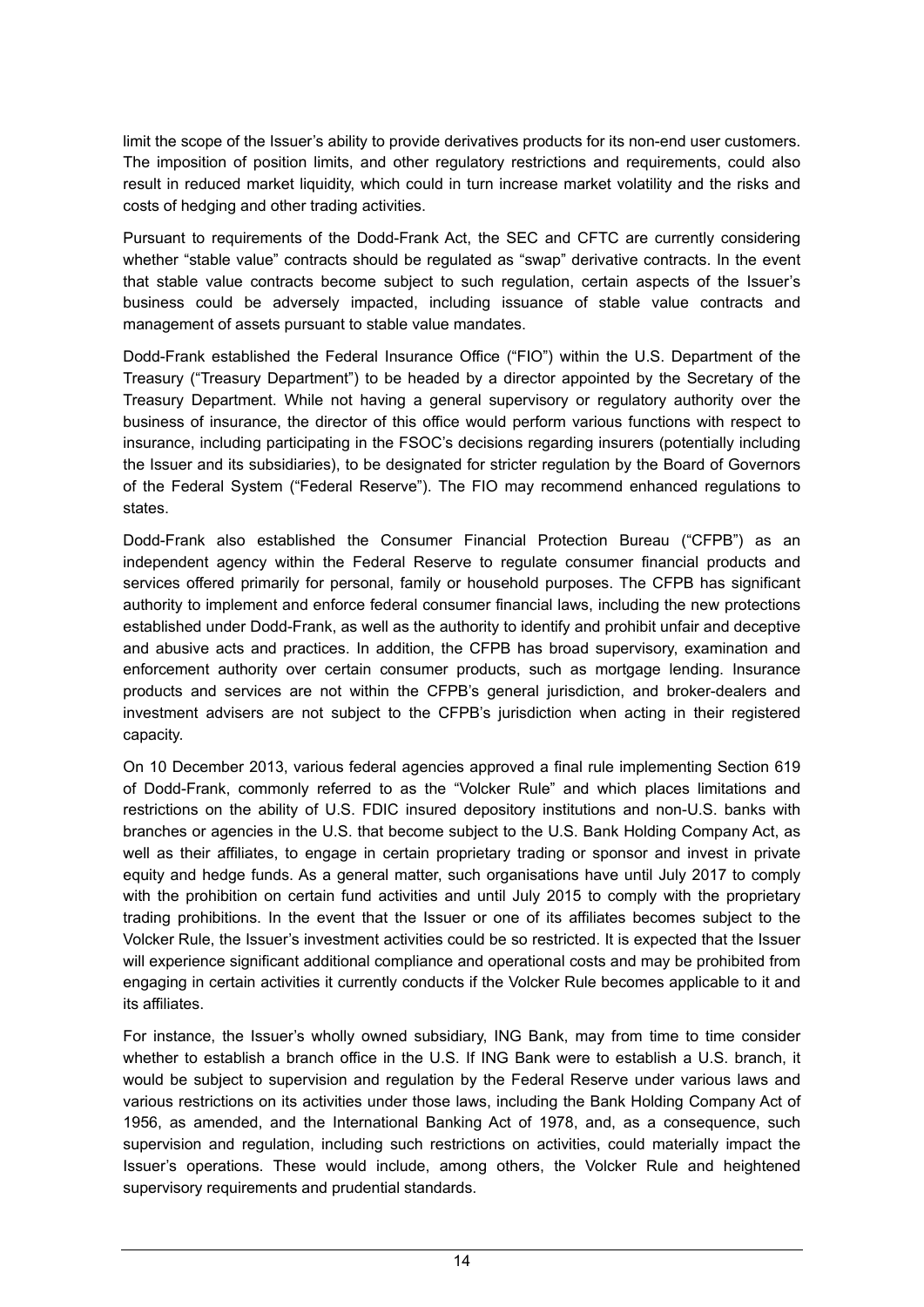Dodd-Frank also includes various securities law reforms that may affect the Issuer's business practices and the liabilities and/or exposures associated therewith, including a provision intended to authorise the SEC to impose on broker-dealers fiduciary duties to their customers, as applied to investment advisers under existing law, which new standard could potentially expose certain of ING's U.S. broker-dealers to increased risk of SEC enforcement actions and liability. In 2011, the SEC staff released a study on this issue, and members of the SEC's Investor Advisory Committee voted in November 2013 to recommend the proposal implementing a uniform fiduciary standard for most brokers and registered investment advisers to the SEC.

Although the full impact of Dodd-Frank and its implementing regulations cannot be determined at this time, many of their requirements could have profound and/or adverse consequences for the financial services industry, including for the Issuer. Dodd-Frank could make it more expensive for the Issuer to conduct business, require it to make changes to its business model or satisfy increased capital requirements, subject it to greater regulatory scrutiny or to potential increases in whistle-blower claims in light of the increased awards available to whistle-blowers under Dodd-Frank and have a material effect on the Issuer's results of operations or financial condition.

### *Foreign Account Tax Compliance Act*

Under the Foreign Account Tax Compliance Act ("FATCA"), U.S. federal tax legislation passed in 2010, a 30% withholding tax will be imposed on "withholdable payments" made to non-U.S. financial institutions (including non-U.S. investment funds and certain other non-U.S. financial entities) that fail (or, in some cases, that have 50% affiliates which are also non-U.S. financial institutions that fail) to provide certain information regarding their U.S. accountholders and/or certain U.S. investors (such U.S. accountholders and U.S. investors, "U.S. accountholders") to the U.S. Internal Revenue Service (the "IRS"). For non-U.S. financial institutions that fail to comply, this withholding will generally apply without regard to whether the beneficial owner of a withholdable payment is a U.S. person or would otherwise be entitled to an exemption from U.S. federal withholding tax. Withholdable payments generally include, among other items, payments of U.S.-source interest and dividends and the gross proceeds from the sale or other disposition of property that may produce U.S.-source interest and dividends. Furthermore, FATCA may also impose withholding on non-U.S.-source payments by non-U.S. financial institutions that comply with FATCA to non-U.S. financial institutions that fail to comply with FATCA. Withholding pursuant to FATCA will take effect on a "phased" schedule, which started in July 2014 with respect to U.S. source payments and will start no earlier than January 2017 with respect to non-U.S.-source payments by non-U.S. financial institutions. In general, non-publicly traded debt and equity interests in investment vehicles will be treated as "accounts" and subject to these reporting requirements. In addition, certain insurance policies and annuities are considered accounts for these purposes.

Some countries, including The Netherlands, have entered into, and other countries are expected to enter into, intergovernmental agreements ("IGAs") with the U.S. to facilitate the type of information reporting required under FATCA. While the existence of IGAs will not eliminate the risk of the withholding described above, these agreements are expected to reduce that risk for financial institutions and investors in countries that have entered into IGAs. IGAs will often require financial institutions in those countries to report some information on their U.S. accountholders to the taxing authorities of those countries, who will then pass the information to the IRS.

The Issuer closely monitors all present and new legislation that is or will be applicable for its organisation, and is currently investigating all implications of FATCA and legislation of countries that have entered into IGAs. While investigating these implications, the Issuer is and will be in close contact with all of its stakeholders, including its peers and financial industry representative organisations.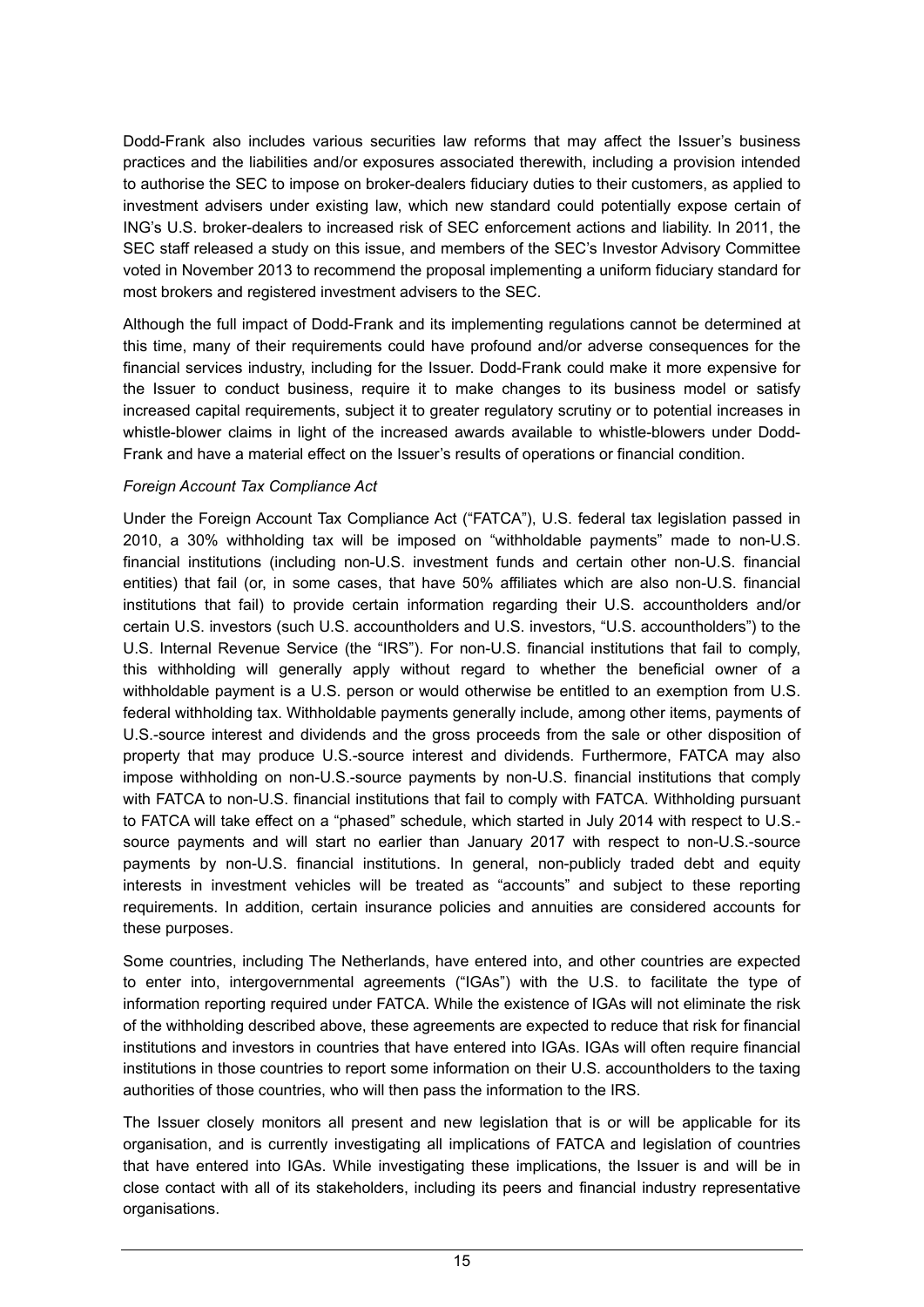The Issuer intends to take all necessary steps to comply with FATCA (including entering into agreements with the U.S. tax authorities as may be required), in accordance with the time frame set by the U.S. tax authorities. However, if the Issuer cannot enter into such agreements or satisfy the requirements thereunder (including as a result of local laws prohibiting information sharing with the IRS, as a result of contracts or local laws in non-IGA countries prohibiting withholding on certain payments to accountholders, policyholders, annuitants or other investors, or as a result of the failure of accountholders, policyholders, annuitants or other investors to provide requested information), certain payments to the Issuer may be subject to withholding under FATCA. The possibility of such withholding and the need for accountholders, policyholders, annuitants and investors to provide certain information may adversely affect the sales of certain of the Issuer's products. In addition, (i) entering into agreements with the IRS and (ii) compliance with the terms of such agreements and with FATCA, any regulations or other guidance promulgated thereunder or any legislation promulgated under an IGA may substantially increase the Issuer's compliance costs. Because legislation and regulations implementing FATCA and the IGAs remain under development, the future impact of this law on the Issuer is uncertain.

### *Common Reporting Standard*

Similarly, the Organisation for Economic Cooperation and Development ("OECD") has developed a Common Reporting Standard ("CRS") and model competent authority agreement to enable the multilateral and automatic exchange of financial account information. The CRS will require financial institutions to identify and report the tax residency and account details of non-resident customers to the relevant authorities in jurisdictions adhering to the CRS. In October 2014, 51 jurisdictions, including The Netherlands, signed a multilateral competent authority agreement to automatically exchange information pursuant to the CRS. The first information exchange by The Netherlands (as for most of the signatories) is intended by September 2017.

#### *Bank Recovery and Resolution Regimes*

In June 2012, the "Intervention Act" (*Wet bijzondere maatregelen financiële ondernemingen*) came into force in The Netherlands, with retroactive effect from 20 January 2012. The Intervention Act mainly amends the Dutch Financial Supervision Act and the Dutch Insolvency Act and allows Dutch authorities to take certain actions when banks and insurers fail and cannot be wound up under ordinary insolvency rules due to concerns regarding the stability of the overall financial system. It is composed of two categories of measures. The first category of measures can be applied if a bank or insurer experiences serious financial problems and includes measures related to the timely and efficient liquidation of failing banks and insurers. This set of measures gives the DNB the power to transfer customer deposits, assets and/or liabilities other than deposits and issued shares of an entity to third parties or to a bridge bank if the DNB deems that, in respect of the relevant bank, there are signs of an adverse development with respect to its funds, solvency, liquidity or technical provisions and it can be reasonably foreseen that such development will not be sufficiently or timely reversed. The DNB was also granted the power to influence the internal decision-making of failing institutions through the appointment of an "undisclosed administrator". The second category of measures can be applied if the stability of the financial system is in serious and immediate danger as a result of the situation of a Dutch financial institution and includes measures intended to safeguard the stability of the financial system as a whole. This set of measures grants the authority to the Minister of Finance to take immediate measures or proceed to expropriation of assets of or securities issued by failing financial institutions. For example, on 1 February 2013, the Dutch State nationalised the SNS Reaal bank and insurance group ("SNS Reaal") by expropriating shares, core tier 1 securities and other subordinated debts issued by SNS Reaal. The Dutch Ministry of Finance has stated that it will impose in 2014 an aggregate EUR 1 billion one-time levy on Dutch banks, including the Issuer, to share the costs of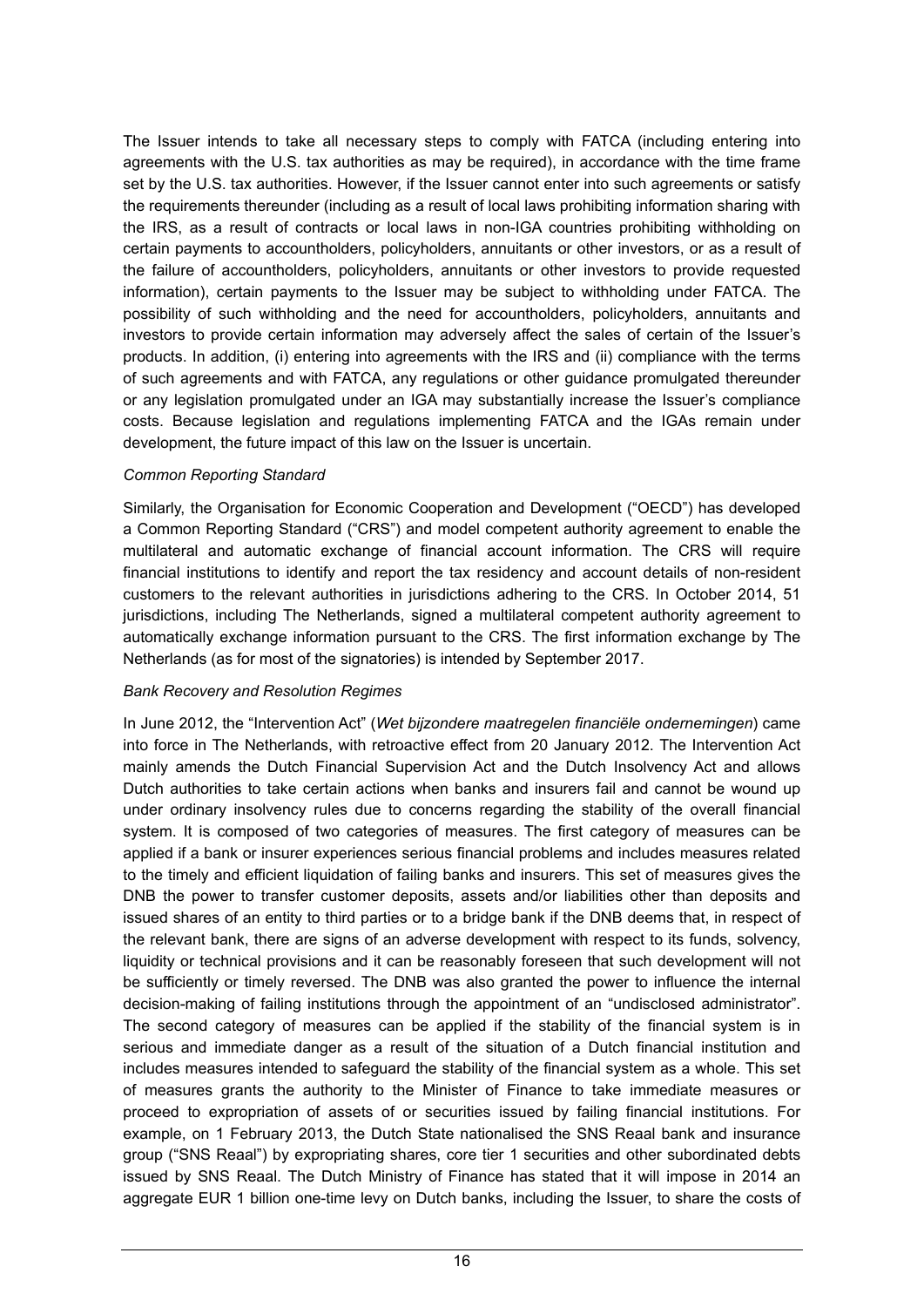the SNS Reaal nationalisation. This resulted in a charge of EUR 303 million for ING Bank, which was paid in the first three quarters of 2014.

The Intervention Act also includes measures that limit the ability of counterparties to exercise their rights after any of the measures mentioned above have been put into place, with certain exceptions. Within the context of the resolution tools provided in the Intervention Act, holders of debt securities of a bank subject to resolution could also be affected by issuer substitution or replacement, transfer of debt, expropriation, modification of terms and/or suspension or termination of listings.

The Intervention Act will need to be amended following the implementation of the "Bank Recovery and Resolution Directive". The Bank Recovery and Resolution Directive was adopted by the European Parliament in April 2014 and by the European Council in June 2014. On 12 June 2014, the Bank Recovery and Resolution Directive was published in the Official Journal of the EU and came into effect on 2 July 2014. The Bank Recovery and Resolution Directive includes, among other things, the obligation for institutions to draw up a recovery plan and the obligation for resolution authorities in the Member States to draw up a resolution plan, the resolution authorities' power to take early intervention measures and the establishment of a European system of financing arrangements. The Bank Recovery and Resolution Directive confers extensive resolution powers to the resolution authorities, including the power to require the sale of (part of a) business, to establish a bridge institution, to separate assets and to take bail-in measures. The stated aim of the Bank Recovery and Resolution Directive is to provide supervisory authorities, including the relevant Dutch resolution authority, with common tools and powers to address banking crises preemptively in order to safeguard financial stability and minimise taxpayers' exposure to losses.

Among the powers granted to supervisory authorities under the Bank Recovery and Resolution Directive are the introduction of a statutory "write-down and conversion" power and a "bail-in" power, which would give the relevant Dutch resolution authority the power to (i) cancel existing shares and/or dilute existing shareholders by converting relevant capital instruments or eligible liabilities into shares of the surviving entity and (ii) cancel all or a portion of the principal amount of, or interest on, certain unsecured liabilities (which could include certain securities that have been or will be issued by ING) of a failing financial institution and/or to convert certain debt claims (which could include certain securities that have been or will be issued by ING) into another security, including ordinary shares of the surviving group entity, if any. None of these actions would be expected to constitute an event of default under those securities entitling holders to seek repayment. It is currently contemplated that the majority of measures (including the write-down and conversion powers relating to Tier 1 capital instruments and Tier 2 capital instruments) set out in the Bank Recovery and Resolution Directive will be implemented with effect from the autumn of 2015, with the bail-in power for other eligible liabilities (which could include any securities that have been issued or will be issued by ING, that are not Tier 1 or Tier 2 capital instruments) expected to be introduced by 1 January 2016.

In addition to a "write-down and conversion" power and a "bail-in" power, the powers to be granted to the relevant Dutch resolution authority under the Bank Recovery and Resolution Directive include the two categories of measures introduced by the Intervention Act, as described above. In addition, the Bank Recovery and Resolution Directive stipulates, among the broader powers to be granted to the relevant resolution authority, that it will confer powers to the relevant resolution authority to amend the maturity date and/or any interest payment date of debt instruments or other eligible liabilities of the relevant financial institution and/or impose a temporary suspension of payments. None of these actions would be expected to constitute an event of default under those debt instruments or other eligible liabilities entitling holders to seek repayment.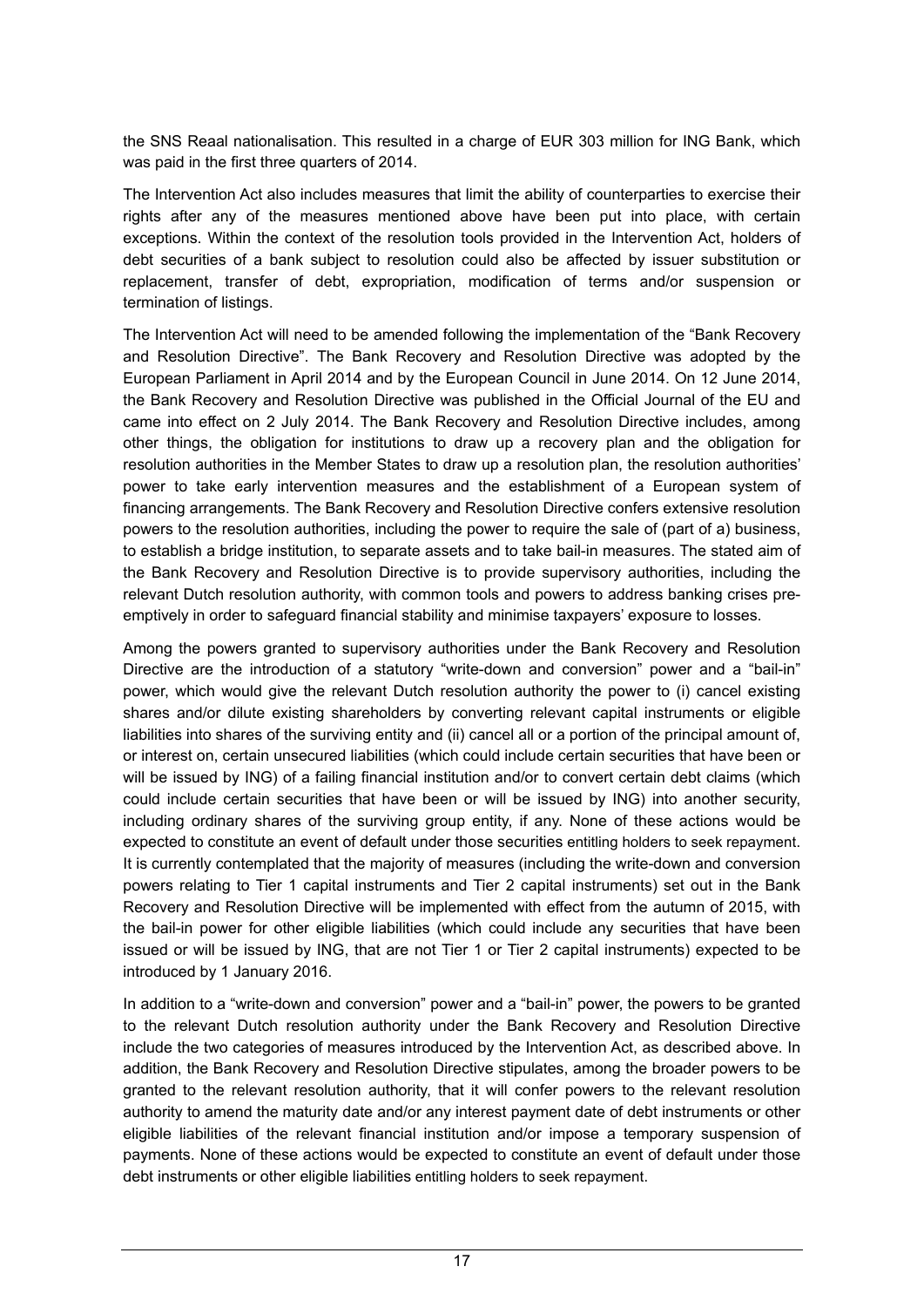Many of the rules implementing the Bank Recovery and Resolution Directive will be contained in detailed technical and implementing rules, the exact text of which is subject to agreement and adoption by the relevant EU legislative institutions. There remains, therefore, uncertainty regarding the ultimate nature and scope of these resolution powers and, when implemented, how they would affect the Issuer and the securities that have been issued or will be issued by ING. Accordingly, it is not yet possible to assess the full impact of the Bank Recovery and Resolution Directive on ING and on holders of any securities issued or to be issued by ING, and there can be no assurance that, once it is fully implemented, the manner in which it is applied or the taking of any actions by the relevant Dutch resolution authority contemplated in the Bank Recovery and Resolution Directive would not adversely affect the rights of holders of the securities issued or to be issued by ING, the price or value of an investment in such securities and/or ING's ability to satisfy its obligations under such securities.

Finally, as part of the road towards a full banking union, on 10 July 2013, the EC published a draft Regulation for a Single Resolution Mechanism ("SRM") with the aim of having a Single Resolution Board that will be responsible for key decisions on how a bank, subject to SSM supervision, is to be resolved if a bank has irreversible financial difficulties and cannot be wound up under normal insolvency proceedings without destabilising the financial system. The SRM was adopted by the European Parliament in April 2014 and by the European Council in July 2014 and was published in the Official Journal of the EU on 30 July 2014 and came into effect on 19 August 2014. The SRM will apply from 1 January 2016, with the exception of certain provisions relating to the establishment of the SRM and the making of delegated and implementing acts, which will apply at earlier dates.

There are certain differences between the provisions of the Intervention Act, the Bank Recovery and Resolution Directive and the SRM Regulation, which may further bring future changes to the law. The Issuer is unable to predict what specific effects the Intervention Act and the implementation of the Bank Recovery and Resolution Directive and the entry into force of the SRM Regulation may have on the financial system generally, its counterparties, holders of securities issued by, or to be issued by, the Issuer, or on the Issuer, its operations or its financial position.

The Issuer has set up an all-encompassing recovery planning process to enhance its readiness and decisiveness to tackle financial crises on its own strength. The Issuer's recovery plan was submitted to and approved by the DNB in November 2012 and is updated at least annually*.*  Furthermore, since 2012, the Issuer has submitted information on the basis of which the Dutch resolution authority will be able to develop an operational resolution plan. The Issuer is now working to further align the structure and content of its recovery and resolution plans with European legislation.

### *The Financial Stability Board (FSB)*

In addition to the adoption of the foregoing measures, regulators and lawmakers around the world are actively reviewing the causes of the financial crisis and exploring steps to avoid similar problems in the future. In many respects, this work is being led by the FSB, consisting of representatives of national financial authorities of the G20 nations. The G20 and the FSB have issued a series of papers and recommendations intended to produce significant changes in how financial companies, particularly companies that are members of large and complex financial groups, should be regulated. These proposals address such issues as financial group supervision, capital and solvency standards, systemic economic risk, corporate governance including executive compensation, and a host of related issues associated with responses to the financial crisis. One of the proposals is a common international standard on Total Loss-Absorbing Capacity ("TLAC") for global systemically important banks ("G-SIBs"). The policy proposal consists of a set of principles and a detailed term sheet on the adequacy of loss-absorbing and recapitalisation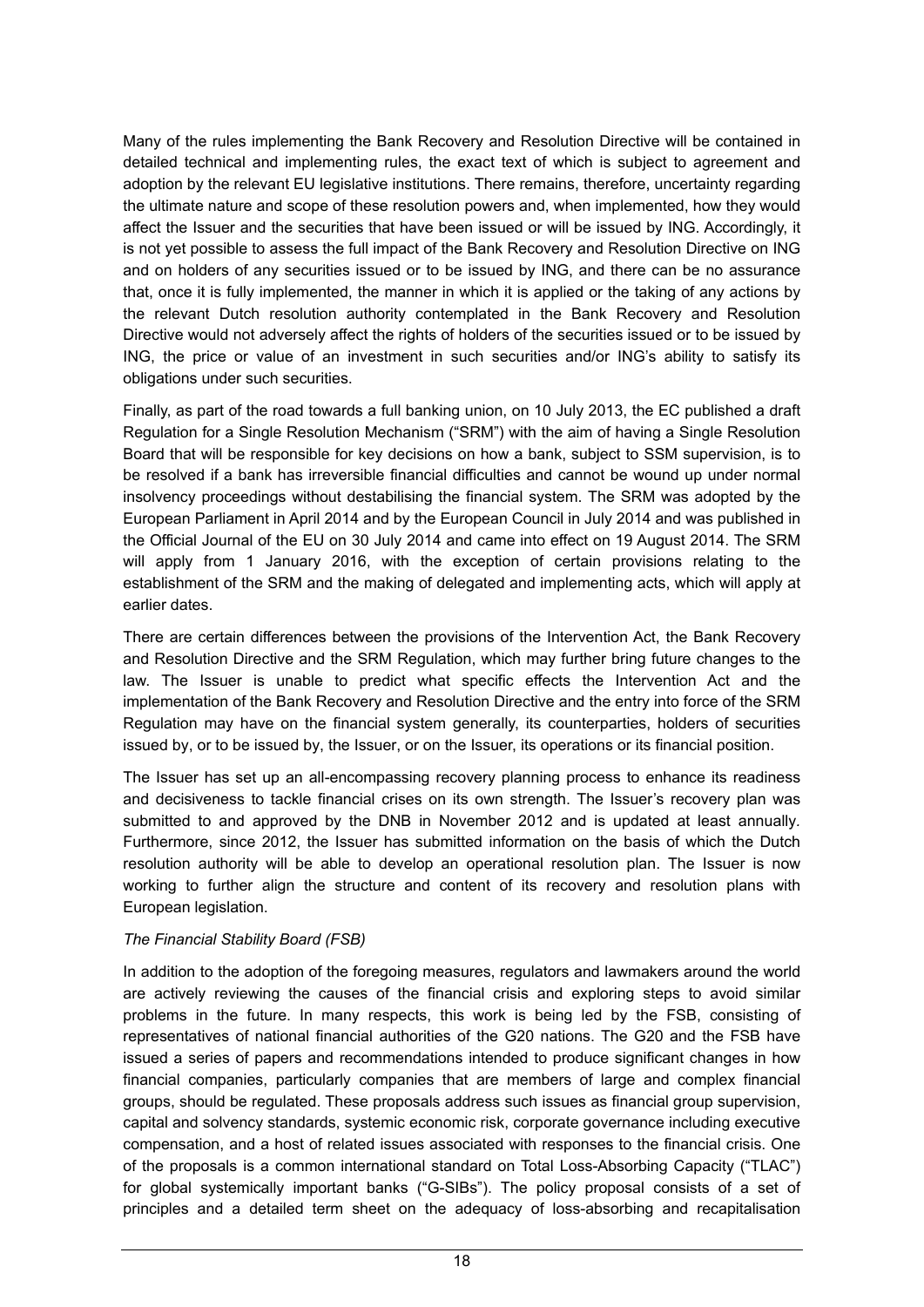capacity of G-SIBs. This proposal will be finalised in 2015 taking into account a consultation and impact assessment studies. It is currently expected that the TLAC will not apply until 1 January 2019. The lawmakers and regulatory authorities in a number of jurisdictions in which the Issuer's subsidiaries conduct business have already begun introducing legislative and regulatory changes consistent with G20 and FSB recommendations, and the potential impact of such changes on the Issuer's business, results of operations and financial condition remains unclear.

#### *Additional Governmental Measures*

Governments in The Netherlands and abroad have also intervened over the past few years on an unprecedented scale, responding to stresses experienced in the global financial markets. Some of the measures adopted subject the Issuer and other institutions for which they were designed to additional restrictions, oversight or costs. Restrictions related to the Core Tier 1 Securities (the "Core Tier 1 Securities") and the Illiquid Asset Back-up Facility ("IABF") (together, the "Dutch State Transactions") and the Restructuring Plan are further described in Note 56 "Transactions with the Dutch State and the European Commission Restructuring Plan" to the consolidated financial statements of the Issuer for the year ended 31 December 2014 as included on pages 236 – 240 of the Issuer's annual report.

Sections 382 and 383 of the U.S. Internal Revenue Code, as amended, operate as anti-abuse rules, the general purpose of which is to prevent trafficking in tax losses and credits, but which can apply without regard to whether a "loss trafficking" transaction occurs or is intended. These rules are triggered when an "ownership change" – generally defined as when the ownership of a company, or its parent, changes by more than 50% (measured by value) on a cumulative basis in any three-year period – occurs. If triggered, the amount of the taxable income for any post-change year which may be offset by a pre-change loss is subject to an annual limitation. In March 2014, the Issuer's U.S. subsidiaries had an "ownership change" for the purposes of Sections 382 and 383. Future increases of capital or other changes in ownership may adversely affect the Issuer's cumulative ownership, and could trigger an "ownership change", which could further limit the ability of its U.S. subsidiaries to use tax attributes, and could correspondingly decrease the value of these attributes. The risk going forward, however, is significantly less.

In February 2013, the EC adopted a proposal setting out the details of a financial transaction tax, which mirrors the scope of its original proposal of September 2011, to be levied on transactions in financial instruments by financial institutions if at least one of the parties to the transaction is located in the financial transaction tax ("FTT") zone ("FTT-zone"), currently limited to 11 participating Member States (Austria, Belgium, Estonia, France, Germany, Greece, Italy, Portugal, Slovakia, Slovenia and Spain). On 6 May 2014, the Economic and Financial Affairs Council noted that 10 out of the 11 original participating Member States had proposed implementation of the FTT in two stages, the earliest stage being implemented from 1 January 2016. However, on 31 October 2014, the Italian Presidency of the Council of the EU announced that negotiations between participating Member States had yet to agree on key issues. The actual implementation date will thus depend on the future approval by the European Council and consultation of other EU institutions, and the subsequent transposition into local law. Depending on its final form, the introduction of an FTT in The Netherlands or outside The Netherlands could have a substantial adverse effect on ING's business and results.

As of 1 October 2012, banks that are active in The Netherlands are subject to a bank tax pursuant to a tax regulation that also includes measures to moderate bonuses awarded to executives at such banks. This tax results in increased taxes on the Issuer's banking operations, which could negatively impact its operations, financial condition and liquidity.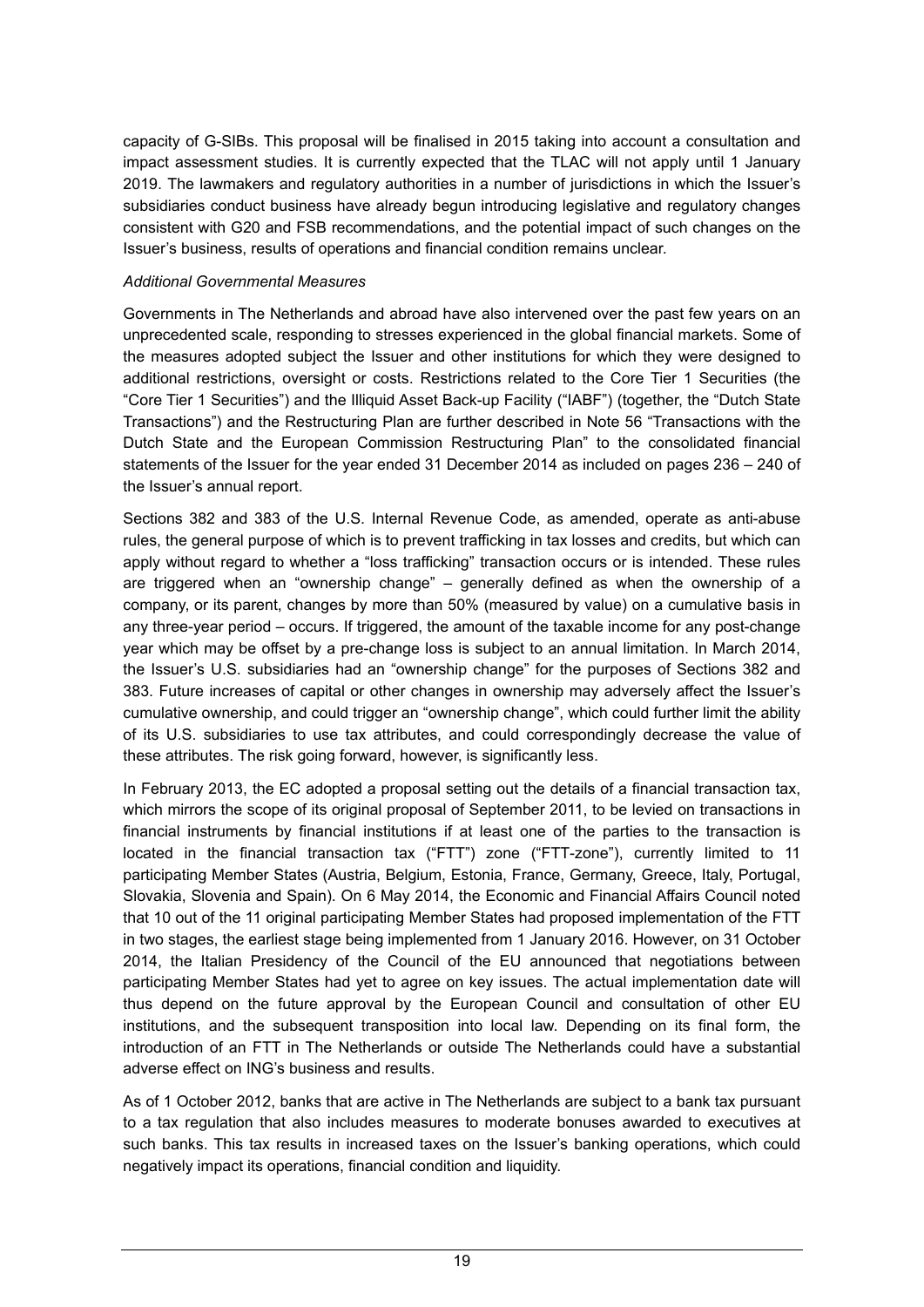In May 2012, the International Association of Insurance Supervisors ("IAIS"), of which the DNB is a member, published a proposed assessment methodology for designating global systemically important insurers ("G-SIIs"), as part of the global initiative to identify G-SIFIs. Insurers identified as G-SIIs would be subject to additional policy measures. The FSB published an initial list of G-SIIs in July 2013 and an updated list in November 2014, neither of, which included NN Group. However, the group of G-SIIs is expected to be updated annually and published by the FSB each November based on new data, and there can be no assurance that the Issuer will be excluded from it in the future. By November 2015, the IAIS is expected to further develop the G-Sll assessment methodology as needed to ensure, among other things, that it appropriately addresses all types of insurance and reinsurance, and other financial activities of global insurers. The revised G-Sll assessment methodology will be applied from 2016. The proposed policy measures, which are still under development and discussion and which would need to be implemented by legislation or regulation in relevant jurisdictions, include higher capital requirements (both for non-traditional and non-insurance activities and for G-SIIs overall), enhanced supervision (including more detailed and frequent reporting, removal of barriers to orderly resolution of the G-SII and reduction of the G-SII's systemic risk over time), as well as additional measures to improve the degree of self-sufficiency of a G-SII's different business segments (including separate legal structures for traditional insurance and non-traditional or noninsurance activities, and restrictions on intercompany subsidies). If NN Group were identified as a G-SII in the future, compliance costs will increase and its competitive position relative to other life insurers that were not designated as G-SIIs may be adversely affected.

## *Continued risk of resurgence of turbulence and on-going volatility in the financial markets and the economy generally have adversely affected, and may continue to adversely affect, the Issuer and its business, financial condition and results of operations.*

#### *General*

The Issuer's business and results of operations are materially affected by conditions in the global capital markets and the economy generally. Concerns over the slow economic recovery, the ongoing European sovereign debt crisis, the potential exit of certain countries from the Eurozone, unemployment, the availability and cost of credit, credit spreads, quantitative easing within the Eurozone through bond repurchases, the ECB's targeted longer-term refinancing operation ("TLTRO"), the level of U.S. national debt and the U.S. housing market, inflation/deflation levels, energy costs and heightened geopolitical issues, such as those in connection with Ukraine and Russia and subsequent economic sanctions on certain of Russian individuals and business entities imposed by the U.S. and European governments, all have contributed to increased volatility and diminished expectations for the economy and the markets in recent years.

While certain of such conditions improved during the period between 2011 and 2014, these conditions have generally resulted in greater volatility, widening of credit spreads and overall shortage of liquidity and tightening of financial markets throughout the world. In addition, prices for many types of asset-backed securities and other structured products significantly deteriorated following the financial crisis in 2008 and have not fully recovered. Concerns over pricing have included a broad range of fixed income securities, including those rated investment grade and especially the sovereign debt of some EEA countries and the U.S., the international credit and interbank money markets generally, and a wide range of financial institutions and markets, asset classes, such as public and private equity, and real estate sectors. As a result of these and other factors, sovereign governments across the globe, including in regions where the Issuer operates, have also experienced budgetary and other financial difficulties, which have resulted in austerity measures, downgrades in credit rating by credit agencies, planned or implemented bail-out measures and, on occasion, civil unrest (for further details regarding sovereign debt concerns, see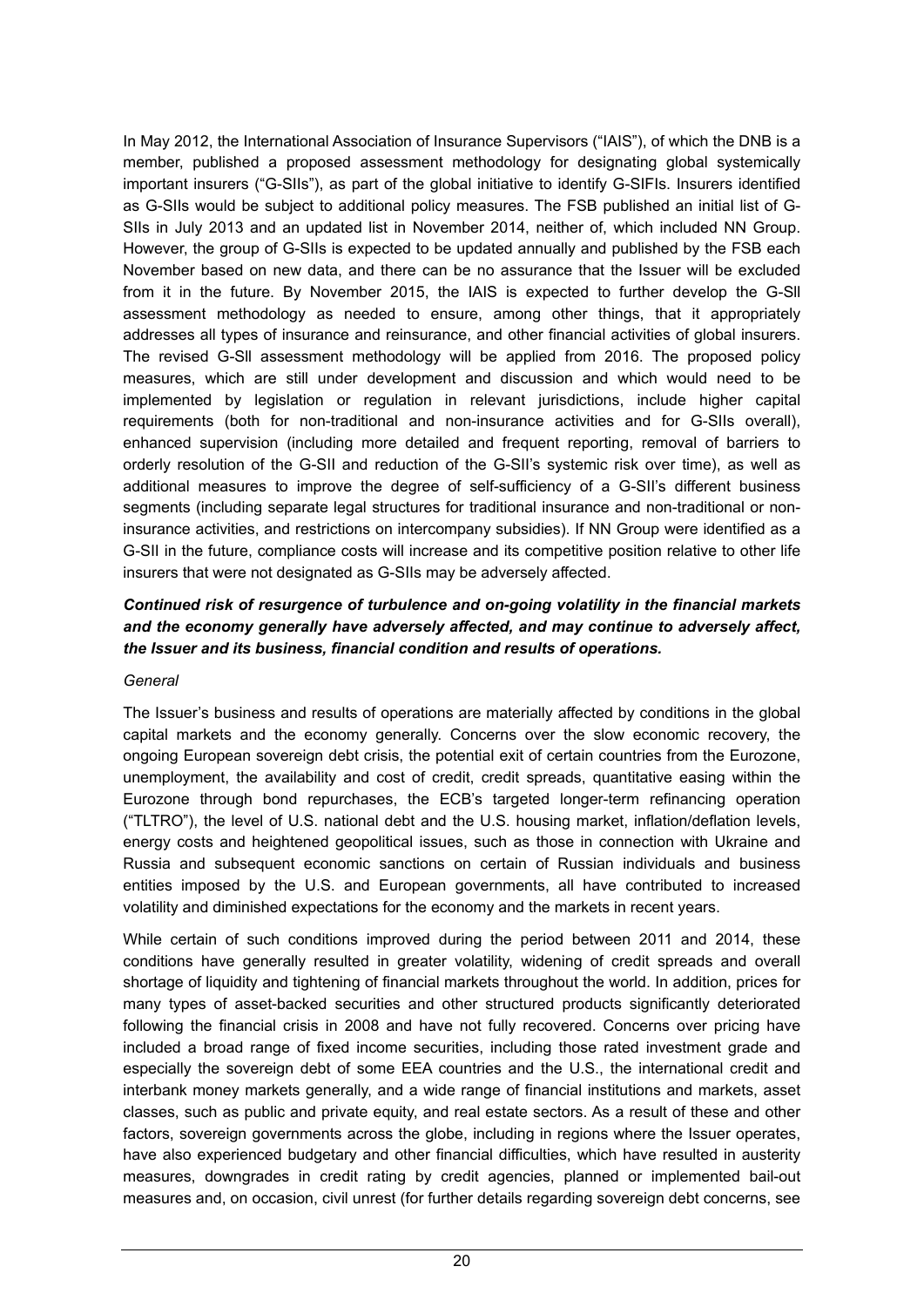"U.S. Sovereign Credit Rating" and "European Sovereign Debt Crisis" below). As a result, the market for fixed income instruments has experienced from time to time decreased liquidity, increased price volatility, credit downgrade events, and increased probability of default. In addition, the confluence of these and other factors has resulted in volatile foreign exchange markets. Securities that are less liquid are more difficult to value and may be hard to dispose of. International equity markets have also continued to experience heightened volatility and turmoil, with issuers, including the Issuer, that have exposure to the real estate, mortgage, private equity and credit markets particularly affected. These events and market upheavals, including high levels of volatility, have had and may continue to have an adverse effect on the Issuer's revenues and results of operations, in part because the Issuer has a large investment portfolio and extensive real estate activities around the world.

In addition, the confidence of customers in financial institutions is being tested. Consumer confidence in financial institutions may, for example, decrease due to the Issuer's or its competitors' failure to communicate to customers the terms of, and the benefits to customers of, complex or high-fee financial products. Reduced confidence could have an adverse effect on the Issuer's revenues and results of operations, including through an increase of lapses or surrenders of policies and withdrawal of deposits. Because a significant percentage of the Issuer's customer deposit base is originated via Internet banking, a loss of customer confidence may result in a rapid withdrawal of deposits over the Internet.

As a result of the on-going and unprecedented volatility in the global financial markets since 2007, the Issuer has incurred in past years substantial negative revaluations and impairments on its investment portfolio, which have impacted the Issuer's shareholders' equity and earnings. During the period between 2011 and 2014, the revaluation reserve position improved substantially, positively impacting shareholders' equity. Although the Issuer believes that, as of 31 December 2014, its reserves for insurance liabilities were generally adequate, inadequacies in certain product areas have developed. The aforementioned developments in the global financial markets and, in particular, decreasing interest rates have resulted in a decrease in the Issuer's overall reserves adequacy and may further continue to produce reserves inadequacies in the future, potentially leading to the need for reserve strengthening.

The aforementioned impacts have arisen primarily as a result of valuation and impairment issues arising in connection with the Issuer's investments in real estate (both in and outside the U.S.) and private equity, exposures to European sovereign debt and to U.S. mortgage-related structured investment products, including sub-prime and Alt-A residential and commercial mortgage-backed securities, collateralised debt obligations and collateralised loan obligations, monoline insurer guarantees, private equity and other investments. In many cases, the markets for investments and instruments have been and remain highly illiquid, and issues relating to counterparty credit ratings and other factors have exacerbated pricing and valuation uncertainties. Valuation of such investments and instruments is a complex process involving the consideration of market transactions, pricing models, management judgement and other factors, and is also impacted by external factors, such as underlying mortgage default rates, interest rates, rating agency actions and property valuations. Although the Issuer continues to monitor its exposures, there can be no assurance that it will not experience further negative impacts to its shareholders' equity, solvency position, liquidity, financial condition or profit and loss accounts in future periods.

### *U.S. Sovereign Credit Rating*

In 2011, Standard & Poor's Ratings Services lowered its long-term sovereign credit rating on the U.S. from AAA to AA+. Although other rating agencies have not similarly lowered the long-term sovereign credit rating of the U.S., they have put that credit rating on review. Amid the lingering uncertainty over the long-term outlook for the fiscal position and the future economic performance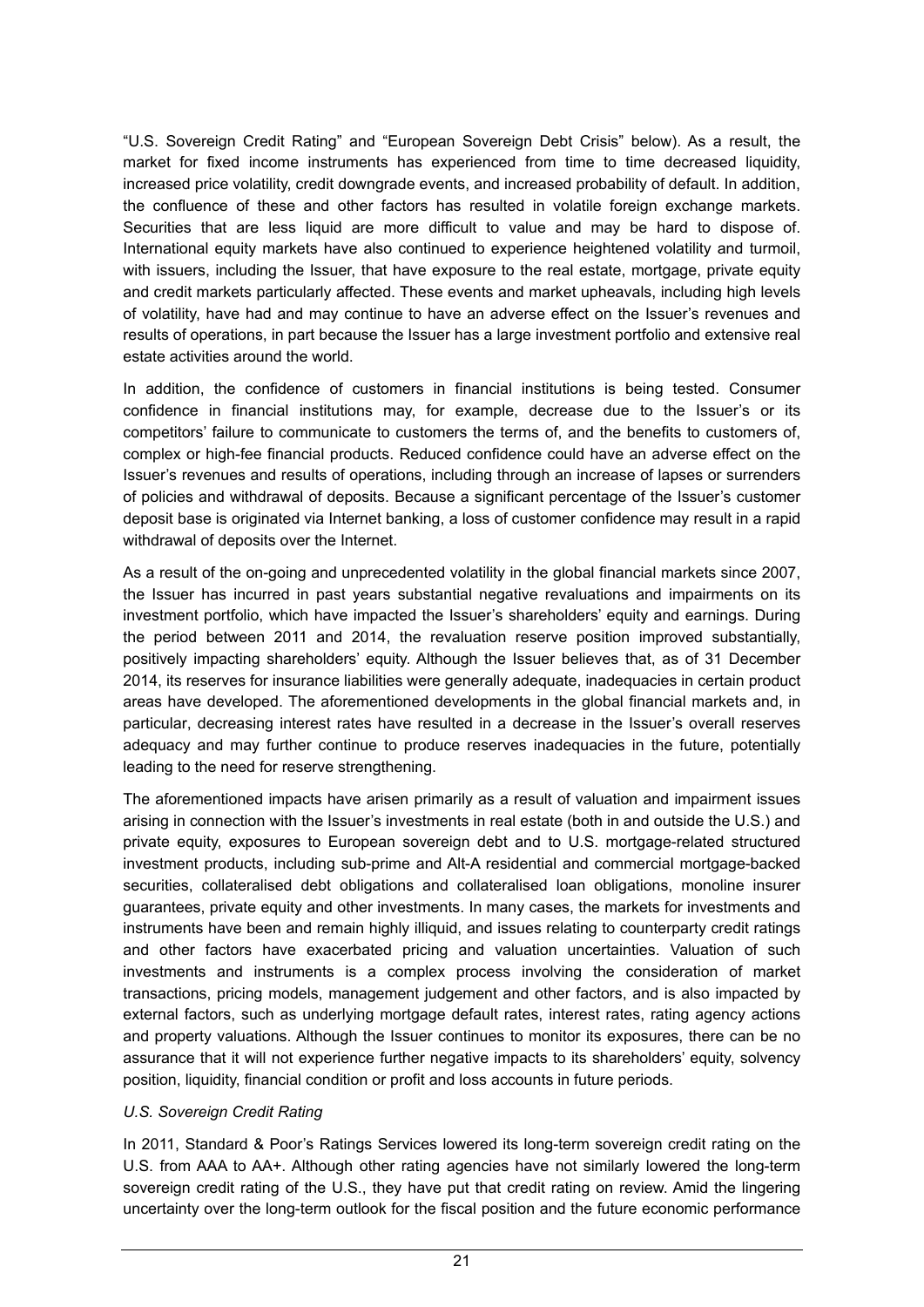of the U.S. within the global economy, as well as potential future budgetary restrictions in the U.S., as illustrated by the recent budget negotiations and partial shutdown of the U.S. government in October 2013, there continues to be a perceived risk of a future sovereign credit ratings downgrade of the U.S. government, including the rating of U.S. Treasury securities. On 15 October 2013, Fitch Ratings placed the U.S.'s AAA credit rating under 'rating watch negative' in response to the crisis, a step that would precede an actual downgrade, however the credit rating was upgraded again to 'stable' in March 2014. It is foreseeable that the ratings and perceived creditworthiness of instruments issued, insured or guaranteed by institutions, agencies or instrumentalities directly linked to the U.S. government could also be correspondingly affected by any such downgrade. Instruments of this nature are key assets on the balance sheets of financial institutions and are widely used as collateral by financial institutions to meet their day-to-day cash flows in the shortterm debt market. The impact of any further downgrades to the sovereign credit rating of the U.S. government or a default by the U.S. government to satisfy its debt obligations is likely to create broader financial turmoil and uncertainty, which would weigh heavily on the global financial system and could consequently result in a significant adverse impact to ING.

### *European Sovereign Debt Crisis*

In 2010, a financial crisis emerged in Europe, triggered by high budget deficits and rising direct and contingent sovereign debt in Greece, Ireland, Italy, Portugal and Spain, which created concerns about the ability of these EU "peripheral" Member States to continue to service their sovereign debt obligations. Significant concerns regarding the sovereign debt of these countries, as well as certain other countries, of the "core" EU Member States are on-going and, in some cases, have required countries to obtain emergency financing. These concerns impacted financial markets and resulted in high and volatile bond yields on the sovereign debt of many EU nations. If these or other countries require additional financial support or if sovereign credit ratings continue to decline, yields on the sovereign debt of certain countries may continue to increase, the cost of borrowing may increase and credit may become more limited. Despite the creation of a European Financial Stability Facility as a temporary rescue mechanism in May 2010, assistance packages to Greece, Ireland, Portugal and Cyprus, the approval of a further bailout of Greece by the relevant government and monetary bodies of the Eurozone and the International Monetary Fund in March 2012, and the establishment of the European Stability Mechanism in October 2012 (which provided its first financial assistance in February 2013 for the recapitalisation of Spain's banking sector and which approved a financial assistance agreement in May 2013 for Cyprus after the Eurozone finance ministers (Eurogroup) backed a bailout of Cyprus), uncertainty over the outcome of the EU governments' financial support programmes and concerns regarding sovereign finances persisted during the course of 2014. Market concerns over the direct and indirect exposure of European banks and insurers to the EU sovereign debt further resulted in a widening of credit spreads and increased costs of funding for some European financial institutions. In December 2011, European leaders agreed to implement steps (and continue to meet regularly to review, amend and supplement such steps) to encourage greater long-term fiscal responsibility on the part of the individual Member States and bolster market confidence in the Euro and European sovereign debt; to this end, the Treaty on Stability, Coordination and Governance ("Fiscal Treaty") was signed by 25 EU Member States in March 2012 and entered into force on 1 January 2014 and ratified by and entered into force for all signatory Member States in April 2014. However, the Fiscal Treaty needs to be implemented into national law of the relevant Member States within one year of the Fiscal Treaty entering into force and incorporated into the existing EU treaties, which is expected to take many years, and, even if such steps are implemented, there is no guarantee that they will ultimately and finally resolve uncertainties regarding the ability of Eurozone states to continue to service their sovereign debt obligations. Further, despite such long-term structural adjustments and improvements being proposed and implemented, the future of the Euro in its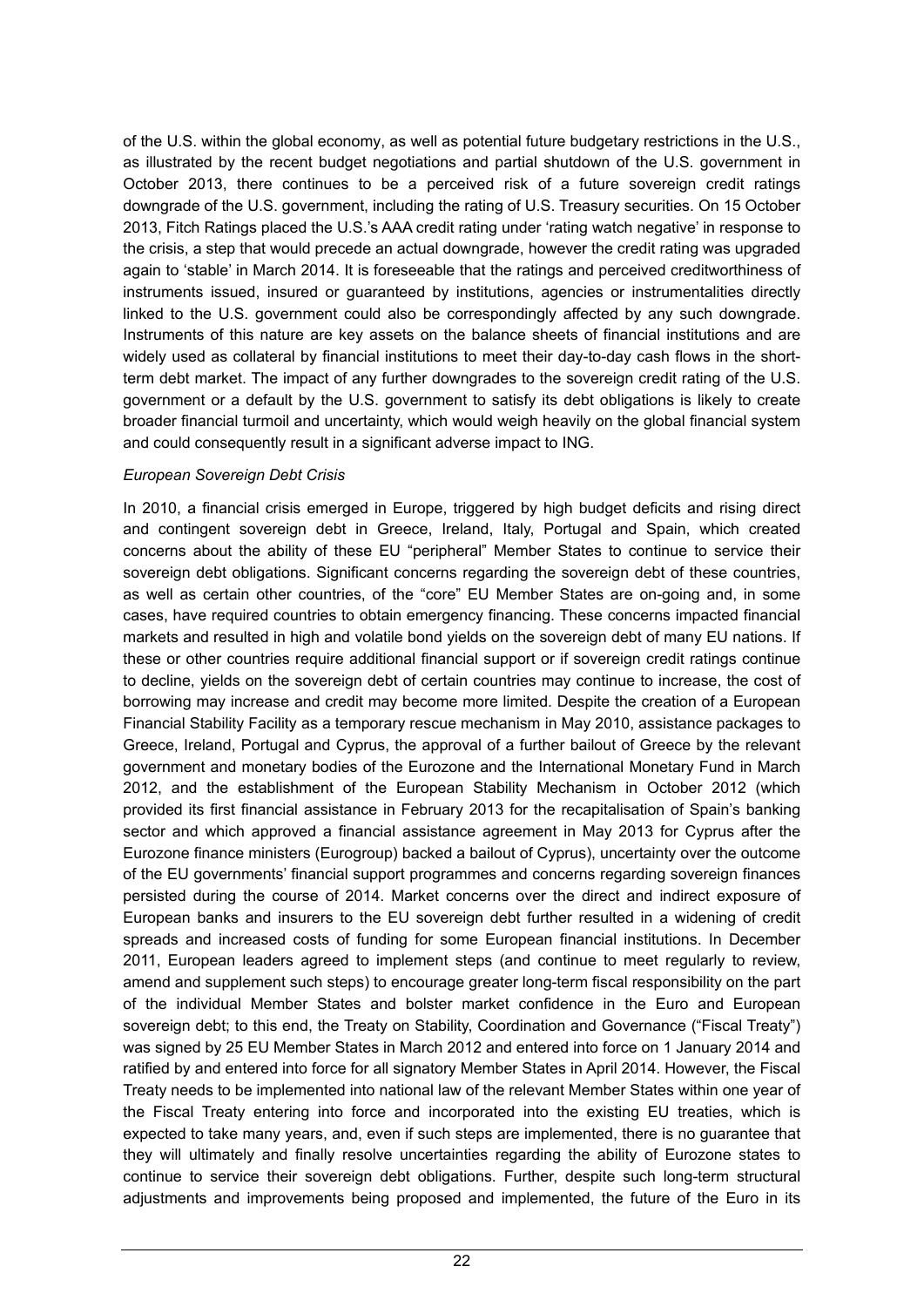current form, and with its current membership, remains uncertain. The financial turmoil in Europe continues to be a threat to global capital markets and remains a challenge to global financial stability.

Risks and on-going concerns about the debt crisis in Europe, as well as the possible default by, or exit from, the Eurozone of one or more Member States and/or the replacement of the Euro by one or more successor currencies, could have a detrimental impact on the global economic recovery, sovereign and non-sovereign debt in these European countries and the financial condition of European and other financial institutions, including the Issuer. For example, concerns regarding Greece's potential exit from the Eurozone created unease in the global economy in late 2014 and on-going negotiations to provide further relief to Greece continue to impact markets in 2015. Additionally, the possibility of capital market volatility spreading through a highly integrated and interdependent banking system remains elevated. In the event of any default or similar event with respect to a sovereign issuer, some financial institutions may suffer significant losses, following which they would require additional capital, and such capital may not be available. Market and economic disruptions stemming from the crisis in Europe have affected, and may continue to affect, consumer confidence levels and spending as well as bankruptcy rates and levels of incurrence of, and default on, consumer debt and home prices, among other factors. There can be no assurance that the market disruptions in Europe, including the increased cost of funding for certain government and financial institutions, will not spread, nor can there be any assurance that future assistance packages will be available or, even if provided, will be sufficient to stabilise the affected countries and markets in Europe or elsewhere. To the extent uncertainty regarding the economic recovery continues to negatively impact consumer confidence and consumer credit factors, the Issuer's business and results of operations could be significantly and adversely impacted. In addition, the possible exit from the Eurozone of one or more European states and/or the replacement of the Euro by one or more successor currencies could create significant uncertainties regarding the enforceability and valuation of Euro denominated contracts to which the Issuer (or its counterparties) is a party and thereby materially and adversely affect the Issuer and/or its counterparties' liquidity, financial condition and operations. Such uncertainties may include the risk that (i) an obligation that was expected to be paid in Euros is redenominated into a new currency (which may not be easily converted into other currencies without incurring significant cost), (ii) currencies in some Member States may depreciate relative to others, (iii) former Eurozone Member States may impose capital controls that would make it complicated or illegal to move capital out of such countries, and/or (iv) some courts (in particular, courts in countries that have left the Eurozone) may not recognise and/or enforce claims denominated in Euros (and/or in any replacement currency). The possible exit from the Eurozone of one or more Member States and/or the replacement of the Euro by one or more successor currencies could also cause other significant market dislocations and lead to other adverse economic and operational impacts that are inherently difficult to predict or evaluate, and otherwise have potentially materially adverse impacts on the Issuer and its counterparties, including its depositors, lenders, borrowers and other customers. These factors, combined with volatile oil prices, reduced business and consumer confidence and/or continued high unemployment, have negatively affected the economy of main geographic regions where the Issuer conducts its business. The Issuer's results of operations, liquidity position, capital position, investment portfolio and AUM are exposed to these risks and may be adversely affected as a result. In addition, in the event of extreme prolonged market events, such as the recent global credit crisis, it could incur significant losses and may lead to USD funding shortage for EU banks.

On 13 January 2012, Standard & Poor's Ratings Group, Inc. proceeded to downgrade the credit ratings of France, Austria, Italy, Spain, Portugal and a handful of other EEA states (while reaffirming the credit ratings of Germany, The Netherlands, Ireland and other EEA states and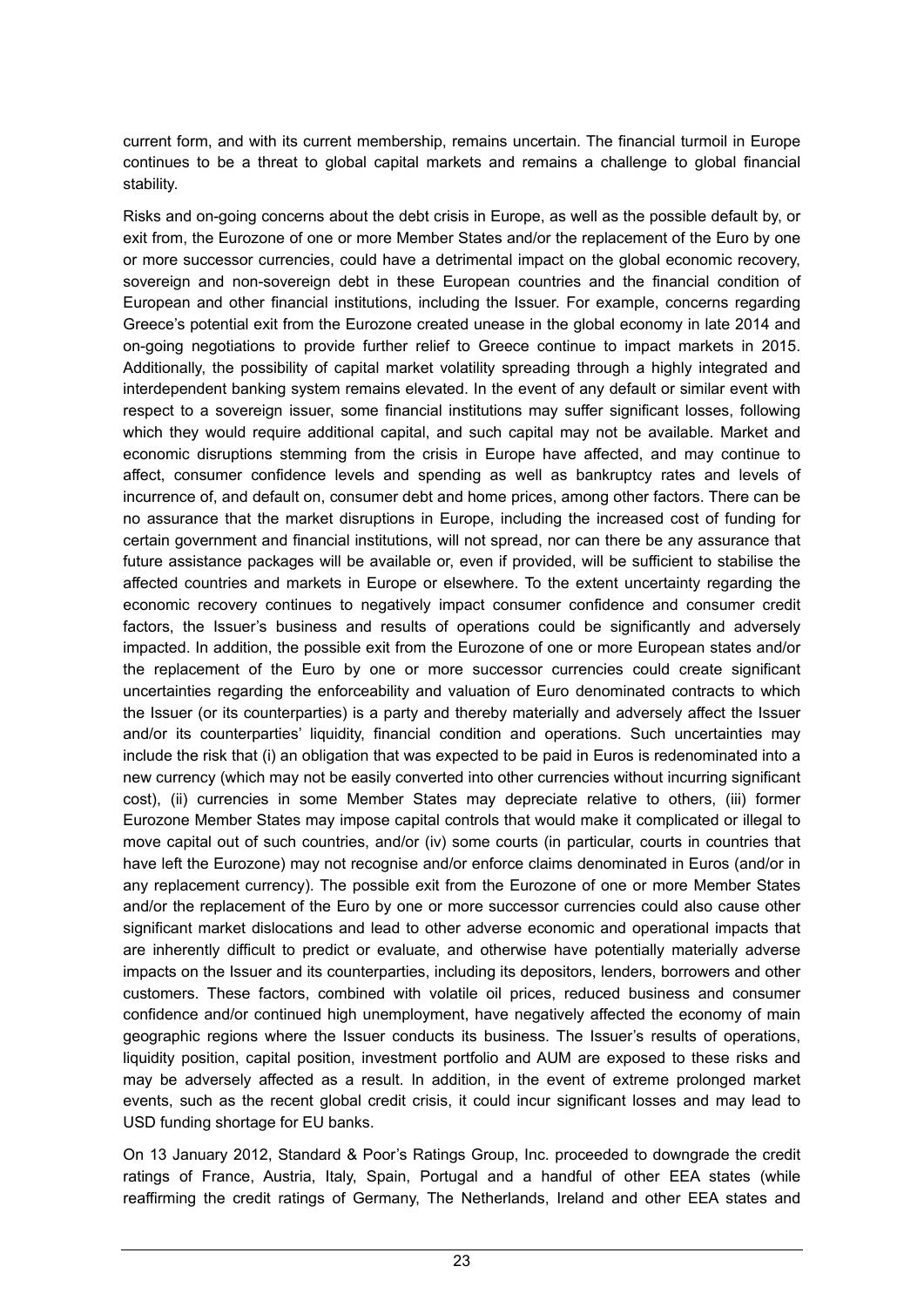changing the outlook to "negative" for 15 Eurozone countries). Further related downgrades of European sovereign ratings and of corporate ratings have occurred since that date, including the downgrade of The Netherlands' sovereign debt rating from AAA to AA+ by Standard & Poor's Ratings Group, Inc. on 29 November 2013. These announcements, as well as any future changes, are of high importance to the Issuer, because they affect its financing costs and, as a result, its profitability.

### *Because the Issuer operates in highly competitive markets, including its home market, it may not be able to increase or maintain its market share, which may have an adverse effect on its results of operations.*

There is substantial competition in The Netherlands and the other countries in which the Issuer does business for the types of insurance, commercial banking, investment banking, asset management and other products and services it provides. Customer loyalty and retention can be influenced by a number of factors, including brand recognition, reputation, relative service levels, investment performance of the Issuer's products, the prices and attributes of products and services, scope of distribution, perceived financial strength, credit ratings and actions taken by competitors. A decline in the Issuer's competitive position as to one or more of these factors could adversely impact its ability to maintain or further increase its market share, which would adversely affect its results of operations. Such competition is most pronounced in the Issuer's more mature markets of The Netherlands, Belgium, the rest of Western Europe and Australia. In recent years, however, competition in emerging markets, such as Latin America, Asia and Central and Eastern Europe, has also increased as large financial services companies from more developed countries have sought to establish themselves in markets which are perceived to offer higher growth potential, and as local institutions have become more sophisticated and competitive and proceeded to form alliances, mergers or strategic relationships with the Issuer's competitors. The Netherlands is its largest market. The Issuer's main competitors in the banking sector in The Netherlands are ABN AMRO Bank and Rabobank. The Issuer's main competitors in the insurance sector in The Netherlands are Achmea, ASR, Delta Lloyd and Aegon. Competition could also increase due to new entrants in the markets that may have new operating models that are not burdened by potentially costly legacy operations. Increasing competition in these or any of the Issuer's other markets may significantly impact the Issuer's results if it is unable to match the products and services offered by its competitors. Future economic turmoil may accelerate additional consolidation activity. Over time, certain sectors of the financial services industry have become more concentrated, as institutions involved in a broad range of financial services have been acquired by or merged into other firms or have declared bankruptcy. These developments could result in the Issuer's competitors gaining greater access to capital and liquidity, expanding their ranges of products and services, or gaining geographic diversity. The Issuer may experience pricing pressures as a result of these factors in the event that some of its competitors seek to increase market share by reducing prices. In addition, under the Restructuring Plan, the Issuer was required to agree to certain restrictions imposed by the EC, including with respect to its price leadership in EU banking markets and its ability to make acquisitions of financial institutions. See "Risks Related to the Restructuring Plan – The limitations required by the EC on the Issuer's ability to compete and to make acquisitions could materially impact the Issuer". Failure to effectively compete within the industry may thus have a material adverse impact on its business, results of operations and financial condition.

### *The inability of counterparties to meet their financial obligations could have a material adverse effect on the Issuer's results of operations.*

*General*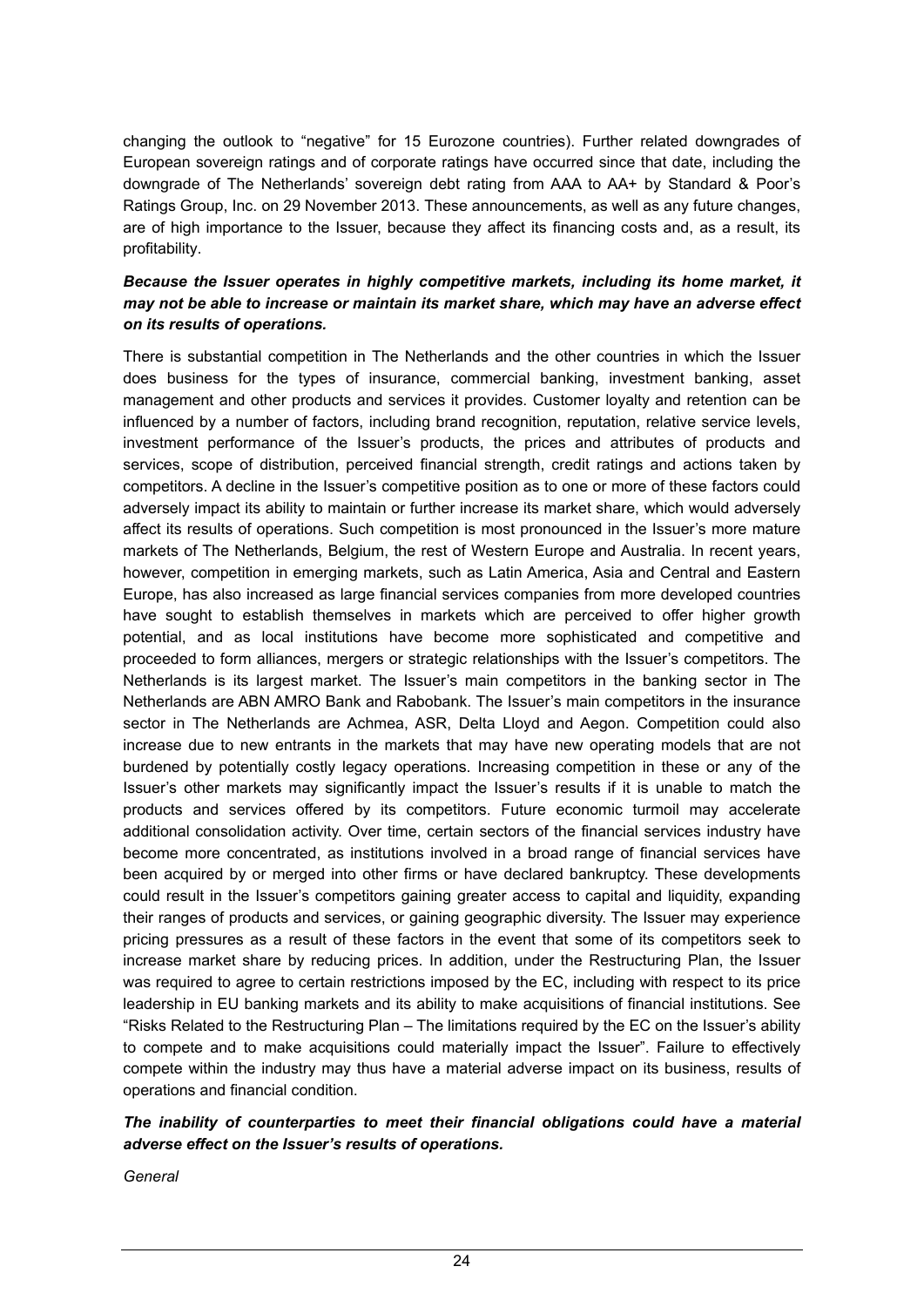Third parties that owe the Issuer money, securities or other assets may not pay or perform under their obligations. These parties include the issuers and guarantors (including sovereigns) of securities the Issuer holds, borrowers under loans originated, reinsurers, customers, trading counterparties, securities lending and repurchase counterparties, counterparties under swaps, credit default and other derivative contracts, clearing agents, exchanges, clearing houses and other financial intermediaries. Defaults by one or more of these parties on their obligations to the Issuer due to bankruptcy, lack of liquidity, downturns in the economy or real estate values, operational failure, or other factors, or even rumours about potential defaults by one or more of these parties or regarding the financial services industry generally, could have a material adverse effect on the Issuer's results of operations, financial condition and liquidity. In light of experiences with significant constraints on liquidity and the high cost of funds in the interbank lending market, and given the high level of interdependence between financial institutions, the Issuer is and will continue to be subject to the risk of deterioration of the commercial and financial soundness, or perceived soundness, of sovereigns and other financial services institutions. This is particularly relevant to the Issuer's franchise as an important and large counterparty in equity, fixed-income and foreign exchange markets, including related derivatives, which would then be exposed to concentration risk.

The Issuer routinely executes a high volume of transactions, such as unsecured debt instruments, derivative transactions and equity investments with counterparties and customers in the financial services industry, including brokers and dealers, commercial and investment banks, mutual and hedge funds, insurance companies, institutional clients, futures clearing merchants, swap dealers, and other institutions, resulting in large periodic settlement amounts, which may result in the Issuer having significant credit exposure to one or more of such counterparties or customers. As a result, the Issuer faces concentration risk with respect to liabilities or amounts it expects to collect from specific counterparties and customers. The Issuer is exposed to increased counterparty risk as a result of recent financial institution failures and weakness and will continue to be exposed to the risk of loss if counterparty financial institutions fail or are otherwise unable to meet their obligations. A default by, or even concerns about the creditworthiness of, one or more of these counterparties or customers or other financial services institutions could therefore have an adverse effect on the Issuer's results of operations or liquidity.

With respect to secured transactions, the Issuer's credit risk may be exacerbated when the collateral held by it cannot be realised, or is liquidated at prices not sufficient to recover the full amount of the loan or derivative exposure due to it. The Issuer also has exposure to a number of financial institutions in the form of unsecured debt instruments, derivative transactions and equity investments. For example, the Issuer holds certain hybrid regulatory capital instruments issued by financial institutions which permit such issuers to defer coupon payments on the occurrence of certain events or at their option. The EC has indicated that, in certain circumstances, it may require these financial institutions to defer payment. If this were to happen, the Issuer expects that such instruments may experience ratings downgrades and/or a drop in value and it may have to treat them as impaired, which could result in significant losses. There is no assurance that losses on, or impairments to the carrying value of, these assets would not materially and adversely affect the Issuer's business, results of operations or financial condition.

In addition, the Issuer is subject to the risk that its rights against third parties may not be enforceable in all circumstances. The deterioration or perceived deterioration in the credit quality of third parties whose securities or obligations the Issuer holds could result in losses and/or adversely affect its ability to rehypothecate or otherwise use those securities or obligations for liquidity purposes. A significant downgrade in the credit ratings of the Issuer's counterparties could also have a negative impact on its income and risk weighting, leading to increased capital requirements. While in many cases the Issuer is permitted to require additional collateral from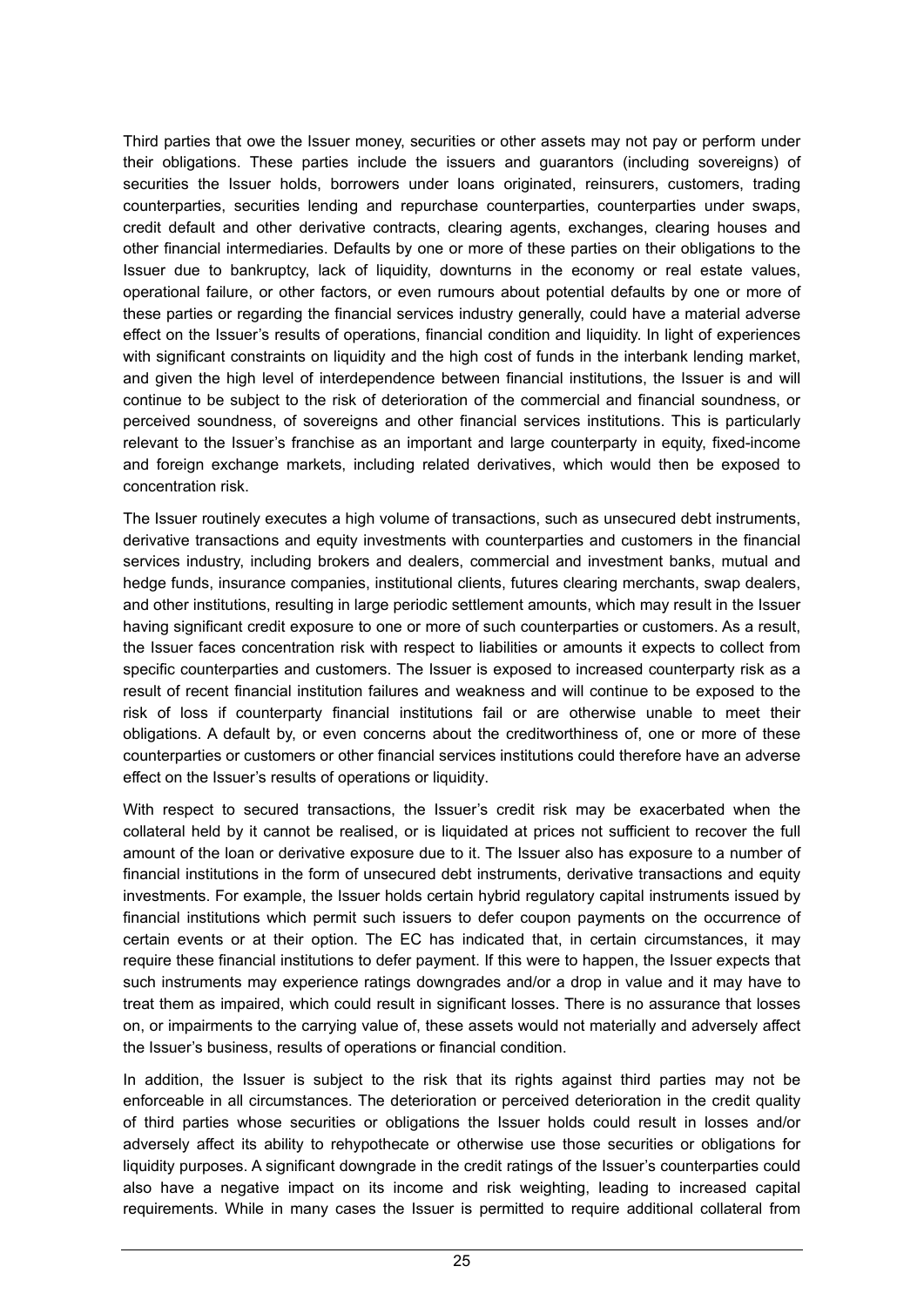counterparties that experience financial difficulty, disputes may arise as to the amount of collateral it is entitled to receive and the value of pledged assets. The Issuer's credit risk may also be exacerbated when the collateral it holds cannot be realised or is liquidated at prices not sufficient to recover the full amount of the loan or derivative exposure that is due to the Issuer, which is most likely to occur during periods of illiquidity and depressed asset valuations, such as those experienced during the recent financial crisis of 2008. The termination of contracts and the foreclosure on collateral may subject the Issuer to claims for the improper exercise of its rights under such contracts. Bankruptcies, downgrades and disputes with counterparties as to the valuation of collateral tend to increase in times of market stress and illiquidity. Any of these developments or losses could materially and adversely affect the Issuer's business, financial condition, results of operations, liquidity and/or prospects.

#### *Reinsurers*

The Issuer's insurance operations have bought protection for risks that exceed certain risk tolerance levels set for both the Issuer's life and non-life businesses. This protection is bought through reinsurance arrangements in order to reduce possible losses. However, the Issuer remains liable to the underlying policyholders, even if the reinsurer defaults on its obligations. Because in most cases the Issuer must pay policyholders first before collecting the amount from the reinsurer, it is subject to credit risk with respect to each reinsurer for all such amounts. The inability or unwillingness of any one of these reinsurers to meet its financial obligations to the Issuer, or the insolvency of the Issuer's reinsurers, could have a material adverse effect on the Issuer's financial condition and results of operations.

### *Market conditions observed over the past few years may increase the risk of loans being impaired. The Issuer is exposed to declining property values on the collateral supporting residential and commercial real estate lending.*

The Issuer is exposed to the risk that its borrowers (including sovereigns) may not repay their loans according to their contractual terms and that the collateral securing the payment of these loans may be insufficient. The Issuer may continue to see adverse changes in the credit quality of its borrowers and counterparties, for example as a result of their inability to refinance their indebtedness, with increasing delinquencies, defaults and insolvencies across a range of sectors. This may lead to impairment charges on loans and other assets, higher costs and additions to loan loss provisions. A significant increase in the size of the Issuer's provision for loan losses could have a material adverse effect on its financial position and results of operations.

Economic and other factors could lead to further contraction in the residential mortgage and commercial lending market and to further decreases in residential and commercial property prices, which could generate substantial increases in impairment losses.

### *Interest rate volatility and other interest rate changes may adversely affect the Issuer's profitability.*

Changes in prevailing interest rates may negatively affect the Issuer's business, including the level of net interest revenue the Issuer earns, and, for its banking business, the levels of deposits and the demand for loans. In a period of changing interest rates, interest expense may increase and interest credited to policyholders may change at different rates than the interest earned on assets. Accordingly, changes in interest rates could decrease net interest revenue. Changes in interest rates may negatively affect the value of the Issuer's assets and its ability to realise gains or avoid losses from the sale of those assets, all of which also ultimately affect earnings and capital, as well as the Issuer's regulatory solvency position. In addition, ING's insurance and annuity products and certain of its retirement and investment products are sensitive to inflation rate fluctuations. A sustained increase in the inflation rate in the Issuer's principal markets may also negatively affect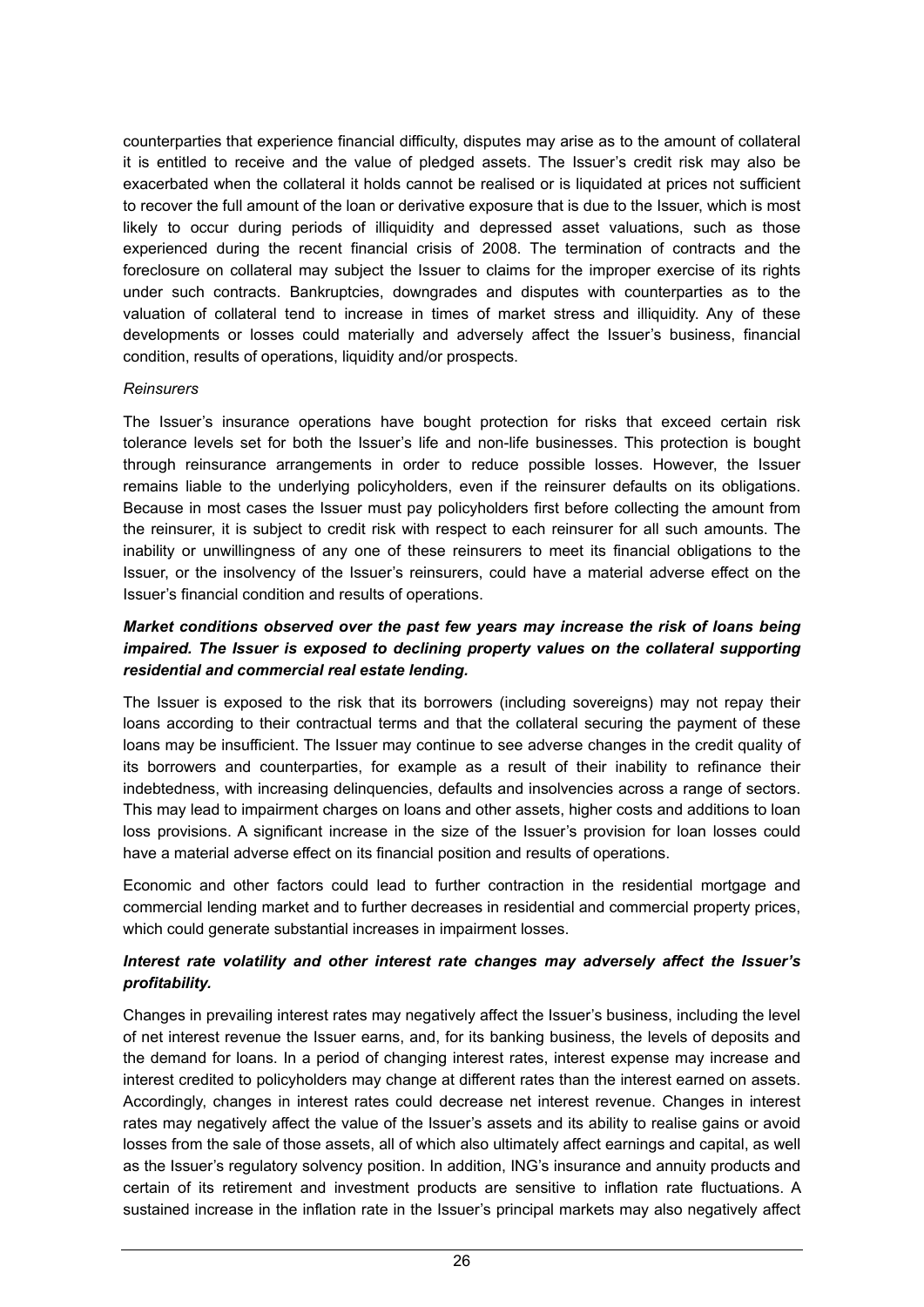its business, financial condition and results of operations. For example, a sustained increase in the inflation rate may result in an increase in nominal market interest rates. A failure to accurately anticipate higher inflation and factor it into the Issuer's product pricing assumptions may result in mispricing of its products, which could materially and adversely impact its results of operations. On the other hand, recent concerns regarding negative interest rates and the low level of interest rates generally may negatively impact the Issuer's net interest income and the profitability of its life and disability insurance products, which may have an adverse impact on its profitability.

Declining interest rates or a prolonged period of low interest rates may result in:

- lower earnings over time on investments, as reinvestments will earn lower rates;
- increased prepayment or redemption of mortgages and fixed maturity securities in the Issuer's investment portfolios, as well as increased prepayments of corporate loans. This as borrowers seek to borrow at lower interest rates potentially combined with lower credit spreads. Consequently, the Issuer may be required to reinvest the proceeds into assets at lower interest rates;
- lower profitability as the result of a decrease in the spread between client rates earned on assets and client rates paid on savings, current account and other liabilities;
- higher costs for certain derivative instruments that may be used to hedge certain of the Issuer's product risks;
- lower profitability, since the Issuer may not be able to fully track the decline in interest rates in its savings rates;
- lower interest rates may cause asset margins to decrease thereby lowering the Issuer's results of operations. This may for example be the consequence of increased competition for investments as result of the low rates, thereby driving margins down;
- outflow of liabilities for example due to low rates paid on them;
- life insurance and annuity products being relatively more attractive to consumers due to minimum guarantees with respect to such products that are frequently mandated by regulators;
- increased premium payments on products with flexible premium features;
- a higher percentage of insurance and annuity contracts remaining in force from year to year than the Issuer anticipated in its pricing, potentially resulting in greater claims costs than it expected and creating asset-liability cash flow mismatches;
- additional provisions for guarantees included in life insurance and annuity contracts, as the guarantees become more valuable to policyholders;
- reserve strengthening by affecting the results of the Issuer's reserve adequacy testing in extreme cases of low interest rates;
- potential impact on the solvency level under Solvency II; and/or
- (depending on the position) a significant collateral posting requirement associated with the Issuer's interest rate hedge programs, which could materially and adversely affect liquidity and its profitability.

All these effects may be amplified in a (prolonged) negative rate environment. In such environment there may also be the risk that a rate is to be paid on assets, while there is no (partial) compensation on the liabilities. This will reduce the Issuer's results of operations.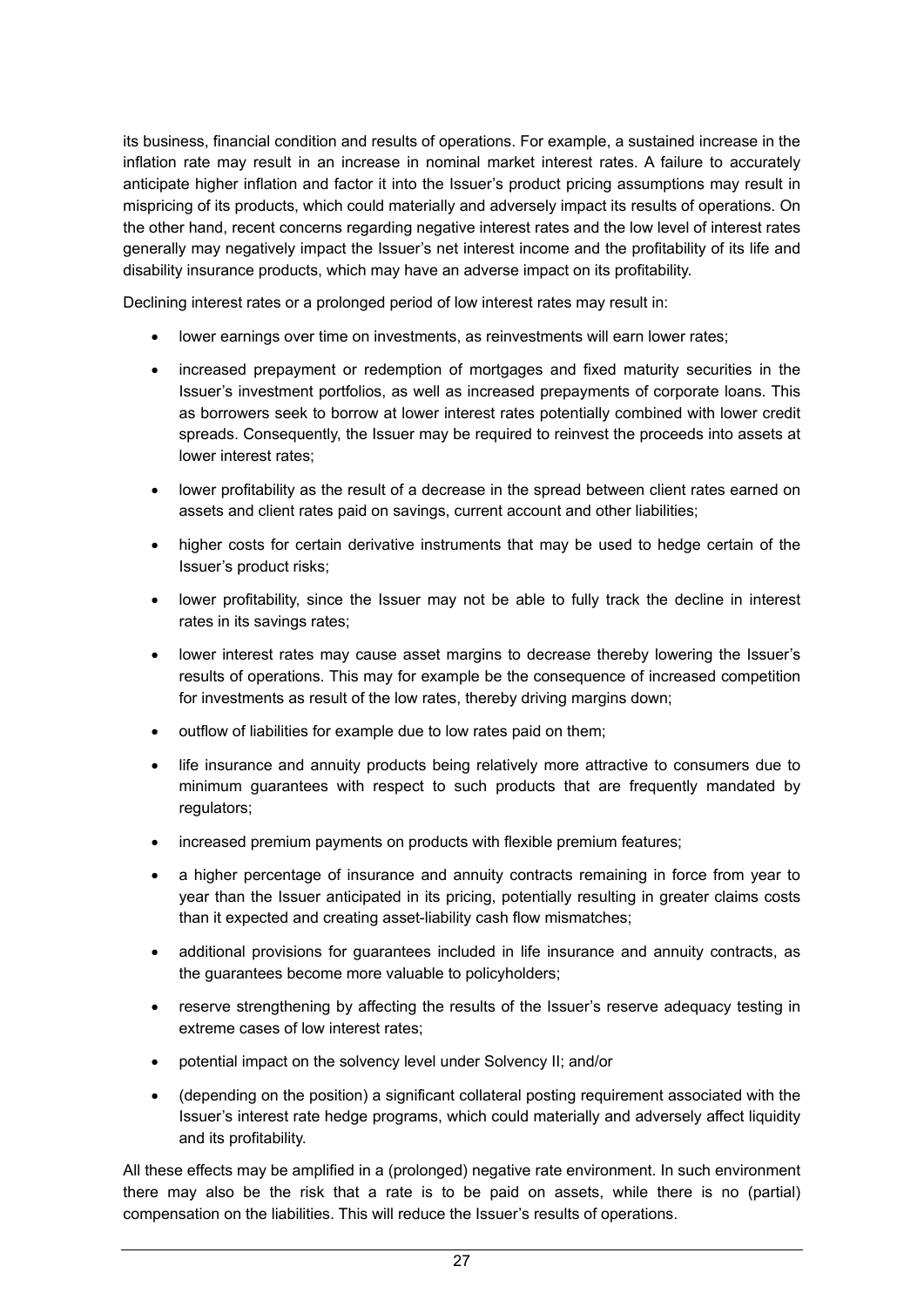On the other hand, rapidly increasing interest rates may result in:

- a decrease in the demand for loans;
- outflow of liabilities for example due to increased competition;
- a material adverse effect on the value of the Issuer's investment portfolio by, for example, decreasing the estimated fair values of the fixed income securities within its investment portfolio;
- higher interest rates to be paid on debt securities that the Issuer has issued or may issue on the financial markets from time to time to finance its operations and on savings/other liabilities, which would increase its interest expenses and reduce its results of operations;
- in case liability outflow is experienced this may result in realised investment losses, in case investments are to be sold when prices became depressed due to the higher interest rates and/or higher credit spreads. Regardless of whether an investment loss is realised, these outflows would result in a decrease in total invested assets, and may decrease the Issuer's net income;
- higher interest rates can lead to lower investments prices and a reduction in the revaluation reserves, thereby lowering IFRS equity and the capital ratios. Also the lower securities value leads to a loss of liquidity generating capacity which needs to be compensated by attracting new liquidity generating capacity which reduces the Issuer's results of operations;
- prepayment losses if prepayment rates are lower than expected or if interest rates increase too rapidly to adjust the accompanying hedges;
- decreased fee income associated with balances invested in fixed income funds;
- (depending on the position) a significant collateral posting requirement associated with the Issuer's interest rate hedge programs, which could materially and adversely affect liquidity and its profitability;
- an increase in policy loans, and withdrawals from and/or surrenders of life insurance policies and fixed annuity contracts as policyholders choose to forego insurance protection and seek higher investment returns. Obtaining cash to satisfy these obligations may require the Issuer to liquidate fixed maturity investments at a time when market prices for those assets are depressed because of increases in interest rates. This may result in realised investment losses Regardless of whether the Issuer realises an investment loss, these cash payments would result in a decrease in total invested assets, and may decrease its net income. Premature withdrawals may also cause the Issuer to accelerate amortisation of deferred policy acquisition costs, which would also reduce its net income; and/or
- decreased fee income associated with a decline in the value of variable annuity account balances invested in fixed income funds.

### *The Issuer may incur losses due to failures of banks falling under the scope of state compensation schemes.*

In The Netherlands and other jurisdictions, deposit guarantee schemes and similar funds ("Compensation Schemes") have been implemented from which compensation may become payable to customers of financial services firms in the event the financial service firm is unable to pay, or unlikely to pay, claims against it. In many jurisdictions in which the Issuer operates, these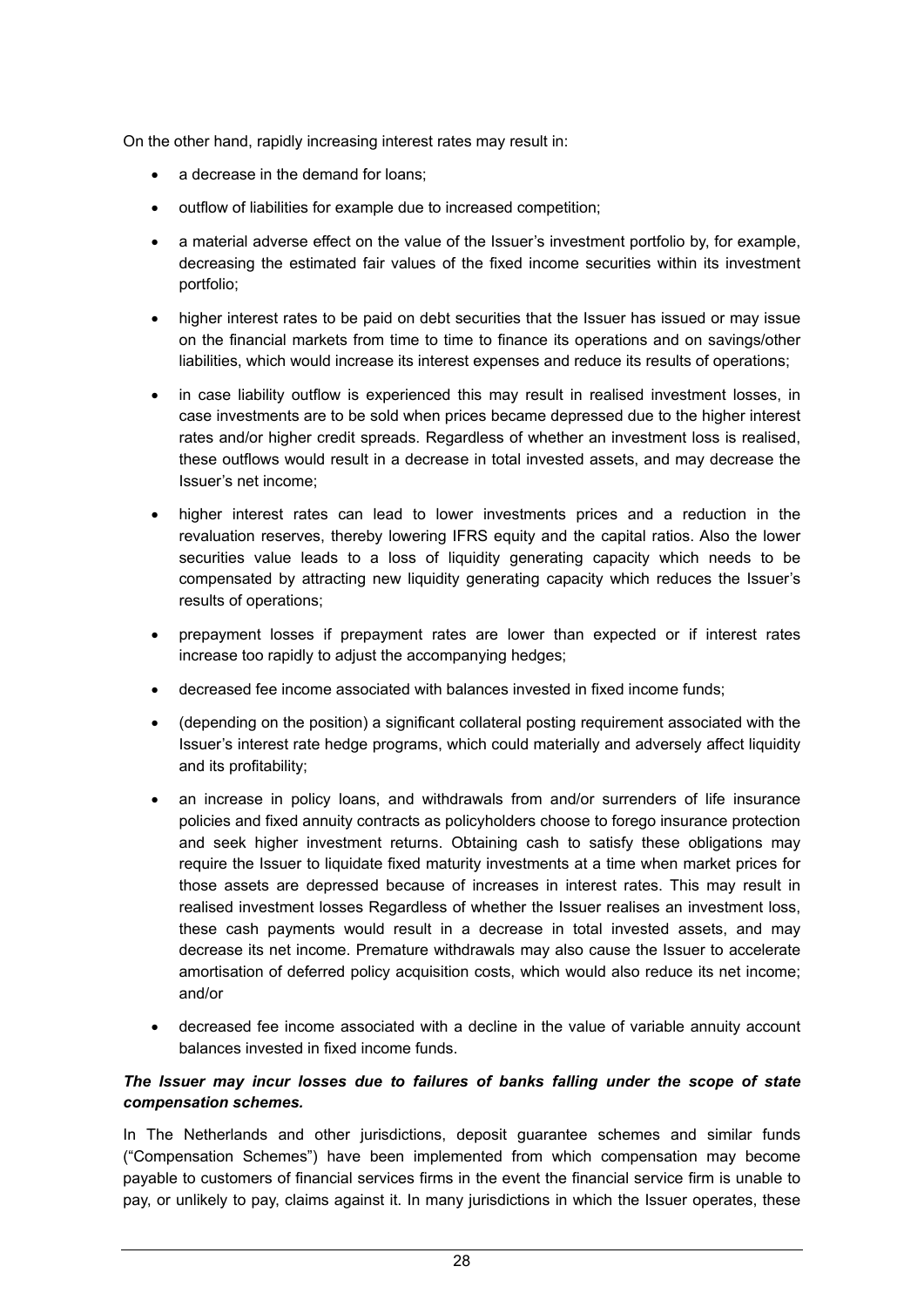Compensation Schemes are funded, directly or indirectly, by financial services firms which operate and/or are licensed in the relevant jurisdiction. ING Bank is a participant in the Dutch Deposit Guarantee Scheme (the "Deposit Guarantee Scheme"), which guarantees an amount of EUR 100,000 per person per bank (regardless of the number of accounts held). The costs involved with making compensation payments under the Deposit Guarantee Scheme are allocated among the participating banks by the DNB, based on an allocation key related to their market shares with respect to the deposits protected by the Deposit Guarantee Scheme. Given its size ING may incur significant compensation payments to be made under the Deposit Guarantee Scheme, which it may be unable to recover from the bankrupt estate. Such costs and the associated costs to be borne by ING may have a material adverse effect on the Issuer's results of operations and financial condition. As of 1 July 2015, the Deposit Guarantee Scheme is to change from an ex-post scheme, where ING would have contributed after the failure of a firm, to an ex-ante scheme where ING will pay quarterly risk-weighted contributions into a fund for the Deposit Guarantee Scheme. The fund is to grow to a target size of 1% of all deposits guaranteed under the Deposit Guarantee Scheme. The target size would have to be reached in 15 years. However, in December 2013, EU Member States and the European Parliament agreed on reforms to the EU Directive on deposit guarantee schemes, which were adopted by the European parliament in April 2014 and published in the Official Journal of the EU in June 2014. Main characteristics include an ex-ante funding of up to 0.8% of the banking sector's insured deposits for payouts, to be built up in 10 years, but ultimate contributions will be risk-based. It is as yet unclear what this proposal will mean for the proposed Dutch changes.

The costs associated with potential future ex-ante contributions are today unknown and will depend on the methodology used to calculate risk-weighting, but, given ING's size, may be significant. See also "The Issuer operates in highly regulated industries. Changes in laws and/or regulations governing financial services or financial institutions or the application of such laws and/or regulations governing the Issuer's business may reduce the Issuer's profitability – Bank Recovery and Resolution Regimes".

### *Inflation and deflation may negatively affect the Issuer's business.*

A sustained increase in the inflation rate in the Issuer's principal markets would have multiple impacts on it and may negatively affect its business, solvency position and results of operations. For example, a sustained increase in the inflation rate may result in an increase in market interest rates, which may:

- **1.** decrease the estimated fair value of certain fixed income securities that the Issuer holds in its investment portfolios, resulting in:
	- reduced levels of unrealised capital gains available to the Issuer, which could negatively impact its solvency position and net income; and/or
	- a decrease in collateral values;
- **2.** result in increased surrenders of certain life and savings products, particularly those with fixed rates below market rates;
- **3.** result in insufficient level of reserves to cover actual expenses, due to an increased level of expenses in the Issuer's existing life insurance book;
- **4.** result in actual claims payments significantly exceeding associated insurance reserves in the context of certain non-life risks, due to: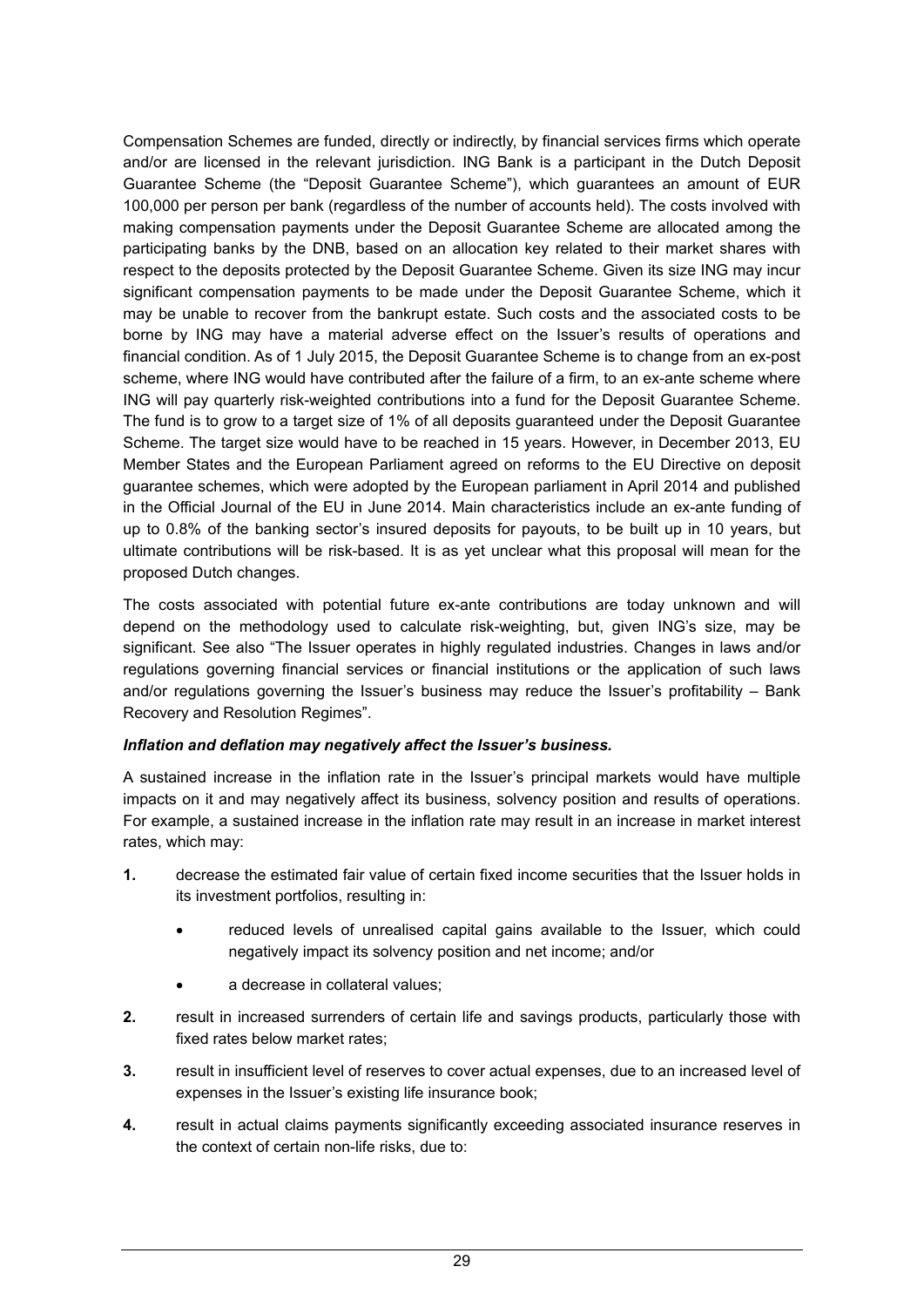- claims inflation (which is an increase in the amount ultimately paid to settle claims several years after the policy coverage period or event giving rise to the claim); together with
- an underestimation of corresponding claims reserves at the time of establishment due to a failure to fully anticipate increased inflation and its effect on the amounts ultimately payable to policyholders; and, consequently
- actual claims payments significantly exceeding associated insurance reserves;
- **5.** require the Issuer, as an issuer of securities, to pay higher interest rates on debt securities that it issues in the financial markets from time to time to finance its operations, which would increase its interest expenses and reduce its results of operations; and/or
- **6.** result in decreased fee income associated with a decline in the variable annuity balances invested in fixed income funds.

A significant and sustained increase in inflation has historically also been associated with decreased prices for equity securities and sluggish performance of equity markets generally. A sustained decline in equity markets may:

- **1.** result in impairment charges to equity securities that the Issuer holds in its investment portfolios and reduced levels of unrealised capital gains available to it which would reduce its net income and negatively impact its solvency position;
- **2.** negatively impact performance, future sales and surrenders of certain products where underlying investments are often allocated to equity funds;
- **3.** negatively impact the ability of the Issuer's asset management subsidiaries to retain and attract AUM, as well as the value of assets they do manage, which may negatively impact their results of operations;
- **4.** result in decreased fee income associated with a decline in the variable annuity balances invested in fixed income funds; and/or
- **5.** lower the value of the Issuer's equity investments impacting its capital position.

In addition, a failure to accurately anticipate higher inflation and factor it into the Issuer's product pricing and reserves assumptions may result in a systemic mispricing of its products, resulting in underwriting losses, which would negatively impact its results of operations.

On the other hand, deflation experienced in the Issuer's principal markets may also adversely affect its financial performance. In recent years, the risk of low inflation (inflation continued to be positive for the major part of 2014 but well below the 2% growth rate of harmonised indices of consumer prices; in December 2014, however, prices were 0.2% lower than the same month a year earlier) and even deflation (i.e. a continued period with negative rates of inflation) in the Eurozone has materialized. Deflation may erode collateral values and diminish the quality of loans and cause a decrease in borrowing levels, which would negatively affect the Issuer's business and results of operations.

### **RISKS RELATED TO THE ISSUER'S BUSINESS OPERATIONS AND REGULATORY ENVIRONMENT**

#### *The Issuer may be unable to manage its risks successfully through derivatives.*

The Issuer employs various economic hedging strategies with the objective of mitigating the market risks that are inherent in its business and operations. These risks include currency fluctuations, changes in the fair value of its investments, the impact of interest rates, equity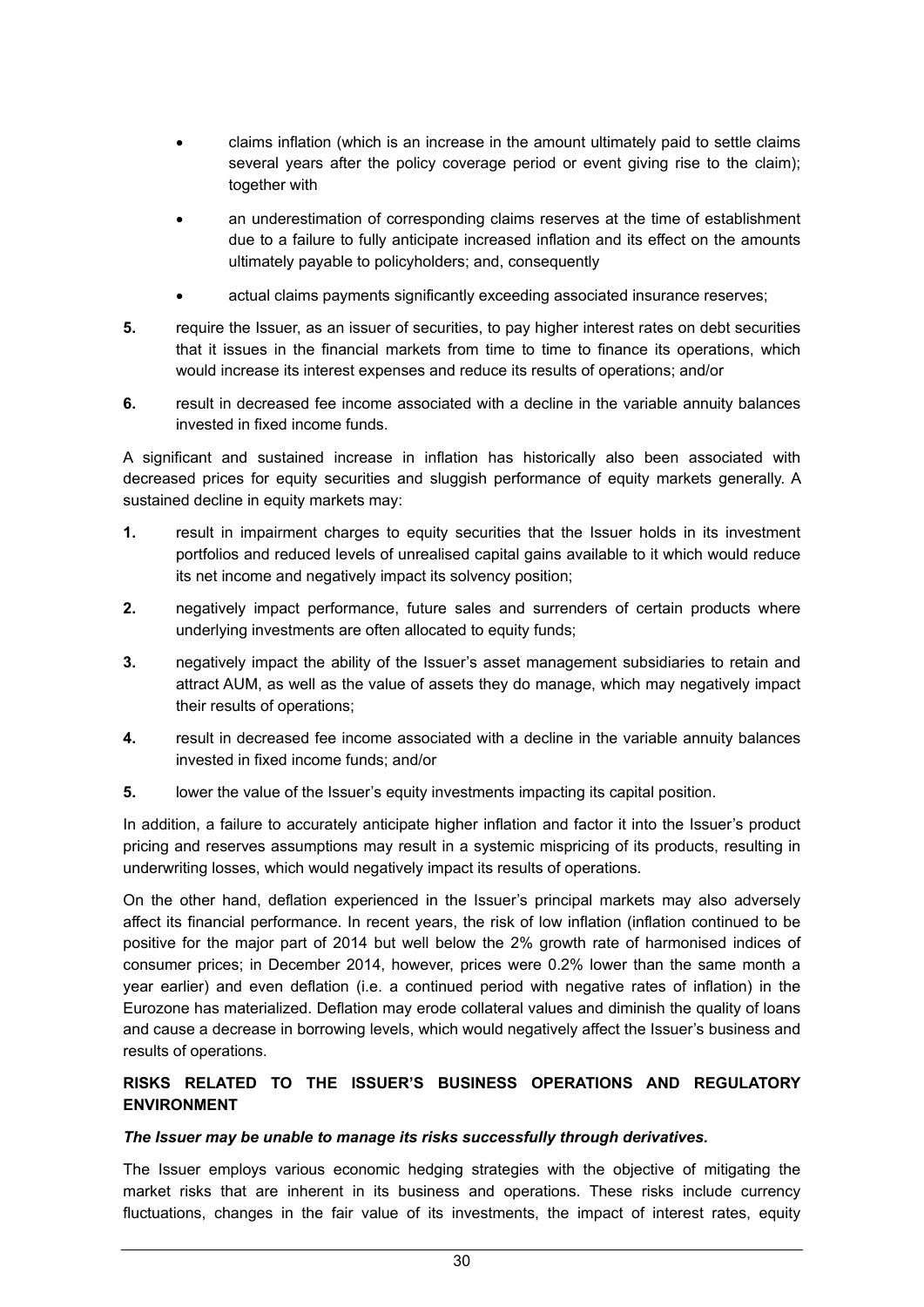markets and credit spread changes, the occurrence of credit defaults, changes in client behaviour and changes in mortality and longevity. The Issuer seeks to control these risks by, among other things, entering into a number of derivative instruments, such as swaps, options, futures and forward contracts, including, from time to time, macro hedges for parts of its business, either directly or as a counterparty or as a credit support provider to affiliated counterparties.

Developing an effective strategy for dealing with these risks is complex, and no strategy can completely insulate the Issuer from risks associated with those fluctuations. The Issuer's hedging strategies also rely on assumptions and projections regarding the Issuer's assets, liabilities, general market factors and the creditworthiness of the Issuer's counterparties that may prove to be incorrect or prove to be inadequate. Accordingly, the Issuer's hedging activities may not have the desired beneficial impact on its results of operations or financial condition. Poorly designed strategies or improperly executed transactions could actually increase its risks and losses. Hedging strategies involve transaction costs and other costs, and, if the Issuer terminates a hedging arrangement, it may also be required to pay additional costs, such as transaction fees or breakage costs. There have been periods in the past, and it is likely that there will be periods in the future, during which the Issuer has incurred or may incur losses on transactions, possibly significant, after taking into account its hedging strategies. Further, the nature and timing of the Issuer's hedging transactions could actually increase the Issuer's risk and losses. Hedging instruments the Issuer uses to manage product and other risks might not perform as intended or expected, which could result in higher (un)realised losses, such as credit value adjustment risks or unexpected profit and loss effects, and unanticipated cash needs to collateralise or settle such transactions. Adverse market conditions can limit the availability and increase the costs of hedging instruments, and such costs may not be recovered in the pricing of the underlying products being hedged. In addition, hedging counterparties may fail to perform their obligations resulting in unhedged exposures and losses on positions that are not collateralised. As such, the Issuer's hedging strategies and the derivatives that the Issuer uses or may use may not adequately mitigate or offset the risk of interest rate volatility, and the Issuer's hedging transactions may result in losses.

The Issuer's hedging strategy additionally relies on the assumption that hedging counterparties remain able and willing to provide the hedges required by its strategy. Increased regulation, market shocks, worsening market conditions (whether due to the on-going Euro crisis or otherwise), and/or other factors that affect or are perceived to affect the financial condition, liquidity and creditworthiness of the Issuer may reduce the ability and/or willingness of such counterparties to engage in hedging contracts with the Issuer and/or other parties, affecting its overall ability to hedge its risks and adversely affecting its business, operations, financial condition and liquidity.

### *The Issuer may be unable to retain key personnel.*

As a financial services enterprise with a decentralised management structure, the Issuer relies to a considerable extent on the quality of local management in the various countries in which it operates. The success of the Issuer's operations is dependent, among other things, on its ability to attract and retain highly qualified professional personnel. Competition for key personnel in most countries in which the Issuer operates is intense. The Issuer's ability to attract and retain key personnel, in particular senior officers, experienced portfolio managers, mutual fund managers and sales executives, is dependent on a number of factors, including prevailing market conditions and compensation packages offered by companies competing for the same talent.

As a part of their responses to the financial crisis of 2008, the EC and national governments throughout Europe have introduced and are expected to continue introducing various legislative initiatives that aim to ensure that financial institutions' remuneration policies and practices are consistent with and promote sound and effective risk management, and that those policies and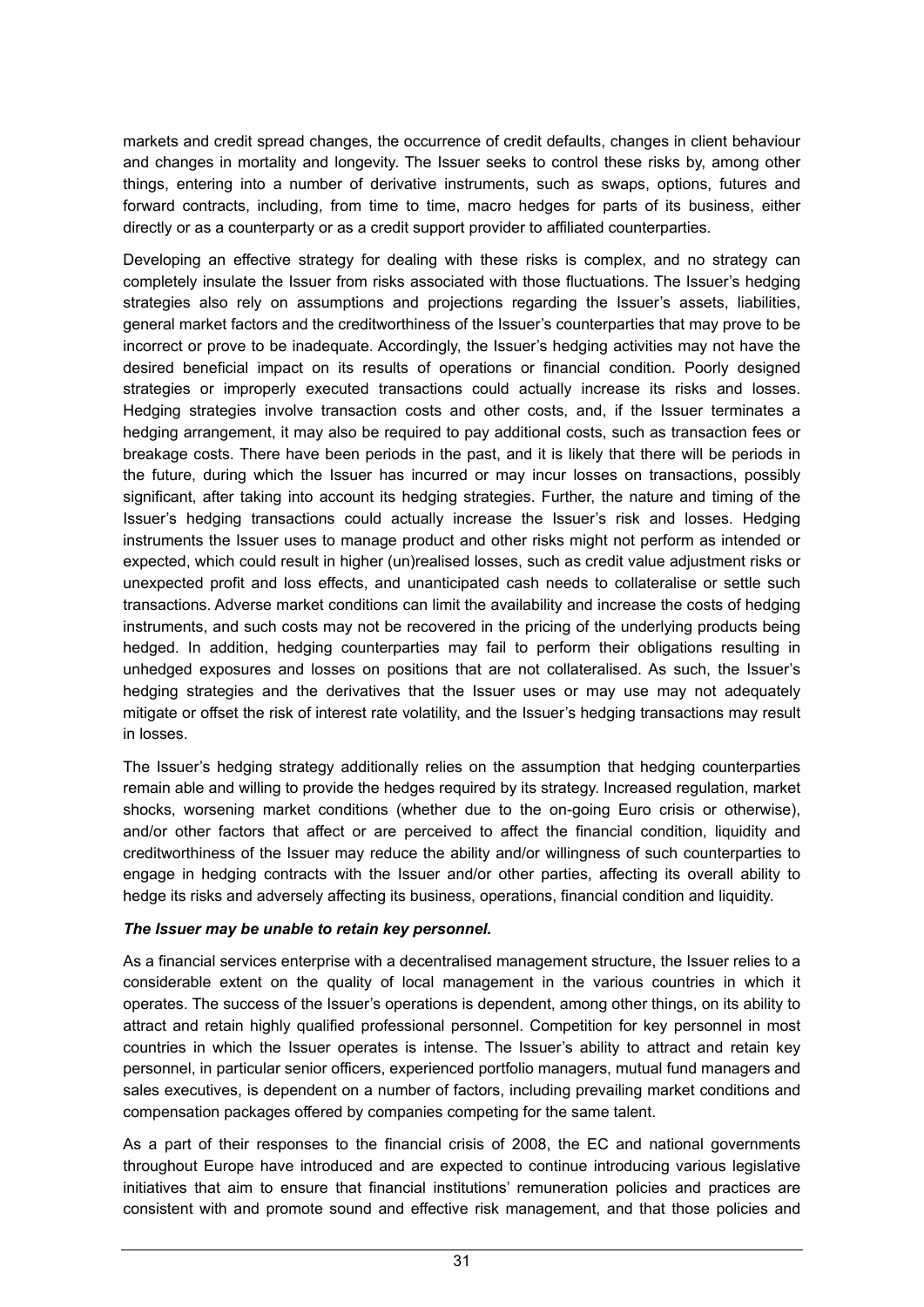practices impose restrictions on the remuneration of personnel, with a focus on risk alignment of performance-related remuneration. Such initiatives include, among others, measures set out in (i) the so-called Capital Requirements Directive III and the CRD IV Directive, and (ii) the Guidelines on Remuneration Policies and Practices published by (the predecessor of) the European Banking Authority ("EBA"), the Regulation of the DNB on Sound Remuneration Policies (*Regeling beheerst beloningsbeleid Wft 2014*), the Dutch law with respect to the limitation of liability of the DNB and AFM and the prohibition of the payment of variable remuneration to board members and day-today policy makers of financial institutions that receive state aid (*Wet aansprakelijkheidsbeperking DNB en AFM en bonusverbod staatsgesteunde ondernemingen*) and the Dutch Law on Remuneration Policies of Financial Undertakings (*Wet beloningsbeleid financiële ondernemingen*, "Wbfo") effective as of 7 February 2015. The Wbfo introduces a variable remuneration cap at 20% of base salary for all persons working in the financial sector in The Netherlands. Persons fully covered by a collective labour agreement ("CLA") in The Netherlands are subject to an individual cap of 20%. Persons that are not (solely) remunerated on the basis of a CLA in The Netherlands are subject to the 20% cap based on an aggregate level. For this group, as well as for persons working outside The Netherlands exceptions are possible, in line with the CRD IV Directive, but only under strict conditions. In addition, the proposal limits exit compensation and retention compensation and prohibits guaranteed variable remuneration. The introduction of the Wbfo will result in a unlevel playing field in The Netherlands for ING due to the fact that branch offices (in The Netherlands) of financial institutions that fall under CRD IV EEA countries) are not limited to the 20% cap but are limited to the CRD IV caps.

Since the financial crisis, the Issuer has adapted its remuneration policies to the new national and international standards. For the Issuer's Executive Board members no increase in base salary took place in 2014. This resulted in the remuneration package of the Issuer's Executive Board members remaining on the same level as that of 2009 and significantly below the median of its EURO Stoxx 50 benchmark, which is made up of similar European financial and non-financial institutions.

The (increasing) restrictions on remuneration will continue to have an impact on the Issuer's existing remuneration policies and individual remuneration packages for personnel. This may restrict the Issuer's ability to offer competitive compensation compared with companies (financial and/or non-financial) that are not subject to such restrictions and it could adversely affect the Issuer's ability to retain or attract qualified employees.

### *The Issuer may not be able to protect its intellectual property and may be subject to infringement claims by third parties, which may have a material adverse effect on the Issuer's business and results of operations.*

In the conduct of the Issuer's business it relies on a combination of contractual rights with third parties and copyright, trade mark, trade name, patent and trade secret laws to establish and protect its intellectual property. Although it endeavours to protect its rights, third parties may infringe or misappropriate its intellectual property. The Issuer may have to litigate to enforce and protect its copyrights, trade marks, trade names, patents, trade secrets and know-how or to determine their scope, validity or enforceability. In that event, the Issuer may be required to incur significant costs, and its efforts may not prove successful. The inability to secure or protect the Issuer's intellectual property assets could have a material adverse effect on its business and its ability to compete.

The Issuer may also be subject to claims made by third parties for (1) patent, trade mark or copyright infringement, (2) breach of copyright, trade mark or licence usage rights, or (3) misappropriation of trade secrets. Any such claims and any resulting litigation could result in significant expense and liability for damages. If the Issuer was found to have infringed or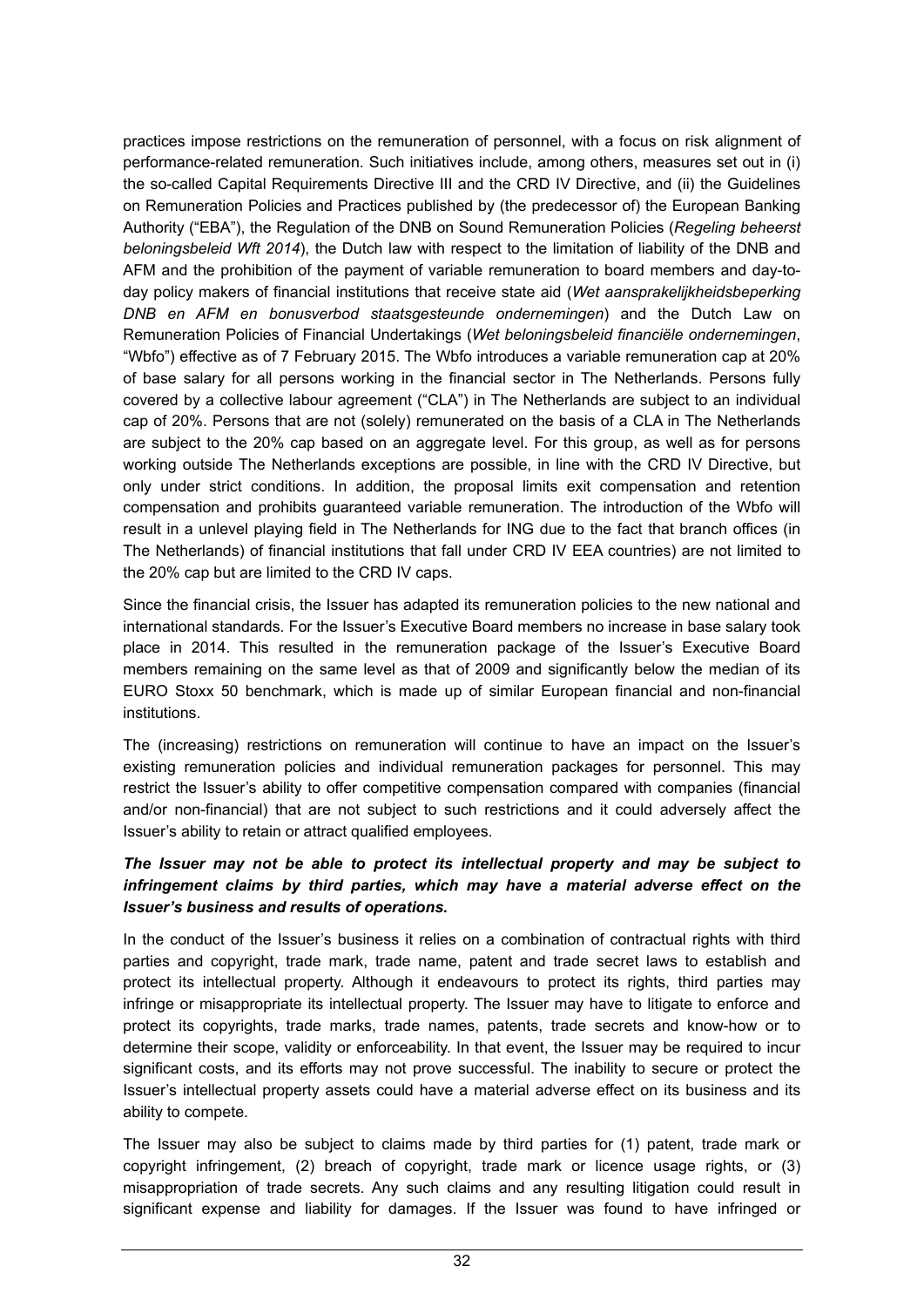misappropriated a third-party patent or other intellectual property right, it could in some circumstances be enjoined from providing certain products or services to its customers or from utilising and benefiting from certain methods, processes, copyrights, trade marks, trade secrets or licences. Alternatively, it could be required to enter into costly licensing arrangements with third parties or to implement a costly workaround. Any of these scenarios could have a material adverse effect on the Issuer's business and results of operations.

### *Because the Issuer uses assumptions about factors to calculate the amount of certain items, the use of different assumptions about these factors may have an adverse impact on its results of operations as well as solvency position.*

The establishment of insurance provisions, including the impact of minimum guarantees which are contained within certain variable annuity products, the adequacy test performed on the provisions for life policies, the establishment of DAC and value of business acquired are inherently uncertain processes involving assumptions about factors such as court decisions, changes in laws, social, economic and demographic trends, inflation, investment returns, policyholder behaviour (e.g., lapses, persistency, etc.) and other factors, and, in the insurance business, assumptions concerning mortality, longevity and morbidity trends. The use of different assumptions about these factors could have a material effect on insurance provisions and underwriting expenses as well as on the Issuer's solvency position more generally. Changes in assumptions may lead to changes in the insurance provisions over time. Furthermore, some of these assumptions can be volatile.

### *Because the Issuer uses assumptions to model client behaviour for the purpose of its market risk calculations, the difference between the realisation and the assumptions may have an adverse impact on the risk figures and future results.*

The Issuer uses assumptions in order to model client behaviour for the risk calculations in its banking and insurance books. Assumptions are used to determine insurance liabilities, the interest rate risk profile of savings and current accounts and to estimate the embedded option risk in the mortgage and investment portfolios. The realisation or use of different assumptions to determine client behaviour could have a material adverse effect on the calculated risk figures and, ultimately, future results.

NN Group has a significant exposure to the take up of policy options by policyholders. The exposure is greatest for variable annuity business with guarantees deeply in-the-money; policyholder behaviour is difficult to predict and small changes in the proportion of policyholders taking up an option can have a significant financial impact. Furthermore, assumptions about policyholder behaviour are sometimes made for new insurance businesses without a substantial amount of experiential data. These assumptions may prove imperfect, which may have a material impact on results. See "Because the Issuer uses assumptions about factors to calculate the amount of certain items, the use of different assumptions about these factors may have an adverse impact on its results of operations".

### *The Issuer may incur further liabilities in respect of its defined benefit retirement plans if the value of plan assets is not sufficient to cover potential obligations, including as a result of differences between results and underlying actuarial assumptions and models.*

The Issuer's group companies operate various defined benefit retirement plans covering a number of their employees. The liability recognised in the Issuer's consolidated balance sheet in respect of the Issuer's defined benefit plans is the present value of the defined benefit obligations at the balance sheet date, less the fair value of each plan's assets, together with adjustments for unrecognised actuarial gains and losses and unrecognised past service costs. The Issuer determines its defined benefit plan obligations based on internal and external actuarial models and calculations using the projected unit credit method. Inherent in these actuarial models are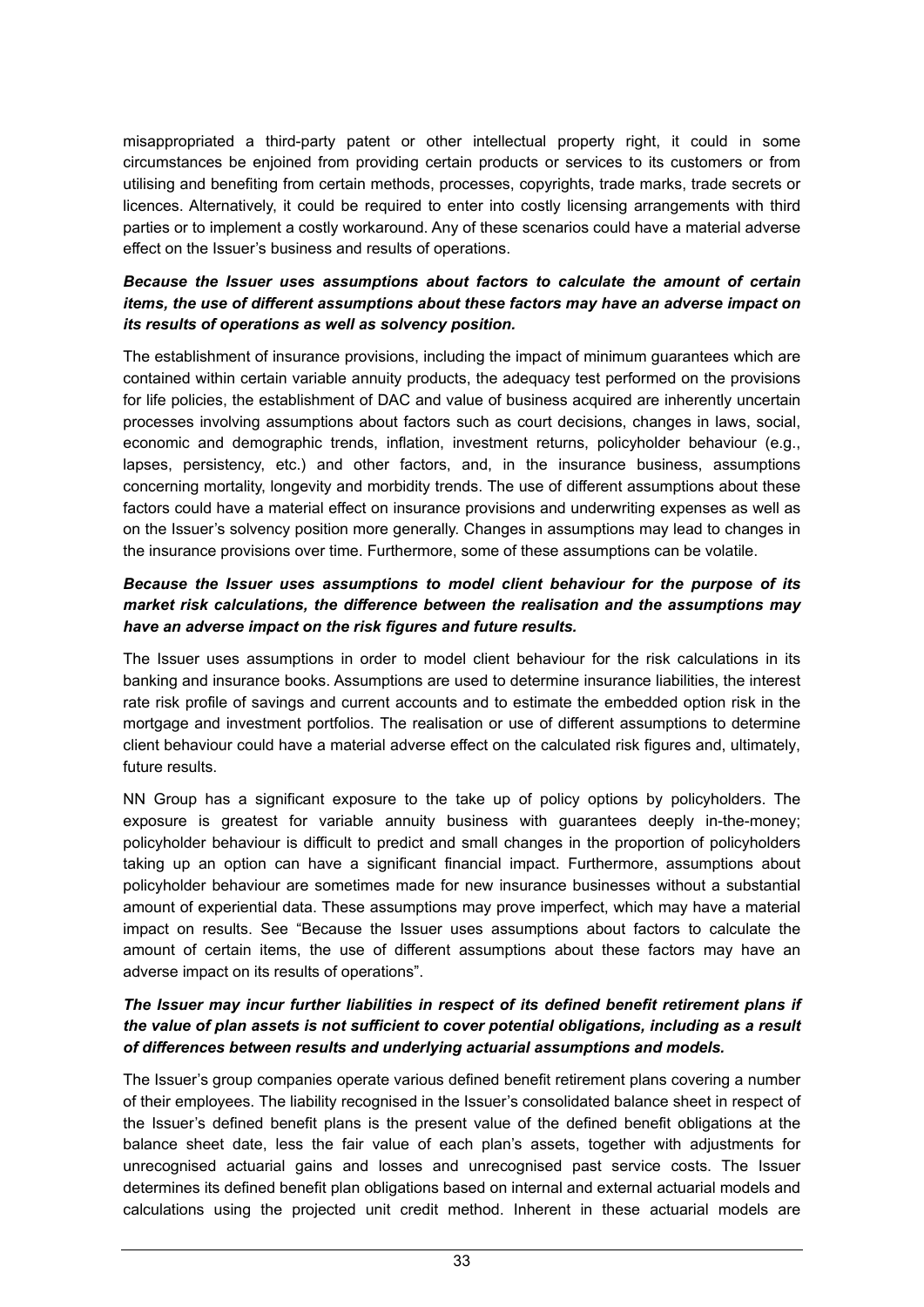assumptions, including on discount rates, rates of increase in future salary and benefit levels, mortality rates, trend rates in healthcare costs, consumer price index, and the expected return on plan assets. These assumptions are based on available market data and the historical performance of plan assets, and are updated annually. Nevertheless, the actuarial assumptions may differ significantly from actual results due to changes in market conditions, economic and mortality trends and other assumptions. Any changes in these assumptions could have a significant impact on the Issuer's present and future liabilities to and costs associated with the Issuer's defined benefit retirement plans.

### *The Issuer's risk management policies and guidelines may prove inadequate for the risks it faces.*

The Issuer has developed risk management policies and procedures and will continue to review and develop these in the future. Nonetheless, its policies and procedures to identify, monitor and manage risks may not be fully effective, particularly during extremely turbulent times. The methods the Issuer uses to manage, estimate and measure risk are partly based on historic market behaviour. The methods may, therefore, prove to be inadequate for predicting future risk exposure, which may be significantly greater than suggested by historical experience. For instance, these methods may not predict the losses seen in the stressed conditions in recent periods, and may also not adequately allow prediction of circumstances arising due to government interventions and stimulus packages, which increase the difficulty of evaluating risks. Other methods for risk management are based on evaluation of information regarding markets, customers, catastrophic occurrence or other information that is publicly known or otherwise available to the Issuer. Such information may not always be accurate, complete, updated or properly evaluated. Management of operational, legal and regulatory risks requires, among other things, policies and procedures to record and verify large numbers of transactions and events. These policies and procedures may not be fully effective.

### *The Issuer is subject to a variety of regulatory risks as a result of its operations in certain countries.*

In certain countries in which the Issuer operates, judiciary and dispute resolution systems may be less developed. As a result, in case of a breach of contract, the Issuer may have difficulties in making and enforcing claims against contractual counterparties and, if claims are made against the Issuer, it might encounter difficulties in mounting a defence against such allegations. If the Issuer becomes party to legal proceedings in a market with an insufficiently developed judicial system, it could have an adverse effect on its operations and net results.

In addition, as a result of the Issuer's operations in certain countries, it is subject to risks of possible nationalisation, expropriation, price controls, exchange controls and other restrictive government actions, as well as the outbreak of hostilities, in these markets. In addition, the current economic environment in certain countries in which the Issuer operates may increase the likelihood for regulatory initiatives to enhance consumer protection or to protect homeowners from foreclosures. Any such regulatory initiative could have an adverse impact on the Issuer's ability to protect its economic interest, for instance in the event of defaults on residential mortgages.

*Holders of NN Group's products where the customer bears all or part of the investment risk, or consumer protection organisations on their behalf, have filed claims or proceedings against NN Group and may continue to do so. A negative outcome of such claims and proceedings brought by customers or organisations acting on their behalf, actions taken by regulators and/or governmental authorities against NN Group or other insurers in*  respect of unit-linked products, settlements or any other actions for the benefit of *customers by other insurers and sector-wide measures could substantially affect NN*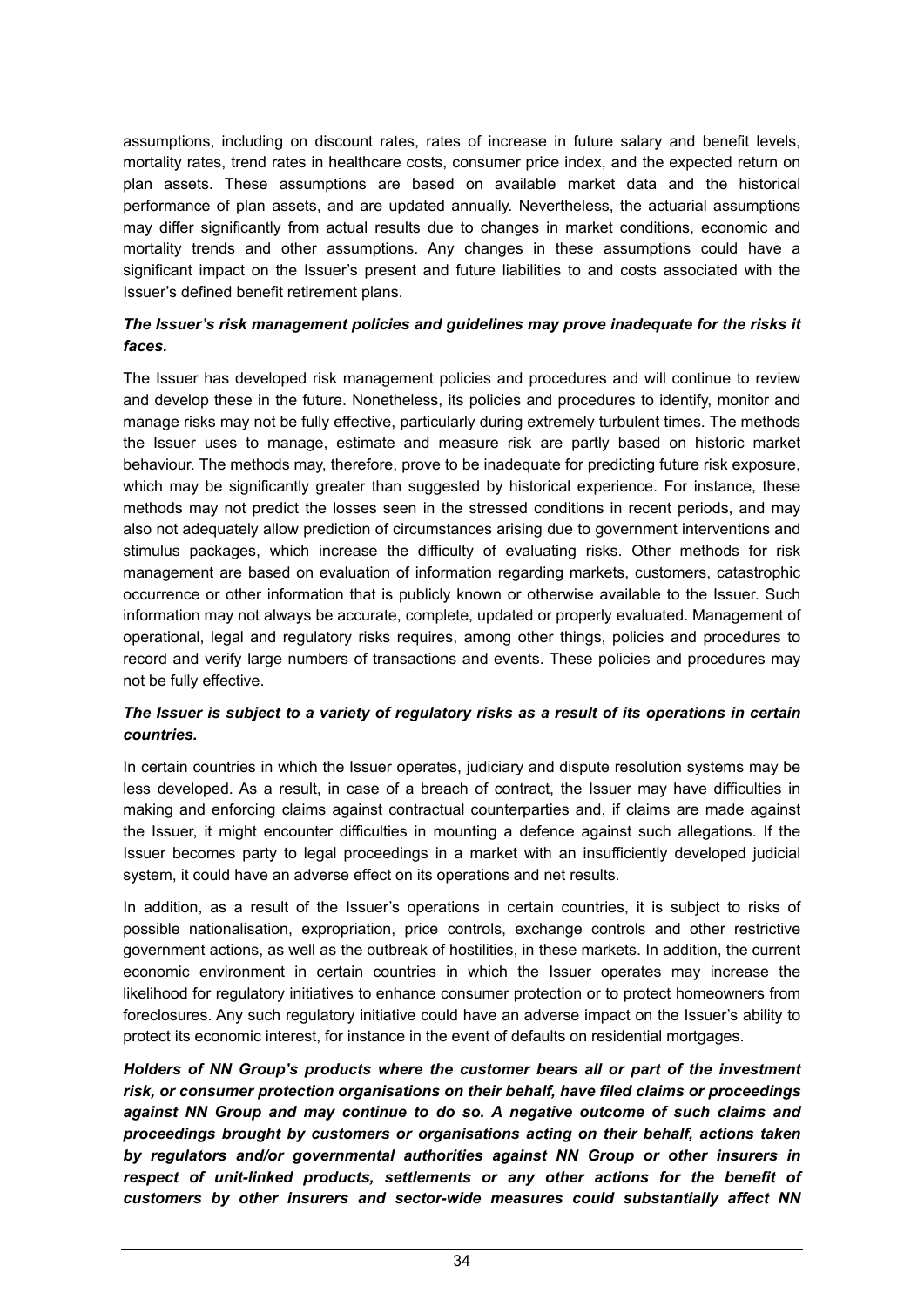*Group's business and, as a result, may have a material adverse effect on NN Group's and ING's business, reputation, revenues, results of operations, solvency and financial condition and prospects. In addition, claims and proceedings may be brought against NN Group in respect of other products with one or more similar product characteristics sold, issued or advised on by NN Group in and outside The Netherlands. In this risks factor NN Group means NN Group N.V. and its subsidiaries.*

Since the end of 2006, unit-linked products (commonly referred to in Dutch as "*beleggingsverzekeringen*") have received negative attention in the Dutch media, from the Dutch Parliament, the AFM and consumer protection organisations. Costs of unit-linked products sold in the past are perceived as too high and Dutch insurers are in general being accused of being less transparent in their offering of such unit-linked products. The criticism on unit-linked products led to the introduction of compensation schemes by Dutch insurance companies that have offered unitlinked products. In 2008, the Issuer's Dutch insurance subsidiaries reached an outline agreement with two main consumer protection organisations to offer compensation to their unit-linked policyholders where individual unit-linked policies had a cost charge in excess of an agreed maximum and to offer similar compensation for certain hybrid insurance products. At 31 December 2008, costs of the settlements were valued at EUR 365 million, for which adequate provisions have been established and of which a substantial portion has been paid out. The remaining unpaid part of the provision as per 31 December 2013 is solely available to cover costs relating to the settlements agreed in 2008. A full agreement on implementation was reached in 2010 with one of the two main consumer protection organisations, with the second main consumer protection organisation signing its agreement in June 2012. In addition, ING's Dutch insurance subsidiaries announced additional measures (*flankerend beleid*) that comply with the "Best in Class" criteria as formulated on 24 November 2011 by the Dutch Minister of Finance. In December 2011, this resulted in an additional agreement on these measures with the two main consumer protection organisations. In 2012 almost all unit-linked policyholders were informed about the compensation. The agreements with the two consumer protection organisations are not binding on policyholders. Consequently, neither the implementation of the compensation schemes nor the additional measures offered by NN Group prevent individual policyholders from initiating legal proceedings against ING's Dutch insurance subsidiaries and making claims for damages.

ING's Dutch insurance subsidiaries have issued, sold or advised on approximately one million individual unit-linked policies. As noted above, there has been for some time and there continues to be political, regulatory and public attention focused on the unit-linked issue in general. Elements of unit-linked policies are being challenged or may be challenged on multiple legal grounds in current and future legal proceedings and there is a risk that one or more of these legal challenges will succeed. Customers of ING's Dutch insurance subsidiaries have claimed, among other matters, that (i) the investment risk, costs charged or the risk premium was not, or not sufficiently, made clear to the customer, (ii) the product costs charged on initial sale and on an on-going basis were so high that the expected return on investment was not realistically achievable, (iii) the product sold to the customer contained specific risks that were not, or not sufficiently, made clear to the customer (such as the leverage capital consumption risk) or was not suited to the customer's personal circumstances, (iv) NN Group owed the customer a duty of care which NN Group breached, or (v) the insurer failed to warn of the risk of not realising the projected policy values. These claims may be based on general standards of contract or securities law, such as reasonableness and fairness, error, duty of care, or standards for proper customer treatment or due diligence and may be made by customers, or on behalf of customers, holding active policies or whose policies have lapsed, matured or been surrendered. NN Group is currently subject to legal proceedings initiated by individual policyholders and is the subject of a number of claims initiatives brought on behalf of policyholders by consumer protection organisations in which claims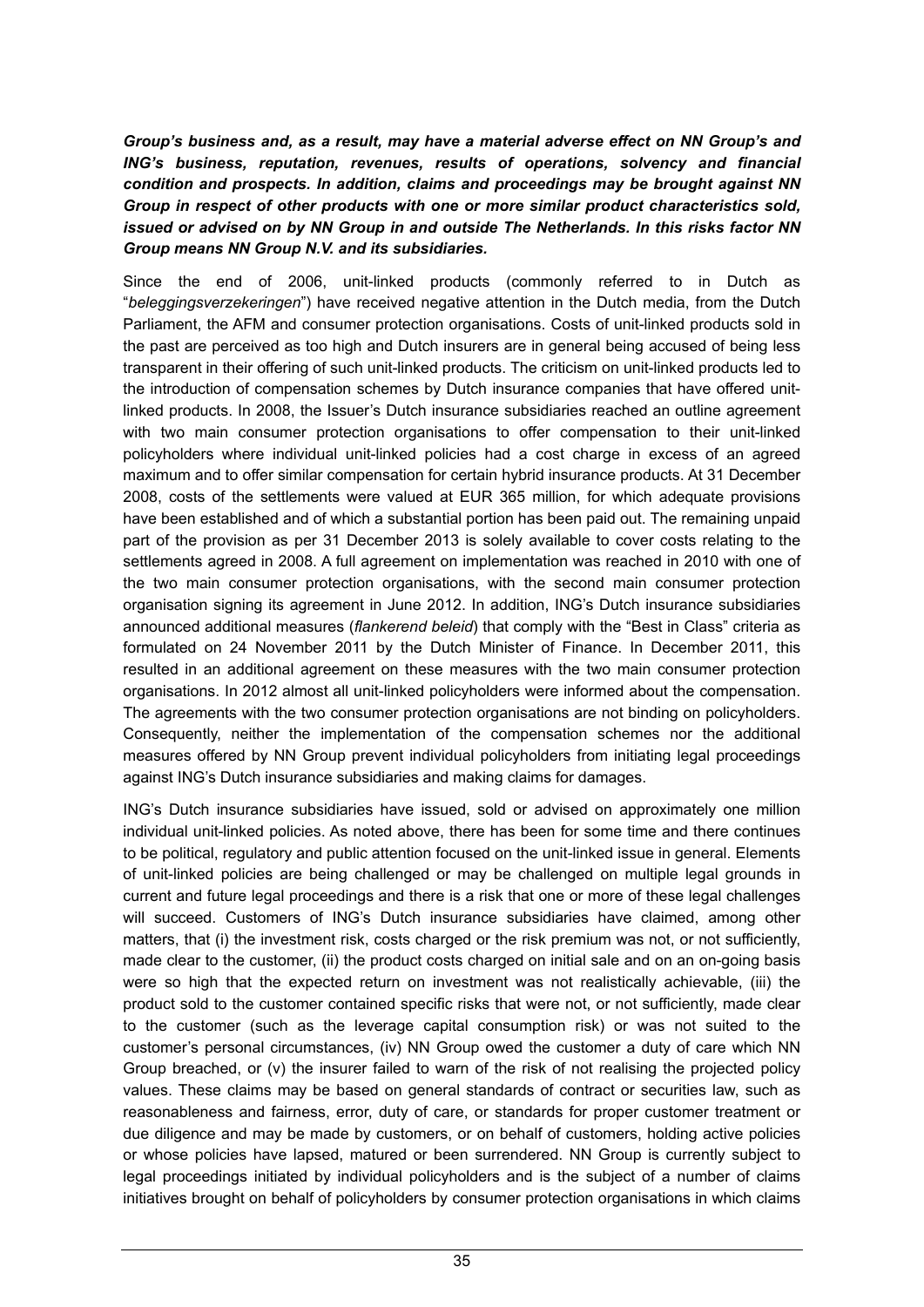as set forth above or similar claims are being made. While to date less than 100 complaints are pending before the Dispute Committee of the Financial Services Complaints Board (the "KiFiD"), and less than 300 individual settlements have been made, there is no assurance that further proceedings for damages will not be brought. As the current proceedings are only in their early stages the timing of reaching any finality on these legal claims and proceedings is uncertain and such uncertainty is likely to continue for some time. As a result, although the financial consequences of any of these factors or a combination thereof could be substantial for the Dutch insurance business of ING and, as a result, may have a material adverse effect on NN Group's and ING's reputation, revenues, results of operations, solvency, financial condition and prospects, it is not possible to reliably estimate or quantify NN Group's and ING's exposures at this time. See also "General Information – Litigation".

Rulings or announcements made by courts, including the European Court of Justice and advisory opinions issued by the Attorney General to such Court on questions being considered by such Court, or decision-making bodies or actions taken by regulators or governmental authorities against NN Group or other Dutch insurance companies in respect of unit-linked products, or settlements or any other actions to the benefit of customers (including product improvements or repairs) by other Dutch insurance companies towards consumers, consumer protection organisations, regulatory or governmental authorities or other decision-making bodies in respect of the unit-linked products may affect the (legal) position of NN Group and may force NN Group to take (financial) measures that could have a substantial impact on the financial condition, results of operations, solvency or reputation of NN Group and ING. As a result of the public and political attention the unit-linked issue has received, it is also possible that sector-wide measures may be imposed by governmental authorities or regulators in relation to unit-linked products in The Netherlands. The impact on NN Group of rulings made by courts or decision-making bodies, actions taken by regulators or governmental bodies against other Dutch insurance companies in respect of unit-linked products, or settlements or any other actions to the benefit of customers (including product improvements or repairs) may be determined not only by market share but also by product features, portfolio composition and other factors. Adverse decisions or the occurrence of any of the developments as described above could result in outcomes materially different than if NN Group or its products had been judged or negotiated solely on their own merits.

NN Group has in the past sold, issued or advised on unit-linked products in and outside The Netherlands, and in certain jurisdictions continues to do so. Moreover, NN Group has in the past, in The Netherlands and other countries, sold, issued or advised on large numbers of insurance or investment products of its own or of third parties (and in some jurisdictions continues to do so) that have one or more product characteristics similar to those unit-linked products that have been the subject of scrutiny, adverse publicity and claims in The Netherlands. Given the continuous political, regulatory and public attention on the unit-linked issue in The Netherlands, the increase in legal proceedings and claims initiatives in The Netherlands and/or the legislative and regulatory developments in Europe to further increase and strengthen consumer protection in general, there is a risk that unit-linked products and other insurance and investment products sold, issued or advised on by NN Group may become subject to the same or similar levels of regulatory or political scrutiny, publicity and claims or actions by consumers, consumer protection organisations, regulators or governmental authorities.

NN Group's book of policies dates back many years, and in some cases several decades. Over time, the regulatory requirements and expectations of various stakeholders, including customers, regulators and the public at large, as well as standards and market practice, have developed and changed, increasing customer protection. As a result, policyholders and consumer protection organisations have initiated and may in the future initiate proceedings against NN Group alleging that products sold in the past failed to meet current requirements and expectations. In any such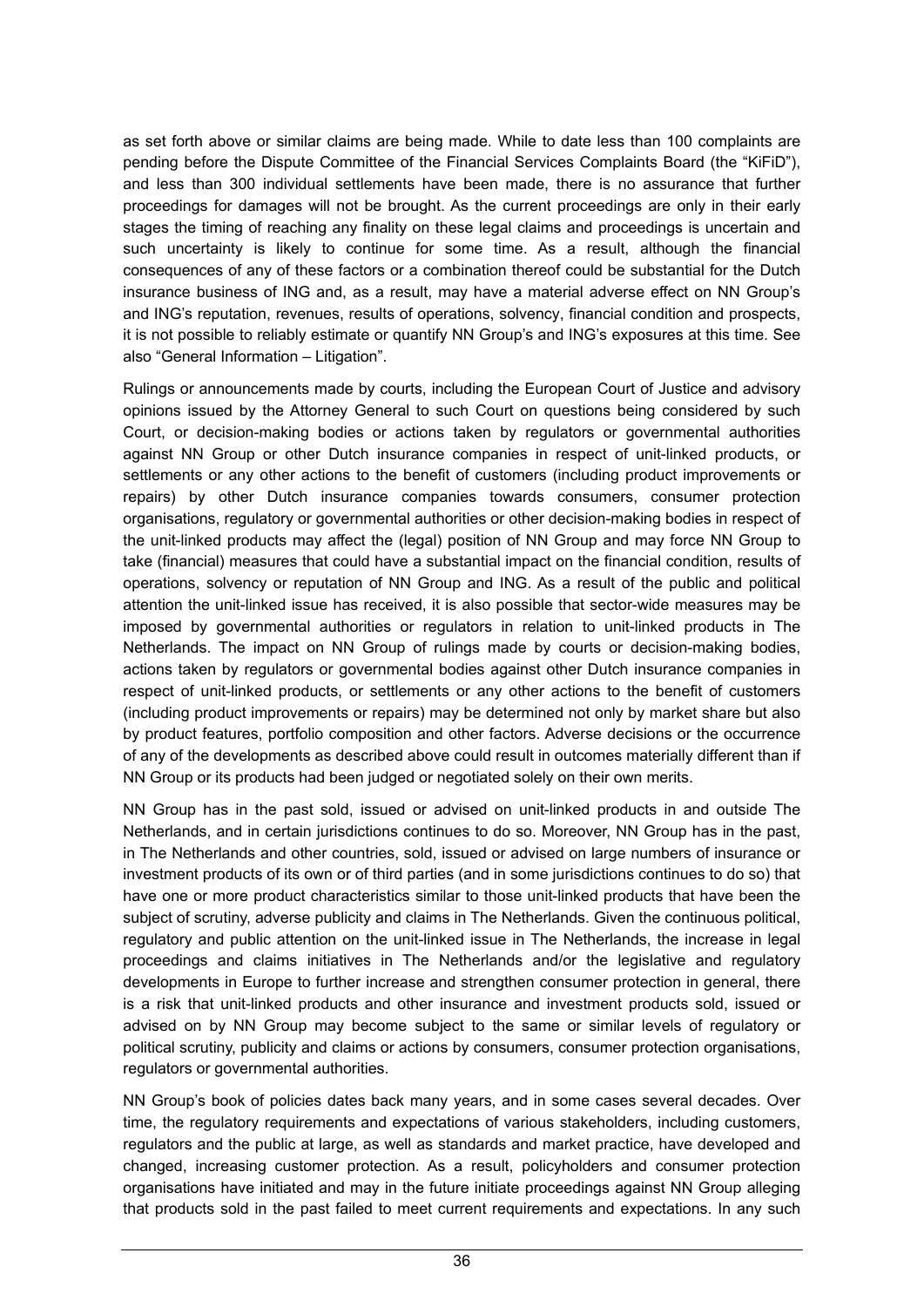proceedings, it cannot be excluded that the relevant court, regulator, governmental authority or other decision-making body will apply current norms, requirements, expectations, standards and market practices on laws and regulations to products sold, issued or advised on by NN Group.

Any of the developments described above could be substantial for NN Group and ING and, as a result, may have a material adverse effect on ING's business, reputation, revenues, results of operations, solvency, financial condition and prospects.

### *The Issuer is exposed to the risk of claims from customers who feel misled or treated unfairly because of advice or information received.*

The Issuer's life insurance, non-life insurance, banking, investment and pension products and advice services for third-party products are exposed to claims from customers who allege that they have received misleading advice or other information from advisers (both internal and external) as to which products were most appropriate for them, or that the terms and conditions of the products, the nature of the products or the circumstances under which the products were sold, were misrepresented to them. When new financial products are brought to the market, the Issuer engages in a product approval process in connection with the development of such products, including production of appropriate marketing and communication materials. Notwithstanding these processes, customers may make claims against the Issuer if the products do not meet their expectations. Customer protection regulations, as well as changes in interpretation and perception by both the public at large and governmental authorities of acceptable market practices, influence customer expectations.

Products distributed through person-to-person sales forces have a higher exposure to such claims as the sales forces provide face-to-face financial planning and advisory services. Complaints may also arise if customers feel that they have not been treated reasonably or fairly, or that the duty of care has not been complied with. While a considerable amount of time and resources have been invested in reviewing and assessing historical sales practices and products that were sold in the past, and in the maintenance of effective risk management and legal and compliance procedures to monitor current sales practices, there can be no assurance that all of the issues associated with current and historical sales practices have been or will be identified, nor that any issues already identified will not be more widespread than presently estimated.

The negative publicity associated with any sales practices, and any compensation payable in respect of any such issues and regulatory changes resulting from such issues, has had and could have a material adverse effect on the Issuer's business, reputation, revenues, results of operations, financial condition and prospects.

### *Ratings are important to the Issuer's business for a number of reasons. A downgrade or a potential downgrade in the Issuer's financial strength or its credit ratings could have an adverse impact on its operations and net result.*

Credit ratings represent the opinions of rating agencies regarding an entity's ability to repay its indebtedness. The Issuer's credit ratings are important to its ability to raise capital and funding through the issuance of debt and to the cost of such financing. In the event of a downgrade the cost of issuing debt will increase, having an adverse effect on its net result. Certain institutional investors may also be obliged to withdraw their deposits from ING following a downgrade, which could have an adverse effect on its liquidity. The Issuer has credit ratings from Standard & Poor's Credit Market Services Europe Limited, Moody's Investor Service Ltd. and Fitch France S.A.S. Each of the rating agencies reviews its ratings and rating methodologies on a recurring basis and may decide on a downgrade at any time. For example, on 30 April 2014, S&P affirmed the longterm debt ratings of the Issuer to A- but revised the outlook from stable to negative.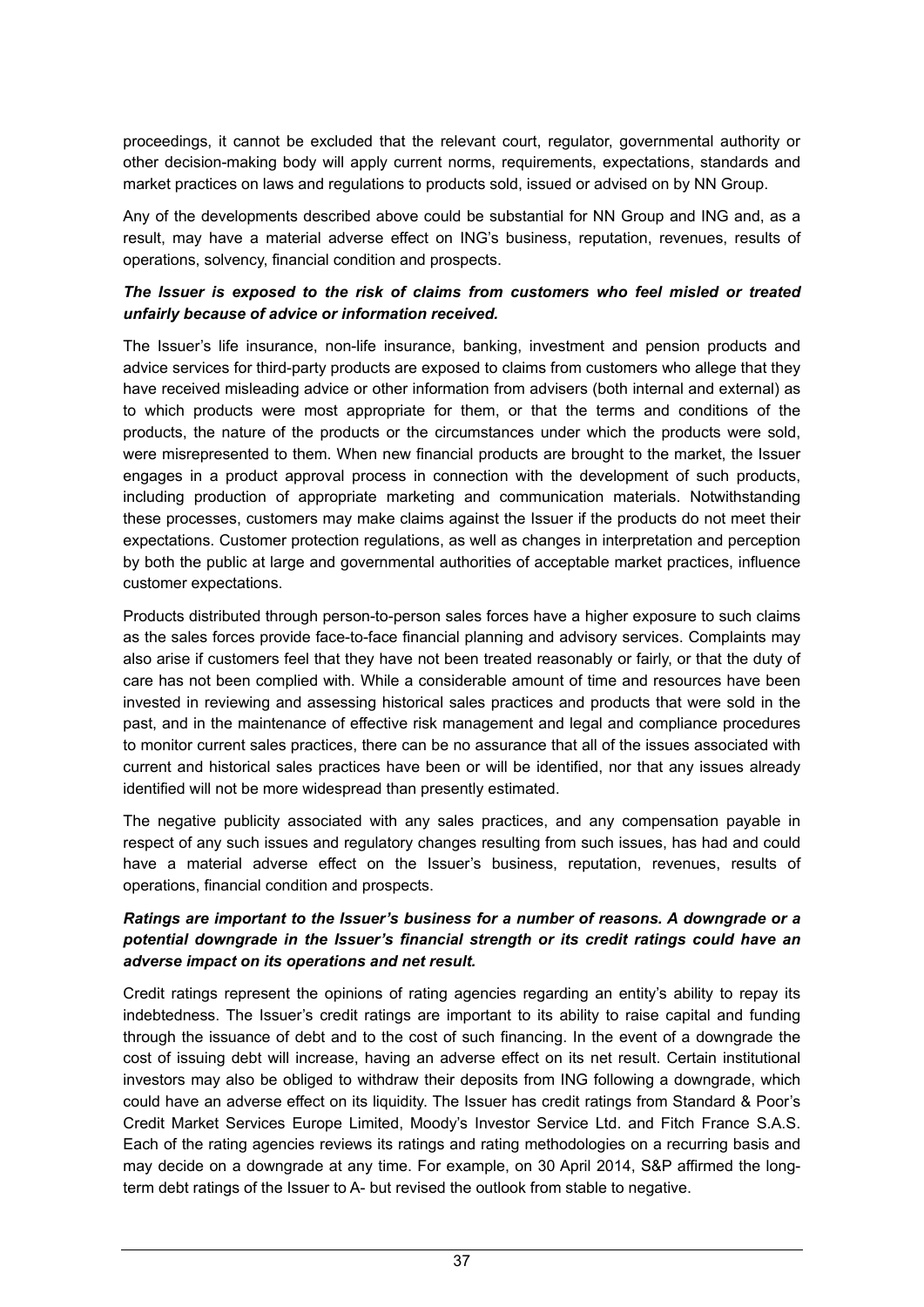Claims paying ability, at the Issuer or subsidiary level, and financial strength ratings are factors in establishing the competitive position of insurers. A rating downgrade could elevate lapses or surrenders of policies requiring cash payments by current customers seeking companies with higher financial strength ratings, which might force the Issuer to sell assets at a price that may result in realised investment losses. Among other matters, total invested assets might decrease and deferred acquisition costs might need to be accelerated, adversely impacting earnings. Furthermore, sales of assets to meet customer withdrawal demands could also result in losses, depending on market conditions. In addition, a downgrade in either the Issuer's financial strength or credit ratings could potentially, among other things, increase its borrowing costs and make it more difficult to access financing; adversely affect access to the commercial paper market or the availability of letters of credit and other financial guarantees; result in additional collateral requirements, or other required payments or termination rights under derivative contracts or other agreements; and/or impair, or cause the termination of, its relationships with creditors, brokerdealers, distributors of its products and services and customers, reinsurers or trading counterparties, which could potentially negatively affect its profitability, new sales, liquidity, capital and/or ING's competitive position.

Furthermore, ING Bank N.V.'s assets are risk-weighted. Downgrades of these assets could result in a higher risk-weighting which may result in higher capital requirements. This may impact net earnings and the return on capital, and may have an adverse impact on the Issuer's competitive position. For ING's insurance businesses in a number of jurisdictions, downgrades of assets will similarly affect the capital requirements for NN Group in those jurisdictions.

As rating agencies continue to evaluate the financial services industry, it is possible that rating agencies will heighten the level of scrutiny that they apply to financial institutions, increase the frequency and scope of their credit reviews, request additional information from the companies that they rate and potentially adjust upward the capital and other requirements employed in the rating agency models for maintenance of certain ratings levels. It is possible that the outcome of any such review of the Issuer would have additional adverse ratings consequences, which could have a material adverse effect on the Issuer's results of operations, financial condition and liquidity. The Issuer may need to take actions in response to changing standards or capital requirements set by any of the rating agencies which could cause its business and operations to suffer. The Issuer cannot predict what additional actions rating agencies may take, or what actions it may take in response to the actions of rating agencies.

### *Operational risks, such as systems disruptions or failures, breaches of security, cyber attacks, human error, changes in operational practices or inadequate controls, may adversely impact the Issuer's business, results of operations and reputation.*

Operational risks are inherent in the Issuer's business. The Issuer's businesses depend on the ability to process a large number of transactions efficiently and accurately. Although the Issuer endeavours to safeguard its systems and processes, losses can result from inadequately trained or skilled personnel, IT failures (including failure to anticipate or prevent cyber attacks, which are deliberate attempts to gain unauthorised access to digital systems for the purposes of misappropriating assets or sensitive information, corrupting data, or impairing operational performance, or security breaches by third parties), inadequate or failed internal control processes and systems, regulatory breaches, human error, employee misconduct, including fraud, or external events that interrupt normal business operations. The Issuer depends on the secure processing, storage and transmission of confidential and other information in its computer systems and networks. The equipment and software used in the Issuer's computer systems and networks may not always be capable of processing, storing or transmitting information as expected. Despite the Issuer's business continuity plans and procedures, certain of the Issuer's computer systems and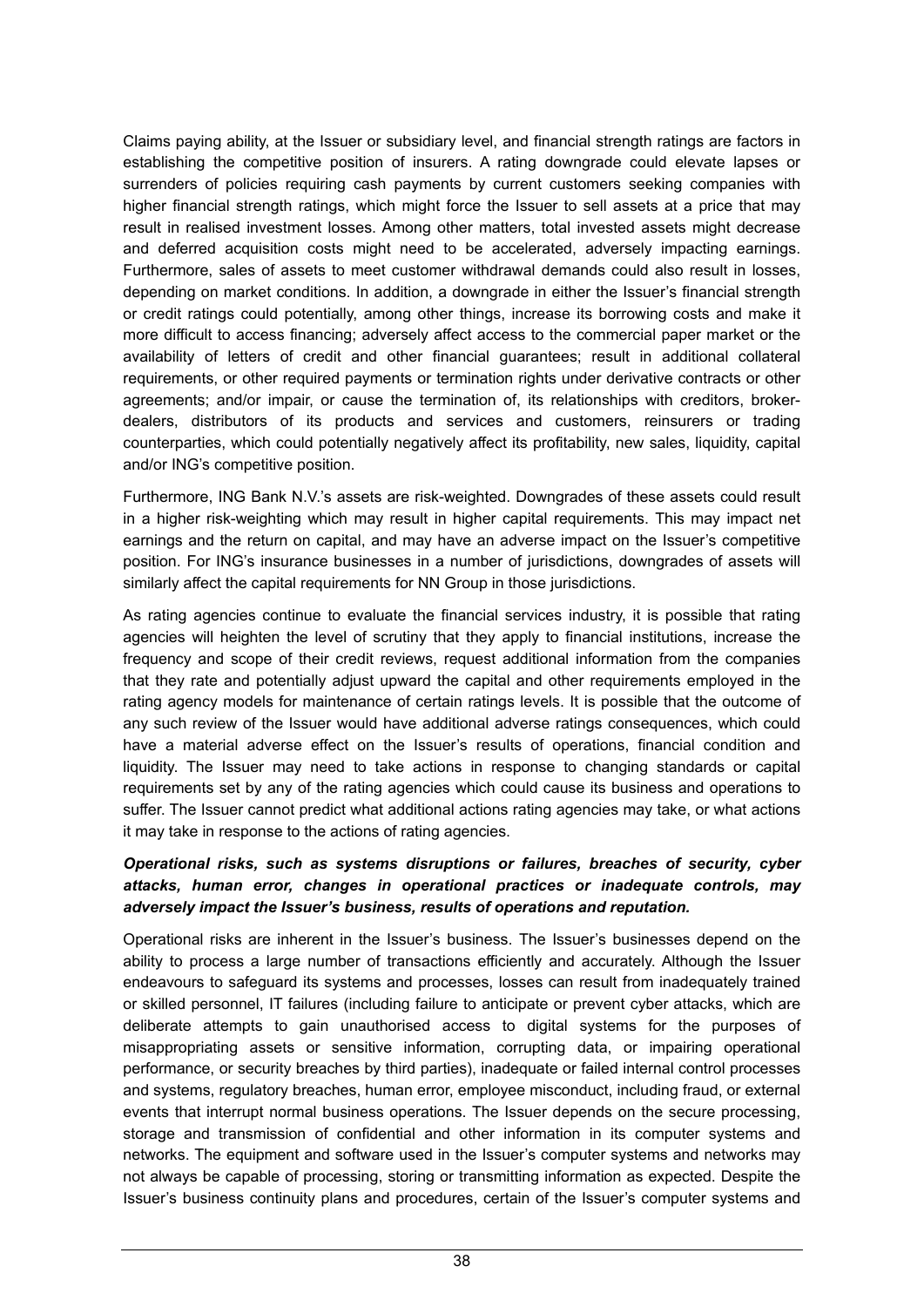networks may have insufficient recovery capabilities in the event of a malfunction or loss of data. In addition, whilst the Issuer has policies and processes to protect its systems and networks, they may be vulnerable to unauthorised access, computer viruses or other malicious code, cyber attacks and other external attacks or internal breaches that could have a security impact and jeopardise the Issuer's confidential information or that of its clients or its counterparties. These events can potentially result in financial loss and harm to the Issuer's reputation, and hinder its operational effectiveness.

The Issuer also faces the risk that the design and operating effectiveness of its controls and procedures may prove to be inadequate. Widespread outbreaks of communicable diseases, such as the outbreak of the Ebola virus, may impact the health of the Issuer's employees, increasing absenteeism, or may cause a significant increase in the utilisation of health benefits offered to its employees, either or both of which could adversely impact its business. Unforeseeable and/or catastrophic events can lead to an abrupt interruption of activities, and the Issuer's operations may be subject to losses resulting from such disruptions. Losses can result from destruction or impairment of property, financial assets, trading positions, and the loss of key personnel. If the Issuer's business continuity plans are not able to be implemented or do not sufficiently take such events into account, losses may increase further.

The Issuer has suffered losses from operational risk in the past and there can be no assurance that it will not suffer material losses from operational risk in the future.

### *Reinsurance may not be available, affordable or adequate to protect the Issuer against losses. The Issuer may also decide to reduce, eliminate or decline primary insurance or reinsurance coverage.*

As part of the Issuer's overall risk and capacity management strategy, it purchases reinsurance for certain risks underwritten by its various insurance business segments. Market conditions beyond the Issuer's control determine the availability and cost of the reinsurance protection it purchases. Accordingly, the Issuer may be forced to incur additional expenses for reinsurance or may not be able to obtain sufficient reinsurance on acceptable terms, which could adversely affect its ability to write future business.

In addition, the Issuer determines the appropriate level of primary insurance and reinsurance coverage based on a number of factors and may from time to time decide to reduce, eliminate or decline coverage based on its assessment of the costs and benefits involved. In such cases, the uninsured risk remains with the Issuer.

### *Adverse publicity, claims and allegations, litigation and regulatory investigations and sanctions may have a material adverse effect on the Issuer's business, revenues, results of operations, financial condition and/or prospects.*

The Issuer is subject to litigation, arbitration and other claims and allegations in the ordinary course of business, including in connection with its activities as financial services provider, insurer, employer, investor and taxpayer. Adverse publicity and damage to the Issuer's reputation arising from its failure or perceived failure to comply with legal and regulatory requirements, financial reporting irregularities involving other large and well-known companies, possible findings of government authorities in various jurisdictions which are investigating several rate-setting processes, notifications made by whistleblowers, increasing regulatory and law enforcement scrutiny of "know your customer" anti-money laundering, prohibited transactions with countries subject to sanctions, and bribery or other anti-corruption measures and anti-terrorist-financing procedures and their effectiveness, regulatory investigations of the mutual fund and banking and insurance industries, and litigation that arises from the failure or perceived failure by the Issuer to comply with legal, regulatory and compliance requirements, could result in adverse publicity and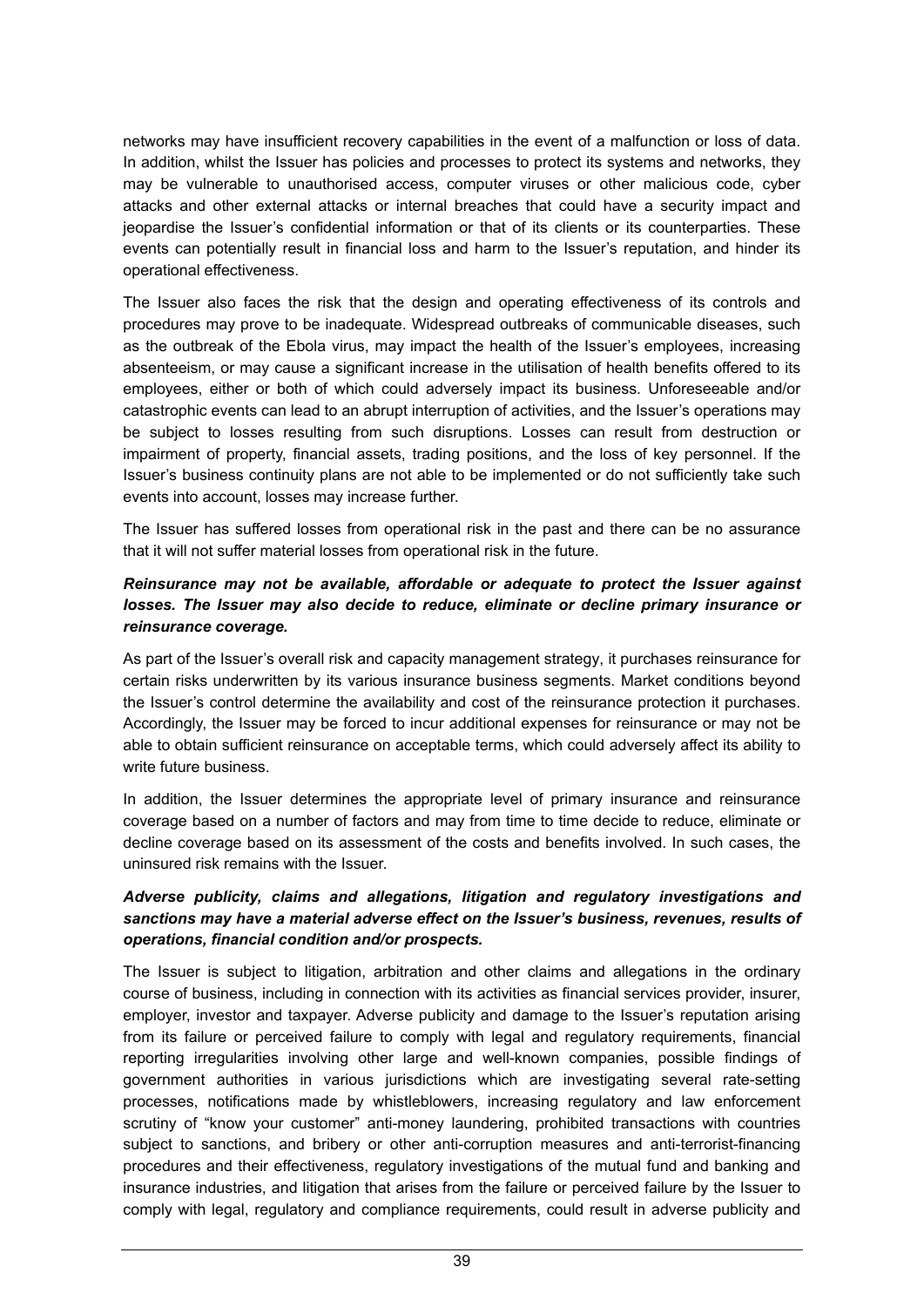reputational harm, lead to increased regulatory supervision, affect the Issuer's ability to attract and retain customers and maintain access to the capital markets, result in cease and desist orders, claims, enforcement actions, fines and civil and criminal penalties or other disciplinary action, or have other material adverse effects on the Issuer in ways that are not predictable. Some claims and allegations may be brought by or on behalf of a class and claimants may seek large or indeterminate amounts of damages, including compensatory, liquidated, treble and punitive damages. See " Holders of NN Group's products where the customer bears all or part of the investment risk, or consumer protection organisation on their behalf, have filed claims or proceedings against NN Group and may continue to do so. A negative outcome of such claims and proceedings brought by customers or organisations acting on their behalf, actions taken by regulators and/or governmental authorities against NN Group or other insurers in respect of unitlinked products, settlements or any other actions for the benefit of customers by other insurers and sector-wide measures could substantially affect NN Group's insurance business and, as a result, may have a material adverse effect on NN Group's and ING's reputation, results of operations, solvency and financial condition. In addition, claims and proceedings may be brought against NN Group in respect of other products with one or more similar product characteristics sold, issued or advised on by NN Group in and outside The Netherlands. In this risks factor NN Group means NN Group N.V. and its subsidiaries" and "- The Issuer is exposed to the risk of claims from customers who feel misled or treated unfairly because of advice or information received." above. The Issuer's reserves for litigation liabilities may prove to be inadequate. Claims and allegations, should they become public, need not be well founded, true or successful to have a negative impact on the Issuer's reputation. In addition, press reports and other public statements that assert some form of wrongdoing could result in inquiries or investigations by regulators, legislators and law enforcement officials, and responding to these inquiries and investigations, regardless of their ultimate outcome, is time-consuming and expensive. Adverse publicity, claims and allegations, litigation and regulatory investigations and sanctions may have a material adverse effect on the Issuer's business, revenues, results of operations, financial condition and/or prospects in any given period. For additional information with respect to specific proceedings, see "General Information – Litigation".

### **RISKS RELATED TO THE RESTRUCTURING PLAN**

### *The implementation of the Restructuring Plan and the divestments in connection with the Restructuring Plan will alter and have already significantly altered the size and structure of the Issuer and involve significant costs and uncertainties that could materially impact the Issuer.*

As described further under Note 56 'Transactions with the Dutch State and the European Commission Restructuring Plan' to the consolidated financial statements of the Issuer for the year ended 31 December 2014 as included on pages 236 – 240 of the Issuer's annual report incorporated by reference herein, as a result of having received state aid through the Dutch State Transactions, the Issuer was required to submit a restructuring plan to the EC in connection with obtaining final approval for the Dutch State Transactions under the EC state aid rules (as amended, the "Restructuring Plan"). While the IABF was terminated in December 2013, and on 7 November 2014, the Issuer made the final repayment on the Core Tier 1 securities, the continuing restrictions imposed by the Restructuring Plan could adversely affect the Issuer's ability to maintain or grow market share in key markets as well as the Issuer's results of operations. See Note 56 to the consolidated financial statements of the Issuer for the year ended 31 December 2014 as included on pages 236 – 240 of the Issuer's annual report incorporated by reference herein for more information on the implications of and the remaining obligations arising from the Restructuring Plan and "–The limitations required by the EC on the Issuer's ability to compete and to make acquisitions or redeem certain debt instruments could materially impact the Issuer".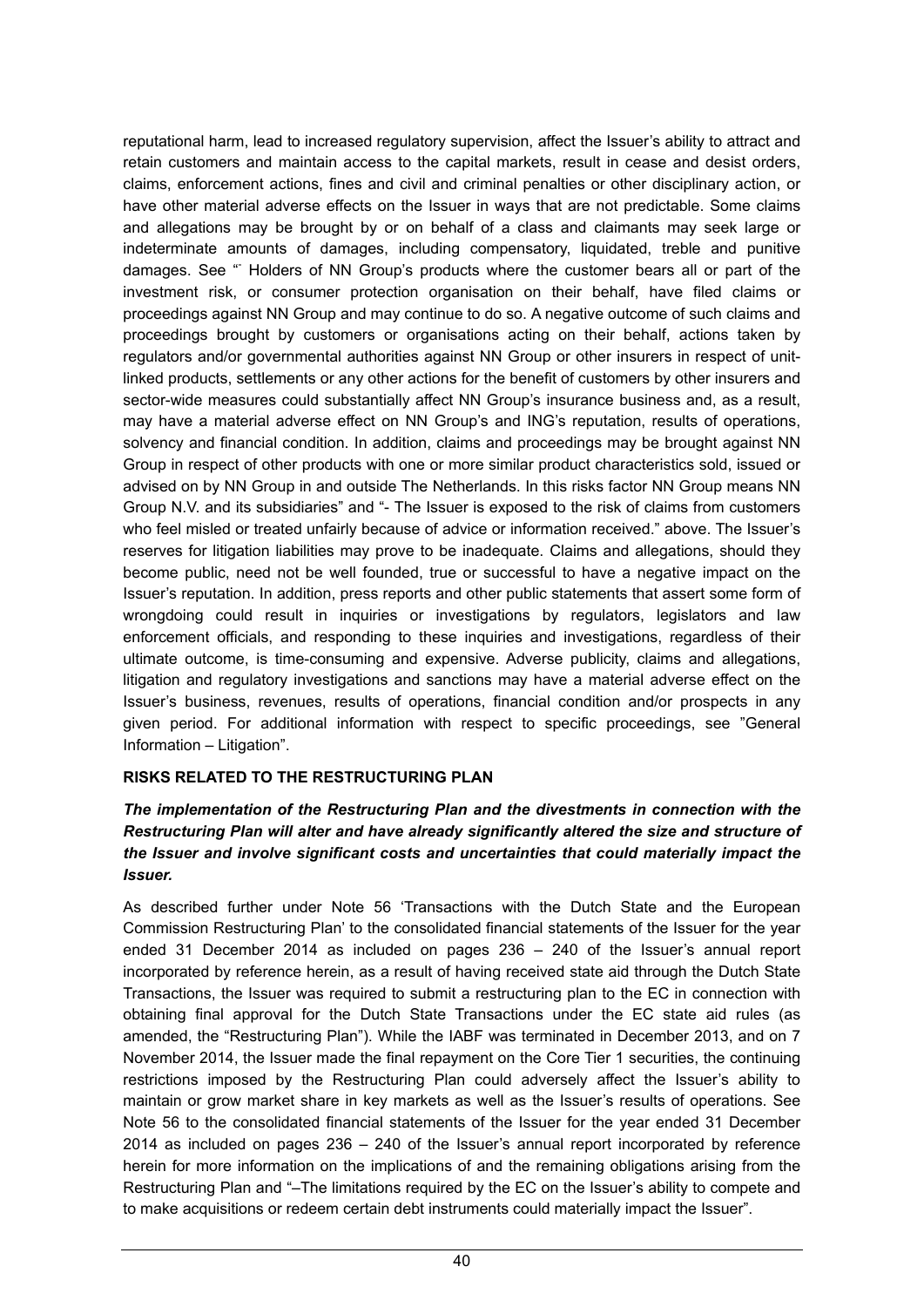There can be no assurance that the Issuer will be able to complete the remaining elements of the Restructuring Plan successfully or complete the remaining planned divestments on favourable terms or at all, particularly in light of market developments in general as well as the fact that other financial institutions may place similar assets for sale during the same time period and may seek to dispose of assets in the same manner. Not completing the remaining elements of the Restructuring Plan may result in EC enforcement actions or EC procedures and may have a material adverse impact on the assets, profitability, capital adequacy and business operations of the Issuer. Moreover, in connection with the completion of the remaining elements of the Restructuring Plan, including any proposed divestments, the Issuer or potential buyers may need to obtain various approvals, including of shareholders, works councils and regulatory and competition authorities, and the Issuer and potential buyers may face difficulties in obtaining these approvals in a timely manner or at all. In addition, the implementation of the remaining elements of the Restructuring Plan may strain relations with the Issuer's employees, and specific proposals in connection with the implementation may be opposed by trade unions or works councils.

Factors that may impede the Issuer's ability to successfully implement the remaining elements of the Restructuring Plan include an inability of prospective purchasers to obtain funding due to weak credit markets, insufficient access to equity capital markets, a general unwillingness of prospective purchasers to commit capital in the current market environment, antitrust concerns, any adverse changes in market interest rates or other borrowing costs and any declines in the value of the assets to be further divested. Similarly, it may also be difficult to continue to divest the remaining part of the Issuer's insurance and investment management business through one or more followon transaction(s) and/or spin-off transaction(s). There can also be no assurance that the Issuer could obtain favourable pricing for a sale of the remaining part of its insurance and investment management business in the public markets. A further divestment may also release less regulatory capital than the Issuer would otherwise expect.

Any failure to complete the divestments on favourable terms could have a material adverse impact on the Issuer's assets, profitability, capital adequacy and business operations. If the Issuer is unable to complete the announced divestments in a timely manner, it would be required to find alternative ways to reduce its leverage, and it could be subject to enforcement actions or proceedings by the EC.

### *The limitations required by the EC on the Issuer's ability to compete and to make acquisitions could materially impact the Issuer.*

As part of its Restructuring Plan, the Issuer has undertaken with the EC to accept certain limitations on its ability to compete in certain retail, private and direct banking markets in the EU and on its ability to acquire financial institutions. These restrictions in principle apply until the earlier of (1) 18 November 2015, and (2) the date upon which more than 50% of ING's interest in its insurance and investment management businesses has been divested. ING is furthermore restricted to a maximum ratio for mortgage production at ING Retail Banking Netherlands in relation to the mortgage production of Nationale-Nederlanden Bank until ING has divested more than 50% of its interest in NN Group or until year-end 2015. A divestment of more than 50% of ING's interest as mentioned in this paragraph also means that the Issuer (a) no longer has a majority of representatives on the boards of these businesses and (b) has deconsolidated these businesses from the Issuer's financial statements in line with IFRS accounting rules. The limitations described above will impose significant restrictions on the Issuer's banking business operations and on the Issuer's ability to take advantage of market conditions and growth opportunities. Such restrictions could adversely affect the Issuer's ability to maintain or grow market share in key markets, as well as its results of operations.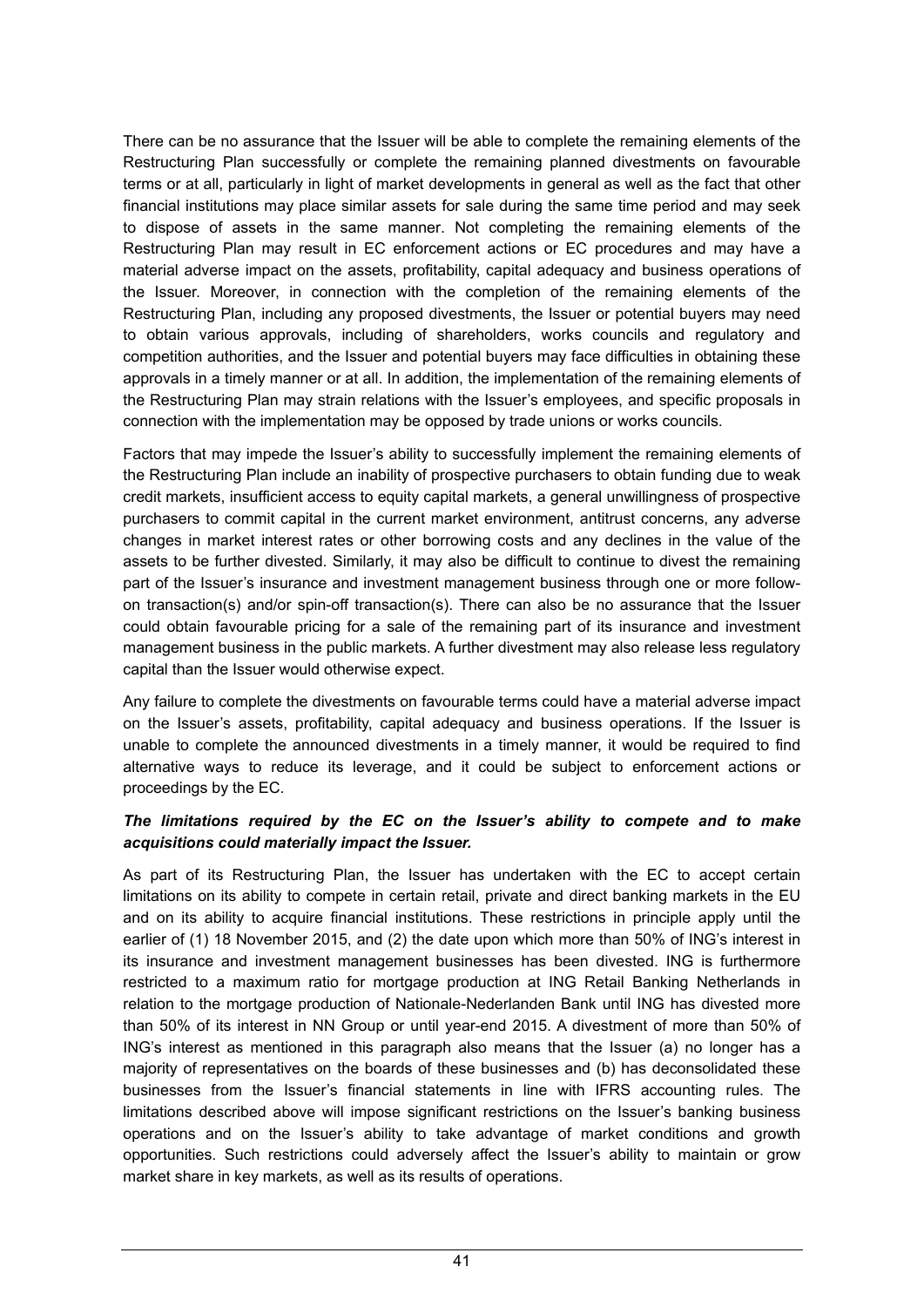### *Upon the implementation of the Restructuring Plan, the Issuer will be less diversified and may experience competitive and other disadvantages.*

As a result of divestments effected to date and following completion of the planned divestments under the Restructuring Plan, the Issuer expects to become a significantly smaller, regional financial institution focused on retail, direct and commercial banking in The Netherlands, Belgium and Luxembourg (the "Benelux") and certain other parts of Europe, as well as selected markets outside Europe. Although the Issuer will remain focused on banking operations, it may become a smaller bank than that represented by its current banking operations. In the highly competitive Benelux market and the other markets in which the Issuer operates, the Issuer's competitors may be larger, more diversified and better capitalised and have greater geographical reach than the Issuer, which could have a material adverse effect on the Issuer's ability to compete, as well as on its profitability. The divested businesses may also compete with the retained businesses, on their own or as part of the purchasers' enlarged businesses. For example, Nationale-Nederlanden Bank is already competing before its planned divestment with ING Bank's retail banking business in The Netherlands, as Nationale-Nederlanden Bank has been ring-fenced from ING Bank's operations for this purpose. In addition, the restrictions on the Issuer's ability to be a price leader and make certain acquisitions could further hinder its capacity to compete with competitors not burdened with such restrictions, which could have a material adverse effect on the Issuer's results of operations. There can be no assurance that the implementation of the Restructuring Plan will not have a material adverse effect on the market share, business and growth opportunities and results of operations of the Issuer's remaining core banking businesses.

### *The Issuer's Restructuring Plan may not yield intended reductions in costs, risk and leverage.*

Projected cost savings and impact on the Issuer's risk profile and capital associated with the Restructuring Plan are subject to a variety of risks, including:

- actual costs to effect these initiatives may exceed estimates;
- divestments planned in connection with the Restructuring Plan may not yield the level of net proceeds expected, as described under "Risks Related to the Restructuring Plan – The implementation of the Restructuring Plan and the divestments in connection with the Restructuring Plan will alter and have already significantly altered the size and structure of the Issuer and involve significant costs and uncertainties that could materially impact the Issuer";
- initiatives that the Issuer is contemplating may require consultation with various regulators as well as employees and labour representatives, and such consultations may influence the timing, costs and extent of expected savings;
- the loss of skilled employees in connection with the initiatives; and
- projected savings may fall short of targets.

While the Issuer continues to implement these strategies, there can be no assurance that it will be able to do so successfully or that it will realise the projected benefits of these and other restructuring and cost-saving initiatives. If the Issuer is unable to realise these anticipated cost reductions, its business may be adversely affected. Moreover, the Issuer's continued implementation of restructuring and cost-saving initiatives may have a material adverse effect on the Issuer's business, financial condition, results of operations and cash flows.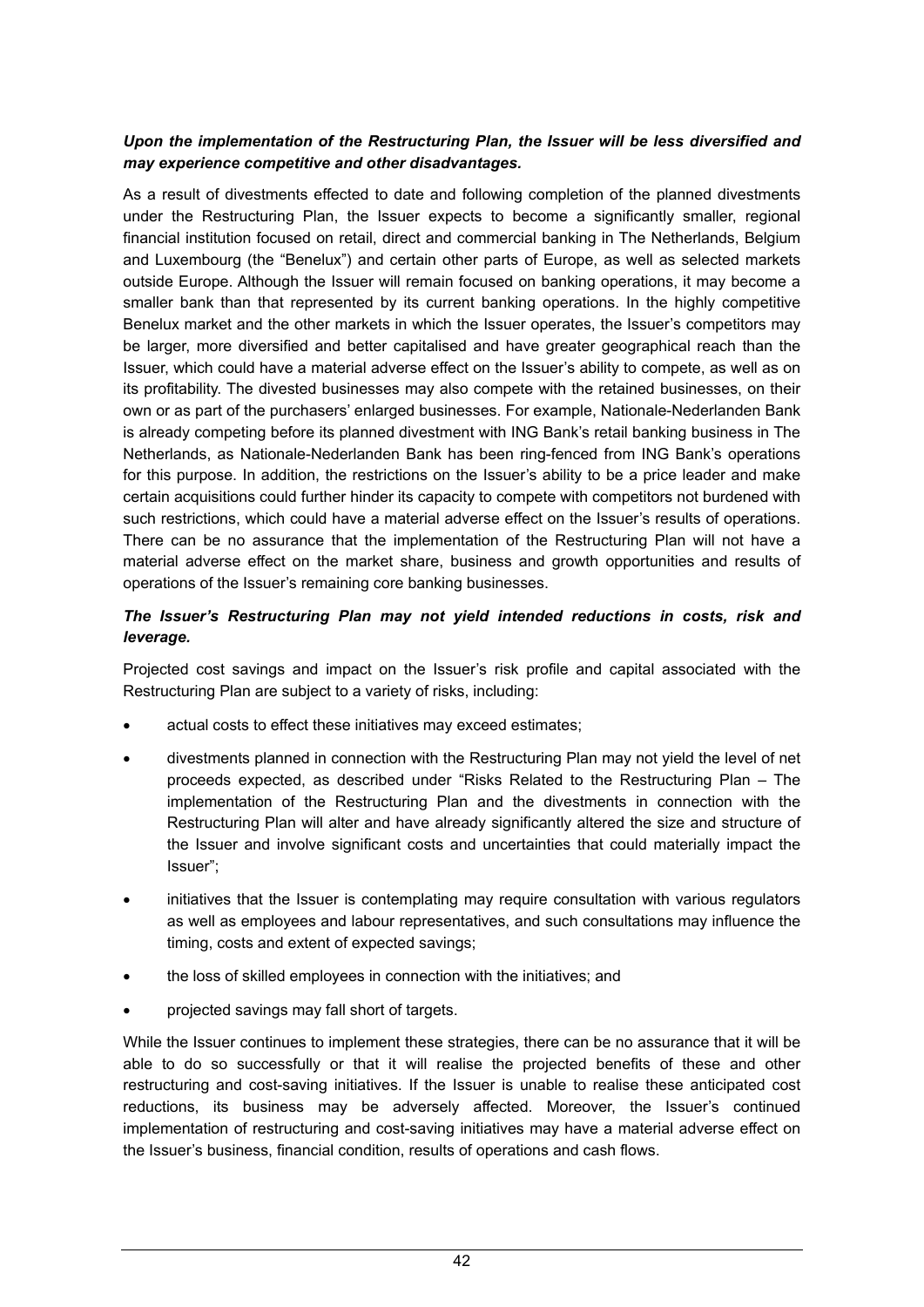# **DESCRIPTION OF ING GROEP N.V.**

### **Profile**

ING Groep N.V., also called "ING Group", is the holding company of a broad spectrum of companies (together called "ING"). ING Groep N.V. is a listed company and holds all shares of ING Bank N.V., which is a non-listed 100% subsidiary of ING Groep N.V.

ING is a holding company incorporated in 1991 under the laws of The Netherlands. ING currently is a global financial institution with a strong European base, offering banking services. ING draws on its experience and expertise, its commitment to excellent service and its global scale to meet the needs of a broad customer base, comprising individuals, families, small businesses, large corporations, institutions and governments. ING serves more than 32 million customers in over 40 countries. ING has more than 53,000 employees.

The IPO of NN Group, ING's former European/Japanese insurance businesses, the reduction of ING's stake in NN Group and the full divestment of ING's shares in Voya Financial, Inc. ("Voya") largely completed ING's restructuring.

### *ING Bank*

ING Bank currently offers retail banking services to individuals, small and medium-sized enterprises ("SMEs") and mid-corporates in Europe, Asia and Australia and commercial banking services to customers around the world, including multinational corporations, governments, financial institutions and supranational organisations. ING Bank currently serves more than 32 million customers through an extensive network in more than 40 countries. ING Bank has more than 53,000 employees.

ING Bank's reporting structure reflects the two main business lines through which it is active: Retail Banking and Commercial Banking.

#### *Retail Banking*

Retail Banking provides banking services to individuals, SMEs and mid-corporates in Europe, Asia and Australia. A full range of products and services is provided, albeit offerings may vary according to local demand.

ING Bank believes Retail Banking has market-leading positions in the Netherlands, Belgium and Luxembourg; solid positions in Australia, Austria, France, Germany, Italy and Spain; competitive positions in Poland and Romania, and a promising position in Turkey, and through our stakes in Bank of Beijing and TMB, in China and Thailand, respectively.

In the past few years, Retail Banking has been working towards converging its traditional banking model to a digital-first model. ING Bank's customers are increasingly self-directed. A digital-first offering allows ING Bank to offer transparent products, consistent fair pricing and process excellence at low costs.

### *Commercial Banking*

ING Bank views Commercial Banking as a European-centric network bank with global franchises in Industry Lending, Financial Markets, Cash Pooling and Trade Finance, having a goal to deliver a differentiating client experience. ING Bank is a relationship bank for clients around the world and serves a range of organisations, including multinational corporations, financial institutions, governments and supranational organisations, through an extensive network of offices in more than 40 countries. ING Bank provides a range of products and services to support its clients' needs. ING Bank's lending capabilities anchor most of its client relationships and its offering are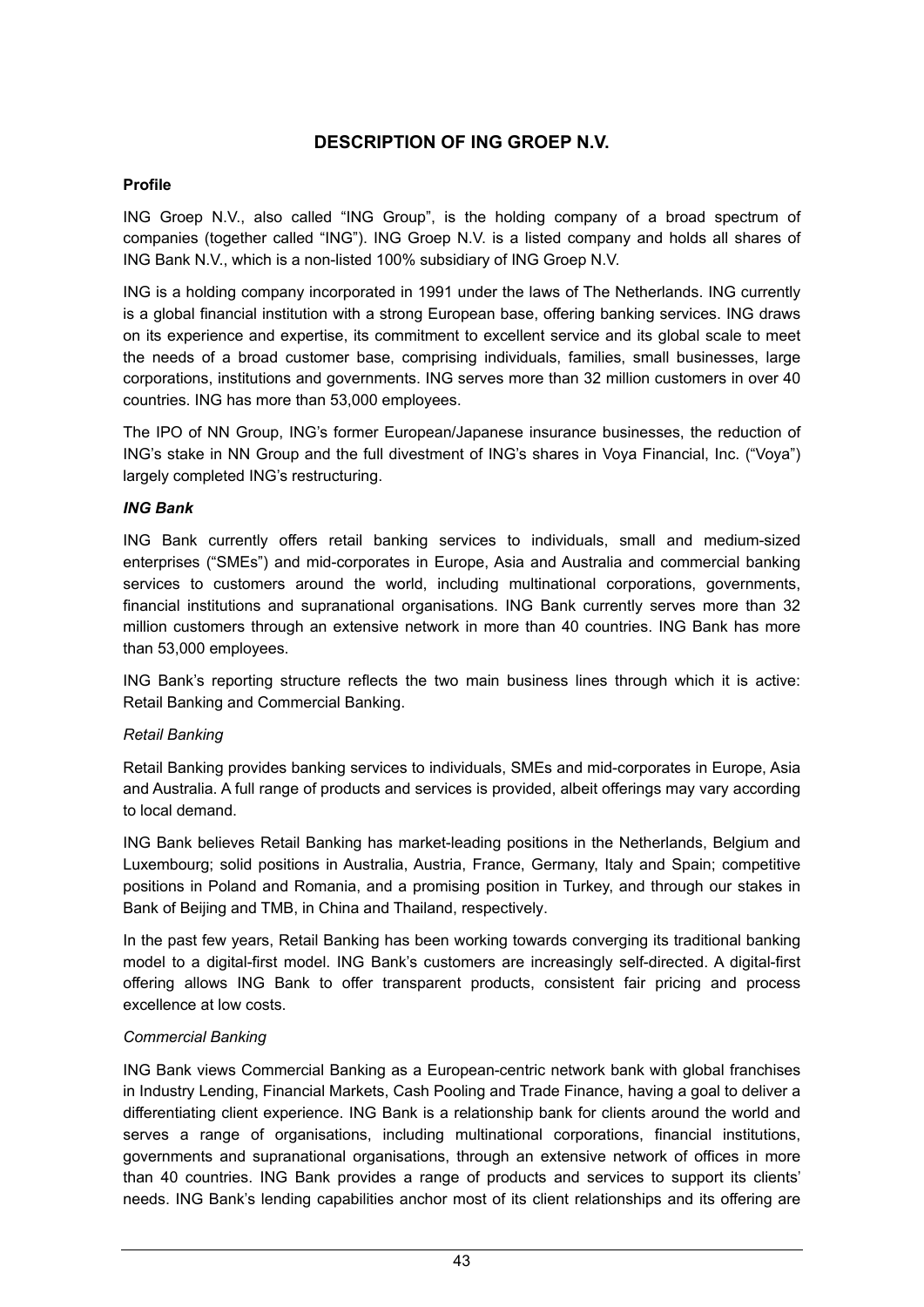enhanced through Transaction Services, such as International Payments & Cash Management, Trade Finance Services and Working Capital Solutions. Financial Markets, as ING Bank's gateway to the professional markets of the world, services its clients from treasury through to capital markets, risk management and structured financial products.

ING Bank is investing in its business transformation programme to create a differentiating client experience. It is targeting continued growth in its client base and in Industry Lending and Transaction Services. In Challenger countries it is expanding its asset generating capabilities to promote locally optimised balance sheets and broader franchises.

On 31 March 2014, ING Bank presented an update of its strategy to analysts, investors, the media and employees at an Investor Day in Amsterdam, The Netherlands. ING Bank has defined three categories of markets in which it intends to compete: Market Leaders, Challengers and Growth markets. ING Bank's aim is to become the primary bank for more customers in these markets through growing the share of payment accounts in Retail Banking and with anchor products, such as lending and transaction services, in Commercial Banking.

Market Leaders are the Benelux countries (Netherlands, Belgium and Luxembourg) where ING Bank currently has leading market positions in retail banking and commercial banking. In Benelux countries ING's strategy is to grow in selected segments, continue to develop towards a direct-first model, invest in digital leadership and deliver on operational excellence programmes.

In Challengers markets (Germany, Austria, Spain, Italy, France and Australia) ING strives to strengthen its market position. ING's business units offer both retail and commercial banking services. ING Bank's retail activities are mainly direct banking services delivered online which provide a cost advantage over traditional banks. ING Bank plans to invest in its Challenger markets to use its strong savings franchises and expand into payments accounts to build primary banking relationships with customers. ING Bank seeks to use its direct banking expertise to grow its lending business at low cost in areas like consumer lending and lending to SMEs. ING Bank will also seek to grow its corporate client base and develop capabilities in Industry Lending and Transaction Services in most of these countries.

Growth markets are where ING Bank offers a full range of retail banking and commercial banking services in what it believes to be strongly expanding economies that offer good growth opportunities. ING Bank's Growth Markets are Poland, Turkey, Romania and its business units in Asia.

### **Incorporation and history**

ING Groep N.V. was incorporated under Dutch law in The Netherlands on 21 January 1991 for an indefinite duration in the form of a public limited company (*naamloze vennootschap*) as Internationale Nederlanden Groep N.V., also known as ING Group.

ING Group is the result of the merger between NMB Postbank Group and Nationale-Nederlanden in 1991. NMB Bank and Postbank, two leading Dutch banks, merged in 1989. The legal name of NMB Bank as holding company for the merged entities was changed into NMB Postbank Groep N.V. On 4 March 1991, NMB Postbank Groep N.V. merged with Nationale-Nederlanden N.V., the largest Dutch insurance group. On that date the newly formed holding company Internationale Nederlanden Groep N.V. honoured its offer to exchange the shares of NMB Postbank Groep N.V. and of Nationale-Nederlanden N.V. NMB Postbank Groep N.V. and Nationale-Nederlanden N.V. continued as sub-holding companies of Internationale Nederlanden Groep N.V. An operational management structure ensured a close co-operation between the banking and insurance activities, strategically as well as commercially. The sub-holding companies remained legally separate. After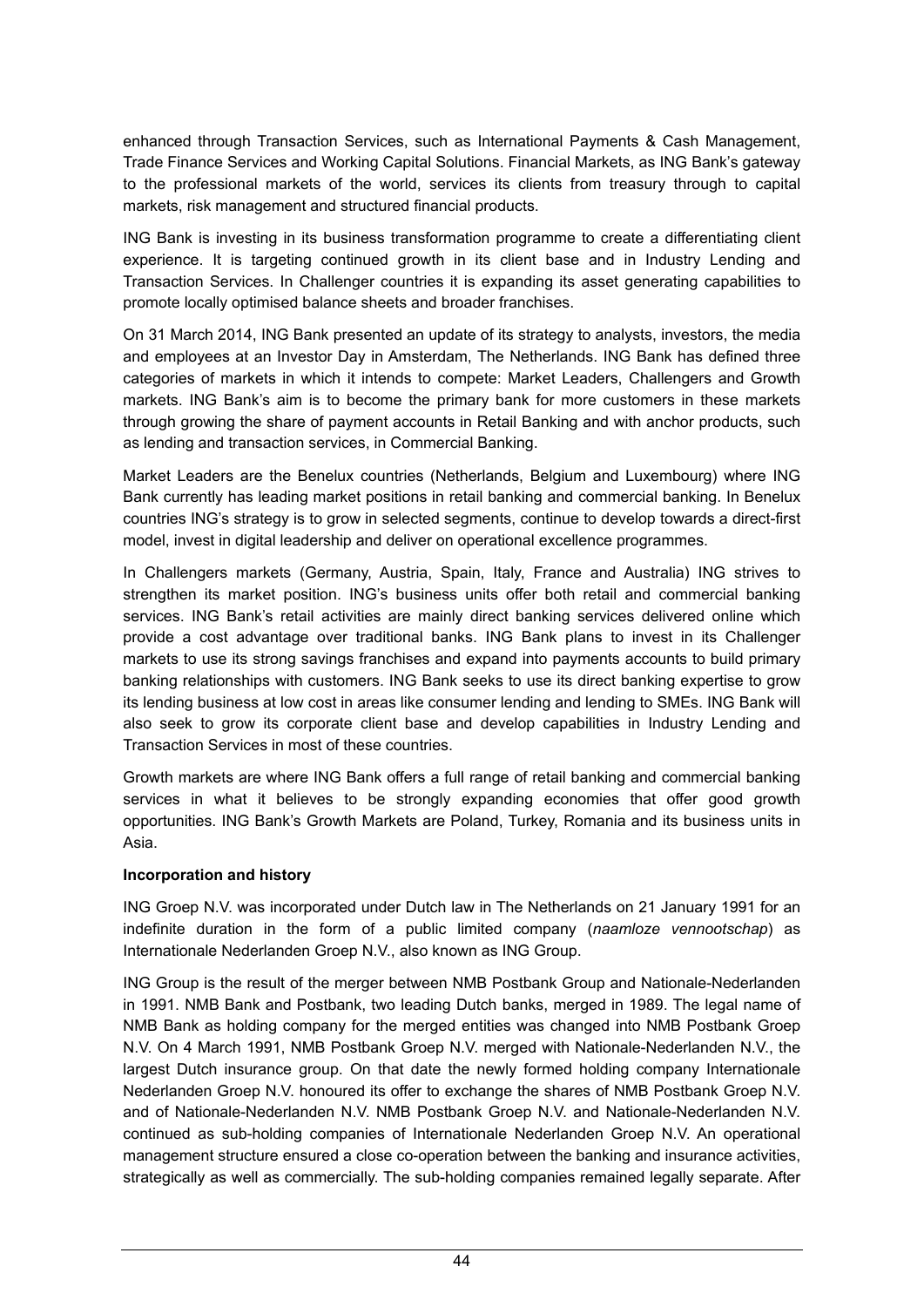interim changes of name, the statutory names of the above-mentioned companies were changed into ING Groep N.V., ING Bank N.V. and ING Verzekeringen N.V. on 1 December 1995.

On 13 May 2009, ING announced that – in line with the April 2009 strategy announcement – it was taking measures to simplify its governance. These measures have been implemented. On 26 October 2009, ING announced that it would move towards a separation of its banking and insurance operations, clarifying the strategic direction for ING Bank and NN Group going forward. This led to changes in the structure and composition of the respective Management Boards. ING Bank and NN Group (the European insurance operations of ING) now each have their own Management Board, consisting of the Group CEO, CFO and CRO and positions for four other members.

On 1 March 2014, NN Group N.V., formerly called ING Insurance Topholding N.V., merged with ING Verzekeringen N.V. As a result, the legal entity ING Verzekeringen N.V. ceased to exist and NN Group N.V. became the legal successor of ING Verzekeringen N.V.

The registered office is at Bijlmerplein 888, 1102 MG Amsterdam, The Netherlands (telephone number: +31 20 563 9111). ING Groep N.V. is registered at the Chamber of Commerce and Industry of Amsterdam under no. 33231073 and its corporate seat is in Amsterdam, The Netherlands. The Articles of Association of ING Groep N.V. were last amended by notarial deed executed on 20 May 2014. According to article 3 of the Articles of Association, the object of ING Groep N.V. is to participate in, manage, finance, furnish personal or real security for the obligations of, and provide services to, other enterprises and institutions of any kind, but in particular enterprises and institutions which are active in the field of insurance, lending, investment and/or other financial services, and to engage in any activity which may be related or conducive to the foregoing.

ING's implementation of the Dutch Corporate Governance Code (the "Code") was approved at the General Meeting of Shareholders on 26 April 2005. Given this approval, ING is deemed to be in full compliance with the Code. In December 2008, the Monitoring Committee of the Dutch Corporate Governance Code (the "Frijns Committee") published an updated version of the Code. The revised Code became effective on 1 January 2009. ING has considered the revised Code and to what extent it could be implemented. As recommended by the Frijns Committee, the implementation of the revised Code was discussed at the 2010 General Meeting as a separate agenda item. On 27 April 2010 the General Meeting approved the implementation by ING Groep N.V. of the revised Code.

### **Supervisory Board and Executive Board**

ING Group has a two-tier board system, consisting of a Supervisory Board and an Executive Board. All members of the Supervisory Board, with the exception of Eric Boyer de la Giroday, are independent within the meaning of the Code. Eric Boyer de la Giroday is not to be regarded as independent within the meaning of the Code because of his position as chairman of the Board of Directors of ING Belgium S.A./N.V. and his former positions as a member of the Executive Board of ING Group and vice-chairman of Management Board Banking of ING Bank N.V. The task of the Supervisory Board is to supervise the policy of the Executive Board and the general course of events at the Issuer and to assist the Executive Board by providing advice. The Executive Board is responsible for the daily management of the Issuer.

The composition of the Supervisory Board and the Executive Board of ING Groep N.V. is as follows:

Supervisory Board: J. (Jeroen) van der Veer (chairman), J.C.L. (Joost) Kuiper (vice-chairman), E.F.C.B. (Eric) Boyer de la Giroday, H.W. (Henk) Breukink, C.W. (Carin)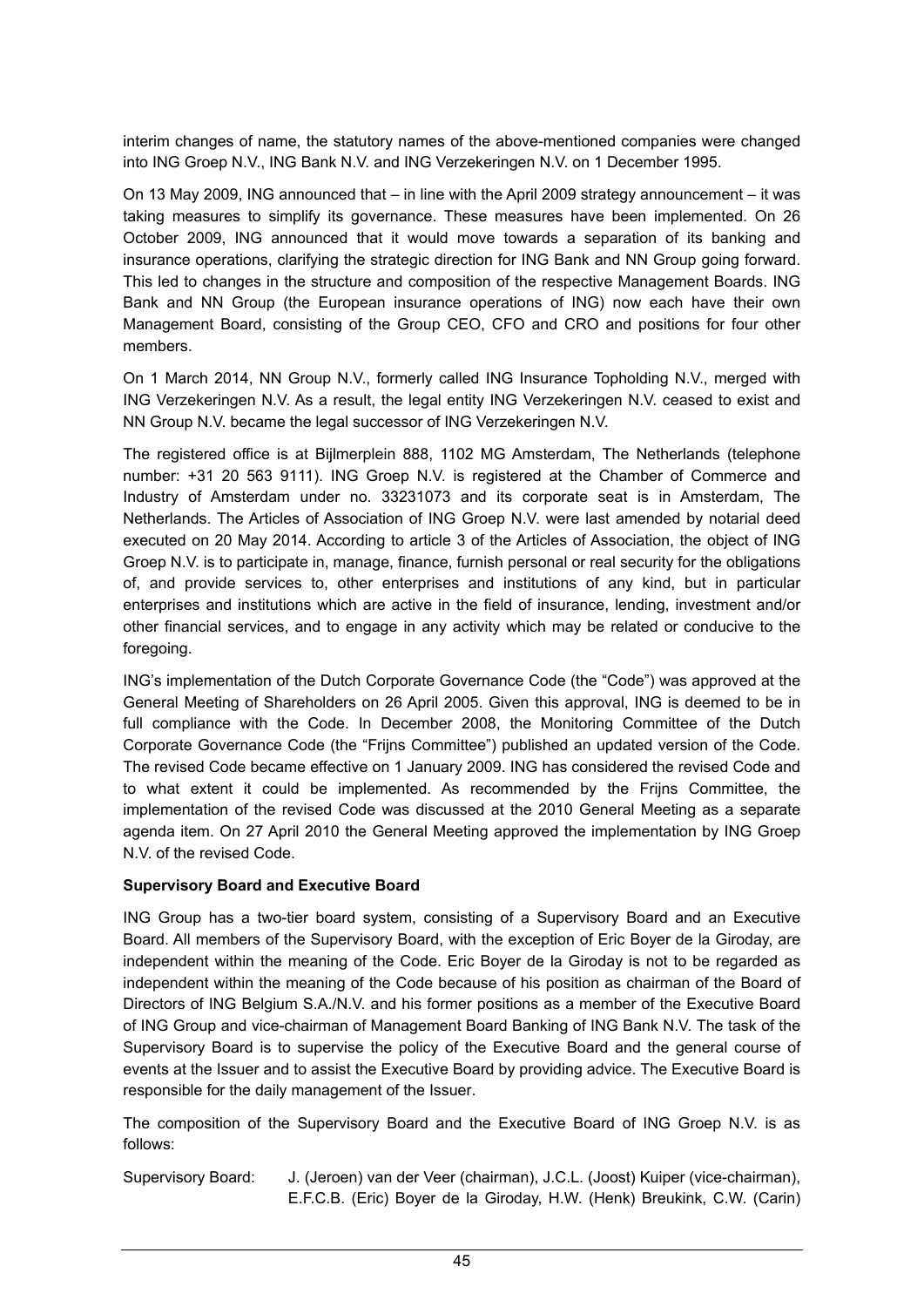Gorter, H.J.M. (Hermann-Josef) Lamberti, I. (Isabel) Martín Castellá, Robert W.P. Reibestein and M. (Mariana) Gheorghe.

Executive Board: R.A.J.G. (Ralph) Hamers (chairman), P.G. (Patrick) Flynn (CFO), and W.F. (Wilfred) Nagel (CRO).

At the 2013 Annual General Meeting, Ralph Hamers was appointed as a member of the Executive Board for a period of four years, ending after the 2017 Annual General Meeting. The Supervisory Board appointed Ralph Hamers as chairman of the Executive Board and chief executive officer as of 1 October 2013.

The business address of all members of the Supervisory Board and the Executive Board is: ING Groep N.V., Bijlmerplein 888, P.O. Box 1800, 1000 BV Amsterdam, The Netherlands.

In order to avoid potential conflicts of interest, ING has a policy that members of its Executive Board do not accept corporate directorships with listed companies outside ING. As a result, and given the different fields of business of each company, ING believes that there is no potential conflict of interests.

Details of relationships that members of the Executive Board may have with ING Group subsidiaries as ordinary, private individuals are not reported, with the exception of information on any loans that may have been granted to them. In all these cases, the company complies with the best-practice provisions of the Code.

There are no potential conflicts of interest between any duties owed by the members of the Supervisory Board or the Executive Board to the Issuer and any private interests or other duties which such persons may have.

Listed below are the most relevant ancillary positions performed by members of the Supervisory Board outside ING.

### **Veer, J. van der**

Chairman of the Supervisory Board of Koninklijke Philips Electronics (listed company), The Netherlands.

Member of the Supervisory Board of Het Concertgebouw N.V., The Netherlands.

Chairman of the Supervisory Council of of the Technical University of Delft, The Netherlands.

#### **Kuiper, J.C.L.**

Chairman of the Supervisory Board of IMC B.V, The Netherlands.

Chairman of the Board of Stichting Administratiekantoor Koninklijke Brill, The Netherlands.

#### **Boyer de la Giroday, E.F.C.B.**

Chairman of the Board of Directors ING Belgium S.A./N.V, Belgium.

#### **Breukink, H.W.**

Chairman of the Supervisory Board of NSI N.V. (real estate fund) (listed company), The Netherlands.

Non-executive director of Brink Groep B.V., The Netherlands.

Chairman of the Supervisory Board of Inholland University, The Netherlands.

#### **Martín Castellá, I.**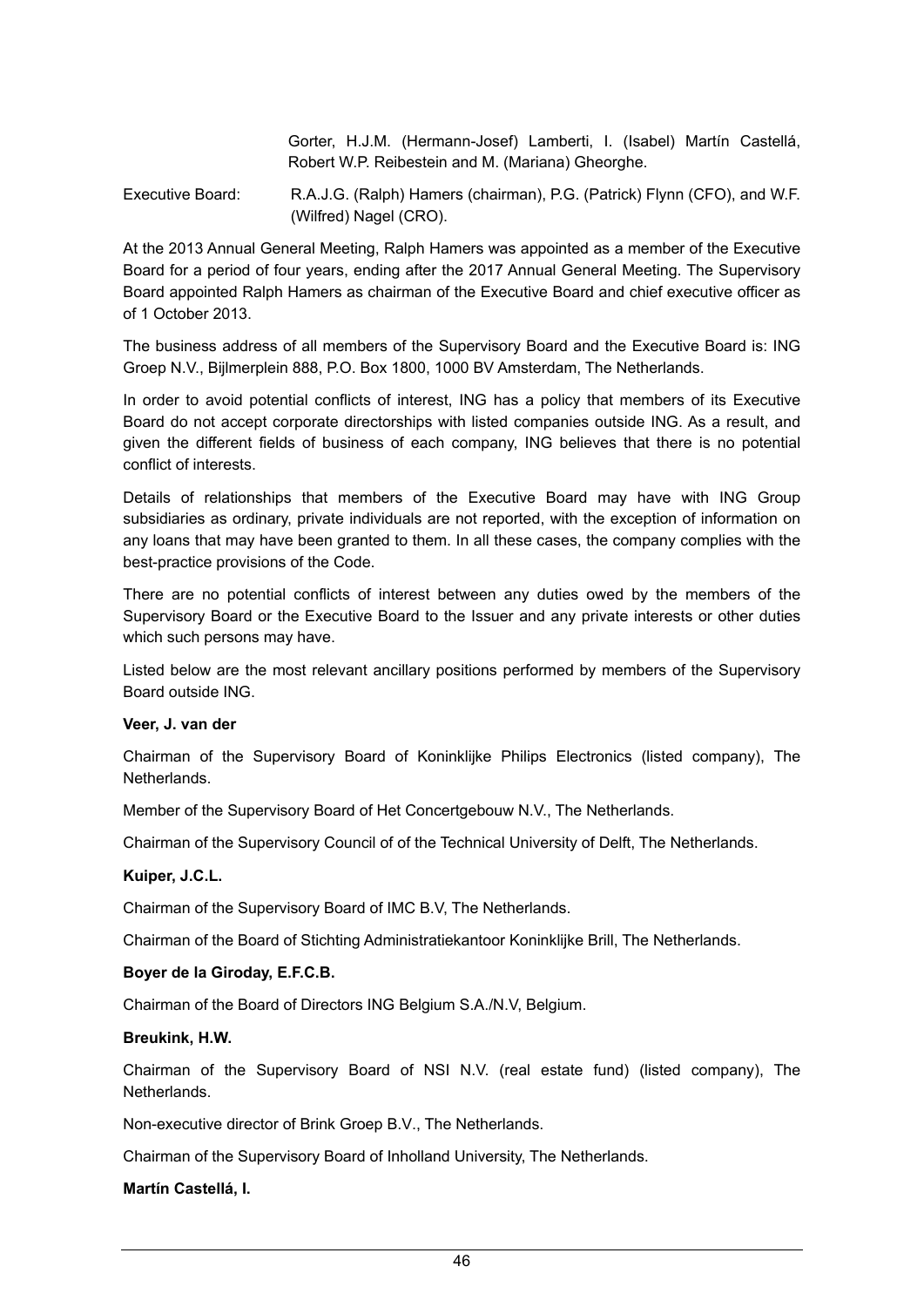Honary Vice-President of the European Investment Bank, Luxembourg.

### **Gorter, C.W.**

Member of the Supervisory Board Cooperation of VGZ UA and Cooperation TVM U.A., The Netherlands.

Member of the Supervisory Council CBR (driving licence agency), The Netherlands.

### **Lamberti, H-J.M.**

Member of the Board of Airbus Group N.V. (formerly European Aeronautic

Defense and Space Company N.V.), The Netherlands.

Member of the Supervisory Board Open-Xchange AG, Germany.

### **Reibestein, R.W.P.**

Member of the Supervisory Board of IMC B.V., The Netherlands.

Member of the Supervisory Board of Stichting World Wildlife Fund, The Netherlands.

Vice-chairman of VVD (political party), The Netherlands.

### **Gheorge, M.**

Chief Executive Officer of OMV Petrom S.A., Romania

Chairwoman of the Supervisory Board of OMV Petrom Marketing SRL, Romania

Chairwoman of the Supervisory Board of OMV Petrom Gas SRL, Romania

Chairwoman of the Supervisory Board of OMV Petrom Global Solutions SRL, Romania

Member of the Board of Directors in de Foreign Investors Council (FIC), Romania

Vice-President Aspen Institute, Romania

President of the Institute for Corporate Governance (ICG), Romania

Member of the World Energy Council (WEC), Romania

#### **Supervisory Board committees**

The Supervisory Board has five standing committees: the Audit Committee, the Risk Committee, the Remuneration Committee, the Nomination Committee and the Corporate Governance Committee.

The organisation, powers and conduct of the Supervisory Board are detailed in the Supervisory Board Charter. Separate charters have been drawn up for the Audit Committee, the Risk Committee, the Remuneration Committee, the Nomination Committee and the Corporate Governance Committee. These charters are available on the website of ING Group (www.ing.com) (but are not incorporated by reference in, and do not form part of, this Registration Document).. A short description of the duties for the five Committees follows below.

The Audit Committee assists the Supervisory Board in monitoring the integrity of the financial statements of ING Group, NN Group N.V. and ING Bank N.V., in monitoring the compliance with legal and regulatory requirements and in monitoring the independence and performance of ING Group's internal and external auditors. On 31 December 2014, the members of the Audit Committee were: Hermann-Josef Lamberti (chairman), Eric Boyer de la Giroday, Isabel Martín Castellá, Carin Gorter and Robert Reibestein. The Supervisory Board has determined that Carin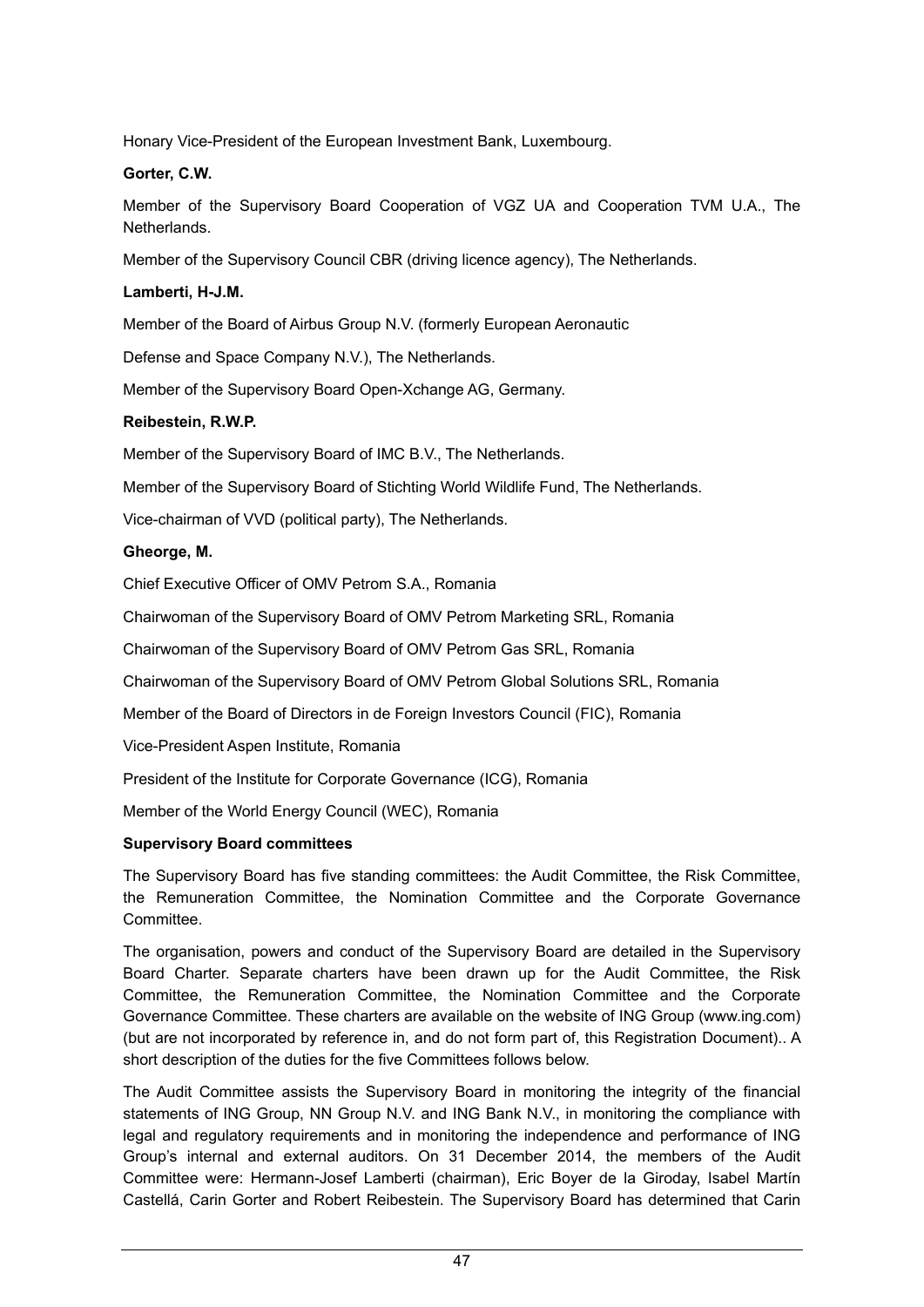Gorter, in succession to Joost Kuiper, is a financial expert as referred to in the Corporate Governance Code, due to her relevant knowledge and experience. Carin Gorter was appointed as a member of the Supervisory Board on 13 May 2013.

The Risk Committee assists and advises the Supervisory Board in monitoring the risk profile of ING as a whole as well as the structure and operation of the internal risk management and control systems. The current members of the Risk Committee are: Robert Reibestein (chairman), Eric Boyer de la Giroday, Carin Gorter, Hermann-Josef Lamberti and Jeroen van der Veer.

The Remuneration Committee advises the Supervisory Board, among other things, on the terms and conditions of employment (including remuneration) of the members of the Executive Board and on the policies and general principles on which the terms and conditions of employment of the members of the Executive Board and of senior managers of ING Group and its subsidiaries are based. The current members of the Remuneration Committee are: Joost Kuiper (chairman), Henk Breukink and Jeroen van der Veer.

The Nomination Committee advises the Supervisory Board, among other things, on the composition of the Supervisory Board and Executive Board. The current members of the Nomination Committee are: Jeroen van der Veer (chairman), Henk Breukink, Isabel Martín Castellá and Joost Kuiper.

The Corporate Governance Committee assists the Supervisory Board in monitoring and evaluating the corporate governance of ING Bank as a whole and the reporting thereon in the annual report and to the General Meeting, and advises the Supervisory Board on improvements.

|                                    | Year ended 31 December,                            |            |              |                 |                 |  |
|------------------------------------|----------------------------------------------------|------------|--------------|-----------------|-----------------|--|
|                                    | 2014                                               | 2013       | $2012^{(1)}$ | $2011^{(1)(2)}$ | $2010^{(1)(2)}$ |  |
|                                    | <b>EUR</b>                                         | <b>EUR</b> | <b>EUR</b>   | <b>EUR</b>      | <b>EUR</b>      |  |
|                                    | (in millions, except amounts per share and ratios) |            |              |                 |                 |  |
| <b>IFRS-EU Consolidated Income</b> |                                                    |            |              |                 |                 |  |
| <b>Statement Data</b>              |                                                    |            |              |                 |                 |  |
| Continuing operations              |                                                    |            |              |                 |                 |  |
| Interest income                    | 48,163                                             | 51,394     | 60,003       | 66,181          | 69,687          |  |
| Interest expense                   | 35,859                                             | 39,693     | 48,119       | 52,724          | 56,271          |  |
| Net interest result                | 12,304                                             | 11,701     | 11,884       | 13,457          | 13,416          |  |
| Commission income                  | 2,293                                              | 2,204      | 2,047        | 2,496           | 2,633           |  |
| Investment and Other income        | 963                                                | 1,385      | 2,079        | 1,537           | 1,446           |  |
| <b>Total income</b>                | 15,560                                             | 15,290     | 16,010       | 17,490          | 17,495          |  |
| Total expenditure <sup>(3)</sup>   | 11,853                                             | 11,123     | 11,769       | 11,920          | 11,916          |  |
| <b>Result before tax</b>           | 3,707                                              | 4,167      | 4,241        | 5,570           | 5,579           |  |
| Taxation                           | 971                                                | 1,037      | 1,077        | 1,303           | 1,283           |  |
| Net result from continuing         |                                                    |            |              |                 |                 |  |
| operations                         | 2,736                                              | 3,130      | 3,164        | 4,267           | 4,296           |  |
| Net result from discontinued       |                                                    |            |              |                 |                 |  |
| operations <sup>(4)</sup>          | $-1,296$                                           | 680        | 1,359        | 1,431           | $-1.413$        |  |
| Minority interests from continuing |                                                    |            |              |                 |                 |  |
| and discontinued operations        | 189                                                | 265        | 161          | 78              | 80              |  |
| Net result ING Group IFRS-EU       | 1,251                                              | 3,545      | 4,362        | 5,620           | 2,803           |  |
| Addition to shareholders' equity   | 781                                                | 3,545      | 4,362        | 5,620           | 2,803           |  |
| Dividend                           | 470                                                |            |              |                 |                 |  |

#### **FIVE-YEAR KEY CONSOLIDATED FIGURES FOR ING GROEP N.V. (1)**: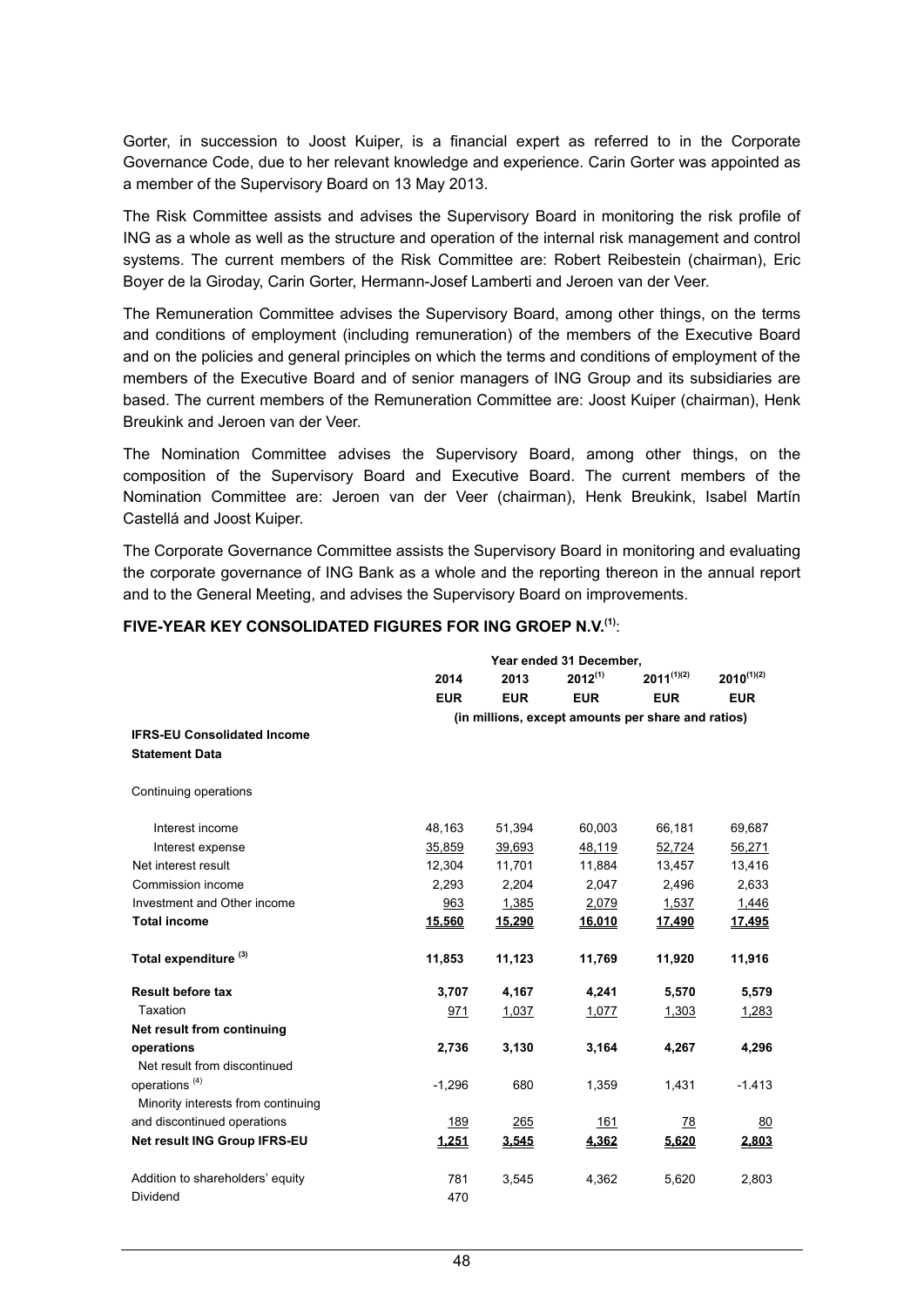| Basic earnings per share (b)<br>Diluted earnings per share (b) | 0.13<br>0.13 | 0.79<br>0.79 | 0.98<br>0.98 | 1.08<br>1.08 | 0.62<br>0.62 |
|----------------------------------------------------------------|--------------|--------------|--------------|--------------|--------------|
| Dividend per share (b)                                         | 0.12         |              |              |              |              |
| Number of Ordinary Shares                                      |              |              |              |              |              |
| outstanding (in millions)                                      | 3.854.6      | 3.836.9      | 3.801.4      | 3.782.3      | 3.780.3      |

- (1) The comparative figures of this period have been restated to reflect the new pension accounting requirements under IFRS which took effect on 1 January 2013,
- (2) Periods prior to 2012 are not restated for IFRS 10/11/12.
- (3) Includes all non-interest expenses, including additions to the provision for loan losses.
- (4) The results of NN Group and Voya have been transferred to "Result from discontinued operations".
- (5) Basic earnings per share amounts have been calculated based on the weighted average number of Ordinary Shares outstanding and Shareholders' equity per share amounts have been calculated based on the number of Ordinary Shares outstanding at the end of the respective periods. For purposes of this calculation, ING Groep N.V. shares held by Group companies are deducted from the total number of Ordinary Shares in issue. The effect of dilutive securities is adjusted as well.

#### **Share capital and preference shares**

The authorised share capital of ING Groep N.V. amounted to EUR 4,560 million at 31 December 2014, consisting of 14,500 million ordinary shares with a nominal value of EUR 0.24 each and 4,500 million cumulative preference shares, with a nominal value of EUR 0.24 each. The issued and paid-up capital amounted to EUR 925 million, consisting of 3,858 million ordinary shares at 31 December 2014, and to EUR 927 million, consisting of 3,862 million ordinary shares at 31 March 2015. No cumulative preference shares have been issued.

#### **Non-voting equity securities**

On 12 November 2008, ING Groep N.V. issued 1 billion non-voting equity securities (Core Tier 1 Securities) to the Dutch State at EUR 10 per non-voting equity security, resulting in an increase of ING Group's core Tier 1 capital of EUR 10 billion. The nominal value of each security is EUR 0.24. The non-voting equity securities do not form part of ING Groep N.V.'s share capital; accordingly, they do not carry voting rights in the General Meeting. These non-voting equity securities were deeply subordinated and ranked pari-passu with ordinary shares in a winding up of ING Groep N.V.

In December 2009, ING repaid the first half of the non-voting equity securities of EUR 5 billion plus a total premium of EUR 605 million. On 13 May 2011, ING exercised its option for early repayment of EUR 2 billion of the remaining non-voting equity securities. The total payment in May 2011 amounted to EUR 3 billion and included a 50% repurchase premium. On 26 November 2012, ING repaid EUR 1.125 billion, also including a 50% repurchase premium. On 6 November 2013, ING repaid another EUR 1.125 billion, also including a 50% repurchase premium. On 31 March 2014, ING repaid another EUR 1.225 billion, also including a 50% repurchase premium. ING funded these repayments from retained earnings. On 7 November 2014, ING Group made the final repayment on the Core Tier 1 securities of EUR 1.025 billion to the Dutch State. Including this final payment, the total amount paid to the Dutch State is EUR 13.5 billion, giving the Dutch State an annualised return of 12.7%.

#### **SIGNIFICANT DEVELOPMENTS IN 2014**

#### **Divestments in 2014**

#### *NN Group and Voya*

Please refer to text in section 'Delivering on restructuring'.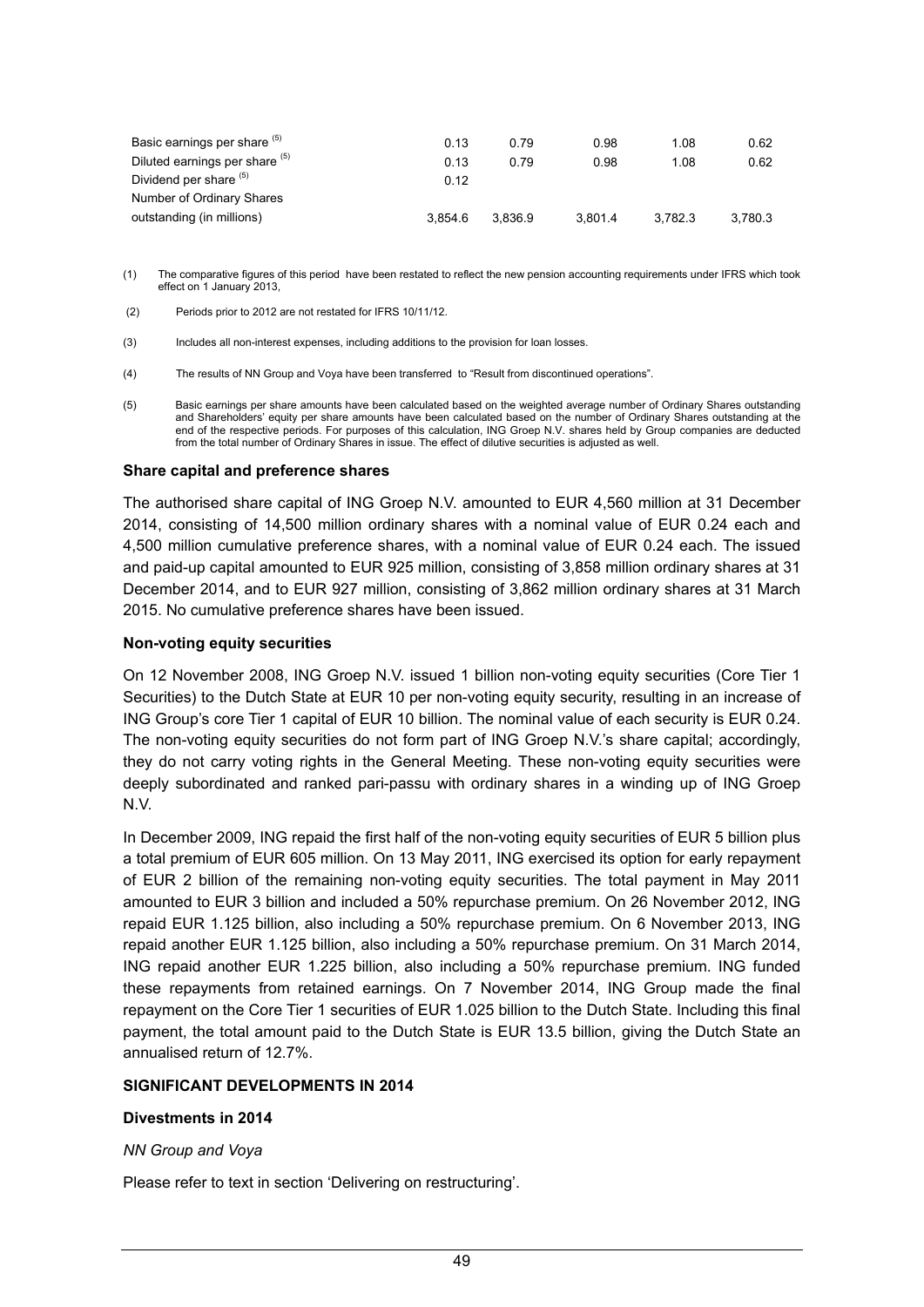### *SulAmérica*

In January 2014, ING completed the sale of 37.7 million units in SulAmérica to Swiss Re Group. This was already announced in 2013. This transaction further reduced ING's stake in the Brazilian insurance holding to approximately 10%.

### *ING Investment Management Taiwan*

ING has completed the sale of ING Investment Management Taiwan, its Taiwanese asset management business, to Japan-based Nomura Asset Management in partnership with a group of investors. The transaction, which was announced on 10 January 2014, is in line with ING's earlier announced strategy to divest its insurance and investment management businesses. The transaction does not have a material impact on ING Group results.

### **SIGNIFICANT DEVELOPMENTS IN 2015**

### **Divestments in 2015**

In late November 2014, ING Vysya Bank and Kotak Mahindra Bank announced their intention to merge their respective businesses. Based on Vysya's book value as per 30 September 2014, the proposed transaction was estimated to result in a pro-forma net profit for ING of approximately EUR 150 million to be booked at closing, and a limited positive impact on ING Bank's common equity Tier 1 ratio.

On 31 March 2015 the Reserve Bank of India approved this transaction with effect from 1 April 2015 and on 7 April 2015 ING announced that the merger between ING Vysya Bank (Vysya) and Kotak Mahindra Bank (Kotak) had been completed.

Based on Vysya's book value as per 31 December 2014, the gain on this transaction for ING will be approximately EUR 450 million. The majority of this will be reflected in the net profit for ING of the second quarter of 2015. The increase in net profit compared to the earlier announced EUR 150 million net profit is a result of the increase in the share price of Kotak since the date the transaction was announced, as well as positive currency impact.

ING was the largest shareholder in Vysya with a shareholding at the time of announcement of the merger of 42.7%. Under the terms of the transaction as announced on 20 November 2014, shareholders of Vysya received 0.725 shares in Kotak for each Vysya share. ING will hold a stake of 6.5 % in the combined company, which will operate under the Kotak brand. ING's holding in the combined company will be subject to a 1 year lock-up period from the completion of the transaction. **Additional Tier 1 securities**

On 9 April 2015, ING announced it would be issuing USD 2.25 billion securities in the form of Perpetual Additional Tier 1 Contingent Convertible Capital Securities that qualify as Additional Tier 1 capital under CRD IV / CRR to further strengthen ING's capital base. The securities will be subject to full conversion into ordinary shares of ING Group in the event ING Group's phased-in CET 1 ratio would fall below 7.0%. The settlement of the securities occurred on 16 April 2015.

### **DELIVERING ON RESTRUCTURING**

ING has largely completed its restructuring. ING has been on a journey since late 2008 to radically simplify its operations. In 2009, a restructuring programme that met the European Commission's requirements was agreed. In the successive years ING has put that restructuring programme into effect with only a few steps remaining. ING has conducted over 50 divestment transactions over a five-year period. The total transaction value would reach around EUR 40 billion, if the market value of ING's remaining stake in NN Group as it was at year-end 2014 is included. ING believes the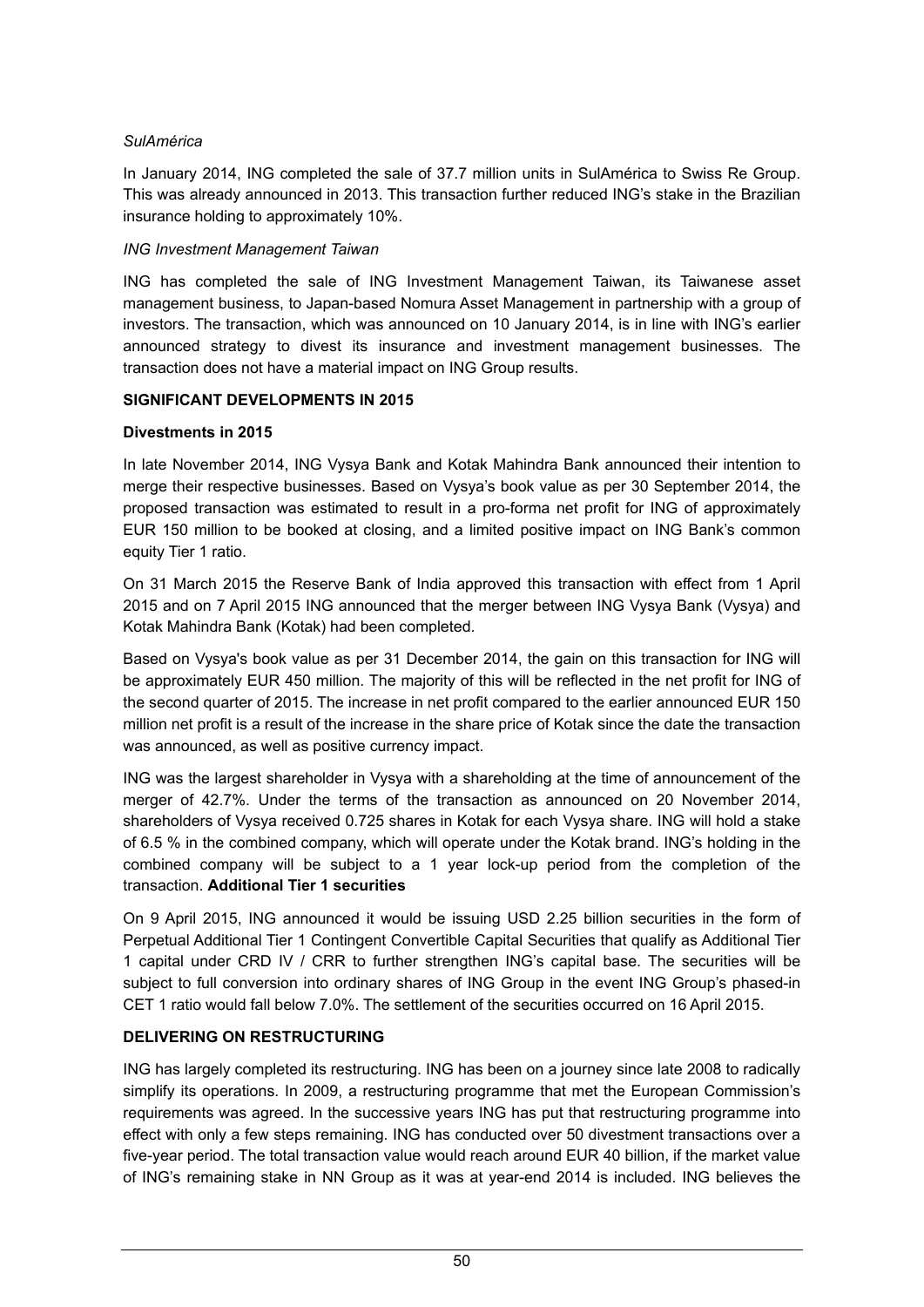effect of these divestment transactions have left the company stronger, simpler and more sustainable.

In July 2014, NN Group N.V., ING's European/Japanese insurance business, became listed on the Euronext Amsterdam stock exchange. Through the listing, ING's stake in NN Group was reduced to 68.1 percent, which remained ING's ownership position at the end of 2014. In February 2015, ING's stake was reduced to 54.6 percent. This is required to fall to less than 50 percent and to be deconsolidated in 2015, and to reach zero in 2016.

ING has also reduced its stake in Voya, its former American insurance business. ING was required to fully divest its Voya holding by 2016. At year-end 2013 its stake was 57 percent, at year-end 2014 this had been reduced to approximately 19 percent. In March 2015, ING completed the divestment of Voya shares.

### *Some commitments remain*

ING is executing the Restructuring Plan as agreed with the European Commission and met key milestones in 2014. Only limited commitments remain outstanding. These include:

### **● Divestments**

ING plans to divest its remaining stake in NN Group in line with agreed timelines and expects that this divestment will also realise two further commitments:

1. To reduce ING's balance sheet by approximately 45 percent 'pro rata' – excluding growth of the balance sheet of existing business in the meantime (compared to Q3 2008).

2. To eliminate its Group debt. At year-end 2014 this stood at EUR 1.5 billion (2013: EUR 4.9 billion). The combined market value of its remaining stakes in NN Group and Voya (EUR 7.5 billion at year-end 2014), the latter of which is now fully divested should facilitate the elimination of its outstanding Group debt.

### **● NN Bank**

ING committed to create NN Bank as part of NN Group as a viable, standalone and competitive business. This project is underway.

#### **● Acquisition and price leadership**

ING agreed not to acquire (parts of) financial companies until 18 November 2015 or the deconsolidation of NN Group, whichever comes first. These deadlines also apply to the price leadership ban, which means that ING agreed not to be a price leader on standardised products in certain markets.

#### **DUTCH STATE AID REPAID**

The Dutch State has been repaid in full. In November 2008, ING received EUR 10 billion in aid from the Dutch State in the form of core Tier 1 securities. In 2009, ING started repaying the Dutch State and made the final payment on 7 November 2014. This was achieved six months ahead of the repayment schedule agreed with the European Commission in 2012.

Total payments on this aid package amount to EUR 13.5 billion, resulting in an annualised return of 12.7 percent for the Dutch State.

In 2009, ING and the Dutch State agreed to transfer/sell a portfolio of US mortgage securities. The agreement to unwind this facility, also known as the Illiquid Assets Back-up Facility (IABF), was completed at the end of 2013. The actual unwinding took place and was completed early 2014,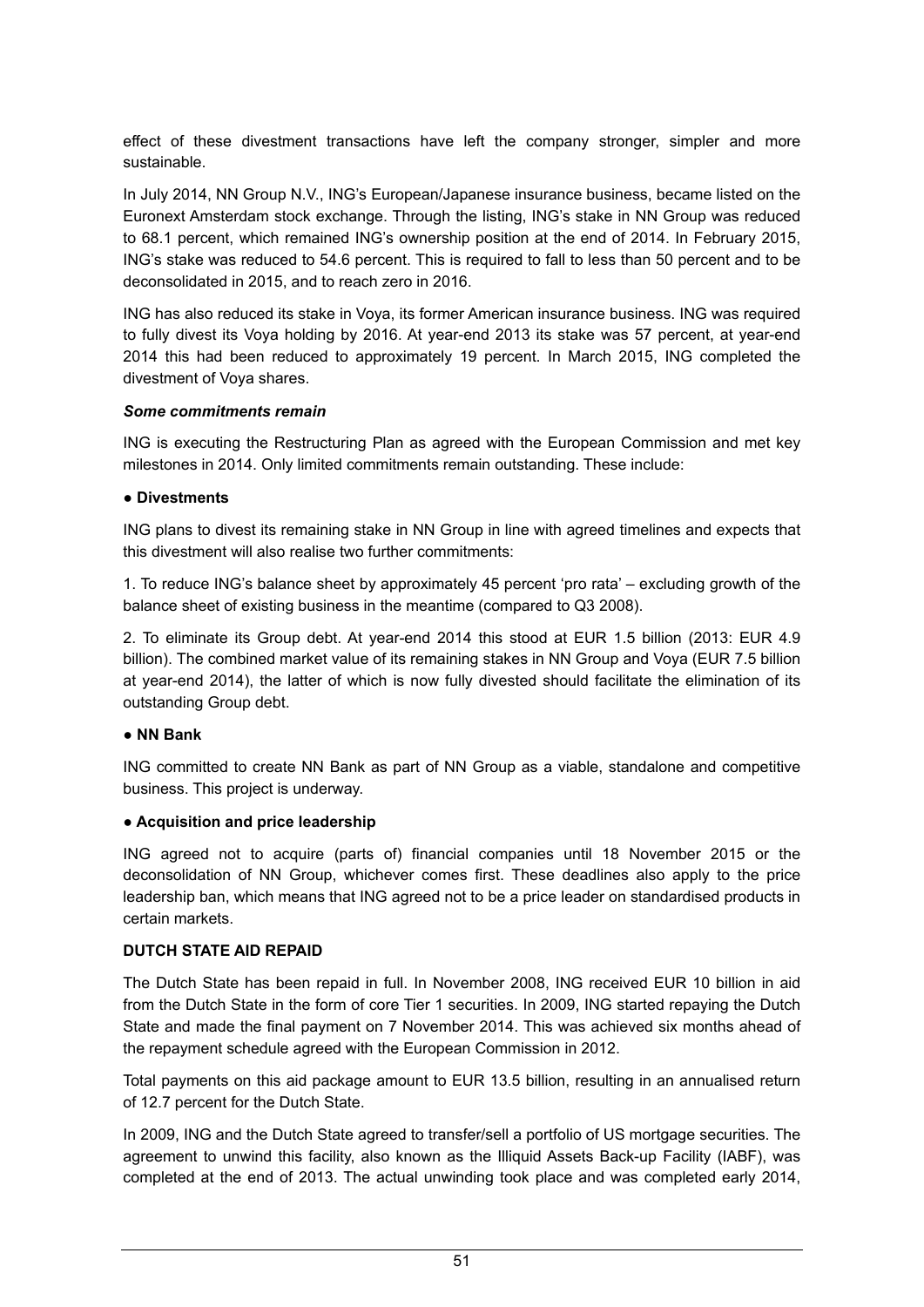when the Dutch State sold the remaining securities in the market. This generated a EUR 1.4 billion cash profit for the Dutch State.

Finally, the remaining Government Guaranteed Notes still outstanding in 2014 were all redeemed. Over the years, ING has paid EUR 0.4 billion to the Dutch State to benefit from this scheme.

### **MARKET AND REGULATORY CONTEXT**

#### *Macroeconomic developments in 2014*

In 2014, the development trajectories of the US and the UK on the one hand, and Europe on the other, diverged. The US economy continued to grow steadily and the Federal Reserve (Fed) was able to end part of its unconventional monetary policies, the monthly buying of securities (i.e. quantitative easing). For investors worldwide, one question dominated the picture in the second half of the year: when would the Fed start raising rates? This is expected sometime in 2015. The UK also saw healthy economic growth with interest rate increases expected there in 2015 as well.

Meanwhile in the eurozone, the recovery remained weak, unstable and uneven. Persistently low inflation (averaging 0.4 percent in 2014) and worries about imminent deflation prompted the European Central Bank (ECB) to take a series of unconventional measures. The main refinancing rate was lowered to 0.05 percent in 2014, while the interest rate on deposits held by banks at the ECB moved into negative territory, to -0.2 percent. The ECB implemented conditional long-term refinance operations and announced purchase programmes for covered bonds and asset-backed securities.

The Dutch economy, with its housing market stabilised and domestic demand no longer acting as a drag on growth, performed slightly better than the eurozone average.

Meanwhile the Italian recession continued. The French economy underperformed while the German economy decelerated as the loss of momentum in emerging markets, ongoing tensions in eastern Ukraine and sanctions imposed on and by Russia affected exports. A weakening euro during 2014 was one positive for European exports.

With the European economic recovery still distinctly lacklustre, the last quarter of 2014 saw the ECB repeatedly allude to possible additional measures in 2015. Quantitative easing was subsequently announced in January 2015.

Financial markets rallied for most of 2014, with US stock markets reaching record highs. Yields on US Treasury bonds moved with changing expectations for the timing of future Fed interest hikes. European stock markets followed the US upwards, although as the year progressed the effects of the crisis in Ukraine and the weakness of the European recovery started to weigh more on markets. European bond yields fell and spreads between European sovereigns decreased in line with ECB policy.

# **REGULATION AND SUPERVISION**

#### **European Regulatory framework**

In November 2014, the European Central Bank (ECB) assumed responsibility for a significant part of the prudential supervision of euro area banking groups in the Eurozone, including ING Bank. Now that the ECB has assumed responsibility for the supervision of the banking groups in the Eurozone, it has become ING Bank's main supervisor. The ECB is amongst others responsible for tasks such as market access, compliance with capital and liquidity requirements and governance arrangements. National regulators remain responsible for supervision of tasks that have not been transferred to the ECB such as financial crime and payment supervision.

#### **Dutch Regulatory Framework**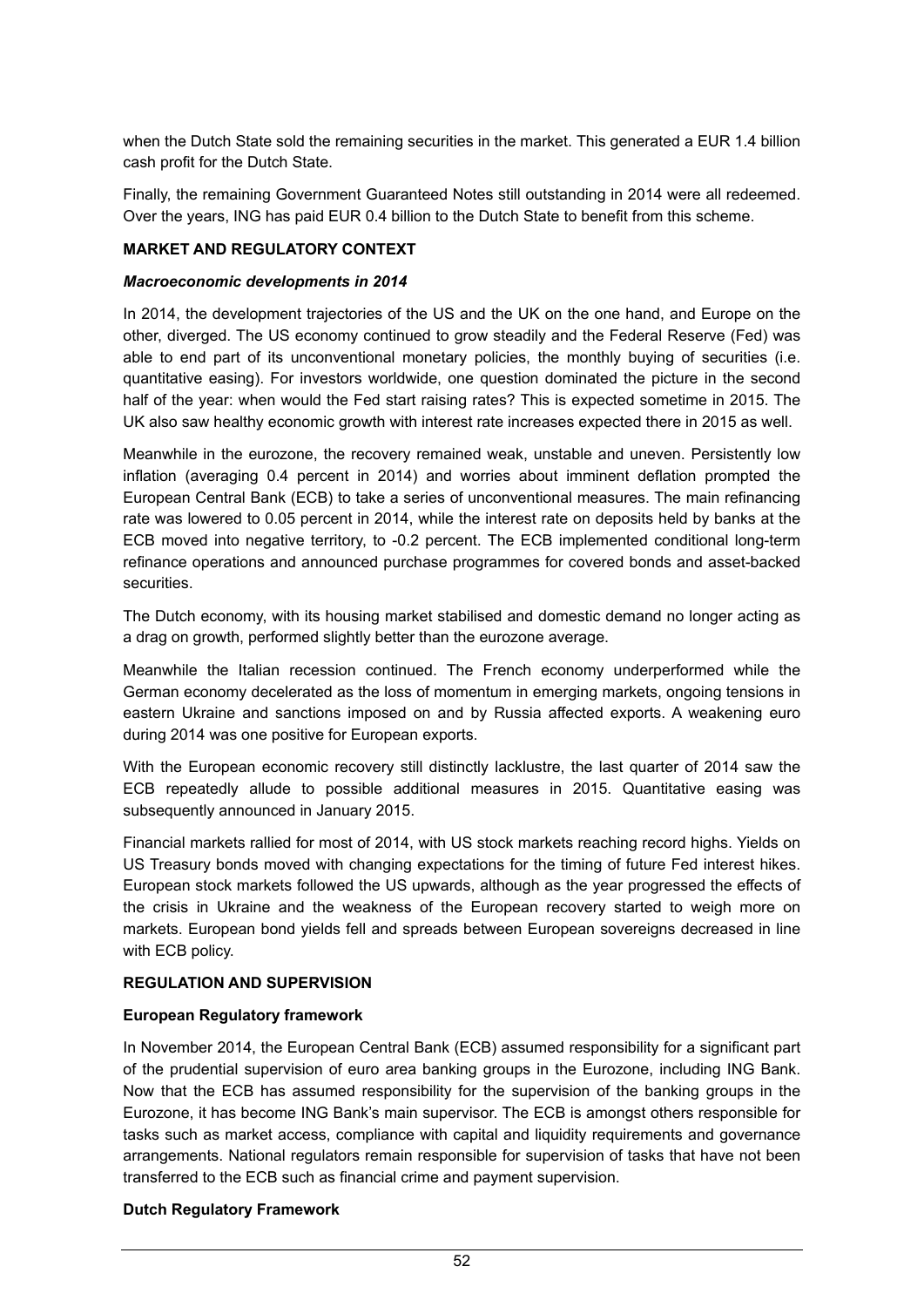The Dutch regulatory system for financial supervision consists of prudential supervision – monitoring the soundness of financial institutions and the financial sector, and conduct-of-business supervision – regulating institutions' conduct in the markets. As far as prudential supervision has not been transferred to the ECB, it is exercised by the DNB, while conduct-of-business supervision is performed by the AFM. DNB is in the lead with regard to macroprudential supervision. However, the ECB can set higher macroprudential obligations than proposed by DNB.

### **Global Regulatory Environment**

There are a variety of proposals that could impact ING Bank globally, in particular those made by the Financial Stability Board and the Basel Committee on Banking Supervision at the transnational level, Dodd-Frank in the United States and an expanding series of supranational directives and national legislation in the European Union. The aggregated impact and possible interaction of all of these proposals are hard to determine, and it may be difficult to reconcile them where they are not aligned. The financial industry has also taken initiatives by means of guidelines and self-regulatory initiatives. Examples of these initiatives are the Dutch Banking Code as established by the Dutch Bankers' Association, which details a set of principles on corporate governance, risk management, audit and remuneration that Dutch banks have to apply on a comply-or-explain basis. Elements of these initiatives may subsequently be incorporated into legislation, as was the case with the "Banker's oath" and remuneration principles from the Dutch Banking Code. The aforementioned "Banker's oath" is a mandatory oath for executive and supervisory board members of financial institutions licensed in The Netherlands, which the Dutch government has introduced, effective per 1 January 2013. In this oath, the Executive and Supervisory Board members of the relevant ING Bank entities licensed in The Netherlands, declare that they (i) will perform their duties with integrity and care (ii) will carefully consider all the interests involved in the company, i.e. those of the customers, the shareholders, the employees and the society in which the company operates, (iii) in that consideration, will give paramount importance to the client's interests and inform the customer to the best of their ability, (iv) will comply with the laws, regulations and codes of conduct applicable to them, (v) will observe secrecy in respect of matters entrusted to them, (vi) will not abuse their knowledge, (vii) will act in an open and assessable manner and know their responsibility towards society and (viii) will endeavour to maintain and promote confidence in the financial sector. As of April 2015, direct reports to Executive and Supervisory Board members of the relevant ING Bank entities licensed in The Netherlands as well as all other ING employees within The Netherlands will also have to take the oath. To enforce the oath, non-compliance can be sanctioned by a special disciplinary court. Moreover, if Executive and Supervisory Board members of the relevant ING Bank entities licensed in The Netherlands break the oath, the supervisory authority (DNB/AFM) can decide to reassess their suitability. Work has also been done on many other topics including deposit guarantee schemes and cross border crisis and resolution management. The latter discussion could have a significant impact on business models and capital structure of financial groups.

In recent years, significant changes have been made to the supervisory structure within the European Union and to various capital and liquidity standards. Also, regarding topics such as remuneration, various national and international bodies have issued guidelines that need implementation. In December 2012, EU leaders agreed on setting up a Single Supervisory Mechanism ("SSM"), a mechanism composed of national competent authorities and ECB, as part of the prospective EU banking union. In the SSM, the ECB will assume direct responsibility for a significant part of the prudential supervision of ING Bank. The SSM came into effect on 4 November 2014 and is designed for countries within the Eurozone, with the possibility of non-Eurozone member states to participate by means of close cooperation. Given the recent start, the exact impact on ING Bank cannot be assessed yet, However, it is expected that the SSM will have a significant impact on the way ING Bank's banking operations are supervised in Europe.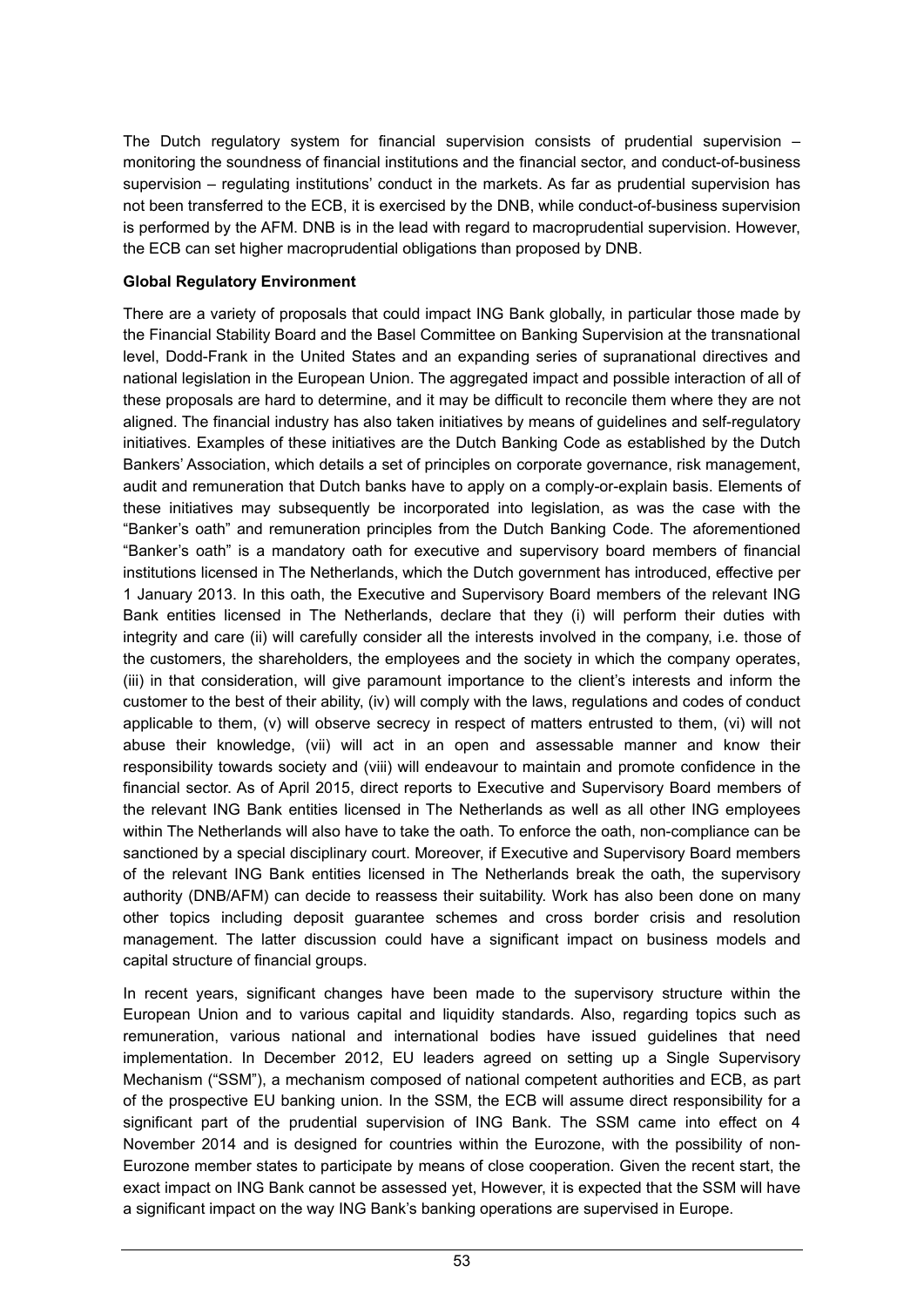The ING Bank FEC Policy provides a clear statement of what is required by all ING Bank entities, in order to guard against any involvement in criminal activity, and to participate in international efforts to combat money laundering and the funding of terrorist and criminal activities. The requirements in the ING Bank FEC Policy cover minimum standards and controls related to: money laundering, terrorist financing, export trade controls, proliferation financing, sanctions (economic, financial and trade) and countries designated by ING Bank as Ultra High Risk Countries (UHRC). The effectiveness of those controls is reviewed periodically.

The ING Bank FEC Policy directly reflects relevant national and international laws, regulations and industry standards. The ING Bank FEC Policy is mandatory and applies to all ING banking entities, majority owned ING business, businesses under management control, staff departments, product lines and to all client engagements and transactions.

Management of ING Bank entities maintain appropriate local procedures that enable them to comply with local laws, regulations and the relevant ING Bank FEC Policy. Where local laws and regulations are more stringent, the local laws and regulations are applied. Likewise the FEC Policy prevails when the standards therein are stricter than stipulated in local laws and regulations and if not specifically forbidden (data privacy or bank secrecy).

As a result of frequent evaluation of all businesses from economic, strategic and risk perspectives ING Bank continues to believe that for business reasons doing business involving certain specified countries should be discontinued. In that respect, ING has a policy not to enter into new relationships with clients from these countries and processes remain in place to discontinue existing relationships involving these countries. At present these countries are North Korea, Sudan, Syria, Iran and Cuba. Each of these countries is subject to a variety of EU, US and other sanctions regimes. Cuba, Iran, Sudan, and Syria are identified by the US as state sponsors of terrorism and are subject to U.S. economic sanctions and export controls.

Within ING Bank the so-called Sanctions Risk Assessment (SRA) procedure has been developed and implemented within Lending Services. With this procedure all transactions within Lending Services go through a Transaction Due Diligence process in a standardized manner. The outcome of the SRA determines the level of contractual language that is being included in the deal documentation. The SRA takes into consideration the direct and indirect nexus a customer/deal has towards certain countries and sectors. A further roll-out into other business areas of ING is in progress.

Mid 2014 both the US and the EU announced Ukraine-related sanctions. Those sanctions restrict amongst others the dealing in specific (financial) products with certain named parties. Management of ING Bank entities use their existing control framework to ensure compliance with these sanctions.

### **Dodd-Frank Act**

The U.S. Dodd-Frank Wall Street Reform and Consumer Protection Act ("Dodd-Frank Act"), which became law on 21 July 2010, represented a significant overhaul in the regulation of U.S. financial institutions and markets. Currently, the primary impact on ING Bank is through the establishment of a regulatory regime for the off-exchange derivatives market, pursuant to Title VII of the Dodd-Frank Act.

Among other things, the regulation of the U.S. derivatives market required swap dealers to register with the Commodity Futures Trading Commission (the "CFTC", the primary swaps regulator in the U.S.) as 'swap dealers' or 'major swap participants' and be subject to CFTC regulation and oversight. The ING subsidiary, ING Capital Markets LLC, is registered as a swap dealer. As a registered entity, it is subject to business conduct, record-keeping and reporting requirements, as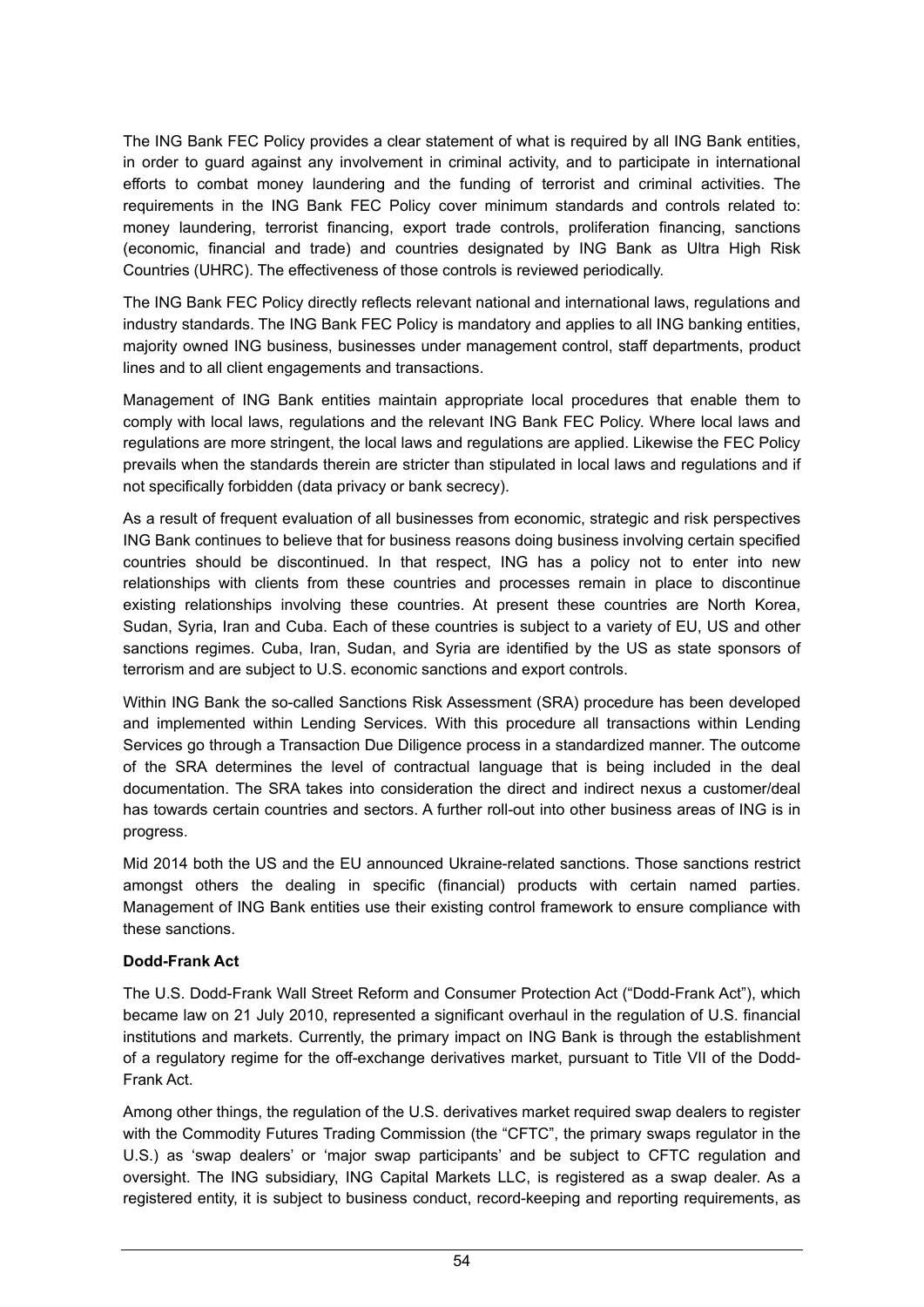well as capital and margin requirements. In addition to the obligations imposed on registrants, such as swap dealers, reporting, clearing, and on-facility trading requirements have been imposed for much of the off-exchange derivatives market. It is possible that registration, execution, clearing and compliance requirements will increase the costs of and restrict participation in the derivative markets. These rules (as well as further regulations, some of which are not yet final) could therefore restrict trading activity, reducing trading opportunities and market liquidity, potentially increasing the cost of hedging transactions and the volatility of the relevant markets. This could adversely affect the business of ING in these markets.

The Dodd-Frank also impacts U.S. banks and non-U.S. banks with branches or agencies in the United States. The primary impacts are through the Volcker Rule and Section 165 of the Dodd-Frank Act.

The Volcker Rule, being rolled out over the forthcoming years, imposes limitation on U.S. banks, the U.S. branches of non-U.S. banks, and the affiliates of either, on proprietary trading and investing in hedge funds and private equity funds.

Among other things, Section 165 of the Dodd-Frank Act imposes capital, liquidity, stress-testing, and risk management requirements on most U.S. banking and non-banking operations of non-U.S. banking organizations with U.S. branches or agencies. Those with U.S. non-banking assets of \$50 billion or more also must establish an intermediate holding company as the top-level holding company for the organization's U.S. non-banking entities.

The Dodd-Frank Act also created a new agency, the Financial Stability Oversight Council ("FSOC"), an inter-agency body that is responsible for monitoring the activities of the U.S. financial system, designating systemically significant financial services firms and recommending a framework for substantially increased regulation of such firms, including systemically important nonbank financial companies that could consist of securities firms, insurance companies and other providers of financial services, including non-U.S. companies. The consequences of being designated a systemically important non-bank financial company could be significant, including having subsidiaries supervised by the Federal Reserve Board, and being subject to heightened prudential standards, including minimum capital requirements, liquidity standards, short-term debt limits, credit exposure requirements, management interlock prohibitions, maintenance of resolution plans, stress testing, and other restrictions. ING or any part thereof (such as its U.S. operations) has not been designated a systemically significant non-bank financial company by the FSOC and such a designation, particularly in light of ING's full disposal of Voya, is currently deemed unlikely.

The Dodd-Frank Act also imposes a number of other requirements, some of which may have a material impact on ING Bank's operations and results.

### **BANKING**

#### **Basel II, Basel III and European Union Standards as currently applied by ING Bank**

DNB, ING Bank's home supervisor until the ECB took over that position in November 2014, has given ING Bank permission to use the most sophisticated approaches for solvency reporting under the Financial Supervision Act, the Dutch legislation reflecting the Basel II Framework. DNB has shared information with host regulators of relevant jurisdictions to come to a joint decision. In all jurisdictions where the bank operates through a separate legal entity, ING Bank must meet local Basel requirements as well.

ING Bank uses the Advanced IRB Approach for credit risk, an internal VaR model for its trading book exposures and the Advanced Measurement Approach for operational risk. A Basel I regulatory floor of 90% has been applicable in 2008. As of 2009 the Basel I floor is based on 80% of Basel I RWA. A small number of portfolios are still reported under the Standardized Approach.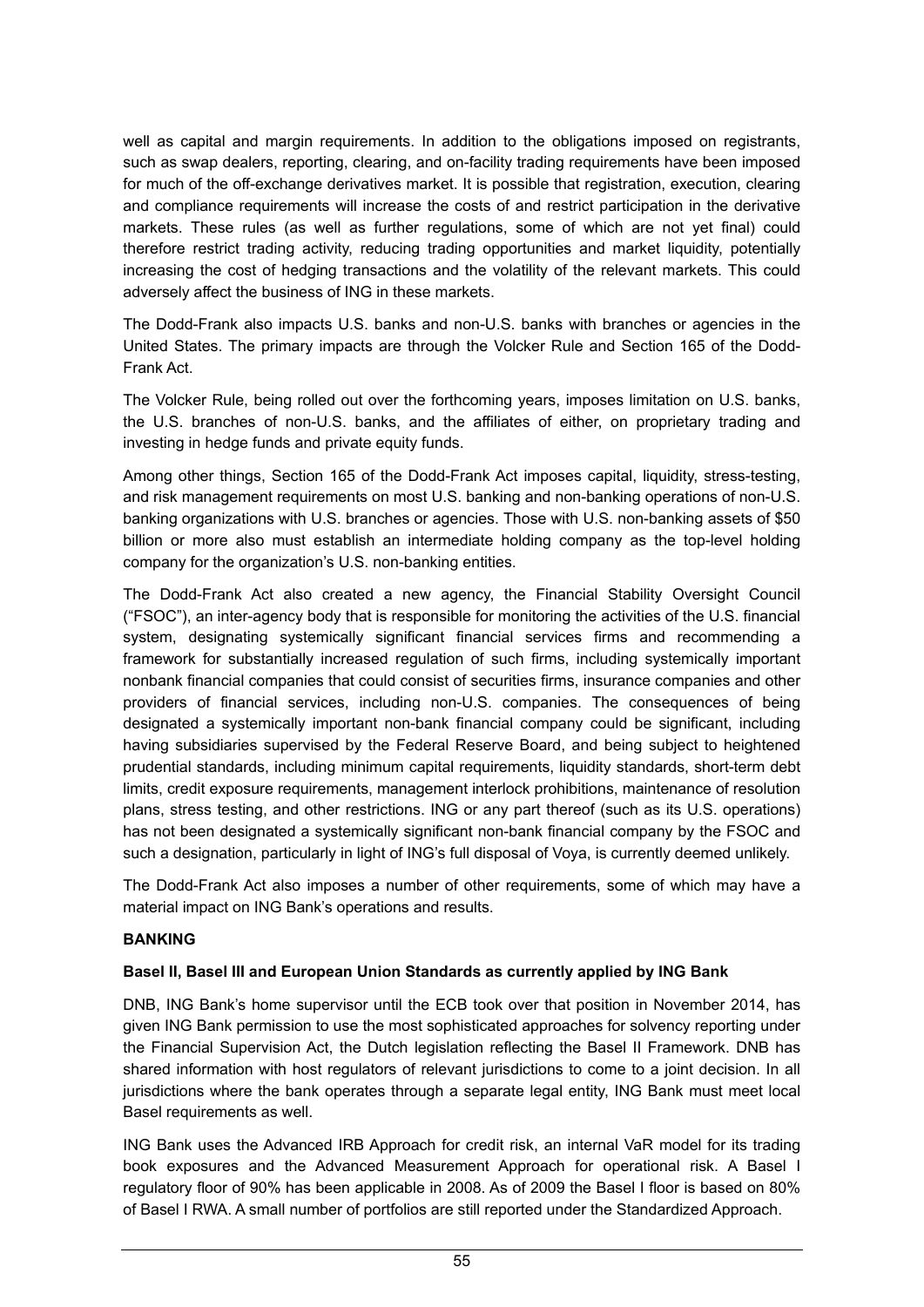In December 2010, the Basel Committee on Banking Supervision announced higher global minimum capital standards for banks, and has introduced a new global liquidity standard and a new leverage ratio. The Committee's package of reforms, collectively referred to as the "Basel III" rules, among other requirements, increases the amount of common equity required to be held by subject banking institutions, prescribes the amount of liquid assets and the long term funding a subject banking institution must hold at any given moment, and limits leverage. Banks will be required to hold a "capital conservation buffer" to withstand future periods of stress such that the total Tier 1 common equity ratio, when fully phased in on 1 January 2019, will rise to 7%. Basel III also introduces a "countercyclical buffer" as an extension of the capital conservation buffer, which permits national regulators to require banks to hold more capital during periods of high credit growth (to strengthen capital reserves and moderate the debt markets). Further, Basel III will strengthen the definition of capital that will have the effect of disqualifying many hybrid securities, potentially including those issued by the ING Group, from inclusion in regulatory capital, as well as the higher capital requirements (for example, for credit value adjustments ("CVAs") and illiquid collateral) as part of a number of reforms to the Basel II framework. In addition, the Basel Committee and Financial Stability Board ("FSB") published measures that would have the effect of requiring higher loss absorbency capacity, liquidity surcharges, exposure limits and special resolution regimes for, and instituting more intensive and effective supervision of, "systemically important financial institutions" ("SIFIs"), in addition to the Basel III requirements otherwise applicable to most financial institutions. The implementation of these measures began in 2012 and full implementation is targeted for 2019. ING Bank has been designated by the Basel Committee and FSB as a so-called "Global SIFI" ("G-SIFI"), in November 2011 and November 2012, and by DNB and the Dutch Ministry of Finance as a "domestic SIFI" ("D-SIFI") in November 2011.

For European banks the Basel III requirements have been implemented through the Capital Requirement Directive ("CRD IV"). The Dutch CRD IV Implementation Act has led to significant changes in the Dutch prudential law provisions, most notably with regard to higher capital and liquidity requirements for all banks. The CRD IV regime entered into effect in August 2014 in The Netherlands, but not all requirements are to be implemented all at once. Starting in 2014, the requirements will be gradually tightened until the Basel III migration process is completed in 2022. While the full impact of the new Basel III rules, and any additional requirements for SIFIs or G-SIFIs if and as applicable to ING Group, will depend on how they are implemented by national regulators, including the extent to which such regulators and supervisors can set more stringent limits and additional capital requirements or surcharges, as well as on the economic and financial environment at the time of implementation and beyond, ING Bank expects these rules can have a material impact on ING Bank's operations and financial condition and may require ING Group to seek additional capital.

ING Bank files consolidated quarterly and annual reports of its financial position and results with DNB in The Netherlands as well as with the ECB. ING Bank's independent auditors audit these reports on an annual basis.

### **Benchmarks**

In 2013, financial benchmarks such as LIBOR were at the centre of attention due to manipulation by banks of the submissions to these benchmarks. In 2013, the International Organisation of Securities Commissions ("IOSCO") and the European Securities and Markets Authority ("ESMA") issued principles for the benchmark-setting process that the Issuer fully underwrites. The Issuer has been compliant with the IOSCO and ESMA principles in its submissions to benchmark panels such as EURIBOR and EONIA. In September 2013, the EC published a legislative proposal for a regulation on benchmarks which aims to address concerns about the integrity and accuracy of benchmarks by regulating administrators of benchmarks, contributors to benchmarks and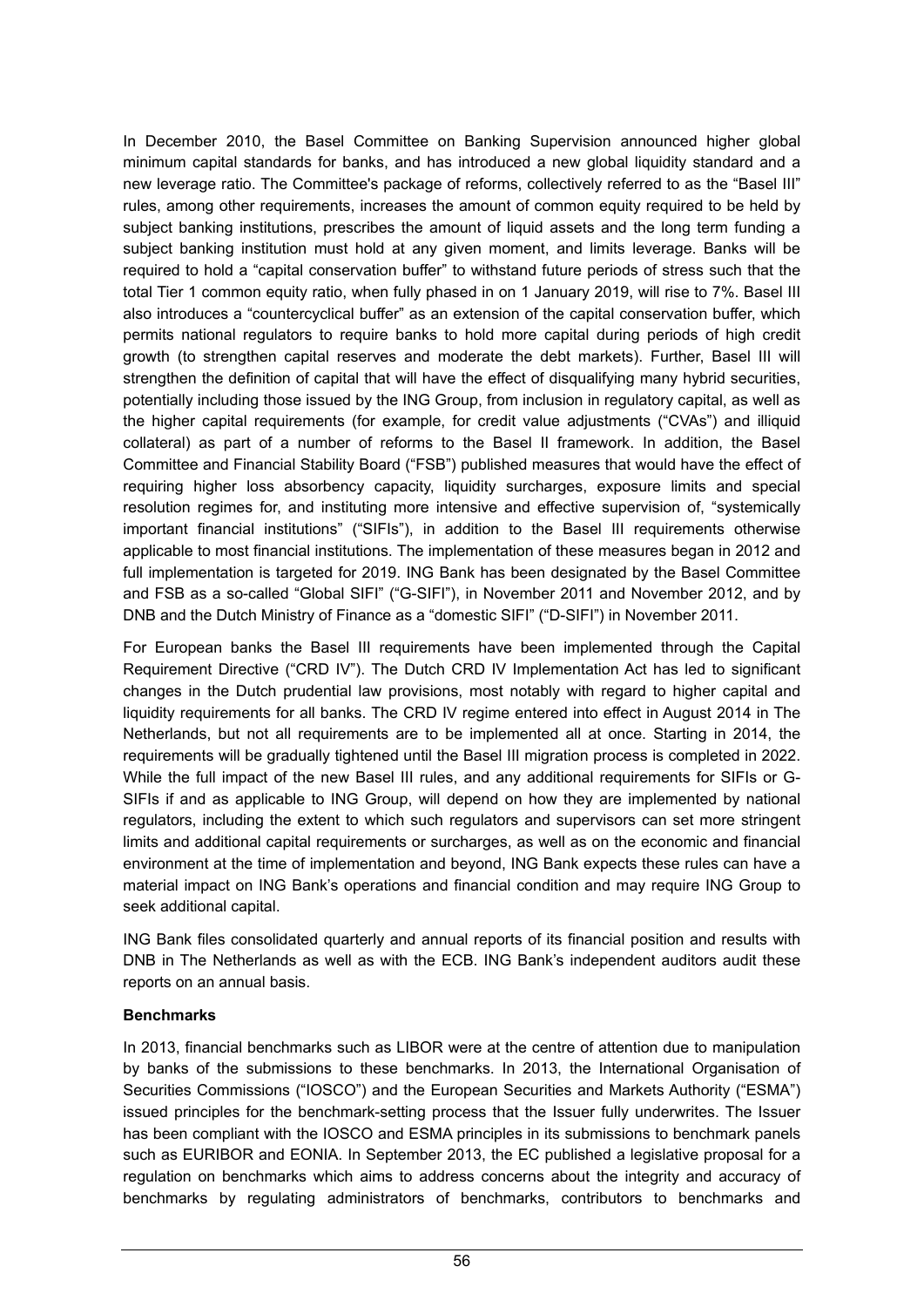benchmark users. In 2014, DNB and the AFM launched a joint thematic review regarding the contributions to benchmarks, the risks of manipulation and the level of adequacy achieved by Dutch financial institutions in managing the inherent integrity risks. The review resulted in a report of DNB and the AFM on Dutch involvement with financial benchmarks on 11 February 2015. DNB and the AFM concluded in their report that financial institutions involved with benchmarks do not yet adequately manage the inherent risks. DNB and the AFM note that some Dutch financial institutions have taken valuable steps forward in the assessment and management of risks associated with benchmarks but there is still room for improvement. The Issuer is aware of the risks related to benchmarks and continuously aims to improve the relevant processes.

### **United States**

ING Bank has a limited direct presence in the United States through the facility of the ING Bank Representative Office in New York. Although the office's activities are strictly limited to essentially that of a marketing agent of bank products and services and a facilitator (i.e. the office may not take deposits or execute any transactions), the office is subject to the regulation of the State of New York Department of Financial Services and the Federal Reserve. ING Bank also has a subsidiary in the United States, ING Financial Holdings Corporation, which through several operating subsidiaries (one of which is registered with the U.S. Commodity Futures Trading Commission as a swap dealer and another of which is registered with the U.S. Securities and Exchange Commission as a securities broker-dealer) offers various financial products, including lending, and financial markets products. These entities do not accept deposits in the United States on their own behalf or on behalf of ING Bank.

### **Anti-Money Laundering Initiatives and countries subject to sanctions**

A major focus of governmental policy on financial institutions in recent years has been aimed at combating money laundering and terrorist financing. The USA PATRIOT Act of 2001 (the "USA PATRIOT Act") substantially broadened the scope of U.S. anti-money laundering laws and regulations by imposing significant new compliance and due diligence obligations, creating new crimes and penalties and expanding the extra-territorial jurisdiction of the United States. The U.S. Treasury Department has issued a number of implementing regulations, which apply various requirements of the USA PATRIOT Act to financial institutions such as our bank, insurance, brokerdealer and investment adviser subsidiaries and mutual funds advised or sponsored by our subsidiaries. Those regulations impose obligations on financial institutions to maintain appropriate policies, procedures and controls to detect, prevent and report money laundering and terrorist financing and to verify the identity of their customers. In addition, the bank regulatory agencies are imposing heightened standards, and law enforcement authorities have been taking a more active role. Failure of a financial institution to maintain and implement adequate programs to combat money laundering and terrorist financing could have serious legal and reputational consequences for the institution.

Section 219 of the Iran Threat Reduction and Syria Human Rights Act of 2012 ("ITRA"), which was signed into law on 10 August 2012, added a new subsection (r) to Section 13 of the Securities Exchange Act of 1934, as amended, which requires us to disclose whether ING Group or any of its affiliates has engaged during the calendar year in certain Iran-related activities, including any transaction or dealing with the Government of Iran that is not conducted pursuant to a specific authorisation of the U.S. government.

ING Bank maintains a limited legacy portfolio of guarantees, accounts, and loans that involve various entities with a (perceived) Iranian nexus. These positions remain on the books, but accounts related thereto are 'frozen' under applicable laws and procedures. Any interest or other payments ING Bank is legally required to make in connection with said positions are made into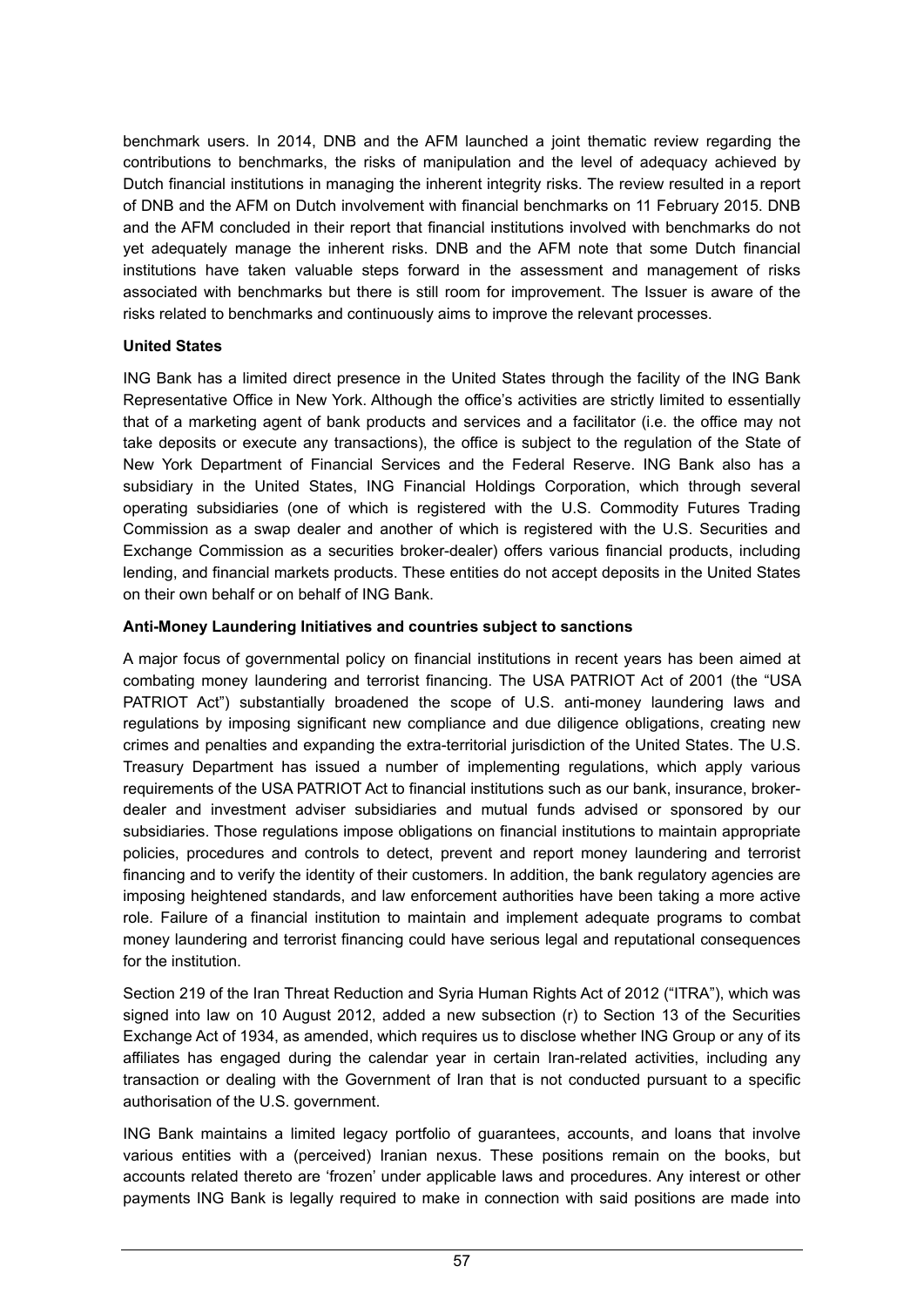'frozen' accounts. Funds can only be withdrawn by relevant Iranian parties from these 'frozen' accounts after due regulatory consent from the relevant competent authorities. ING Bank has strict controls in place to ensure that no unauthorised account activity takes place while the account is 'frozen'. ING Bank may receive loan repayments, but all legacy loan repayments received by ING Bank have been duly authorised by the relevant competent authorities. For the relevant period, ING Bank had gross revenues of approximately USD 21.8 million, which was principally related to legacy loan repayment, and ING Bank estimates that it had net profit of approximately USD 395,842. ING Bank intends to terminate each of the legacy positions as the nature thereof and applicable law permits.

### **Australia**

ING Bank's banking activities are undertaken in Australia by ING Bank (Australia) Limited (trading as ING Direct) and ING Bank N.V., Sydney Branch. Banking activities, specifically licensing of an Authorised Deposit Taking Institution ("ADI") in Australia are subject to regulation by the Australian Prudential Regulation Authority ("APRA") and the Australian Securities and Investments Commission ("ASIC"). In addition ING Bank entities are required to comply with the requirements under the Anti-Money Laundering and Counter Terrorism Financing Act that is subject to regulatory compliance oversight by the Australian Transaction Reports and Analysis Centre ("AUSTRAC").

APRA is responsible for the prudential regulation of banks and ADI's, life and general insurance companies, superannuation funds and Retirement Savings Account Providers. ASIC regulates corporate entities, markets, financial services and consumer credit activities. ASIC's aim is to protect markets and consumers from manipulation, deception and unfair practices and also promote confident participation in the financial system.

As an Australian incorporated subsidiary, ING Bank (Australia) Limited is required to comply with corporate requirements and in the event of listing of issued debt securities to comply with Australian Securities Exchange listing and disclosure requirements. ING Bank (Australia) Limited must demonstrate compliance with financial services laws as a condition to maintaining its AFSL and ACL. ING Bank N.V., Sydney Branch is not an Australian incorporated legal entity. ING Bank N.V., Sydney Branch holds its own banking ADI license and AFSL which is limited to the provision of financial services to wholesale clients.

### **INSURANCE**

# **Europe**

Insurance companies in the EU are subject to supervision by insurance supervisory authorities in their home country. This principle of "home country control" was established in a series of directives adopted by the EU, which we refer to as the "1992 Insurance Directives". In The Netherlands, DNB monitors compliance with applicable regulations, the capital base of the insurer and its actuarial reserves, as well as the assets of the insurer, which support such reserves. Pursuant to the 1992 EU Directives, NN Group may also conduct business directly, or through foreign branches, in all the other jurisdictions of the EU, without being subject to licensing requirements under the laws of the other EU member-states, though it has to deal with local legislation and regulation in all the European countries where it is active.

NN Group's life and non-life subsidiaries in the EU are required to file detailed audited annual reports with their home country insurance supervisory authority. These reports are audited by NN Group's independent auditors and include balance sheets, profit and loss statements, actuarial statements and other financial information. The authorisations granted by the insurance supervisory authorities stipulate the classes of business that an insurer may write an insurance policy for, and is required for every proposed new class of business. In addition, the home country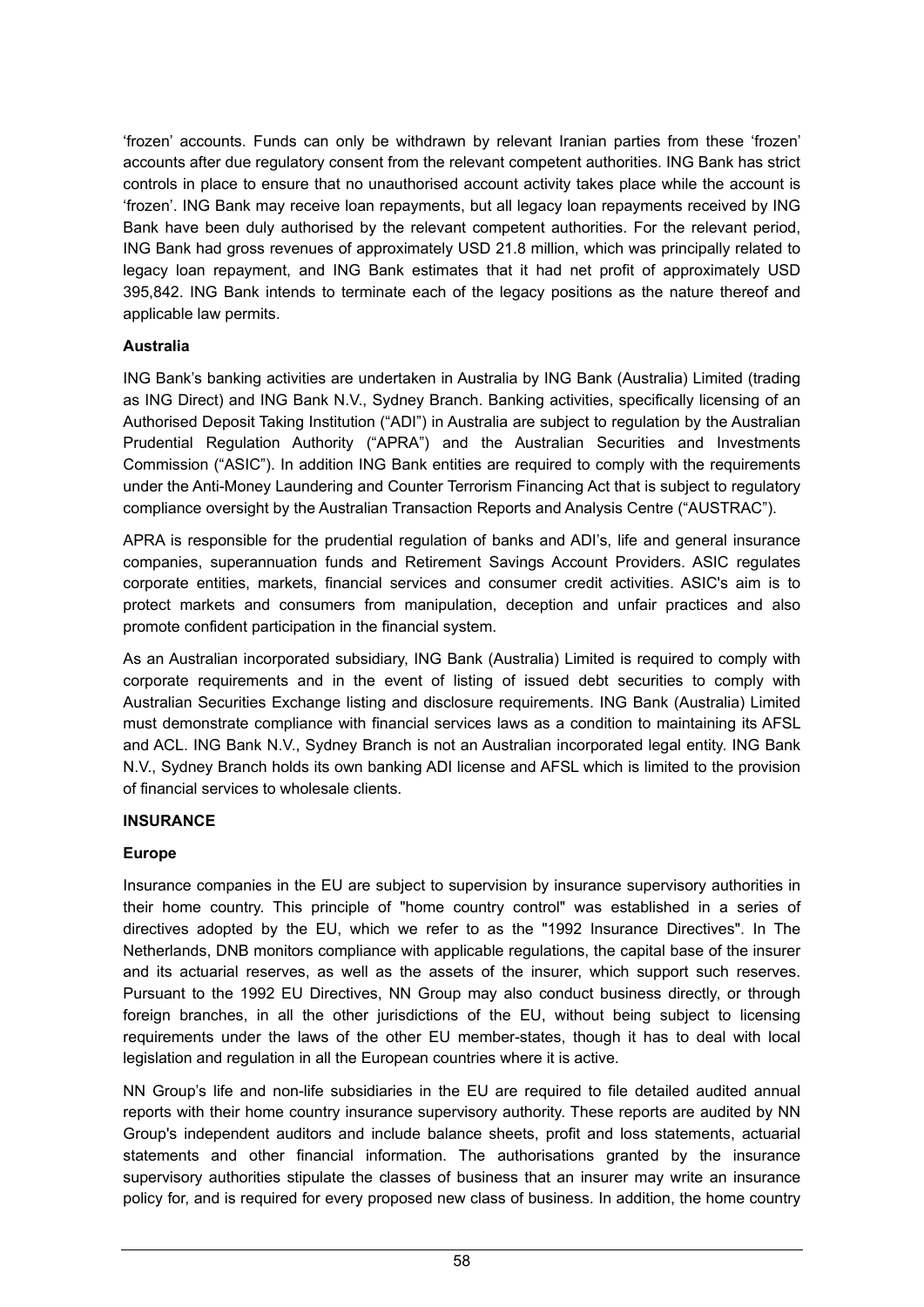insurance supervisory authority may require an insurer to submit any other information it requests and may conduct an audit at any time.

On the basis of the EU directives, European life insurance companies are required to maintain at least a shareholders' equity level of generally 4% of insurance reserves (1% of separate account reserves), plus 0.3% of the amount at risk under insurance policies. The required shareholders' equity level for Dutch non-life insurers is the greater of two calculations: one based on premiums and the other on claims.

In May 2012, the International Association of Insurance Supervisors ("IAIS") published a proposed assessment methodology for designating global systemically important insurers ("G-SIIs"), as part of the global initiative to identify global systemically important financial institutions ("G-SIFIs"). The proposed methodology is intended to identify those insurers whose distress or disorderly failure, because of their size, complexity and interconnectedness, would cause significant disruption to the global financial system and economic activity. In November 2014, the Financial Stability Board designated nine global insurance companies as G-SIIs. As a result, these firms will be subject to enhanced supervision and increased regulatory requirements in the areas of recovery and resolution planning as well as capital. Although neither NN Group nor any other Dutch insurer is included in this list, it cannot be ruled out that this supervision and regulation will be expanded to take in NN Group in the future.

The EU is adopting a full scale revision of the solvency framework and prudential regime applicable to insurance, reinsurance companies and insurance groups known as "Solvency II". The framework for Solvency II is set out in the Solvency II Directive, which was adopted by the European Council on 10 November 2009 (Directive 2009/138/EC). The Solvency II Directive is scheduled to come into force on 1 January 2016.

On 19 January 2011, the EC presented a draft of a directive to amend the Solvency II Directive, the Omnibus II directive. On 13 November 2013, the EU Council and the European Parliament achieved a provisional political agreement on the Omnibus II Directive. This agreement was confirmed by the European Parliament on 12 March 2014 and was approved by the European Council on 14 April 2014. On 22 May 2014, the text of the Omnibus II Directive (2014/51/EU) was published in the Official Journal and came into effect under EU law on that date.

Solvency II is aimed at creating a new solvency framework in which the financial requirements that apply to an insurance, reinsurance company and insurance group better reflect such company's specific risk profile. Solvency II will introduce economic risk-based solvency requirements across all Member States for the first time. While Solvency I includes a relatively simple solvency formula based on technical provisions and insurance premiums, Solvency II introduces a new "total balance sheet" type regime where insurers' material risks and their interactions are considered. In addition to these quantitative requirements (Pillar 1), Solvency II also sets requirements for governance, risk management and effective supervision (Pillar 2), and disclosure and transparency requirements (Pillar 3).

Under Pillar 1 of Solvency II, insurers are required to hold own funds equal to or in excess of a solvency capital requirement ("SCR"). Solvency II will categorise own funds into three tiers with differing qualifications as eligible available regulatory capital. Under Solvency II, own funds will use IFRS balance sheet items where these are at fair value and replace other balance sheet items using market consistent valuations. The determination of the technical provisions and the discount rate to be applied in determining the technical provisions is still under debate and the outcome of discussions regarding these matters is uncertain as key parameters will only be established in the final level 2 implementing measures and implementing technical standards. However, it is certain that the determination of the technical provisions and the discount rate to be applied will have a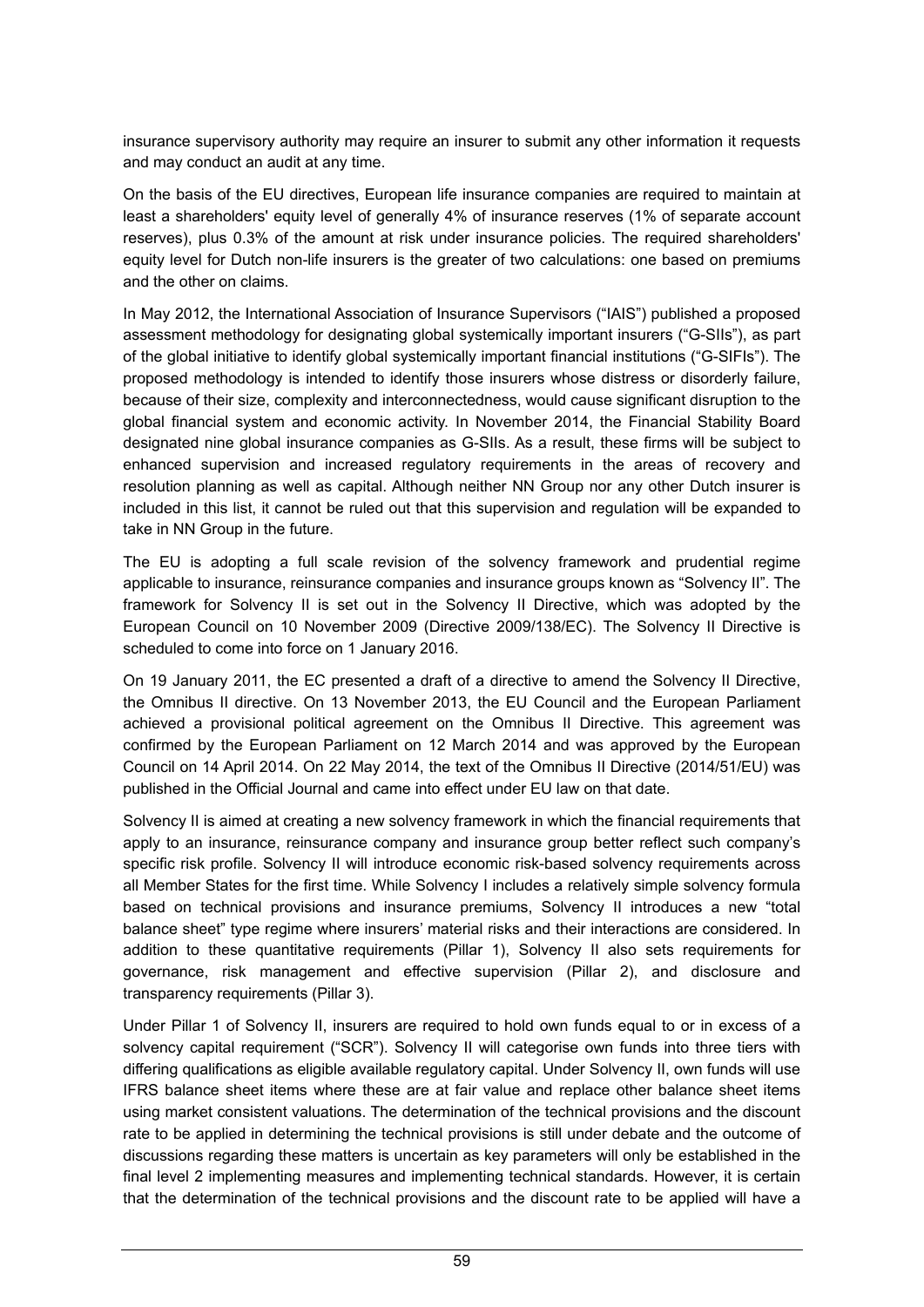material impact on the amount of own funds and the volatility of the level of own funds. The SCR is a risk based capital requirement which will be determined using either the standard formula (set out in level 2 implementing measures), or, where approved by the relevant supervisory authority, an internal model. The internal model can be used in combination with, or as an alternative to, the standard formula as a basis for the calculation of an insurer's SCR. In The Netherlands, such a model (which would include an internal model of NN Group) must be approved by DNB.

With the approval of the Omnibus II Directive, the definitive text of the framework directive is available. On 10 October 2014, the EC adopted a Delegated Act containing implementing rules for Solvency II. This Delegated Act has entered into force on 17 January 2015.

### **Asia/Pacific**

While the insurance regulations in Asia Pacific vary from country to country, these regulations are designed to protect the interests of policyholders. Most jurisdictions in which ING operates have regulations governing solvency standards, capital and reserves level, permitted investments, business conduct, sales intermediaries licensing and sales practices, policy forms and, for certain lines of insurance, approval or filing of rates. In certain jurisdictions, regulations limit sales commissions and certain marketing expenses. In general, insurers are required to file detailed financial statements with their regulators.

Regulators have power to conduct regular or specific examinations of the insurers' operations and accounts and request for information from the insurers.

#### *Japan*

ING Group's life insurance subsidiary in Japan is subject to the supervision of the Financial Services Agency, the chief regulator in Japan, the rules and regulations as stipulated by the Insurance Law, Insurance Business Law and ordinances of the Cabinet Office. The affairs handled by the Financial Services Agency include, among others, planning and policymaking concerning financial systems and the inspection and supervision of private sector financial institutions including insurance companies.

New products, revision of existing products, etc. require approval by the Financial Services Agency. The Cabinet Office ordinances stipulate the types and proportions of assets in which an insurance company can invest. The Insurance Business Law further requires that an insurance company set aside a liability reserve to provide for the fulfillment of the level of expected mortality and other assumptions that are applied in calculating liability reserves for long-term contracts. In addition to the required audit by external auditors, insurance companies are required to appoint a corporate actuary and have such corporate actuary be involved in the method of calculating premiums and other actuarial, accounting and compliance matters.

### **FIRST QUARTER 2014 RESULTS AND FINANCIAL DEVELOPMENTS**

In respect of selected historical information regarding the Issuer for the first quarter of 2015, investors are referred to the Q1 Press Release, in particular the sections entitled "Consolidated results" on pages  $4 - 8$ , the section entitled "Consolidated balance sheet" on pages  $20 - 22$ , the section entitled "Risk & Capital management" on pages 23 – 26 and the Appendices.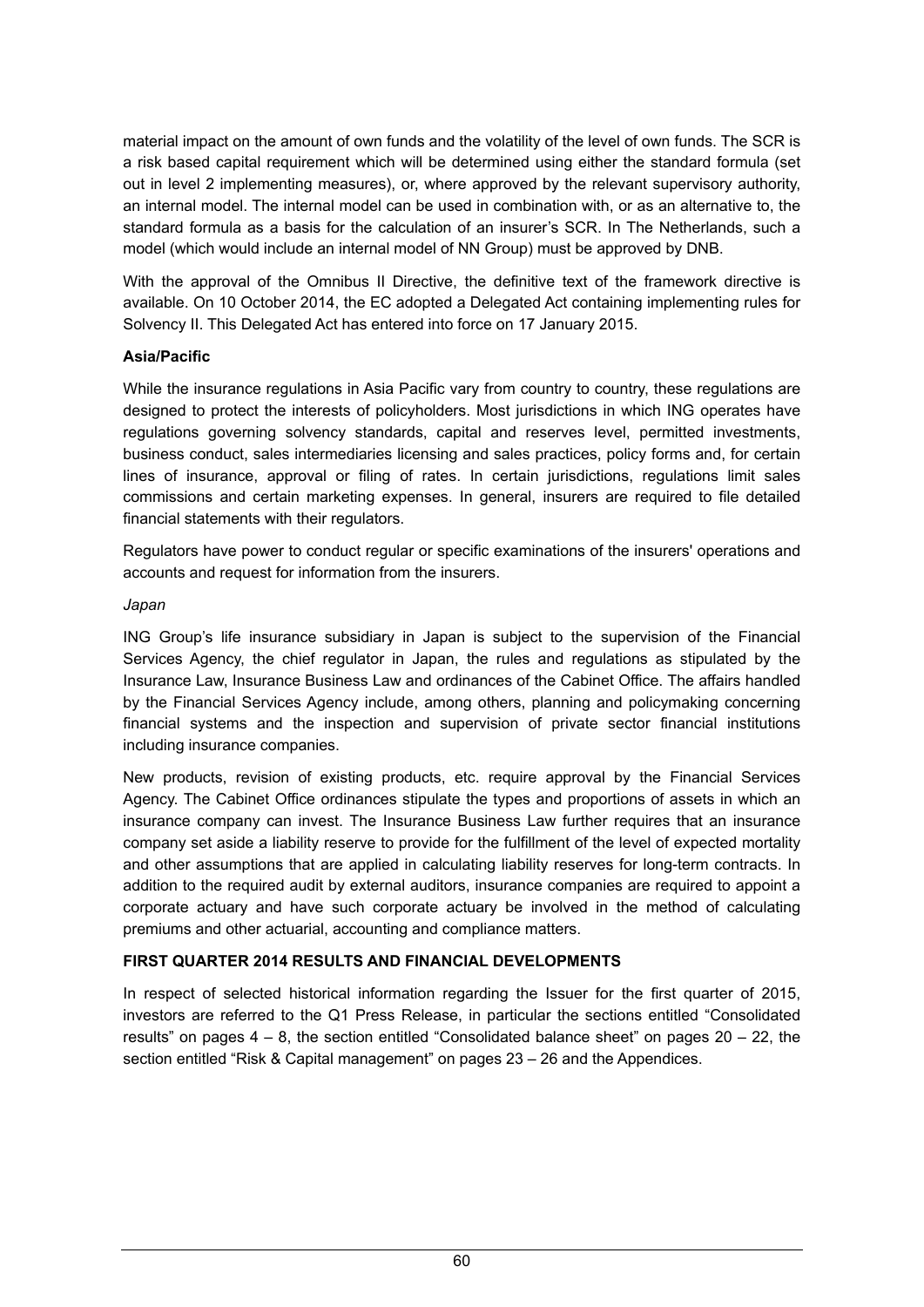#### **CONSOLIDATED BALANCE SHEET OF ING GROEP N.V. (1)**

| (amounts in EUR million)                                | 31 December<br>2014 | 31 December<br>2013 |
|---------------------------------------------------------|---------------------|---------------------|
| <b>Assets</b>                                           |                     |                     |
| Cash and balances with central banks                    | 12,233              | 13,316              |
| Amounts due from banks                                  | 37,119              | 42,996              |
| Financial assets at fair value through profit and loss  |                     |                     |
| trading assets<br>$\overline{\phantom{0}}$              | 136,959             | 114,247             |
| investments for risk of policyholders<br>$\overline{a}$ |                     | 39,589              |
| non-trading derivatives<br>$\overline{a}$               | 4,384               | 8,546               |
| designated as at fair value through profit and loss     | 2,756               | 2,790               |
| Investments                                             |                     |                     |
| available-for-sale                                      | 95,402              | 137,897             |
| held-to-maturity<br>$\overline{a}$                      | 2,239               | 3,098               |
| Loans and advances to customers                         | 517,478             | 531,655             |
| Reinsurance contracts                                   |                     | 252                 |
| Investments in associates                               | 953                 | 2,022               |
| Real estate investments                                 | 80                  | 1,046               |
| Property and equipment                                  | 2,100               | 2,446               |
| Intangible assets                                       | 1,655               | 1,841               |
| Deferred acquisition costs                              |                     | 1,353               |
| Assets held for sale                                    | 165,532             | 156,884             |
| Other assets                                            | 13,966              | 21,339              |
| <b>Total assets</b>                                     | 992,856             | 1,081,317           |
| <b>Equity</b>                                           |                     |                     |
| Shareholders' equity (parent)                           | 50,424              | 45,776              |
| Non-voting equity securities                            |                     | 1,500               |
|                                                         | 50,424              | 47,276              |
| Minority interests                                      | 8,072               | 5,913               |
| Total equity                                            | 58,496              | 53,189              |
| <b>Liabilities</b>                                      |                     |                     |
| Subordinated loans                                      | 6,861               | 6,889               |
| Debt securities in issue                                | 126,352             | 127,727             |
| Other borrowed funds                                    | 11,297              | 13,706              |
| Insurance and investment contracts                      |                     | 111,769             |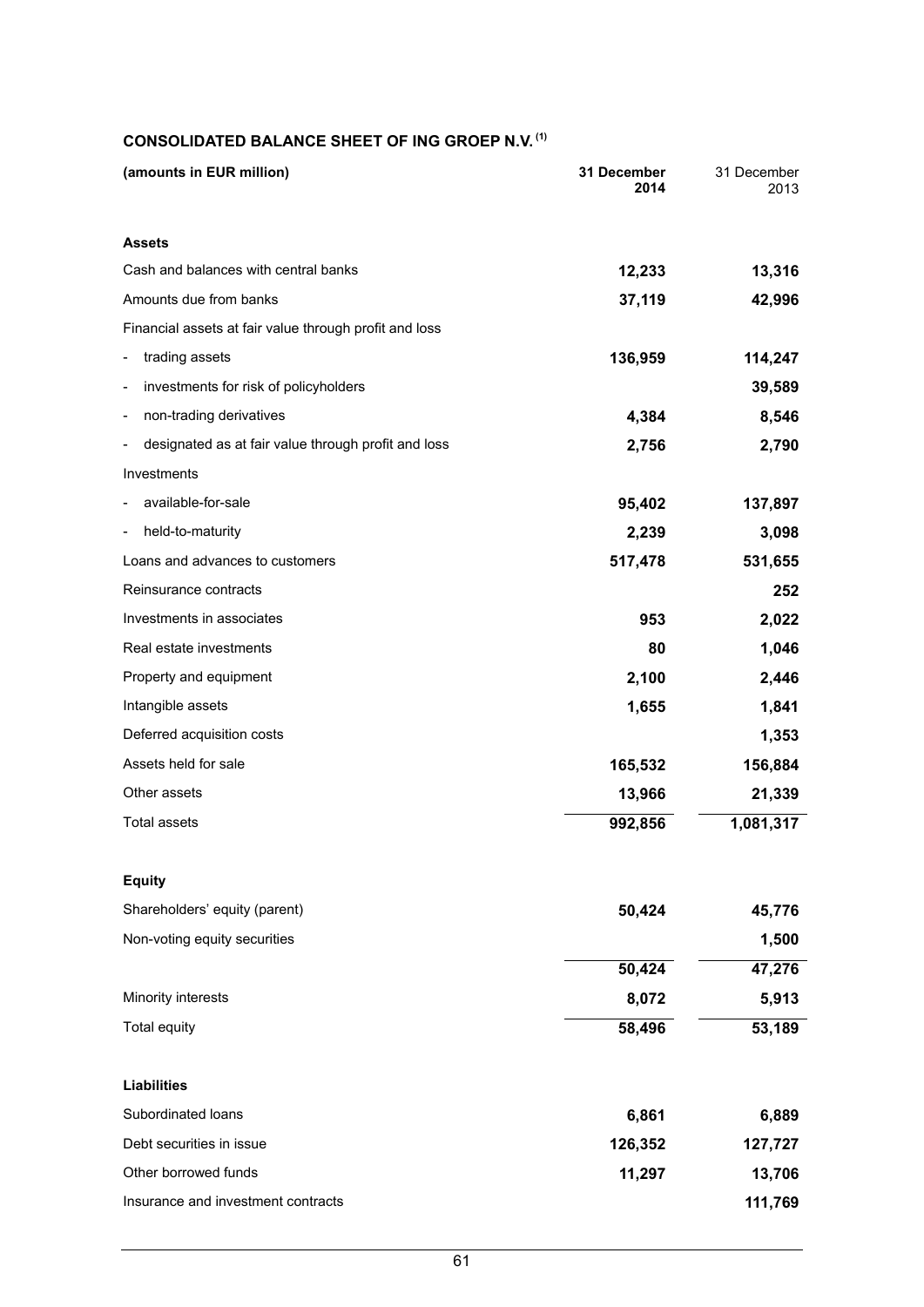| (amounts in EUR million)                                    | 31 December<br>2014 | 31 December<br>2013 |
|-------------------------------------------------------------|---------------------|---------------------|
| Amounts due to banks                                        | 29,999              | 27,200              |
| Customer deposits and other funds on deposit                | 483,871             | 474,312             |
| Financial liabilities at fair value through profit and loss |                     |                     |
| trading liabilities                                         | 97,901              | 73,491              |
| non-trading derivatives                                     | 6,040               | 11,155              |
| designated as at fair value through profit and loss         | 13,551              | 13,855              |
| Liabilities held for sale                                   | 142,132             | 146,401             |
| <b>Other liabilities</b>                                    | 17,166              | 21,623              |
| <b>Total liabilities</b>                                    | 934,360             | 1,028,128           |
| Total equity and liabilities                                | 992,856             | 1,081,317           |

#### Note:

<sup>(1)</sup> These figures have been derived from the audited annual consolidated accounts of ING Groep N.V. in respect of the financial years ended 31 December 2014 and 2013, respectively, provided that certain figures have been restated to reflect the implementation of IFRS 11 Joint Arrangements and amendments to IAS 28 Investments in Associates and Joint Ventures accounting requirements under IFRS that took effect on 1 January 2014 and the classification of NN Group as held for sale and discontinued operations.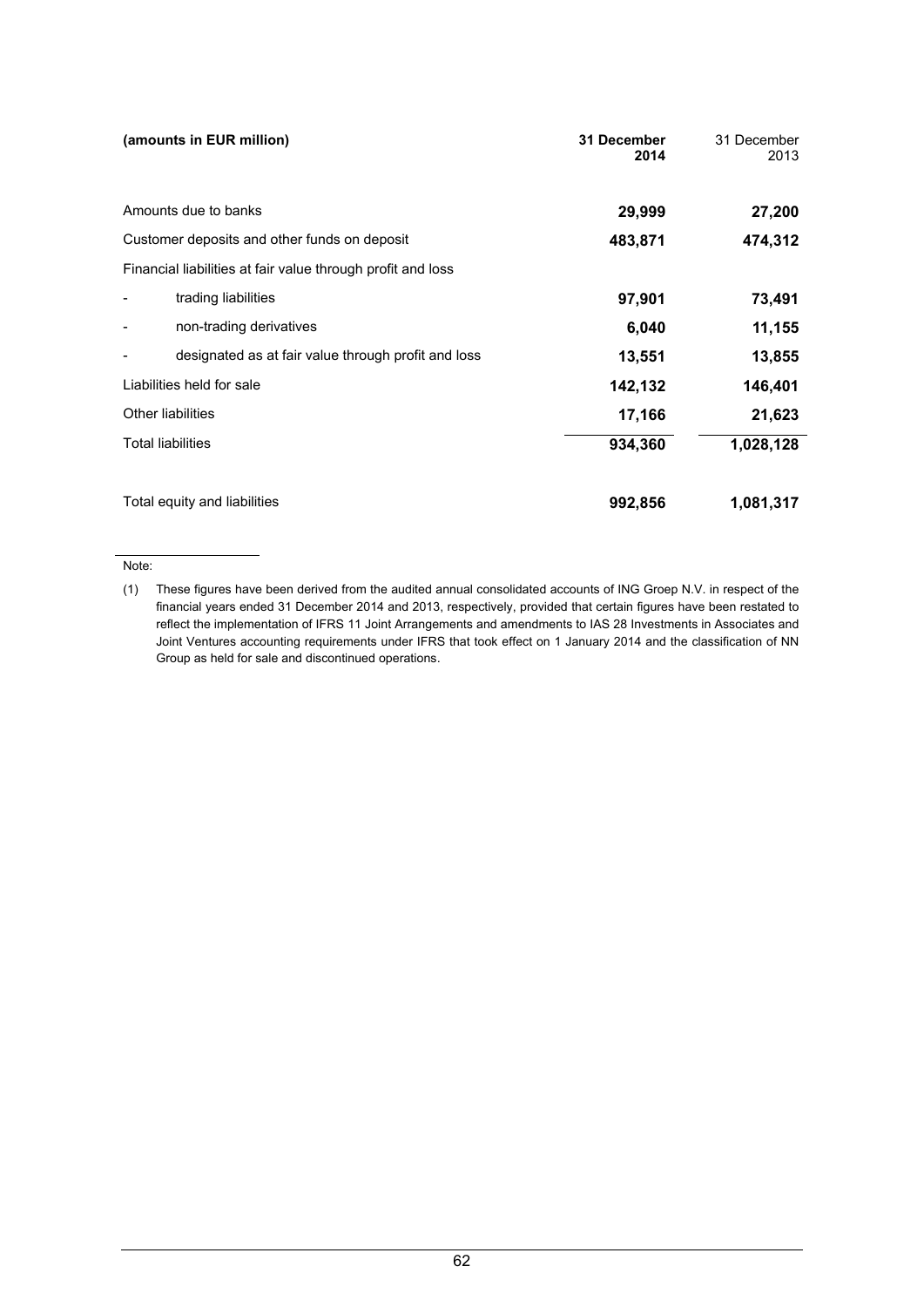### **CONSOLIDATED PROFIT & LOSS ACCOUNT OF ING GROEP N.V. (1)**

| (amounts in EUR million)                         | 2014      | 2014   | 2013      | 2013   | 2012      | 2012   |
|--------------------------------------------------|-----------|--------|-----------|--------|-----------|--------|
| <b>Continuing operations</b>                     |           |        |           |        |           |        |
| Interest income banking operations               | 48,163    |        | 51,394    |        | 60,003    |        |
| Interest expense banking operations              | $-35,859$ |        | $-39,693$ |        | $-48,119$ |        |
| Interest result banking operations               |           | 12,304 |           | 11,701 |           | 11,884 |
| Gross premium income                             |           |        |           |        |           |        |
| Investment income                                |           | 236    |           | 351    |           | 607    |
| Net result on disposals of group companies       |           | 195    |           | 27     |           | 1,604  |
| Gross commission income                          | 3,297     |        | 3,303     |        | 3,024     |        |
| Commission expense                               | $-1,004$  |        | $-1,099$  |        | $-977$    |        |
| Commission income                                |           | 2,293  |           | 2,204  |           | 2,047  |
| Valuation results on non-trading derivatives     |           | $-295$ |           | 204    |           | $-980$ |
| Net trading income                               |           | 592    |           | 483    |           | 1,122  |
| Share of profit from associates                  |           | 138    |           | 150    |           | 102    |
| Other income                                     |           | 97     |           | 170    |           | $-376$ |
| Total income                                     |           | 15,560 |           | 15,290 |           | 16,010 |
|                                                  |           |        |           |        |           |        |
| Gross underwriting expenditure                   |           |        |           |        |           |        |
| Investment result for risk of policyholders      |           |        |           |        |           |        |
| Reinsurance recoveries                           |           |        |           |        |           |        |
| Underwriting expenditure                         |           |        |           |        |           |        |
| Additions to loan loss provisions                |           | 1,594  |           | 2,289  |           | 2,125  |
| Intangible amortisation and other<br>impairments |           | 88     |           | 136    |           | 203    |
| Staff expenses                                   |           | 5,788  |           | 4,920  |           | 4,703  |
| Other interest expenses                          |           |        |           |        |           |        |
| Other operating expenses                         |           | 4,383  |           | 3,778  |           | 4,738  |
| Total expenses                                   |           | 11,853 |           | 11,123 |           | 11,769 |
|                                                  |           |        |           |        |           |        |
| Result before tax from continuing<br>operations  |           | 3,707  |           | 4,167  |           | 4,241  |
|                                                  |           |        |           |        |           |        |
| Taxation                                         |           | 971    |           | 1,037  |           | 1,077  |
| Net result from continuing operations            |           | 2,736  |           | 3,130  |           | 3,164  |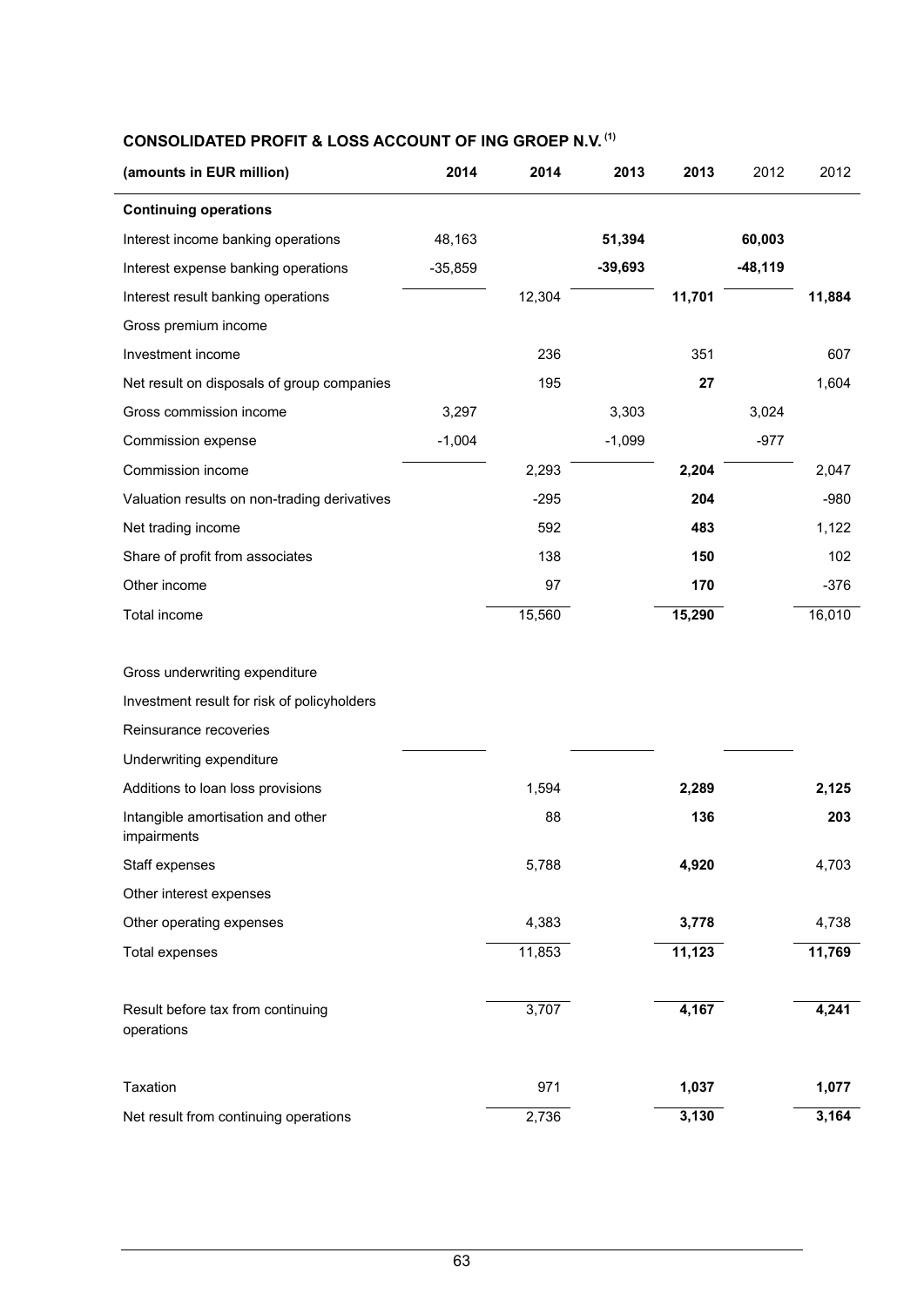| (amounts in EUR million)                                                              | 2014 | 2014     | 2013 | 2013  | 2012 | 2012   |
|---------------------------------------------------------------------------------------|------|----------|------|-------|------|--------|
| <b>Discontinued operations</b>                                                        |      |          |      |       |      |        |
| Net result from discontinued operations                                               |      | 746      |      | 705   |      | 1,001  |
| Net result from classification as<br>discontinued operations                          |      | -470     |      | -42   |      | $-394$ |
| Net result from disposal of discontinued<br>operations                                |      | $-1,572$ |      | 17    |      | 752    |
| Total net result from discontinued<br>operations                                      |      | $-1,296$ |      | 680   |      | 1,359  |
| Net result from continuing and discontinued<br>operations (before minority interests) |      | 1,440    |      | 3,810 |      | 4,523  |

#### Note:

(1) These figures have been derived from the audited annual consolidated accounts of ING Groep N.V. in respect of the financial years ended 31 December 2014 to 2012, respectively, provided that certain figures have been restated to reflect the implementation of IFRS 11 Joint Arrangements and amendments to IAS 28 Investments in Associates and Joint Ventures accounting requirements under IFRS that took effect on 1 January 2014 and the classification of NN Group as held for sale and discontinued operations.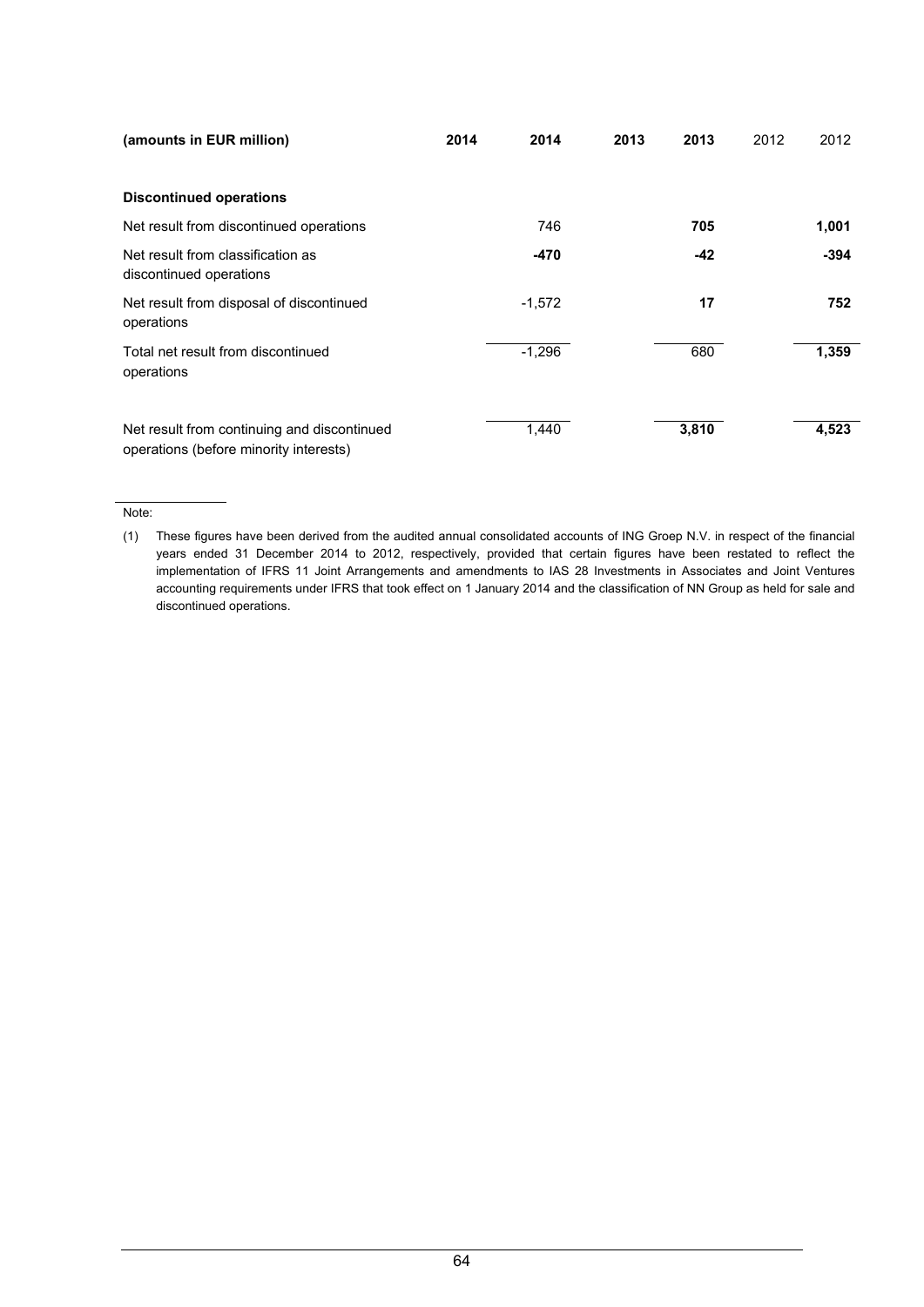# **GENERAL INFORMATION**

#### **Documents Available for Inspection or Collection**

So long as this Registration Document is valid as described in Article 9 of the Prospectus Directive, copies of the following documents will, when published, be available free of charge from the Issuer and from the specified office of the Paying Agents. Requests for such documents should be directed to the Issuer, c/o ING Bank N.V. at Foppingadreef 7, 1102 BD Amsterdam, The Netherlands.

- (i) the Articles of Association (*statuten*) of the Issuer;
- (ii) the publicly available annual reports of the Issuer in respect of the financial years ended 31 December 2014 and 31 December 2013, including the audited financial statements and the auditors' reports in respect of such financial years;
- (iii) the most recently publicly available annual report of the Issuer and the most recently publicly available published interim financial statements of the Issuer and its consolidated subsidiaries (if any);
- (iv) a copy of this Registration Document; and
- (v) any future supplements to the Registration Document and any other documents incorporated herein or therein by reference.

#### **Ratings**

The Issuer has a senior debt rating from Standard & Poor's Credit Market Services Europe Limited of A- (outlook negative), a senior debt rating from Moody's Investors Service Ltd. of A3 (outlook negative) and a senior debt rating from Fitch France S.A.S. of A (outlook negative). A credit rating is not a recommendation to buy, sell or hold securities. There is no assurance that a rating will remain for any given period of time or that a rating will not be suspended, lowered or withdrawn by the relevant rating agency if, in its judgement, circumstances in the future so warrant. The Issuer has from time to time been subject to its ratings being lowered.

#### **Significant or Material Adverse Change**

At the date hereof, there has been no significant change in the financial or trading position of the Issuer and its consolidated subsidiaries since 31 March 2015.

At the date hereof, there has been no material adverse change in the prospects of the Issuer since 31 December 2014.

#### **Litigation**

The Issuer and its consolidated subsidiaries are involved in litigation and arbitration proceedings in the Netherlands and in a number of foreign jurisdictions, including the U.S., involving claims by and against them which arise in the ordinary course of their businesses, including in connection with their activities as insurers, lenders, broker-dealers, underwriters, issuers of securities and investors and their position as employers and taxpayers. In certain of such proceedings, very large or indeterminate amounts are sought, including punitive and other damages. While it is not feasible to predict or determine the ultimate outcome of all pending or threatened legal and regulatory proceedings, the Issuer is of the opinion that some of the proceedings set out below may have or have in the recent past had a significant effect on the financial position, profitability or reputation of the Issuer and/or the Issuer and its consolidated subsidiaries.

Because of the geographic spread of its business, the Issuer may be subject to tax audits in numerous jurisdictions at any point in time. Although the Issuer believes that it has adequately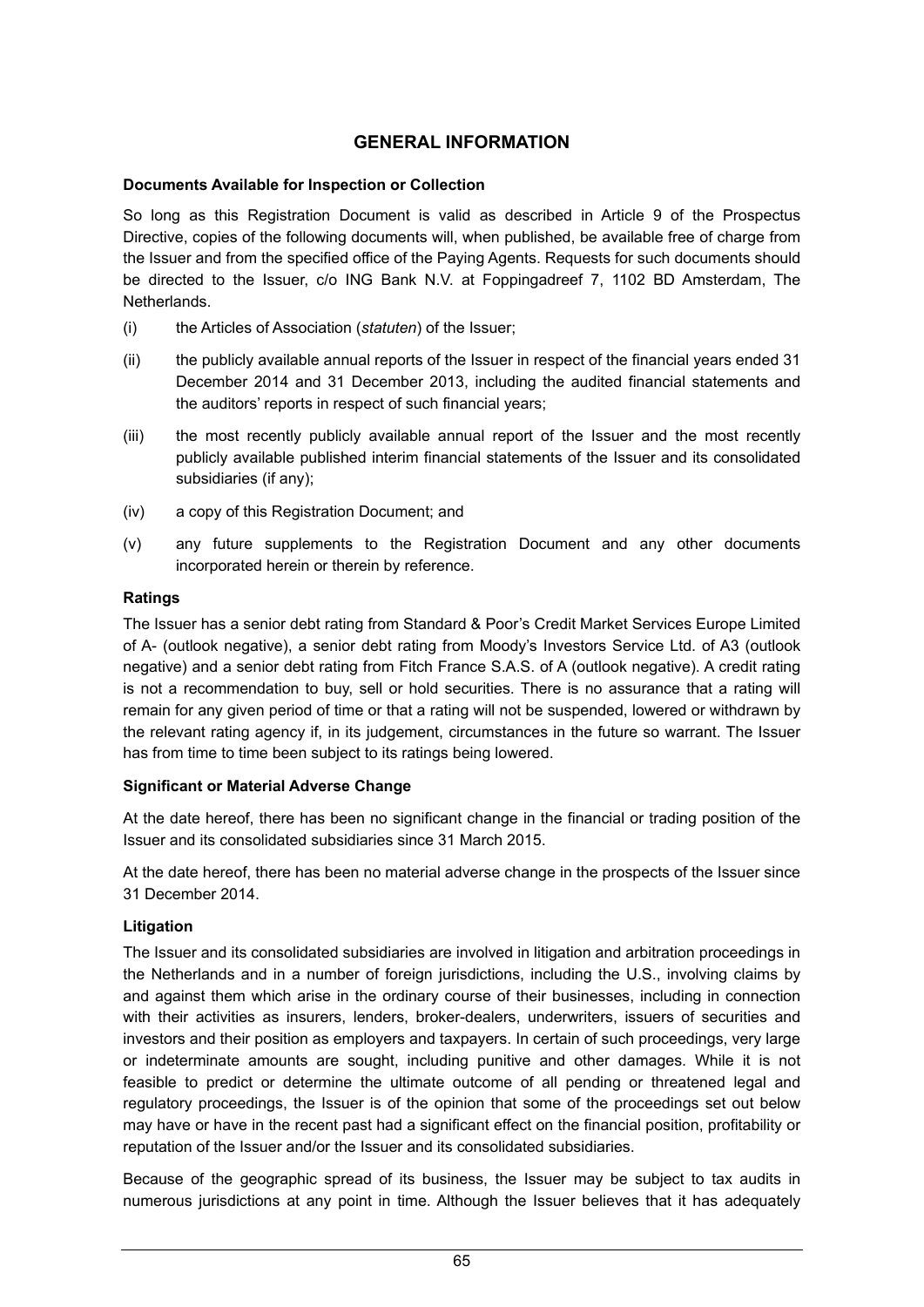provided for all its tax positions, the ultimate resolution of these audits may result in liabilities which are different from the amounts recognised.

Proceedings in which ING is involved include complaints and lawsuits concerning the performance of certain interest sensitive products that were sold by a former subsidiary of ING in Mexico. Further, purported class litigation has been filed in the United States District Court for the Southern District of New York alleging violations of the federal securities laws with respect to disclosures made in connection with the 2007 and 2008 offerings of ING's Perpetual Hybrid Capital Securities. The District Court has dismissed all claims related to the 2007 and 2008 offerings. The plaintiffs appealed that decision relating to the 2008 offering. The appellate court affirmed the District Court's decision dismissing all claims. The plaintiffs have filed an appeal with the U.S. Supreme Court. The U.S. Supreme Court on March 30, 2015, vacated the judgment of the Second Circuit and remanded the case back to the Second Circuit.At this moment it is not practicable to provide an estimate of the (potential) financial effect.

An administrator of an ERISA plan has filed a lawsuit seeking to represent a class of ERISA plan administrators claiming that an ING subsidiary ('ILIAC') has breached certain of its ERISA duties. On 11 April 2014, the parties submitted to the court a motion for preliminary approval of a classwide settlement agreement under which ILIAC, without admitting liability, would make a payment to the class and adopt certain changes in its disclosure practices.

A complaint has been filed against ING Bank in January 2015 in the New York District Court by Alfredo and Gustavo Villoldo and the executor of their father's estate ('Villoldo'). Villoldo holds two judgments against the Cuban government and other Cuban entities in the aggregate amount of USD 2.9 billion. Those judgments remain outstanding and uncollected. The complaint against ING Bank alleges that if ING Bank had complied with the applicable US sanction laws, Cuba assets would have been frozen by OFAC and available for execution and seizure by Villoldo. The complaint alleges that the acts set out in ING's settlement with OFAC in 2012 constitute wire fraud, money laundering and fraudulent transfer and that Villoldo is therefore entitled to actual damages in the amount to be believed no less than USD 1.654 billion and treble damages of not less than USD 4.962 billion. At this moment it is not practicable to provide an estimate of the (potential) financial effect.

Since the end of 2006, unit-linked products (commonly referred to in Dutch as 'beleggingsverzekeringen') have received negative attention in the Dutch media, from the Dutch Parliament, the AFM and consumer protection organisations. Costs of unit-linked products sold in the past are perceived as too high and Dutch insurers are in general being accused of being less transparent in their offering of such unit-linked products. The criticism on unit-linked products led to the introduction of compensation schemes by Dutch insurance companies that have offered unitlinked products. In 2008, ING's Dutch insurance subsidiaries reached an outline agreement with two main consumer protection organisations to offer compensation to their unit-linked policyholders where individual unit-linked policies had a cost charge in excess of an agreed maximum and to offer similar compensation for certain hybrid insurance products. At 31 December 2008, costs of the settlements were valued at EUR 365 million, for which adequate provisions have been established and of which a substantial portion has been paid out. The remaining unpaid part of the provision as per 31 December 2014 is solely available to cover costs relating to the settlements agreed in 2008. A full agreement on implementation was reached in 2010 with one of the two main consumer protection organisations, with the second main consumer protection organisation signing its agreement in June 2012.

In addition, ING's Dutch insurance subsidiaries announced additional measures (flankerend beleid) that comply with the 'Best in Class' criteria as formulated on 24 November 2011 by the Dutch Minister of Finance. In December 2011, this resulted in an additional agreement on these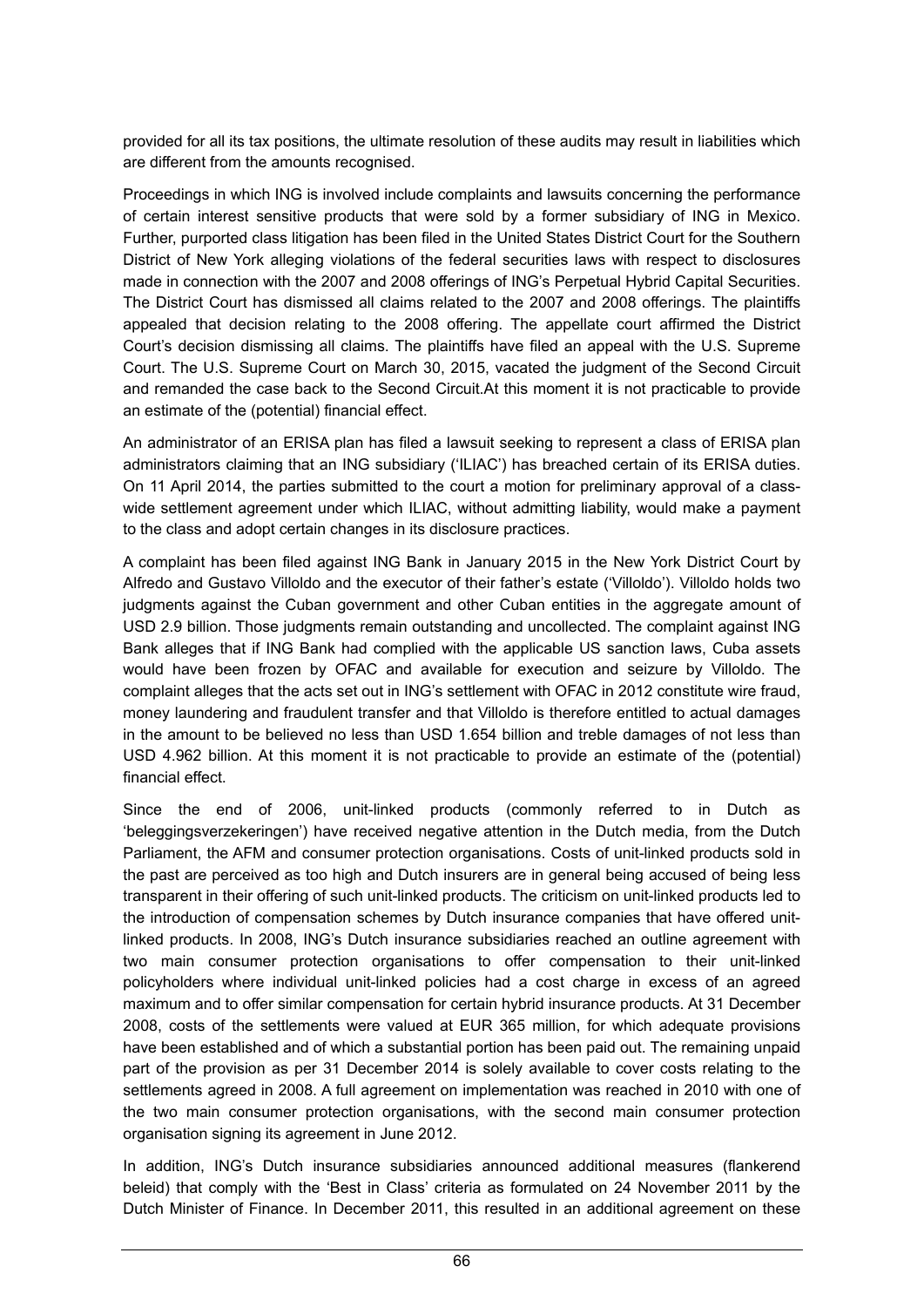measures with the two main consumer protection organisations. In 2012, almost all unit-linked policyholders were informed about the compensation. The agreements with the two consumer protection organisations are not binding on policyholders. Consequently, neither the implementation of the compensation schemes, nor the additional measures offered by ING's Dutch insurance subsidiaries, prevent individual policyholders from initiating legal proceedings against ING's Dutch insurance subsidiaries and making claims for damages.

In November 2013, the so-called 'Vereniging Woekerpolis.nl', an association representing the interests of policyholders, initiated a so-called 'collective action', requesting the District Court in Rotterdam to declare that ING's Dutch insurance subsidiaries sold products in the market, which are defective in various respects (e.g. on transparency regarding cost charges and other product characteristics, and included risks for which the insurer failed to warn, such as considerable stock depreciations, the inability to realise the projected final policy value, unrealistic capital projections due to difference in geometric versus arithmetic returns). These claims have been rejected by NN and it will defend itself in these proceedings.

Apart from the aforementioned 'collective action', several other claim organisations and initiatives were established on behalf of policyholders, such as the organisation Wakkerpolis. This organisation primarily concentrates on the recovery of initial costs for policyholders, based on an interim ruling of the KiFiD issued on 13 May 2013 in an individual case. In this case, the KiFiD concluded that there is no contractual basis for charging initial costs (which are costs charged to the policy during a limited period of time). Apart from the initial costs, it can be derived from the interim ruling – in accordance with past rulings of the KiFiD – that an insurer is obliged to warn against the leverage and capital consumption effect (which is the effect caused by the dependency of life insurance premium on the value of the policy; the lower the value of the policy, the higher the life insurance premium). NN Group and ING believe that this interim ruling is incorrect on several legal grounds.

In proceedings pending before the District Court in Rotterdam, the Court has, upon the request of the parties, including NN, submitted preliminary questions to the European Court of Justice to obtain clarity on principal legal questions with respect to cost transparency related to unit-linked policies. On 29 April 2015 the European Court of Justice issued its ruling on these preliminary questions submitted in relation to unit-linked products. The main preliminary question considered by the European Court of Justice is whether European law permits the application of information requirements based on general principles of Dutch law that extend beyond information requirements as explicitly prescribed by laws and regulations in force at the time the policy was written. The European Court of Justice ruled that the information requirements prescribed by the applicable European directive may be extended by additional information requirements included in national law, provided that these requirements are necessary for a policyholder to understand the essential characteristics of the commitment and are clear, accurate and foreseeable. Although the European Court does not decide on the applicable standards in specific cases and solely provides clarification on the interpretation of the applicable European directive, the ruling of the European Court of Justice has given clarification on this question of legal principle which is also the subject of other legal proceedings in the Netherlands. Dutch courts will need to take the interpretation of the European Court of Justice into account in relevant proceedings.

Since 2012, the AFM requires insurers to reach out to (activeren) policyholders by informing them on the financial gap between the projected value of their policy and the target capital in respect of non-accumulating policies and an overview of possible improvements, to encourage and enable such policyholders to take steps to improve their personal situation. In March 2015, the AFM published a report (Rapport Nazorg beleggingsverzekeringen) which describes, among other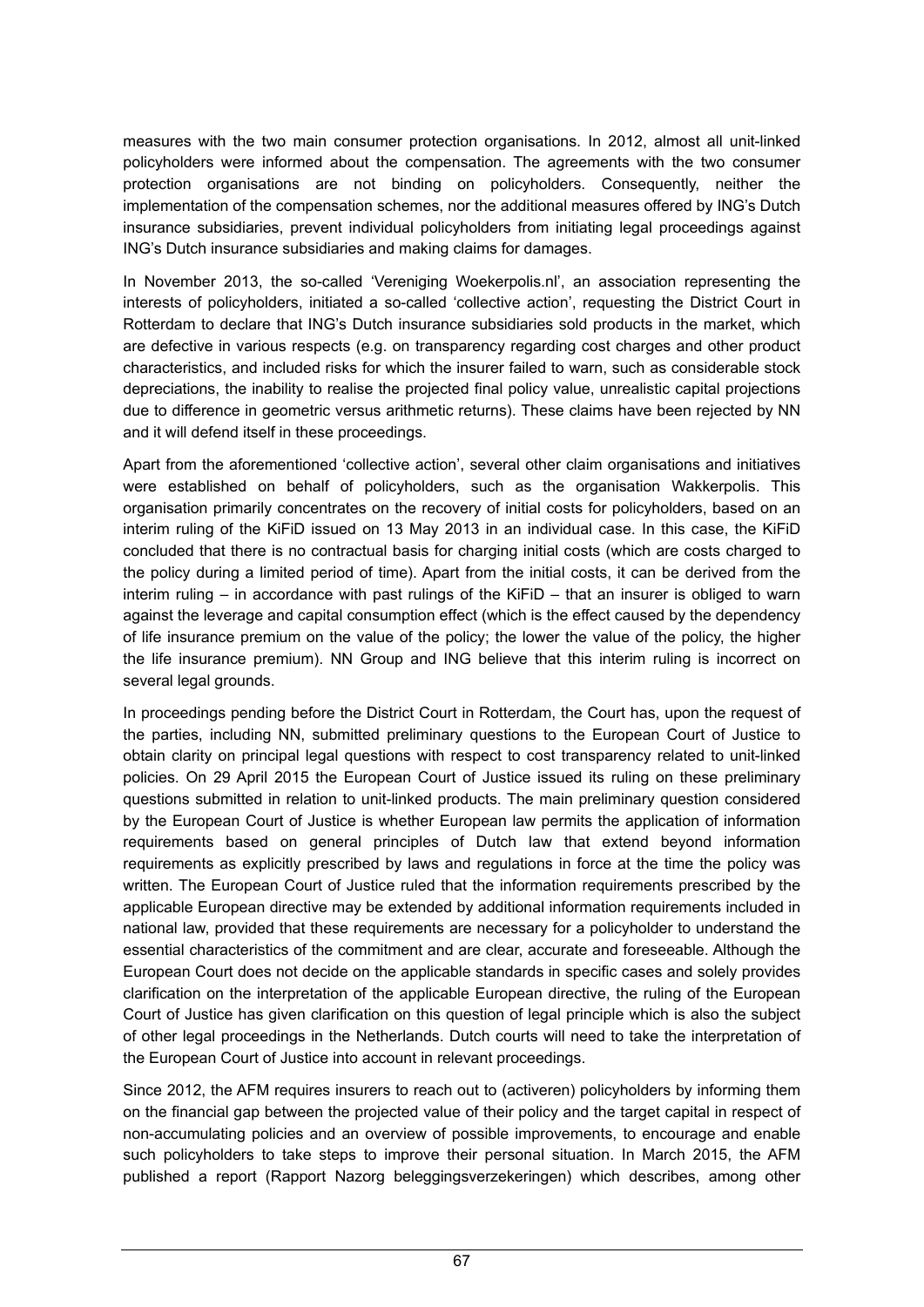things, the individual activation scores of insurers as per 31 December 2014. In the report, NN has reported an activation score of 99% in respect of non-accumulating policies.

ING's Dutch insurance subsidiaries have issued, sold or advised on approximately one million individual unit-linked policies. There has been for some time, and there continues to be political, regulatory and public attention focused on the unit-linked issue in general. Elements of unit-linked policies are being challenged or may be challenged on multiple legal grounds in current and future legal proceedings. There is a risk that one or more of those legal challenges will succeed. The financial consequences of any of the aforementioned factors or a combination thereof can be substantial for the Dutch insurance business of ING and may affect ING, both financially and reputationally. However, these consequences cannot be reliably estimated or quantified at this point.

In the state aid related proceedings between the EC, the Dutch State and ING before the European Union Courts, the Court of Justice rendered a final judgment on 3 April 2014 and dismissed the EC's appeal against the General Court ruling of March 2012. As earlier agreed in November 2012 between ING, the Dutch State and the EC, the outcome of this appeal will not affect the EC approval of ING's Amended Restructuring Plan. However, if ING does not fulfill any divestment commitment or does not meet any of the so called '2015 NN Bank-related commitments', or in case of other material non-compliance with the Restructuring Plan, the Dutch State will re-notify the recapitalisation measure to the EC. In such event the EC may open a (legal) procedure against ING, require additional restructuring measures and/or take enforcement actions.

In January 2011, the Dutch Association of Stockholders (Vereniging van Effectenbezitters, 'VEB') issued a writ alleging that investors were misled by the prospectus that was issued with respect to the September 2007 rights issue of Fortis N.V. (now Ageas N.V.) against Ageas N.V., the underwriters of such rights issue, including ING Bank N.V., and former directors of Fortis N.V. According to the VEB the prospectus shows substantive incorrect and misleading information. The VEB states that the impact and the risks of the sub-prime crisis for Fortis and Fortis' liquidity position were reflected incorrectly in the prospectus. The VEB requests a declaratory decision stating that the summoned parties acted wrongfully and are therefore responsible for the damages suffered by the investors in Fortis. The amount of damages of EUR 18 billion has yet to be substantiated. ING is defending itself against this claim; at this time ING is not able to assess the outcome of the court proceeding. Therefore, at this moment it is not practicable to provide an estimate of the (potential) financial effect of such action.

In July 2011, the Interest Group ING General Managers' Pensions (Belangenvereniging ING Directiepensioenen), together with a number of individual retired Dutch General Managers of ING, instituted legal proceedings against ING's decision not to provide funding for indexing Dutch General Managers' pensions directly insured with Nationale-Nederlanden in 2010 and 2011. This claim was rejected by the District Court of Amsterdam on 22 October 2012. An appeal was lodged against this District Court decision. It is not feasible to predict the ultimate outcome of these legal proceedings. The ultimate outcome of these proceedings may result in liabilities and provisions for such liabilities which are different from the amounts recognised. At this moment it is not practicable to provide an estimate of the (potential) financial effect of such proceedings.

Following a broad industry review by the Dutch regulator DNB in 2013, NN Group N.V.'s subsidiary Nationale-Nederlanden Schadeverzekering Maatschappij N.V. was instructed to strengthen its policies and procedures in respect of sanctions related customer screening and related compliance matters. Nationale-Nederlanden Schadeverzekering Maatschappij N.V. implemented DNB's recommendations to DNB's satisfaction.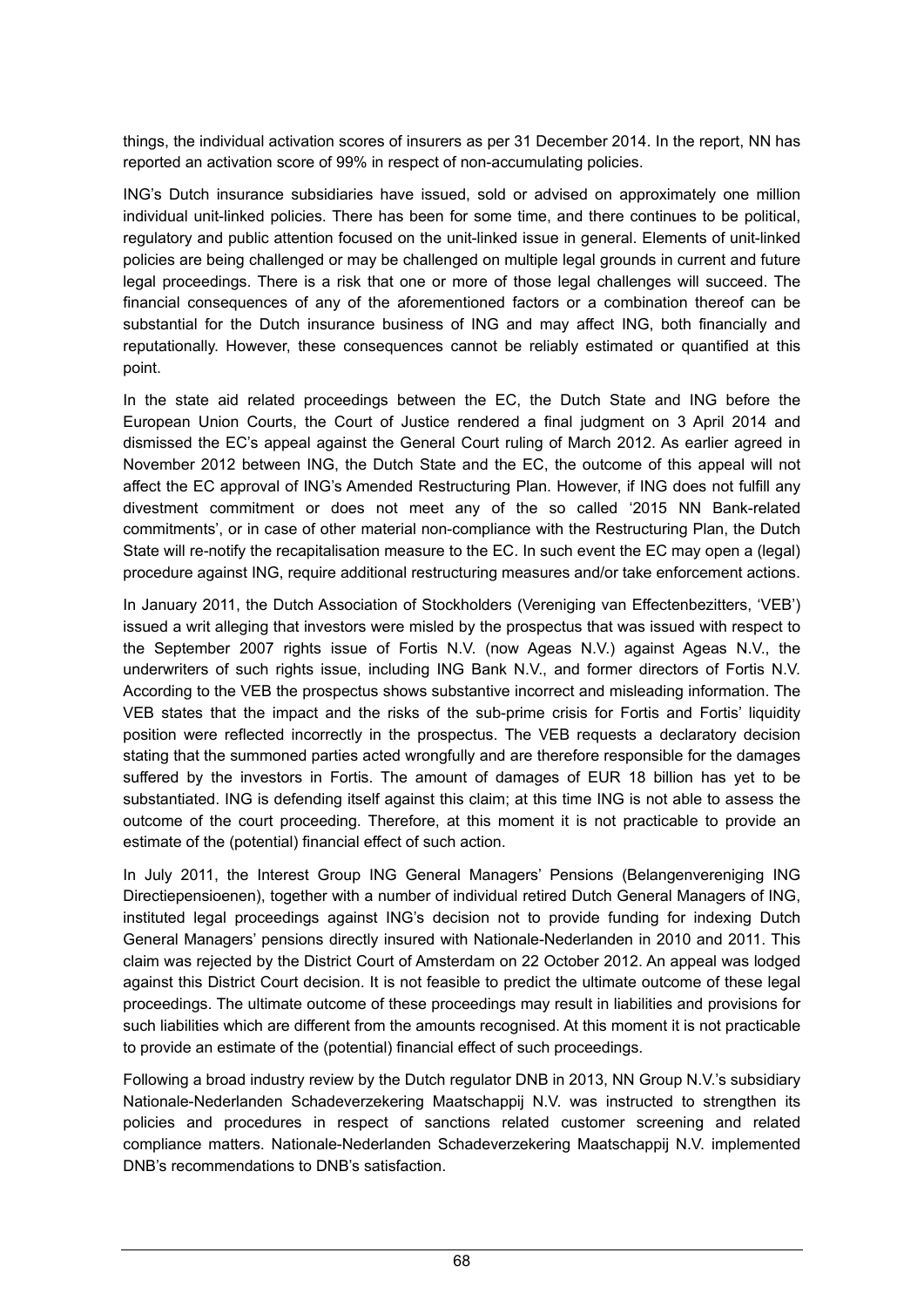In July 2013, the investment management business in South Korea was agreed to be sold to Macquarie Group. The transaction closed on 2 December 2013. In the fourth quarter of 2014, a provision was recognised following a claim letter that NN Group received from Macquarie Group under the share purchase agreement. Arbitration proceedings have been initiated by Macquarie Group. NN Group remains in continuous dialogue with Macquarie Group and is considering its position.

### **Auditors**

The financial statements of the Issuer for the financial years ended 31 December 2014 and 31 December 2013, respectively, have been audited by Ernst & Young Accountants LLP. The auditors of Ernst & Young Accountants LLP are members of the Royal Dutch Institute of Chartered Accountants (*Nederlandse Beroepsorganisatie van Accountants*), which is a member of the International Federation of Accountants (IFAC). Ernst & Young Accountants LLP has issued an unqualified auditors' report on the financial statements for the financial year ended 31 December 2014 dated 16 March 2015 and an unqualified auditors' report on the financial statements for the financial year ended 31 December 2013 dated 17 March 2014.

The auditors' reports in respect of the financial years ended 31 December 2014 and 31 December 2013, respectively, incorporated by reference herein are included in the form and context in which they appear with the consent of Ernst & Young Accountants LLP, who have authorised the contents of these auditors' reports.

On the Issuer's 2015 Annual General Meeting of Shareholders held on 11 May 2015, KPMG Accountants N.V. was appointed as the Issuer's new auditor as of January 2016. Under Dutch legislation, the Issuer is required to change its auditor as of January 2016. The nomination of KPMG is the result of a thorough tender process overseen by the Audit Committee of the Supervisory Board, as reported in the 2013 Annual Report and in accordance with the ING Group Policy on Auditors Independence.

KPMG Accountants N.V. will perform the audit of the Issuer starting with the financial year ending 31 December 2016. The audit of the 2015 annual accounts will be performed by Ernst & Young Accountants LLP, the Issuer's current auditor. Ernst & Young Accountants LLP was appointed as the Issuer's sole auditor at the 2008 Annual General Meeting of Shareholders and reappointed in 2012 and 2013.

### **Dividend Information**

For 2014, the Executive Board, with the approval of the Supervisory Board, proposed a cash dividend of EUR 0.12 per ordinary share. The total proposed dividend of EUR 470 million will be paid entirely in cash and was ratified at the General Meeting of Shareholders on 11 May 2015.

# **Market Information**

This Registration Document cites market share information published by third parties. The Issuer has accurately reproduced such third-party information in the Registration Document and, as far as the Issuer is aware and is able to ascertain from information published by these third parties, no facts have been omitted which would render the information reproduced herein to be inaccurate or misleading. Nevertheless, investors should take into consideration that the Issuer has not verified the information published by third parties. Therefore, the Issuer does not guarantee or assume any responsibility for the accuracy of the data, estimates or other information taken from sources in the public domain. This Registration Document also contains assessments of market data and information derived therefrom which could not be obtained from any independent sources. Such information is based on the Issuer's own internal assessments and may therefore deviate from the assessments of competitors of ING or future statistics by independent sources.